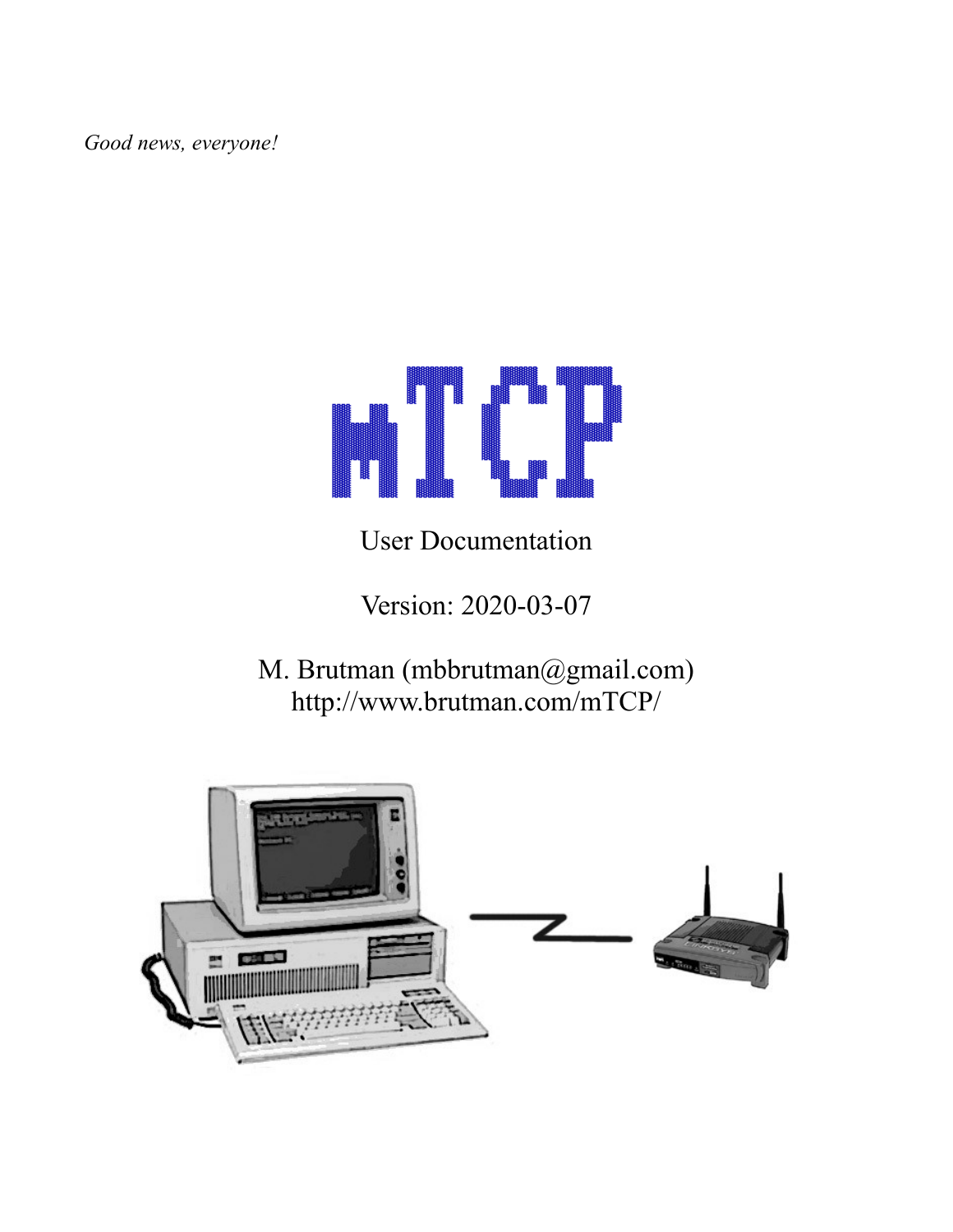## **Table of Contents**

#### **Introduction and Setup**

#### mTCP Applications

| Introduction. 22 |  |
|------------------|--|
|                  |  |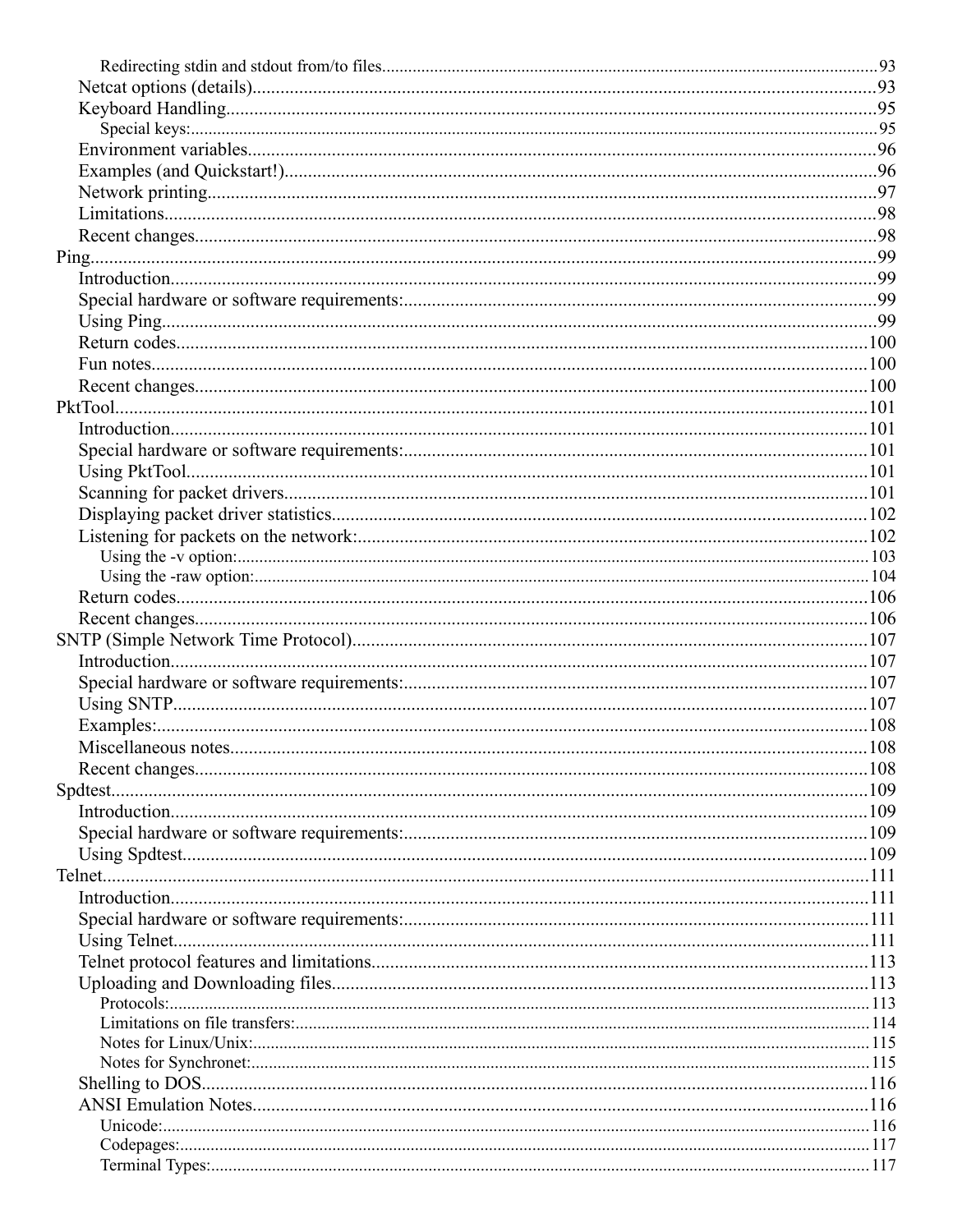#### **Advanced Topics**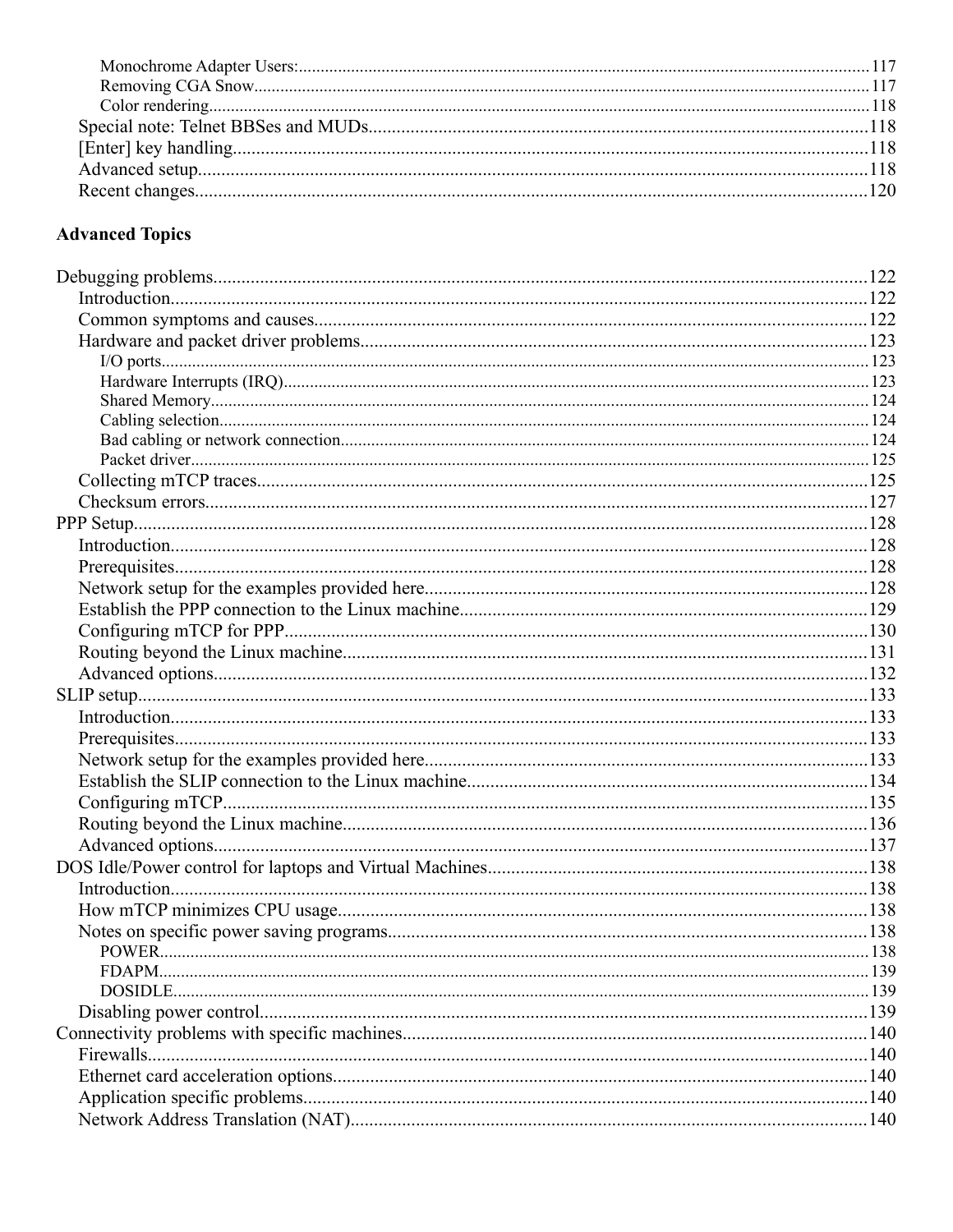# Introduction and Setup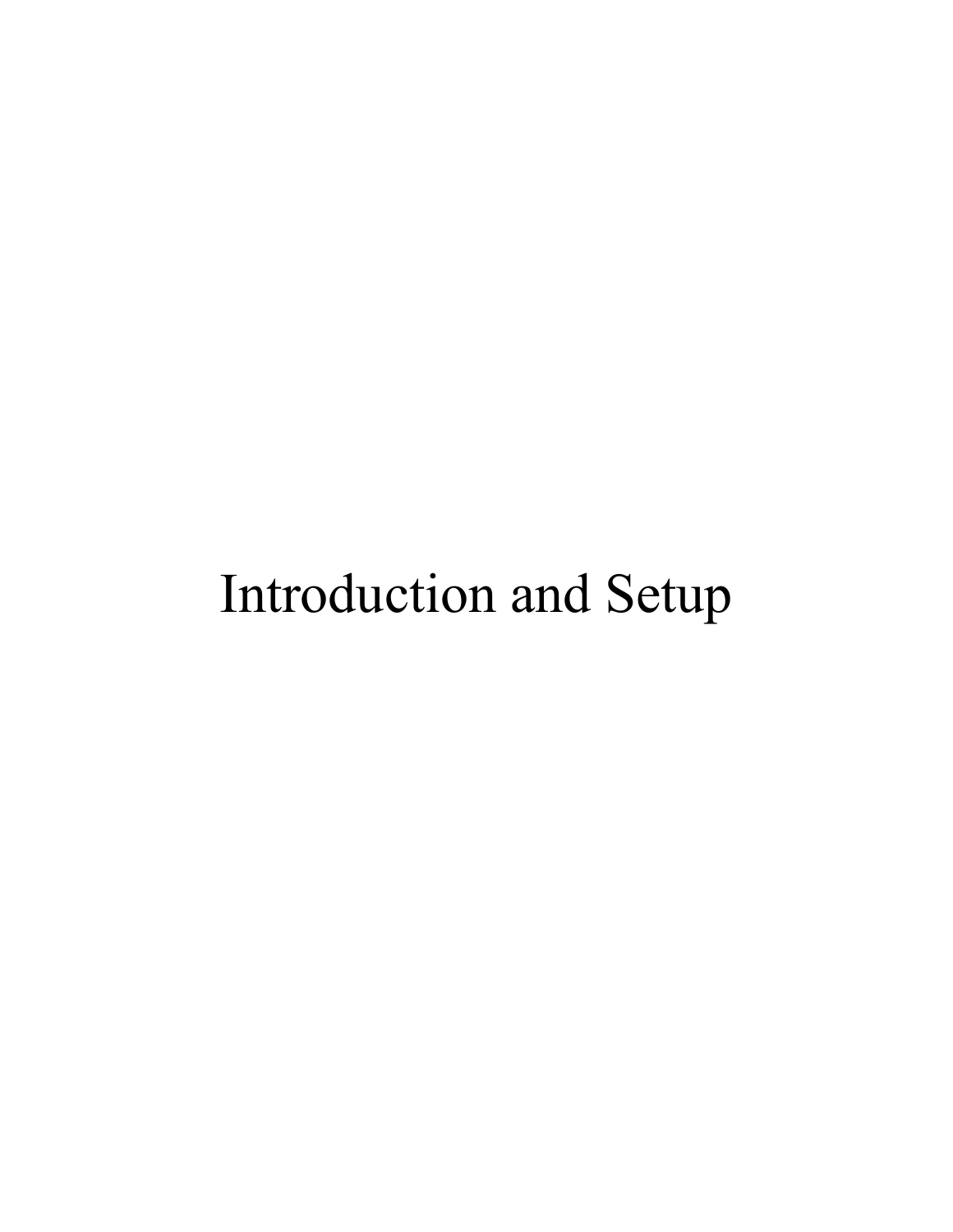## <span id="page-7-2"></span>**Introduction**

## <span id="page-7-1"></span>**What is mTCP?**

mTCP is a set of TCP/IP applications for personal computers running DOS. The applications are designed to run well on older 16 bit x86 compatible computers. Applications include:

- a DHCP client for auto-configuring your machine for use on your network
- an FTP client for transferring files across your network (or further!) at high speed
- a high performance FTP server that supports multiple connected clients, anonymous FTP and more
- HTGet for fetching files or web pages from web servers
- HTTPServ for serving files on the web using HTTP 0.9, 1.0 or 1.1
- IRCjr, an Internet Relay Client for chatting on IRC networks
- the Netcat utility for sending and receiving data easily across the network
- the Ping command which is used for checking basic network connectivity
- the PktTool utility for working with packet drivers and sniffing packets on the network
- SNTP, a Simple Network Time Protocol client for syncing your clock with Internet servers
- SpdTest for figuring out how fast your system/network card is
- a Telnet client for connecting to Unix systems, BBS systems, and anything else that supports Telnet

The TCP/IP code is compiled into each application allowing for each application to choose the features that they need. This approach allows for better performance and per-application customization not possible with other approaches, such as a DOS TSR.

The TCP/IP code takes a "framework" approach to applications, allowing you to quickly get to the important parts of your application without getting bogged down in the details of initialization, error handling, etc.

## <span id="page-7-0"></span>**Features**

Some of the design goals of mTCP are:

- Configuration flexibility: A lot of features are enabled or disabled at compile time using #defines so that the TCP/IP code can be tailored to each application.
- High performance: Even on the slowest machine dating back to 1981 one can get raw TCP socket performance well in excess of 70KB/sec. (This is dependent upon the Ethernet card being used.)
- Small space requirements: The library is compact without cutting key features. Buffer sizes are configurable. Most of the applications run comfortably on a 256KB machine and many will run with less memory.
- Extensive tracing: Nobody likes a bug and a comprehensive tracing mechanism helps find and squash bugs after the code leaves my hands.
- Robustness: The library and applications are pretty rigorously tested. Some of the applications have been left running for weeks at a time with no unexplained memory leaks or crashes. The correctness of the TCP/IP and other protocols are checked against a variety of target machines.
- Usability: DHCP configuration makes it easy to use on a modern network. Command line options and the configuration file are not made needlessly complicated.

Some of the more advanced features of the mTCP TCP/IP library are: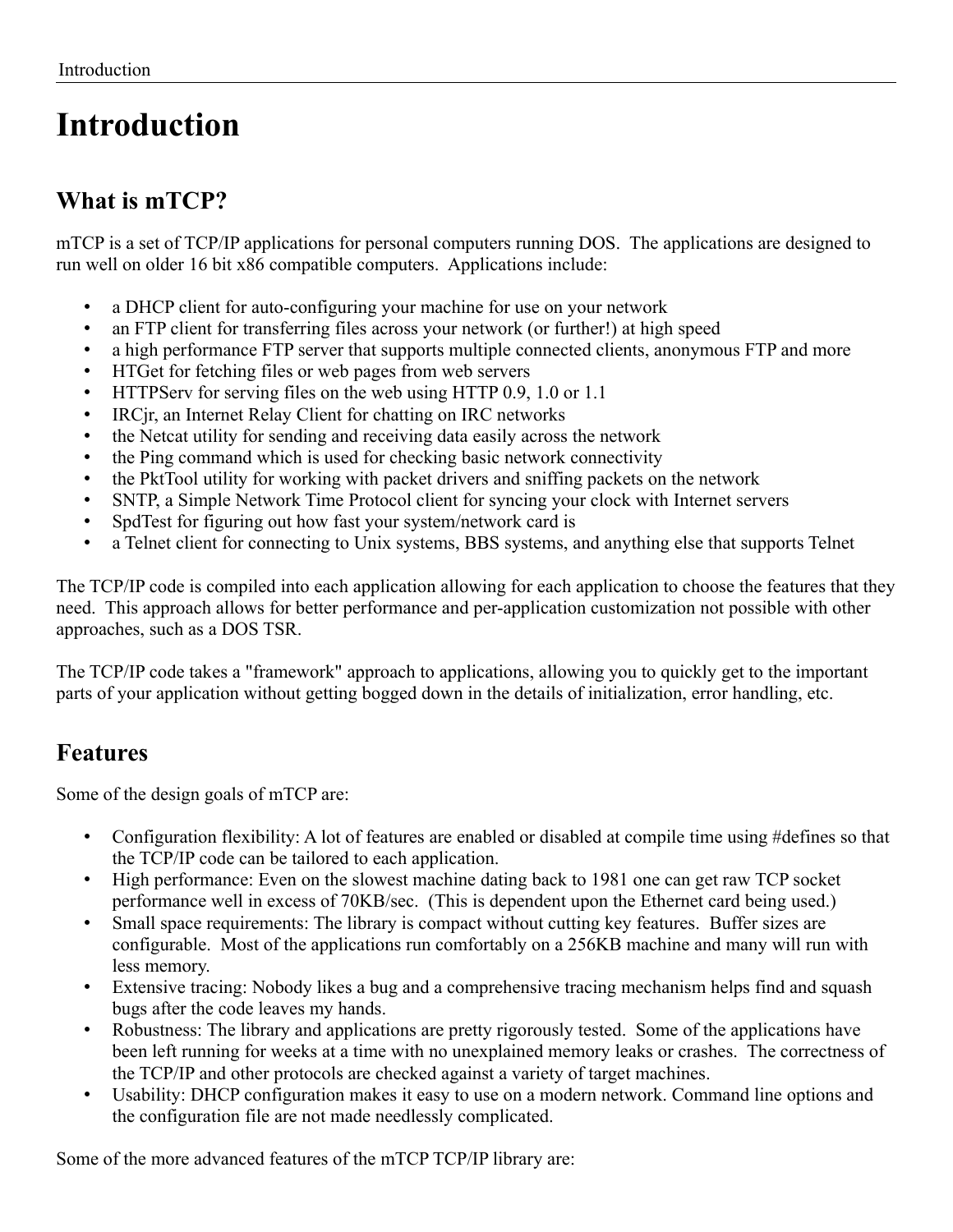- Automatic detection and retransmit of lost packets using measured round trip times.
- Support for multiple open sockets.
- Support for listening sockets to write server applications.
- DNS resolving (using UDP packets only at the moment).
- TCP zero window support.
- IP fragment reassembly and automatic sending of UDP fragments.

And some of the current limitations:

- Minimal support for IP and TCP header options
- Only one gateway may be configured
- Only one nameserver may be configured

In general, I implemented a set of features that makes sense for a small machine. There is enough implemented to allow the machine to inter-operate well with a variety of other machines and not violate specifications.

## <span id="page-8-0"></span>**Tested machines/environments**

mTCP is not particularly fussy about what it runs on. As long as you have some variant of DOS and a machine (physical or emulated) to run it on, mTCP should work.

General requirements:

- An IBM PC compatible with an 8088 or better CPU. Virtual machines and emulators are included.
- 128KB to 384KB of RAM available depending on the program.
- DOS 2.1 or newer. (DOS 3.3 or newer is recommended.)
- A network card or device that has a "class 1" (Ethernet) packet driver.

Here are some of the machines, network cards, and environments that I have tested mTCP with:

Machines:

- IBM PCjr (4.77Mhz 8088 class machine)
- IBM PC and IBM PC XT (4.77Mhz 8088 class machine)
- Compaq Portable (4.77Mhz 8088 class machine)
- IBM PS/2 Model 25 (10Mhz 8086 class machine)
- IBM AT (8Mhz 80286 class machine)
- IBM PS/2 L40SX (25Mhz 80386 class machine)
- Generic 80386-40 clone
- Compaq Deskpro 433i (66Mhz 80486DX-2 class machine)
- Generic Pentium 133 clone
- Aptiva E3N (300Mhz AMD K6-2 class machine)

CPUs: 8088, 8086, V20, 80286, 80386, 80486, Pentium, etc ...

Video cards: Monochrome, CGA, EGA and VGA

Ethernet cards: The only requirement is a good packet driver. Cards that I have personally tested are: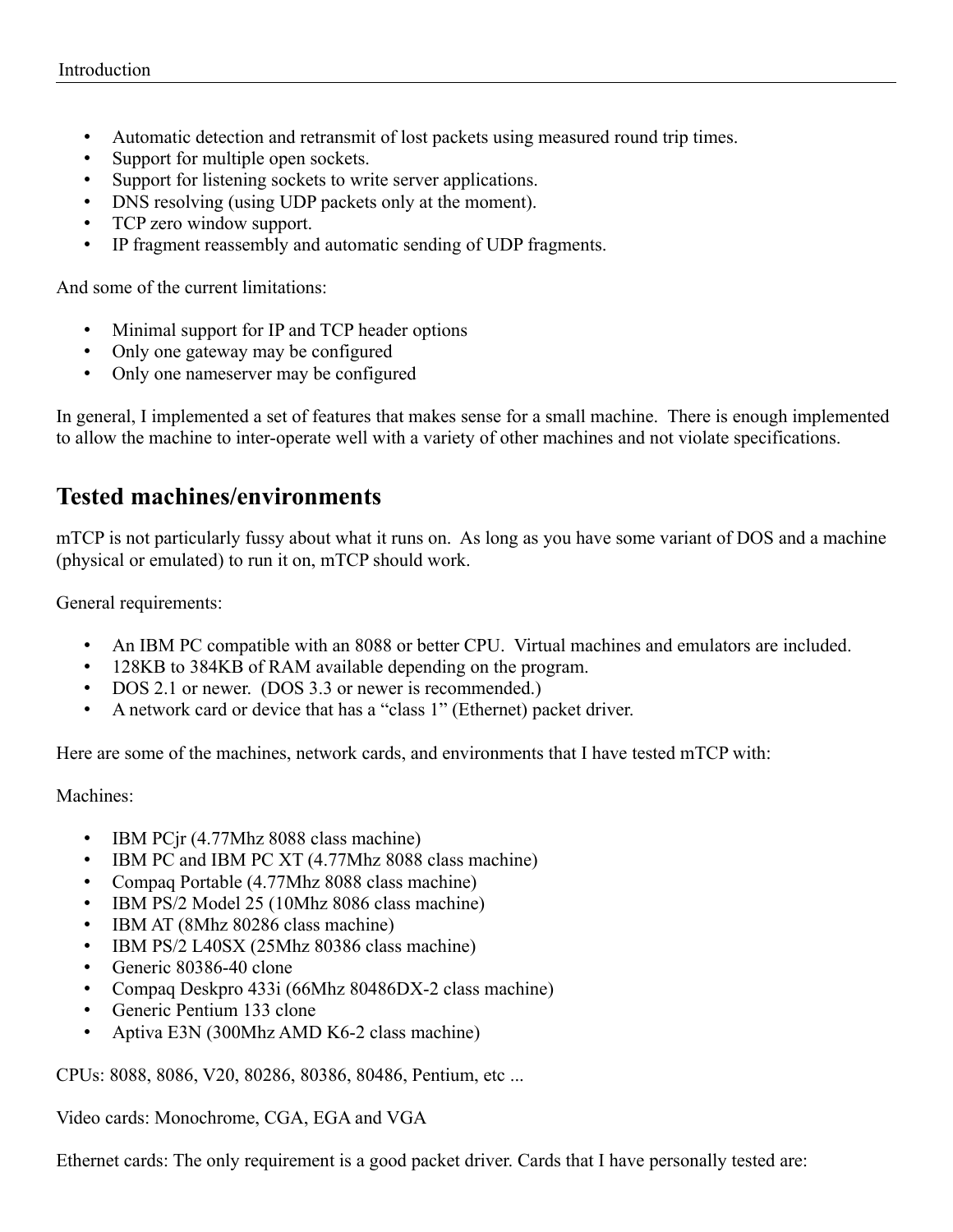- Xircom PE3-10BT (parallel port Ethernet adapter)
- 3Com 3C503 (ISA)
- Novell NE1000 (ISA)
- Novell NE2000 (ISA)
- Danpex EN-2200T (ISA, NE2000 clone)
- Western Digital/SMC 80x3 series (ISA)
- LinkSys LNE100 (PCI)
- Intel EtherExpress 8/16

Operating Systems:

- IBM PC-DOS and MS-DOS version 2.1 should work well. Version 3.3 and above are recommended.
- FreeDOS 1.0, 1.1, and 1.2. Future versions are assumed to work.

Virtual environments:

- DOSBox using the H-A-L 9000 "megabuild" (http://home.arcor.de/h-a-l-9000/)
- Windows NT4, 2000, and XP DOS command windows using SwsVpkt
- VMWare
- VirtualBox
- Qemu

## <span id="page-9-2"></span>**Licensing**

Early versions of mTCP were distributed in binary only form. This made sense as I was doing a lot of development and things were churning quickly.

On May 27th 2011 I open-sourced the code and made it available under the terms of the GNU General Public License version 3. All versions from 2011-05-27 through 2013-05-23 are open source with readily available source code. Please see the "copying.txt" file in those distributions for the full text of the license that covers those versions.

The 2015-07-05 release was a binary-only release; no source code was provided.

This release (2020-03-07) is being released with full source code except for the HTTP server. I'm not terribly pleased with it's complexity and I plan on simplifying it before releasing source code.

## <span id="page-9-1"></span>**Packaging**

mTCP is distributed as a set of binaries, this documentation, and source code. The binaries and documentation are in separate files because it is assumed that you will want to read the documention on a more modern machine.

#### <span id="page-9-0"></span>**Binaries**

There are two flavors of the binaries available to choose from: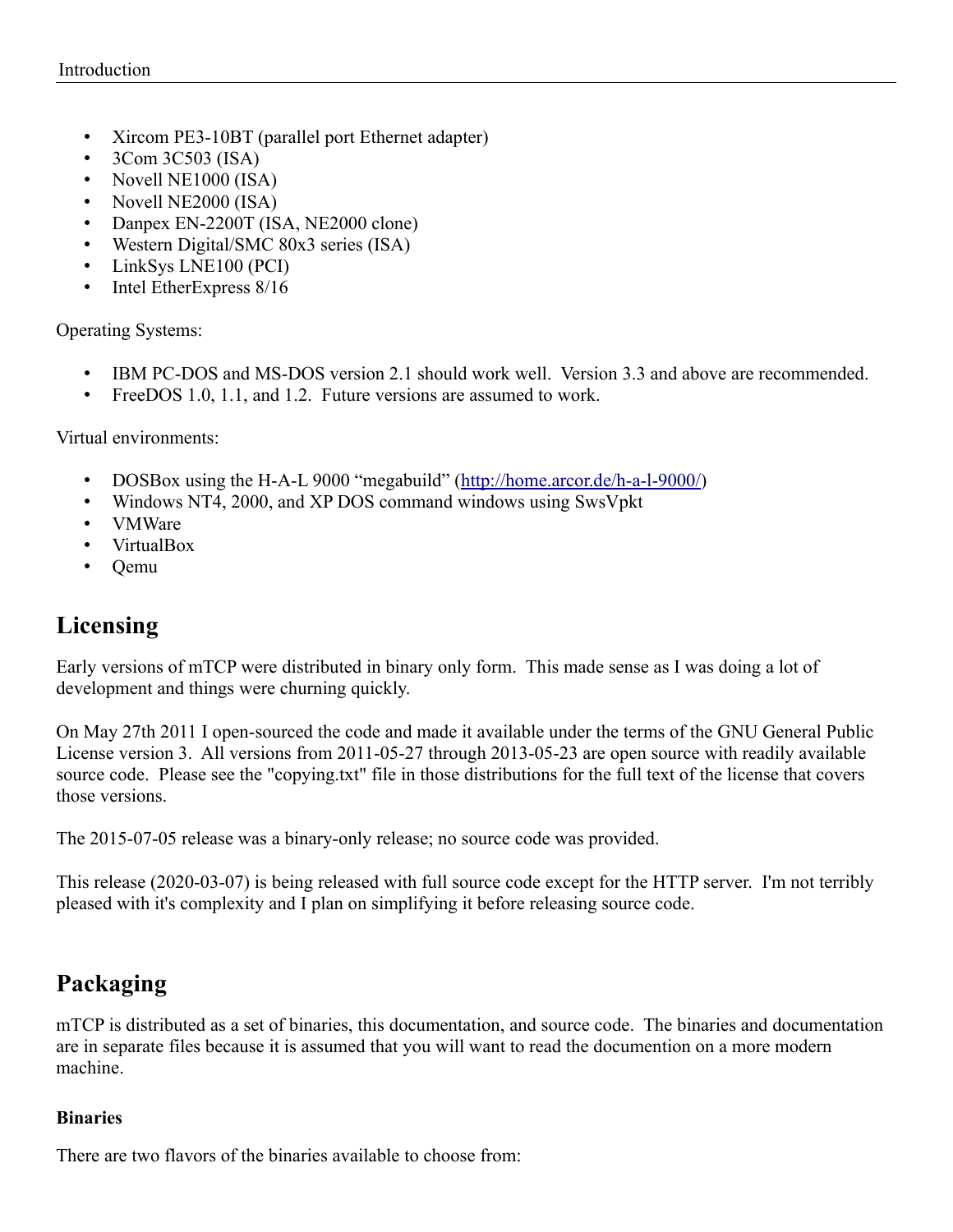- Standard binaries: These are normal DOS EXE files that consume about 980KB on disk.
- UPX compressed binaries: These are the standard binaries compressed using "Ultimate Packer for eXecutables" (<http://upx.sourceforge.net/>). UPX compressed binaries take less space on disk (590KB) and take just a little longer to get running. These are ideal for systems where space is tight.

Once running both sets of binaries are equivalent; there are no performance or feature differences between them.

#### <span id="page-10-1"></span>**Documentation**

This PDF file is the documentation for mTCP. There may be additional information available at the mTCP home page, but everything that you need to get started should be here.

The documentation used to be provided in TXT files, one for each program and several others for setup and miscellaneous topics. At the time I decided to consolidate the documentation in this PDF file there were 20 TXT files consuming 328KB of space. That became unwieldy. Moving to PDF has enabled me to improve the formatting and usability of the documentation.

I consider the documentation as important as the code. If you find a problem with the documentation or have a suggestion to make it better please let me know.

## <span id="page-10-0"></span>**Support and contact information**

Links to the latest mTCP code and documentation can be found at the home page at [http://www.brutman.com/mTCP/.](http://www.brutman.com/mTCP/) If you have questions, comments, feature requests or bug reports I can be reached at mbbrutman@gmail.com.

If you are having a problem getting the mTCP applications running please try to give me a good idea of your machine setup, your network configuration, and the symptoms you are experiencing. If I don't know the answer off the top of my head we can use the trace facility and try to figure it out. (See the chapter on [Debugging](#page-121-2) for how to do some basic debugging and generating traces.)

If you are looking for enhancements to mTCP to support a commercial use please send me an email with what you are looking for. I have never accepted any money, beer or cookies for my work, however I am proud to have added new features in exchange for a donation to an animal shelter. (You get to choose the shelter!).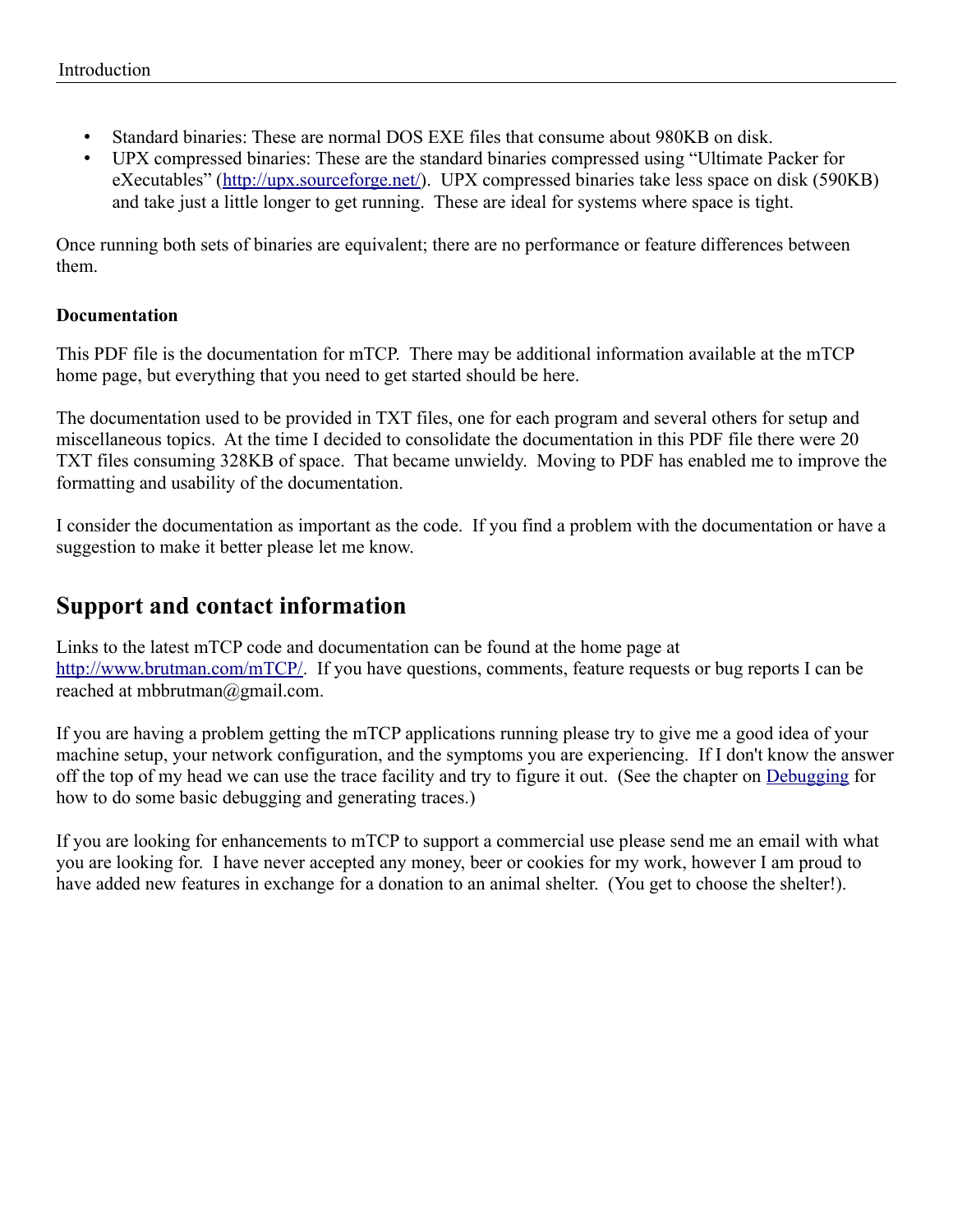<span id="page-11-3"></span>**Setup**

Setup

# <span id="page-11-2"></span>**Introduction**

mTCP is both a TCP/IP stack and a set of applications that use that TCP/IP stack. Before you can use the mTCP applications some setup is needed. You need to:

- Make sure your Ethernet card is ready to use.
- Tell mTCP where to find a setup file.
- Place some networking values in the setup file.
- Add some more configuration values to the setup file depending on what programs you want to use.

Most of this work is required to be done just once when you first set mTCP up. After that, using mTCP is quick and easy.

## <span id="page-11-1"></span>**Hardware setup**

All networking depends on having a connection from one computer to another. There are many ways to make that connection – serial ports, parallel ports, Ethernet, Token Ring, etc. It would be too complex for any program to try to know how to use every possible connection type so some simplifying assumptions are usually made.

#### <span id="page-11-0"></span>**Packet drivers**

mTCP is designed to work with Ethernet cards. But instead of having code to talk directly to every possible Ethernet card mTCP has code to work with "packet drivers."

A packet driver is a device driver that provides a simplified programming interface for Ethernet cards. Ethernet cards are often very different from each other; a packet driver is used to hide those differences. With packet drivers networking programs become simpler to write because instead of trying to know the details of every card, programs just need to know how to talk to packet drivers. The full packet driver specification can be found at [http://crynwr.com/packet\\_driver.html](http://crynwr.com/packet_driver.html).

In particular, mTCP is designed to work with "class 1" packet drivers. This set of packet drivers includes most Ethernet cards. Any packet driver that looks like a class 1 packet driver will work with mTCP. This includes "shims" that convert other types of Ethernet device drivers (ODI or NDIS) to class 1 packet drivers and packet drivers that make other hardware (serial ports) look like Ethernet cards. *(Even the definition of "card" is loosely used; there are Ethernet devices that connect using the printer parallel port that can be made to look like Ethernet cards through the use of a packet driver.)*

Packet drivers that do not provide a class 1 interface such as such as class 3 (Token Ring) or class 8 (ArcNet) are not compatible with mTCP.

For a general discussion on packet drivers see [http://www.brutman.com/Dos\\_Networking/](http://www.brutman.com/Dos_Networking/).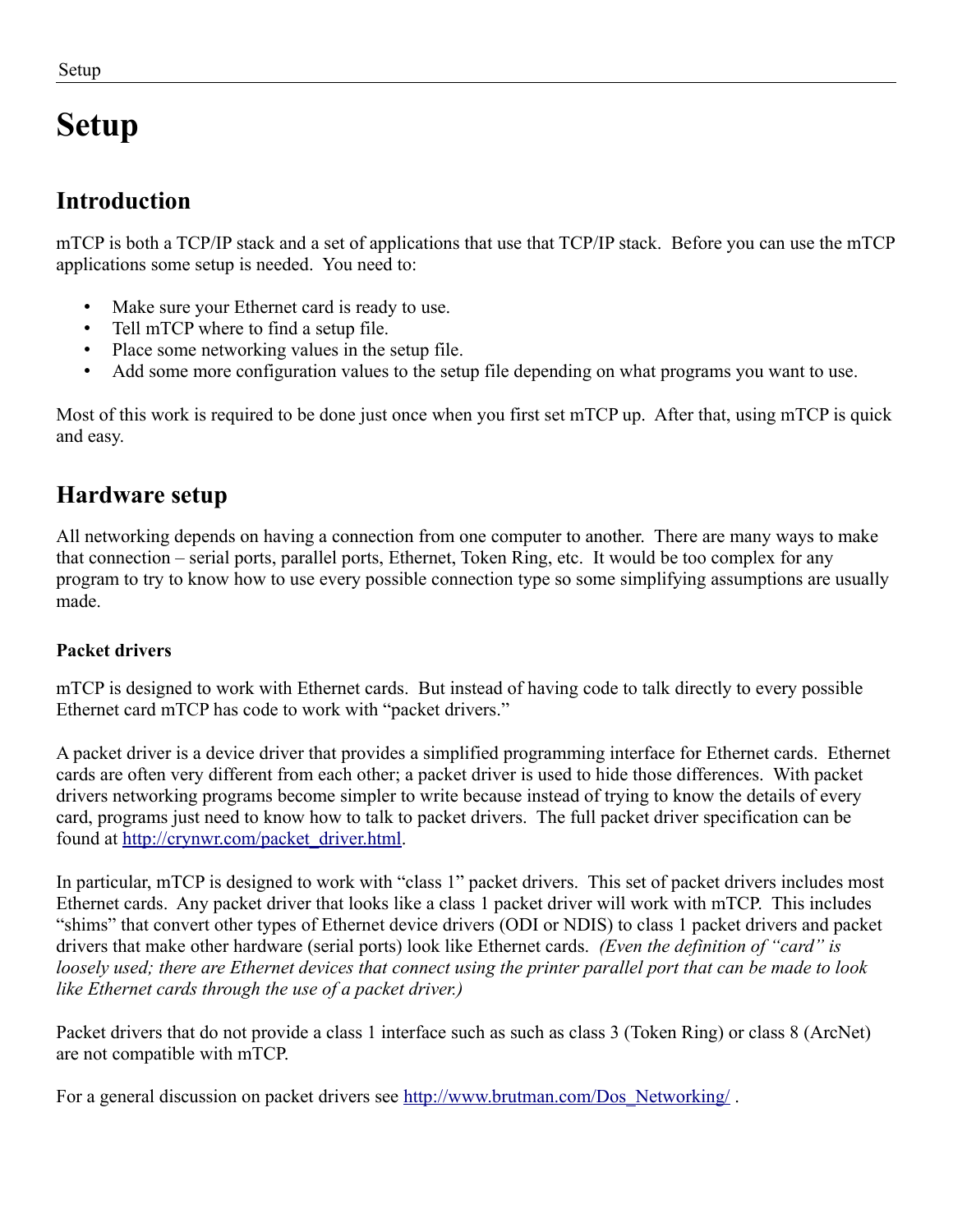#### <span id="page-12-0"></span>**Loading the packet driver**

Packet drivers are usually loaded from the DOS command line as terminate and stay resident utilities. Each packet driver is specific to a model of Ethernet card so every one will be slightly different. However most have some common options that are required.

#### **Software interrupt**

Since a packet driver defines a high level programming interface for working with an Ethernet card, each packet driver can be told where to put the entry point to that interface so that higher level programs like mTCP applications can find it. The technical term for that entry point is "software interrupt". When you load a packet driver you tell it which software interrupt to install its services at.

Software interrupts are generally written as hexadecimal numbers and are limited in range between 0x60 and 0x7F. You need to pick one that is not in use already but since most DOS software does not these software interrupts 0x60 is usually available.

The next set of parameters is often required to tell the packet driver where the Ethernet card is located in your system

#### **I/O port**

Each Ethernet card needs an I/O port address that can be used to send the card data and commands. The I/O port is usually set by a jumper on the card or a software configuration utility. It is extremely important to specify the correct I/O port address; if the address is incorrect the packet driver will not be able to control the Ethernet card.

#### **Hardware interrupt**

A hardware interrupt is a signal from your Ethernet card to the computer that lets the computer know when the Ethernet card has new data that needs to be received. When a new packet arrives the Ethernet card will send the signal using the hardware interrupt, waking up the loaded packet driver. The packet driver will then do the work to move the data from the Ethernet card to the main memory of the computer, and possibly signal any higher level software (mTCP) that new data is available.

The hardware interrupt number that the Ethernet card uses is usually set by a jumper on the card or a software configuration utility. The hardware interrupt number is often required on the packet driver command line so that the packet driver knows which hardware interrupt it should be listening to. If you do not use the hardware interrupt number that the card is set to use it will look like you can not receive any data, as the Ethernet card will be signaling that new work is available on one hardware interrupt while the packet driver will be listening on a different interrupt number.

#### **Memory window address**

Some Ethernet cards use shared memory to make the transfer of data between the Ethernet card and the computer faster. This shared memory is usually 8KB to 16KB in size and cards that use it are usually much faster that cards that use only an I/O port address.

If your Ethernet card uses shared memory there should be hardware jumpers or a software configuration utility to set the shared memory address. It is also possible that the shared memory address used by the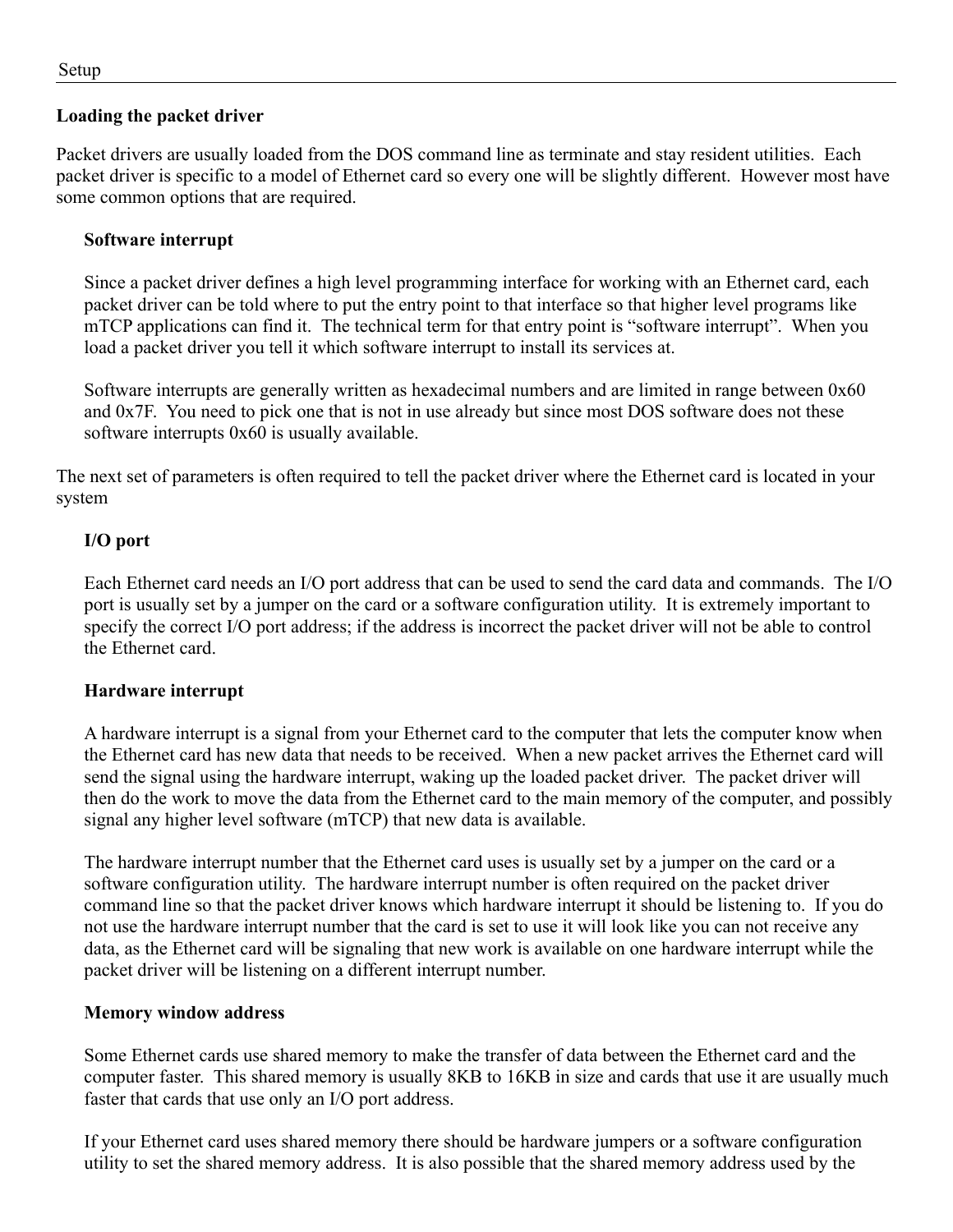hardware is set by the packet driver when the packet driver loads. Please check the packet driver for your card to see which system it uses for shared memory, if applicable.

Note for ISA bus systems: It is extremely important that any hardware resources that you use are not shared with another piece of hardware and that they are correct. This is a general ISA bus rule. Using the wrong hardware interrupt number, I/O port address or shared memory region will result in flaky system behavior or crashes.

#### <span id="page-13-1"></span>**Sample packet driver command lines**

Here are some sample packet driver command lines with an explanation of their parameters.

#### **ne2000 0x60 3 0x300**

ne2000 is the packet driver for "NE2000" and compatible network cards. (NE2000 is a 16 bit ISA card that is the successor to the NE1000 card, which was a popular 8 bit ISA card.) On this command line we are telling the ne2000 packet driver to install its services at software interrupt 0x60, to listen to hardware interrupt 3, and to communicate with the NE2000 card at I/O port 0x300.

#### **smc\_wd 0x61 0x03 0x280 0xD000**

smc\_wd is a packet driver for the SMC/Western Digital 8003 series Ethernet cards. The smc\_wd packet driver is being told to install its services at software interrupt 0x61, to listen to hardware interrupt 3, and to communicate with the Western Digital card at I/O port 0x280. The last parameter tells the packet driver to set the card up to use the memory at D000:0000 as a shared memory area for data buffers between the card and the computer.

#### **pe3pd SINT=60 LPT=2 INT=5 NON**

pe3pd is the packet driver for the Xircom PE3 series of Ethernet adapters. The Xircom PE3 is interesting in that it is an Ethernet device but it attaches to your computer using the standard printer parallel port.

On this command line we are telling the pe3pd packet driver to install its services at software interrupt 0x62, to find the Xircom device on the second parallel port, to listen to hardware interrupt 5 (which should be associated with that parallel port), and to not attempt to use the parallel port as a bi-directional parallel port. Note the different way in which the software interrupt is specified and the extra parameter that is specific to the parallel port.

More information on the Xircom PE3 Ethernet device can be found online at [http://www.brutman.com/Dos\\_Networking/xircom\\_pe3.html](http://www.brutman.com/Dos_Networking/xircom_pe3.html).

#### <span id="page-13-0"></span>**Finding packet drivers**

Packet drivers are specific to models of Ethernet cards. Older ISA bus cards almost always had packet drivers available for them. Many older PCI cards also had packet drivers available too.

If you have the original driver diskette or CD-ROM that came with your Ethernet card that might have the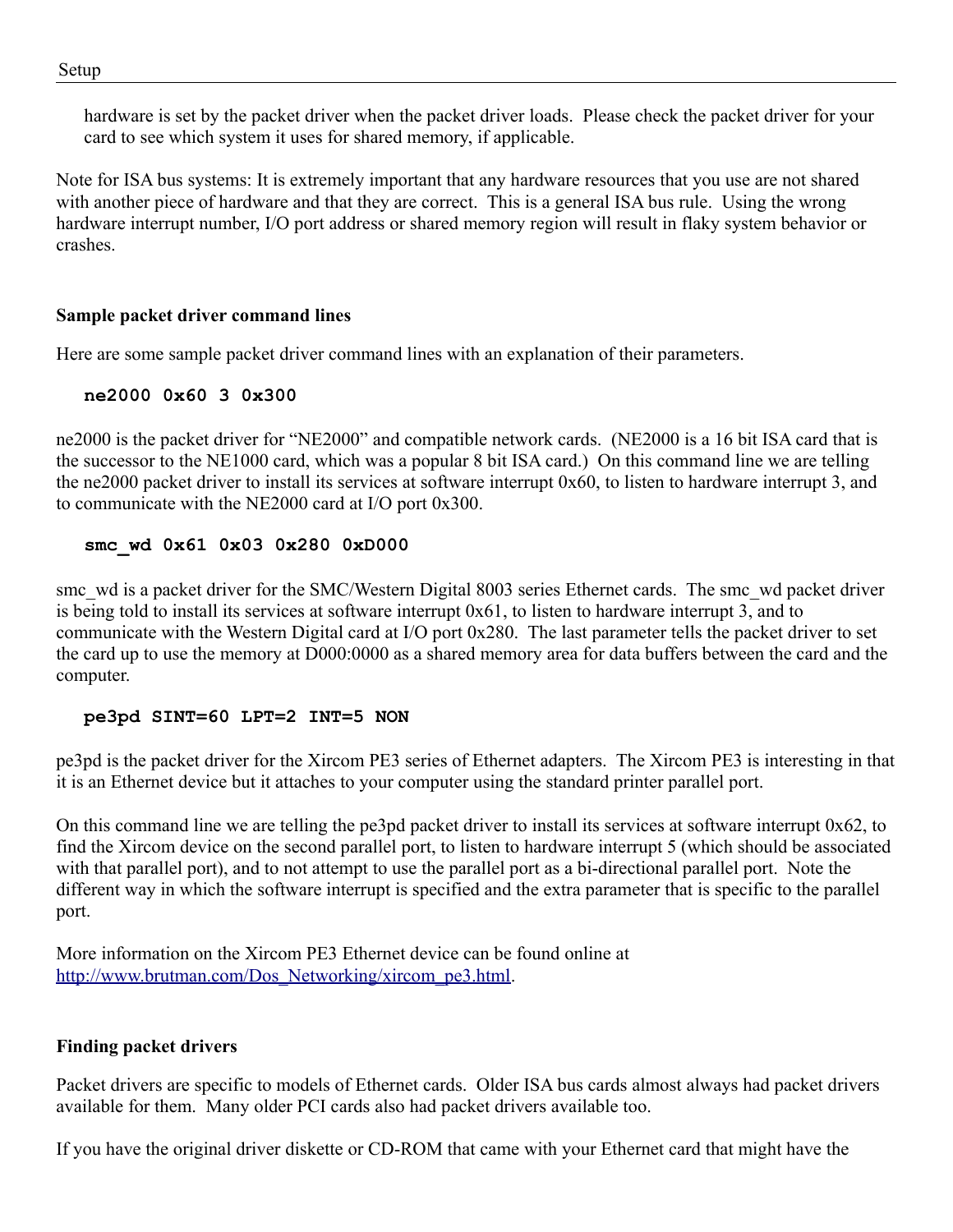packet driver included with it. Here are some other places to look:

- •<http://crynwr.com/drivers/>has a collection of open source packet drivers for older cards
- <http://www.georgpotthast.de/sioux/packet.htm> has some packet drivers for newer Ethernet cards

If your card does not have a packet driver available it might have an ODI driver instead. ODI drivers can be made to look like packet drivers using a program called ODIPKT.COM. See  [ftp://ftp.hs - koblenz.de/pub/pc/msdos/networking/odi/odipkt/](ftp://ftp.hs-koblenz.de/pub/pc/msdos/networking/odi/odipkt/) to find a copy of ODIPKT.COM.

If your card only has an NDIS style driver look for DIS\_PKT.DOS. A discussion of how to use it can be found at http://www.freedos.org/wiki/index.php/Networking\_FreeDOS - NDIS\_driver\_installation.

## <span id="page-14-1"></span>**Creating the mTCP configuration file**

The mTCP configuration file is a simple text file that tells mTCP applications the networking parameters and other configuration values that they need to run. You only have to spend time once to create the file; after that you may change it or add to it but the basics will remain the same.

#### <span id="page-14-0"></span>**Creating the minimal configuration file for use with DHCP**

The smallest mTCP configuration file consists of line line. It tells the mTCP programs where to find the software services installed by the packet driver for the Ethernet card.

For example, this would be a valid mTCP file for a machine that has a working Ethernet card and a packet driver for it loaded using software interrupt 0x62:

PACKETINT 0x62

Notice that there are no networking parameters in the file. The only thing that this file does is tell mTCP to use software interrupt 0x62 to find a packet driver.

This is where the mTCP DHCP client comes in. Instead of requiring you to add the networking parameters to the configuration file yourself, the DHCP program can be run and it will add the networking parameters automatically.

Before we can run the DHCP program we need to set a DOS environment variable that tells mTCP programs where the mTCP configuration file can be found:

*(Assuming the configuration file is located in C:\MTCP\MYCONFIG.TXT)*

#### **set MTCPCFG=C:\MTCP\MYCONFIG.TXT**

Now when you run the DHCP program the following will happen:

- The DHCP program will load and look for an environment variable called MTCPCFG.
- The filename pointed at by the MTCPCFG environment variable will be read.
- DHCP will look for the "PACKETINT" line in the file and see that it is supposed to use software interrupt 0x62 to communicate with a loaded packet driver.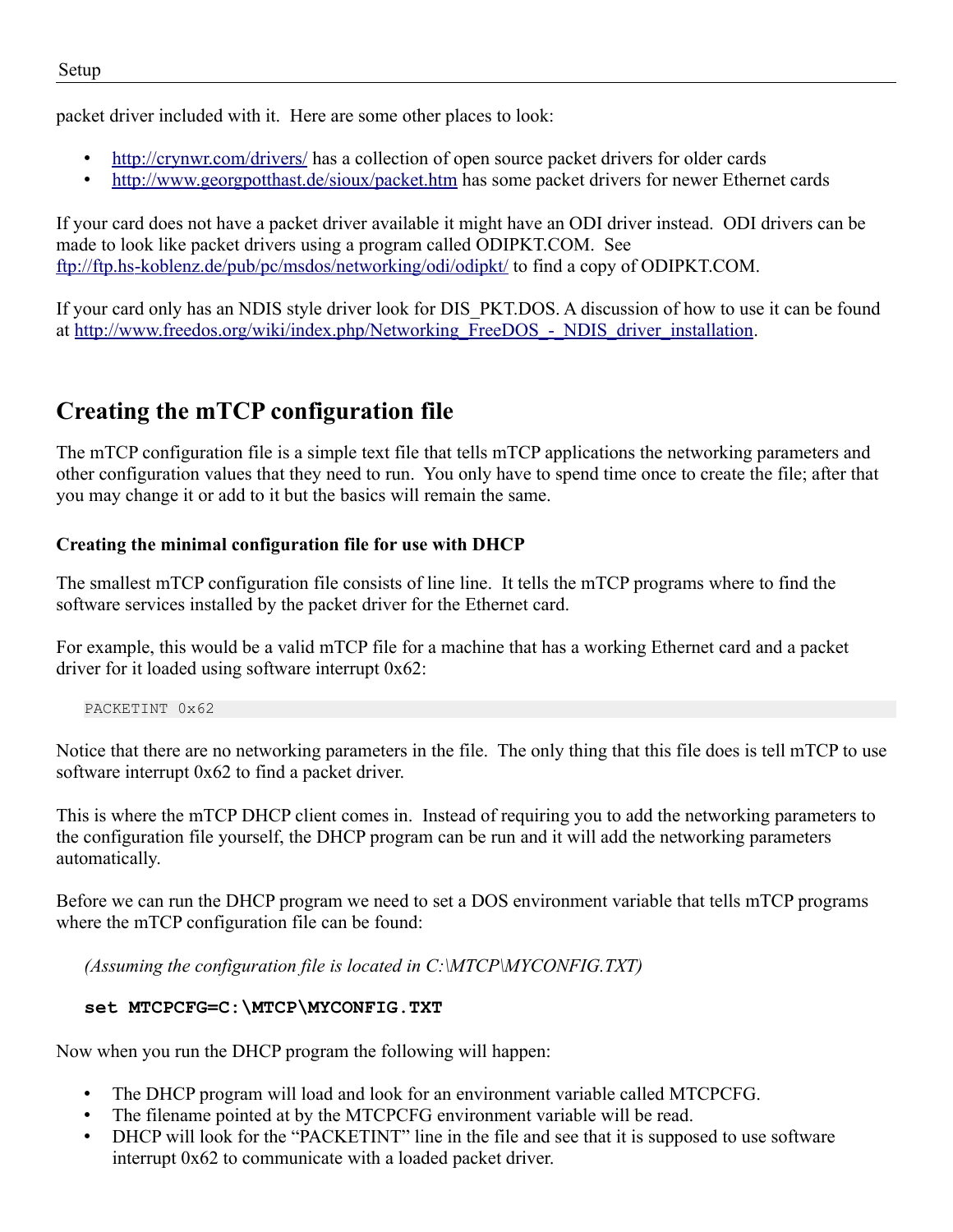- DHCP will make a connection to the packet driver so that it can send and receive packets.
- DHCP will use the packet driver to send and receive packets with your DHCP server. This is part of the process of negotiating a DHCP lease for your machine. (The lease is the right to use an IP address for a limited period of time.)
- DHCP will update the configuration file so that it looks like this when it is done:

```
DHCPVER DHCP Client version May 2 2015
TIMESTAMP ( 1432571386 ) Mon May 25 12:29:46 2015
PACKETINT 0x60
IPADDR 192.168.2.146
NETMASK 255.255.255.0
GATEWAY 192.168.2.1
NAMESERVER 192.168.2.1
LEASE_TIME 86400
```
Notice that two lines were added at the top and five more lines were added at the bottom. The five lines at the bottom are the networking parameters given to your machine by the DHCP server. The two lines at the top are added so that it is easy to determine that DHCP set the networking parameters.

#### <span id="page-15-1"></span>**Setting your own networking parameters using static configuration**

If you are in an environment without a DHCP server or if you do not want to use DHCP then you can set the networking parameters in the mTCP configuration file by hand. The basic steps are the same except instead of using DHCP to add the networking parameters you will put them in the file when you create it.

Here is a sample file:

```
PACKETINT 0x60
IPADDR 192.168.1.10
NETMASK 255.255.255.0
GATEWAY 192.168.1.1
NAMESERVER 192.168.1.1
```
This sample is similar to the DHCP created version except that it is missing the DHCP specifics.

If you are adapting a previously created configuration file that used DHCP you must remove the lines that the DHCP client adds to the file. The lines look like this:

```
DHCPVER DHCP Client version Dec 29 2019
TIMESTAMP ( 1577825671 ) Tue Dec 31 12:54:31 2019
```
The lines should be at the top of the file. If the lines are present you will get warnings about the DHCP lease being expired even though you want to use a static network address.

Reminder: To use mTCP programs you still need to set the MTCPCFG environment variable to the location of this file.

## <span id="page-15-0"></span>**Networking related configuration parameters**

What follows is a detailed description of the networking related parameters that are valid to use in the mTCP configuration file.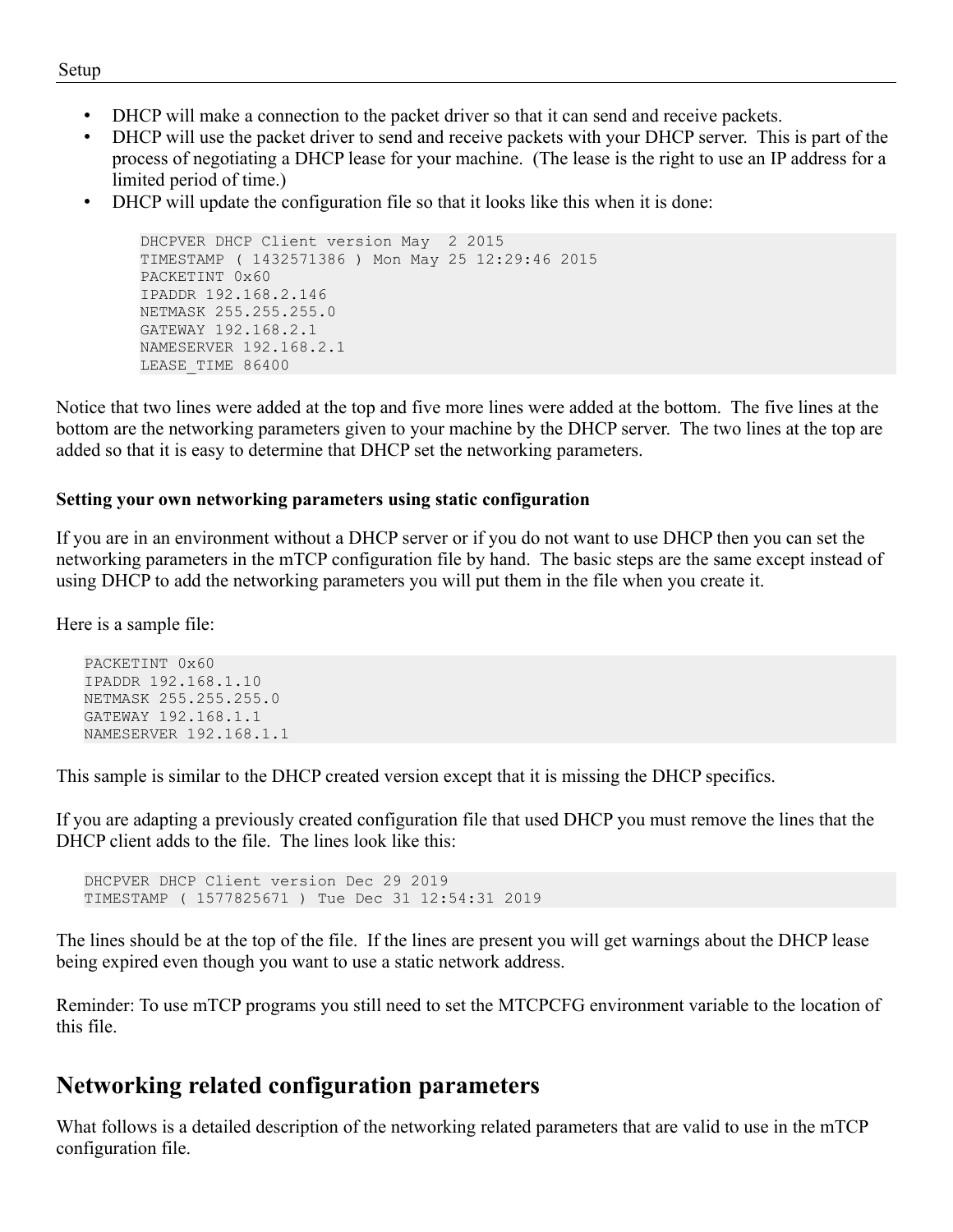#### PACKETINT <x>

Required: Yes

This is the software interrupt number that the packet driver is listening on. This has to match the software interrupt number that you told the packet driver to use. It is specified in hexadecimal notation. (eg: 0x60)

IPADDR <x.x.x.x>

Required: Yes (Automatic when using DHCP)

This is the assigned IP address of the machine. IP addresses need to be unique on your network. If two machines try to share the same IP address neither machine will be able to communicate reliably.

The value can be provided explicitly or it can be provided by the DHCP program. If you are using DHCP then IPADDR will be added if it is not found or overwritten with a new value when a new lease is assigned.

NETMASK <x.x.x.x>

Required: Yes (Automatic when using DHCP)

This is the assigned network mask for your local area network. The network mask is used to determine if a target machine for a packet is on the same local area network as your machine or on a remote network. Packets that are destined for a remote network will be sent to the machine specified by the GATEWAY configuration parameter.

The value can be provided explicitly or it can be provided by the DHCP program. If you are using DHCP then NETMASK will be added if it is not found or overwritten with a new value when a new lease is assigned.

GATEWAY <x.x.x.x>

Required: No, but recommended (Automatic when using DHCP)

This is the IP address of the machine that will be used to forward packets destined for remote networks. This is usually the IP address of a router. If this is not provided or it is set incorrectly you will only be able to send and receive packets that are on your same local network.

The value can be provided explicitly or it can be provided by the DHCP program. If you are using DHCP then GATEWAY will be added if it is not found or overwritten with a new value when a new lease is assigned.

MTU <x>

Required: No

MTU stands for "Maximum Transmission Unit", which is the largest number of bytes that can be sent by your networking hardware in a single packet.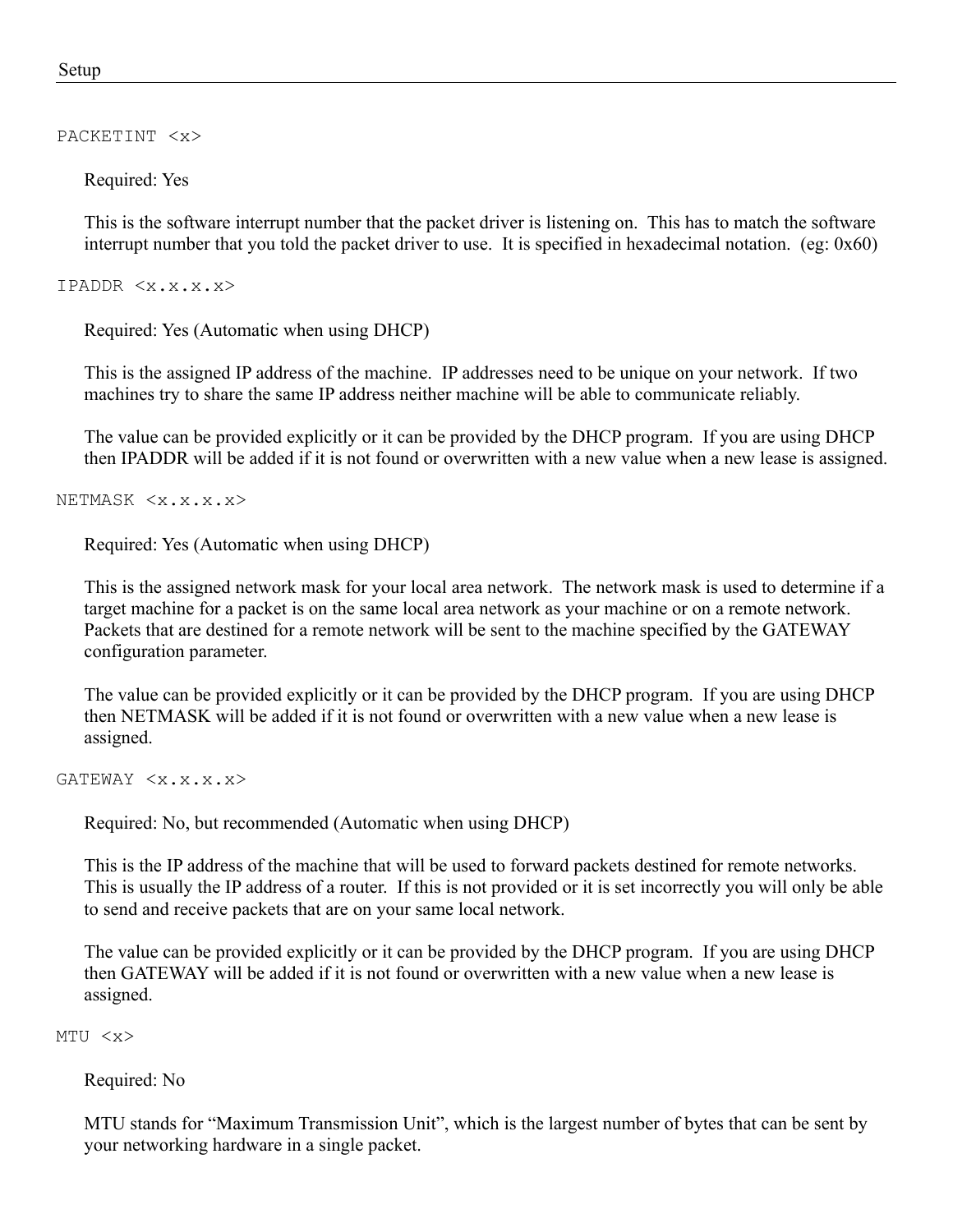For Ethernet this value is typically 1500 bytes, but that value might not work well on mixed networks where other networks have smaller MTU sizes. A setting of 576 should be safe for almost all environments. SLIP and PPP users will have a smaller value depending on their SLIP or PPP connection.

Please see the separate section on MTU for a more detailed discussion.

NAMESERVER <x.x.x.x>

Required: No, but recommended (Automatic when using DHCP)

This is the IP address of the name server on your network, which is responsible for translating human readable machine names ([www.brutman.com\)](http://www.brutman.com/) to IP addresses. If this value is incorrect then converting machine names to IP addresses will not work.

The value can be provided explicitly or it can be provided by the DHCP program. If you are using DHCP then NAMESERVER will be added if it is not found or overwritten with a new value when a new lease is assigned.

#### NAMESERVER\_PREFERRED

Required: No

If you are using DHCP and it is assigning you a nameserver but you want to use a different nameserver, use this option. For example, if DHCP is assigning you a nameserver run by your ISP and you prefer to use Google DNS instead then this setting will tell mTCP to use Google DNS instead of the default nameserver:

NAMESERVER PREFERRED 8.8.8.8

DHCP will not overwrite this preference.

Side note: Google DNS is fast, reliable, and does not return bogus results when a name does not resolve, unlike many ISP nameservers.

HOSTNAME

Required: No

The host name of your machine. The host name can be up to twenty characters, and should conform to internet standards. (Avoid punctuation and you should be fine.)

#### <span id="page-17-0"></span>**Other configuration parameters**

The mTCP configuration file is used for more than network configuration. Other mTCP applications may read it to look for their configuration settings.

In general, you can put anything you want in the configuration file. Lines that the DHCP client don't understand will be left unaltered. Here are the rules: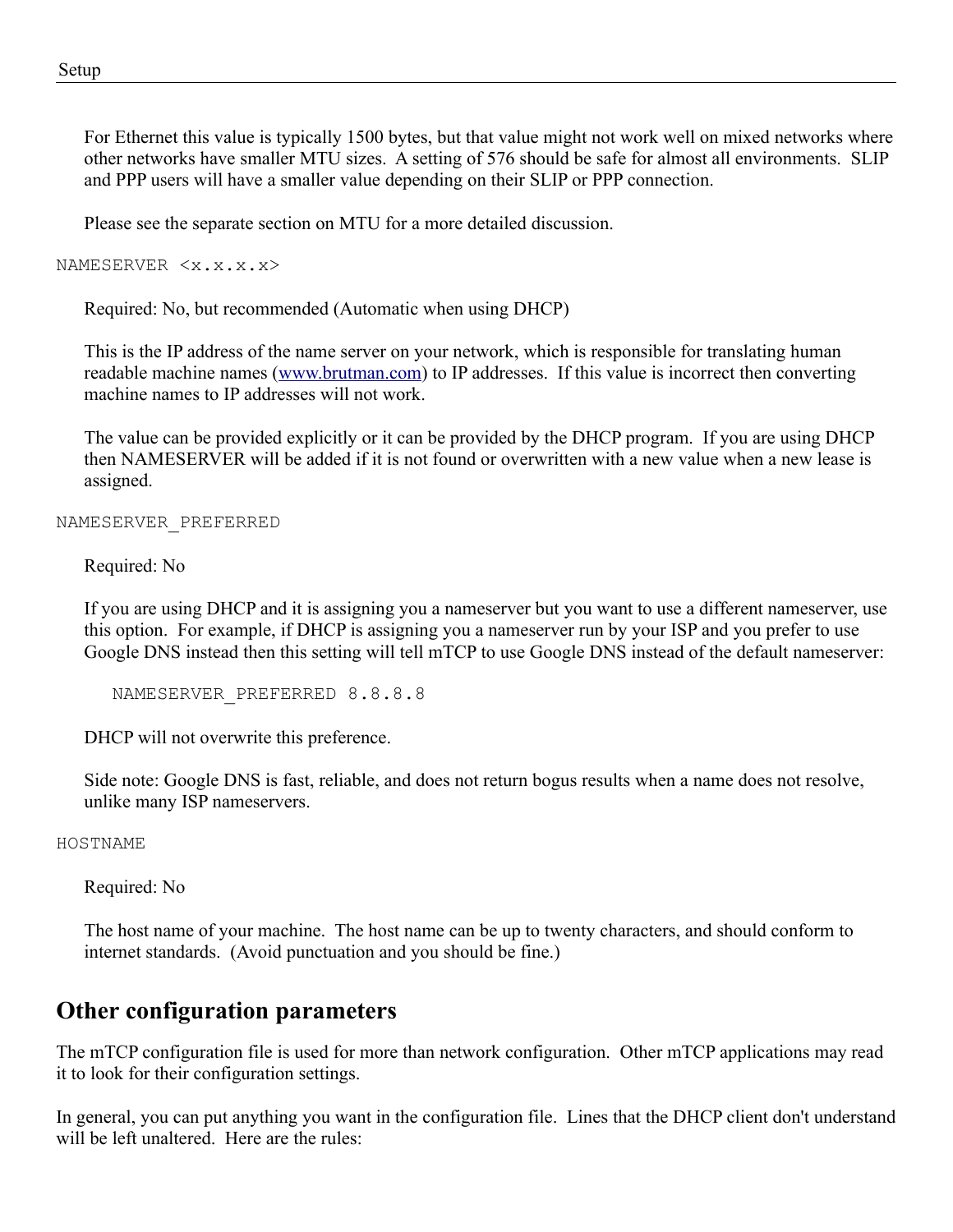- Blank lines are OK.
- Comments start with a  $#$  character in the first position of the line.
- Lines should never exceed 140 characters.
- If you use the DHCP client it will rewrite the configuration file and write new values for IPADDR, NETMASK, GATEWAY, and NAMESERVER. The previous values will be lost, but no other lines in the file will be altered.
- Other mTCP programs generally read but do not alter the file. They will skip lines that they do not understand. (And there is no reason why they can't write the file; none of the do that at the moment.)

Here is a sample of a more complex mTCP configuration file:

```
DHCPVER DHCP Client version May 2 2015
TIMESTAMP ( 1432571386 ) Mon May 25 12:29:46 2015
# Parms for my machine
#
packetint 0x60
mtu 1500
hostname DOSBox
# IRCjr parms
#
ircjr_nick Zoidberg
ircjr_user ZoidBerg
ircjr_name John F Zoidberg
ircjr_connect_timeout 30
ircjr register timeout 60
# FTP parms
#
ftp connect timeout 15
ftp_tcp_buffer 8192
ftp file buffer 16384
# DHCP generated settings will appear here
#
IPADDR 192.168.2.102
NETMASK 255.255.255.0
GATEWAY 192.168.2.1
NAMESERVER 24.159.193.40
LEASE_TIME 86400
```
Note that the DHCP client adds/replaces the first two lines of the file and the last five lines of the file. The rest of the lines in the file are kept as is for the other applications.

Configuration parameters for each application are documented by that application. The sample file above is just a sample; see the individual programs to see which configuration parameters they support.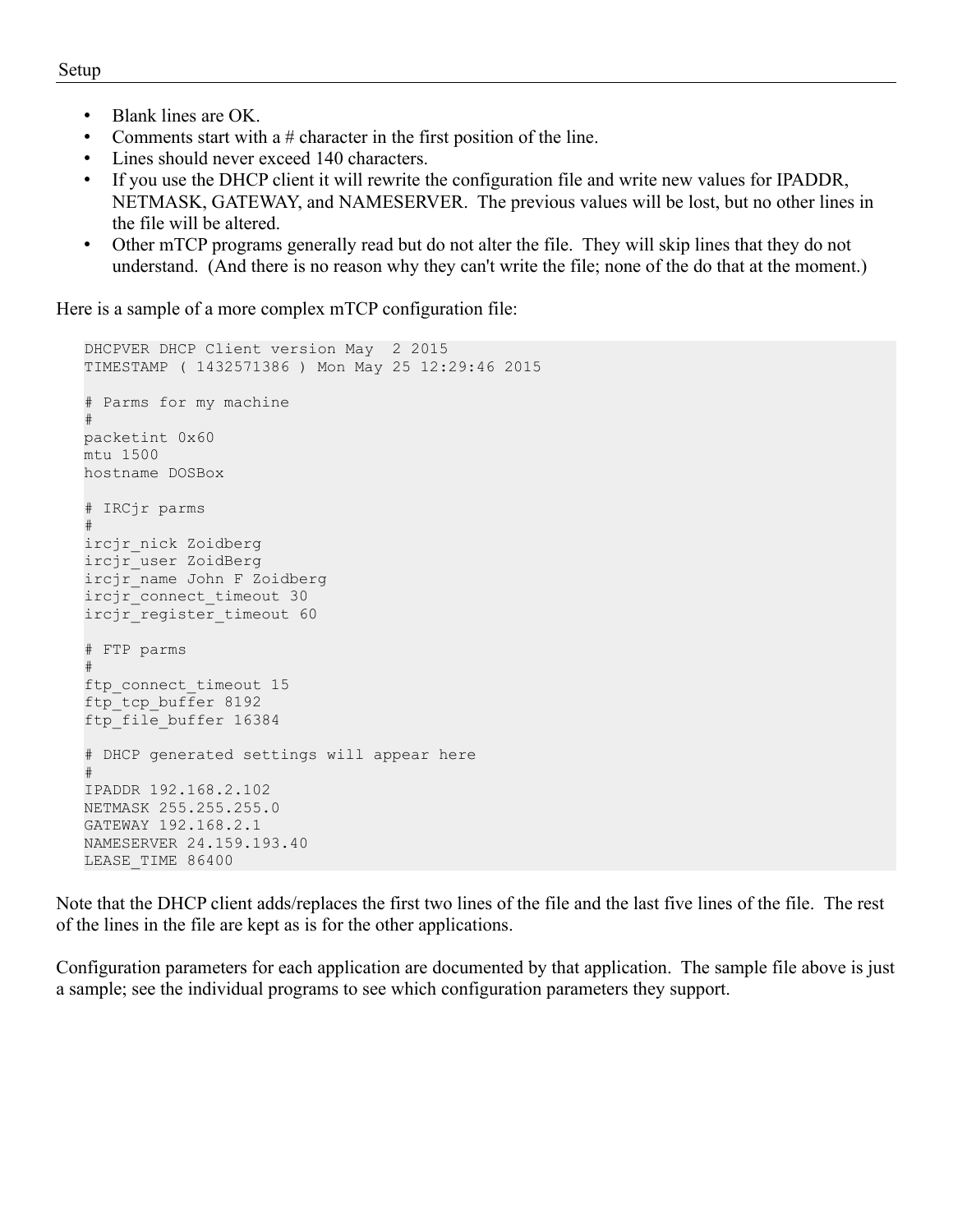## <span id="page-19-1"></span>**Advanced topics**

#### <span id="page-19-0"></span>**The MTU setting**

MTU stands for 'Maximum Transmission Unit' and it tells the TCP/IP stack how big of a packet it can send on the local network. Bigger packets generally mean less overhead.

In a world where all networks are built using the same technology the MTU setting would not be needed. But that is not our world. Ethernet predominates, but there are other physical transports out there that you might not be aware of that you are using. Your Ethernet traffic can be transmitted over many different things that don't look like Ethernet before it reaches its final destination.

TCP/IP uses 'fragments' to deal with this problem. If a packet is too big to pass from one network to another the gateway machine will break the packet into fragments suitable for the next network. It is possible that a single packet will be broken into fragments multiple times over the course of its journey. The receiving side is responsible for gathering all of the fragments for an IP packet together and reassembling them.

While this process works it is not ideal. It causes a performance loss as the packets are fragmented by the gateways and a bigger performance loss when the fragments reach their final destination and have to be reassembled. In addition to the performance loss, it requires quite a bit of memory too. And losing a fragment hurts performance even more because all of the other fragments for that packet have to be thrown away.

In the real world fragments are rare. Most modern servers using TCP sockets do some form of path MTU discovery to determine the largest packet that can be sent without causing fragments to be created. For a TCP socket it works very well and you will have to work hard to try to get a server to send you a packet that needs fragmenting.

On the other hand, that mechanism is not applicable to UDP packets. A server sending a UDP packet has no choice about how to 'chunk' the data to avoid fragmentation; it has to send what the application says to send. Most UDP based programs avoid sending large packets that will be fragmented, but there are exceptions. (NFS and programs sending streaming video data are two notable exceptions.)

mTCP supports the reassembly of fragmented packets, with some restrictions. There is a limit on the total size of the fragmented packet that is set at compile time, and there is a limit to the number of fragments that can be reassembled at the same time. Currently those limits are set at 1500 bytes per packet, and 4 packets at a time. While low, those limits will protect you against a server on a standard Ethernet that goes through a misconfigured gateway that causes fragments to be created. (For UDP applications that require larger packets that can be set at compile time when such an application is created. There are no such applications available at the moment.)

Even though mTCP can reassemble fragments there are still all sorts of fragment related dangers floating around out there:

Some TCP/IP servers set the 'Don't Fragment' bit on their packets. If the packet needs fragmentation at a gateway and this bit is set, the packet effectively gets dropped at the gateway. mTCP will have no knowledge and no way to get around the dropped packets, other than mysterious timeouts from the application. While the server might be trying to avoid additional overhead caused by fragmentation, it is really doing a disservice by forcing these packets to be dropped. (I'd rather get the data slowly than not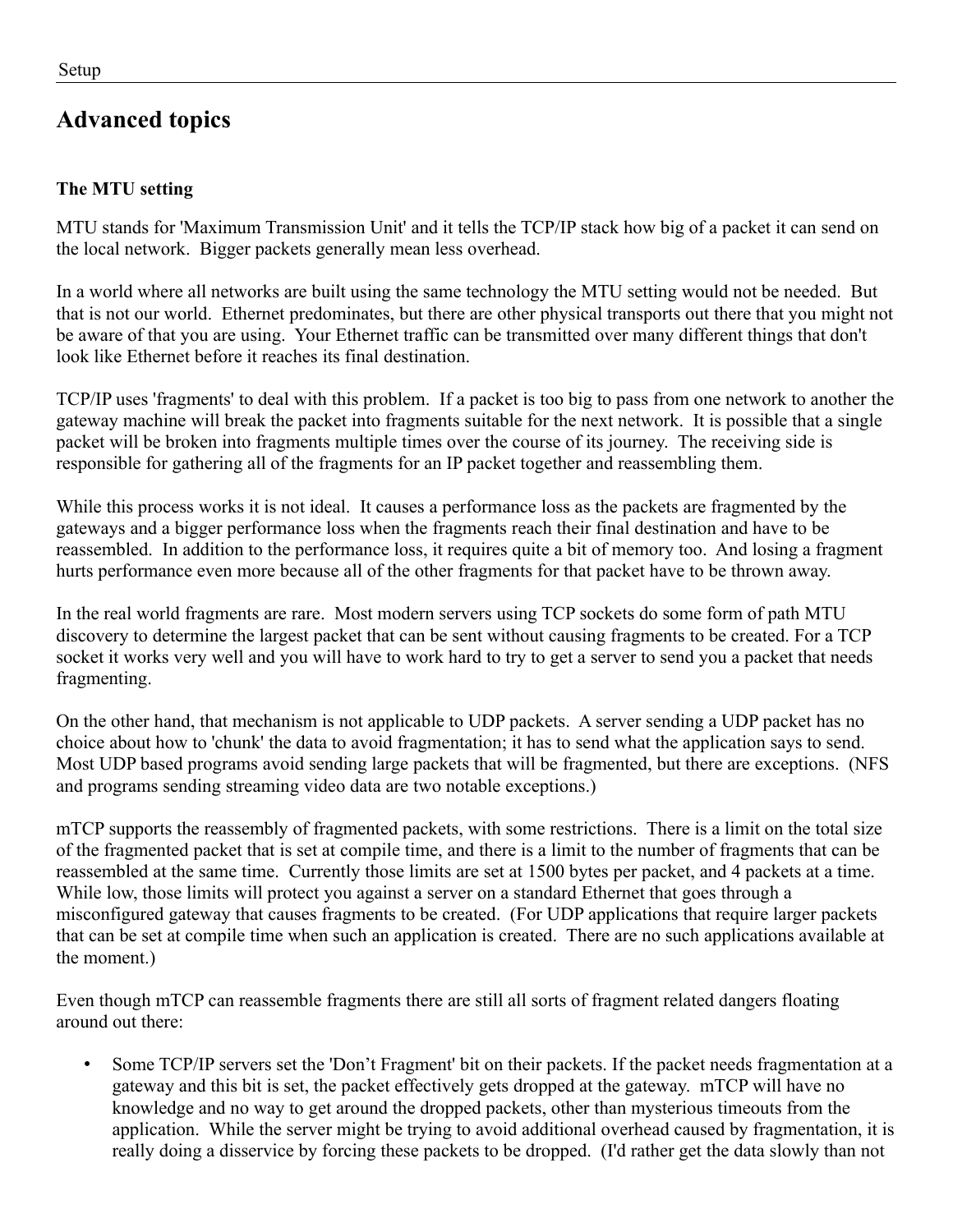get it at all.)

Some home router/firewalls throw fragments away rather than try to process them correctly. This is especially true when NAT (Network Address Translation) is used.

The good news is that you have some control over the problem.

Applications that use TCP sockets will tell the remote side what their MSS (Maximum Segment Size) is. (MSS is based on MTU.) This happens during the socket connect and once the remote side knows your MSS it will not knowingly send you a packet that needs to be fragmented. (Something in the middle might cause fragmentation, so it is still possible. MTU path discovery is supposed to avoid that danger by actively probing all gateways between the server and your machine.)

If you are having problem with dropped packets on a TCP socket, set your MTU to 576. That is guaranteed to work on all gateways and all routers. This is also the default for mTCP if you do not specify an MTU size.

UDP should not have this problem; if an application knowingly sends a large packet it will not turn on the Don't Fragment bit in the IP header. Doing so would effectively break the application, as the data would never be able to get out. On a large UDP packet fragmentation is the only solution; there is no concept of MSS. Most UDP packets used by mTCP never exceed 512 bytes of data, so fragmentation is not an issue.

For best performance set MTU has large as you can. For Ethernet that value is usually 1500 bytes. This minimizes the overhead of the protocol headers and minimizes interrupt handling.

If you are having strange connection issues you might be bumping into a fragmentation problem. Many times there is no warning message because the packets just simply don't arrive, and the ICMP messages get sent directly to the server, not the mTCP code. If this happens set your MTU to 576 and try again.

SLIP and PPP connections generally have smaller MTU settings which may cause fragmentation. This is unavoidable; consider it part of the joy of using low speed point-to-point links. Your local gateway that is providing the SLIP or PPP connectivity will generate fragments that mTCP will have to reassemble.

#### <span id="page-20-0"></span>**SLIP and PPP notes**

*(Please see the chapters on PPP and SLIP for detailed instructions on how to setup PPP and SLIP connections, including how to use a Linux machine as the gateway.)*

I designed and implemented everything all of this code assuming Ethernet. Quite a bit down the road somebody pointed out that my code was inaccessible to an entire class of people using SLIP (Serial Line IP) and PPP, which is often used on dial-up.

I've tested the code using SLIP and PPP. Here are the key things you need to be aware of.

- You need to use a packet driver that simulates Ethernet. SLIPPR and CSLIPPER can do this for SLIP connections, and DOSPPP can do this for PPP connections. For SLIPPR use the "ether" option to do this. For DOSPPP use the EPPPD program.
- mTCP assumes that ARP is necessary, which is completely wrong on a point to point connection. It will not get a response to an ARP query for the gateway, and it will time out. To avoid this set the following environment variable: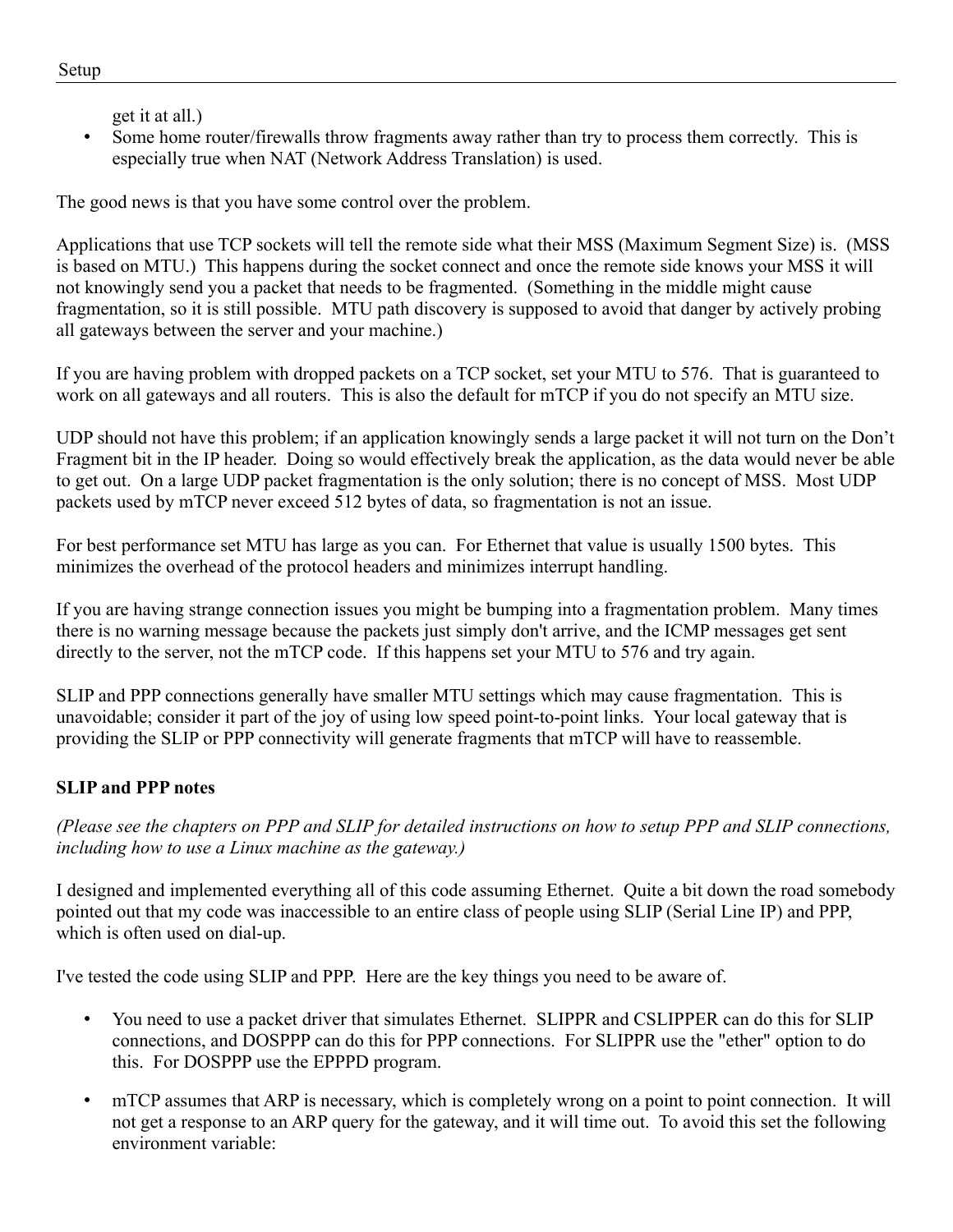set MTCPSLIP=true

Do this for both SLIP and PPP.

- This environment variable stuffs a bogus ARP entry into the mTCP ARP table for your gateway. That allows it to immediately send packets to the gateway without sending an ARP request. The Ethernet address in the sent packets will be wrong, but nothing is looking at it anyway.
- I've tested configurations using static addressing. You will have to find a way to pass the IP address, netmask, etc. to mTCP using it's configuration file.
- It is beyond the scope of this document to explain addressing in a point-to-point configuration. Here is something to keep in mind though.

If you use the smallest possible netmask (255.255.255.252) you can easily create a configuration that works. With that netmask only the last two bits are significant. Considering the last two bits only:

<30 bits of netmask>.0 - reserved address meaning 'this host'  $\leq$ 30 bits of netmask>.1 - usable, good for the gateway address <30 bits of netmask>.2 - usable, good for your address  $\leq$ 30 bits of netmask>.3 - IP broadcast address for this network

Setting up your netmask and addresses like this is simple and should avoid routing problems. Basically you force mTCP to always send things to the gateway because nothing else is on your subnet.

SLIP and PPP generally use smaller MTU settings than other networks because their transport layer is slower. Be sure that the mTCP MTU setting reflects what your SLIP or PPP connection is using. Depending on the application, servers and gateways you may experience some fragmentation, especially on UDP packets. (TCP generally avoids this by using the MTU setting to compute MSS.)

#### <span id="page-21-0"></span>**How the configuration file works**

At the beginning of time, mTCP used environment variables for all of the configuration. This worked well until the IRC client came along and I had to start increasing the size of the DOS environment space. Then came the DHCP client - I couldn't find a way to set environment variables from within the DHCP client and make them stick for the next program without writing out a file. At that point the configuration file was born.

When the DHCP client starts up it reads the PACKETINT and HOSTNAME parameters from the configuration file and ignores the rest. (HOSTNAME is optional.) It then tries to communicate with the DHCP server on your network. If it gets an address from the DHCP server it will write a new configuration file. All of the contents of the old configuration file are copied, except for the IPADDR, NETMASK, GATEWAY, NAMESERVER, and LEASE TIME parameters which get updated with new values at the end of the file.

Having DHCP write a configuration file has an interesting side effect. It means that at its core, every mTCP application assumes static network addressing. They all read the configuration file to get the network parameters, and they can't tell if the network parameters were set by a human or a machine.

At start-up each application looks for the MTCPCFG environment variable and tries to read the configuration file. It makes one pass to get the networking parameters that it needs to initialize the TCP/IP stack.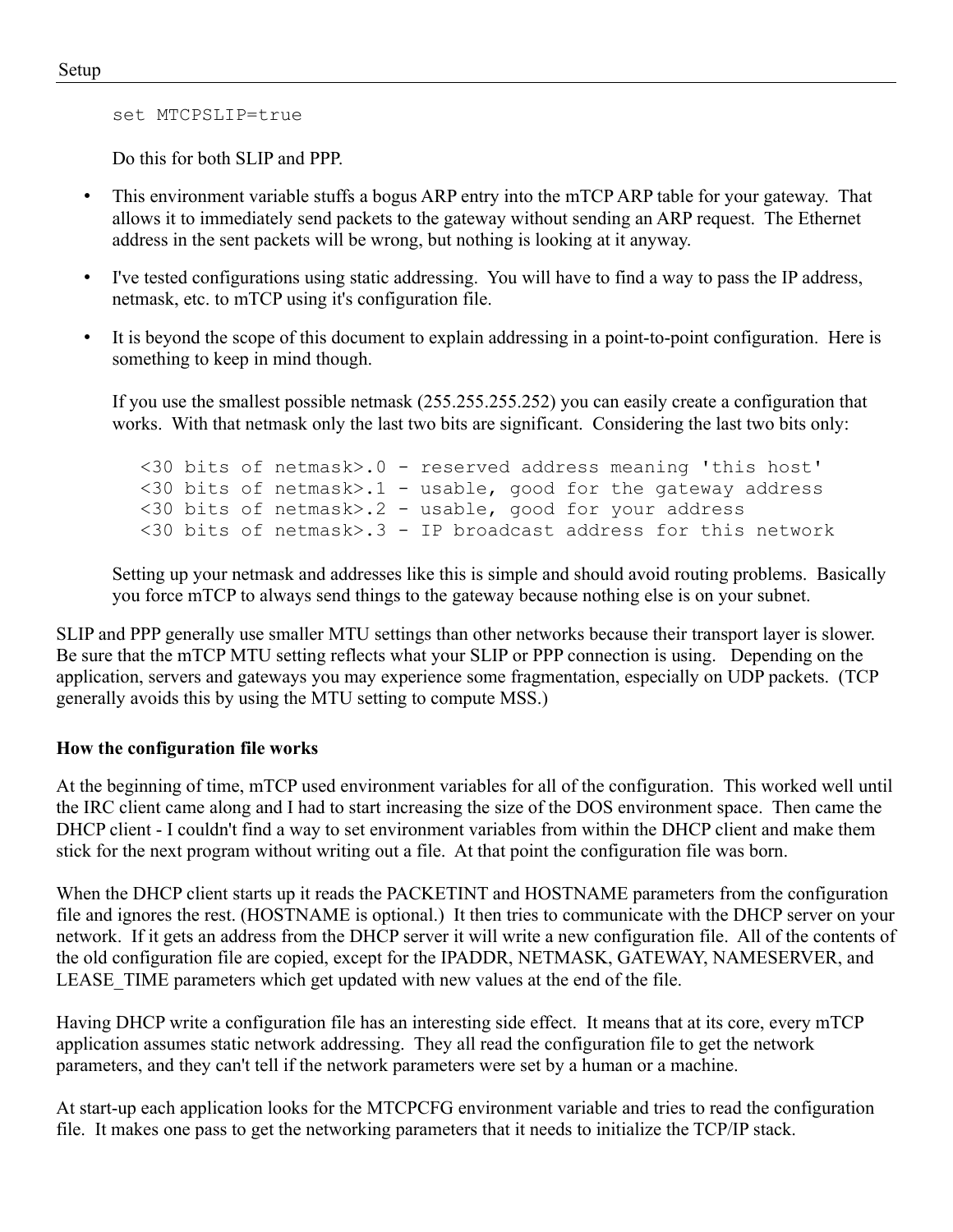If an application has other configuration parameters that it needs to read it will reopen the configuration file and scan for them. The format for a parameter is a single token that represents the parameter name, a space for a delimiter, and then the value of the parameter. The entire rest of the line is assumed to be the parameter. Lines must be under 75 characters in total length.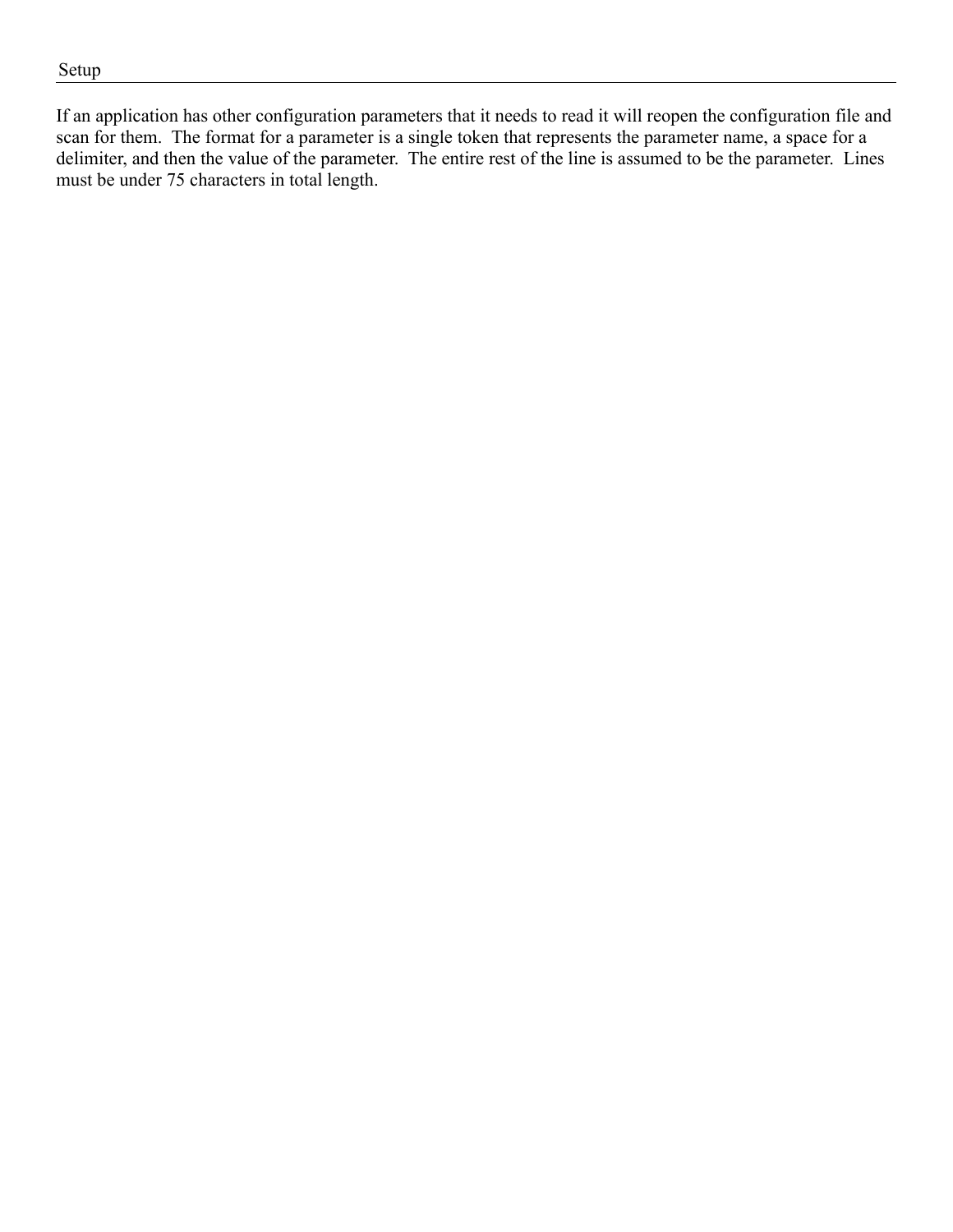## <span id="page-23-2"></span>**mTCP and Virtual Environments**

If you want to try DOS and mTCP but don't have an old computer to dedicate to it, don't worry! All of this runs fine in virtual and emulated environments. Here are some notes to get you started.

If you find that your virtual machine is chewing up a lot of CPU please read the section on **[DOS Power control](#page-137-4)**. Using the wrong power/idle management program will reduce your CPU usage but also hurt the usability of mTCP.

## <span id="page-23-1"></span>**DOSBox**

DOSBox is an x86 PC emulator designed to run old DOS games on modern hardware running modern operating systems. While Windows XP has a DOS-like command line it is not sufficient to run many old games. This is where DOSBox takes over and shines.

While relatively full featured, DOSBox is not a full machine emulator. DOS is emulated just enough to make the old games run. The command prompt recognizes a few major commands; you may need to add more from your favorite DOS version. DOSBox can be configured to share part of the host operating system filesystem so that moving files in and out is easy.

By default there is no networking support in DOSBox. To get an emulated network device you need to use a special build of DOSBox created by "HAL9000". The HAL9000 "megabuilds" add NE2000 emulation allowing networking applications to run, plus a few other goodies. When using the NE2000 emulation DOSBox will appear to be physically connected to the network. (This is commonly known as "bridged" mode.) I have been using the megabuilds for over four years now and I am very pleased with their quality.

I do most of my functional testing with DOSBox so I know that it works well with mTCP. The biggest function missing from DOSBox is proper Ctrl-Break and Ctrl-C handling. mTCP lets you break out of some long running applications using Ctrl-Break and Ctrl-C so under DOSBox that feature might not work. But for the most part DOSBox is a great way to run mTCP.

DOSBox main site <http://www.dosbox.com/> HAL9000 DOSBox megabuilds <http://home.arcor.de/h-a-l-9000/>

NE2000 packet driver for use with DOSBox <http://www.brutman.com/mTCP/NE2000.COM>

## <span id="page-23-0"></span>**VirtualBox**

VirtualBox is an open source program that creates a virtual x86 machine within your host operating system. You define the amount of memory, the size of the virtual hard drive, the amount of video memory, networking support, and a few other attributes to create a virtual machine. Then you boot the virtual machine and install DOS on it, just like you would do on a bare machine that you are installing for the first time. The virtual machine emulation takes advantage of modern CPU features making it extremely fast - almost as fast as running directly on the hardware without the host operating system in the way. Virtual machines slow down when doing I/O operations but it is not enough to worry about.

VirtualBox has a variety of network cards that it can emulate and it can make your virtual machine look like it is directly on the network ("bridged"), behind a firewall ("NAT", or Network Address Translation), and a few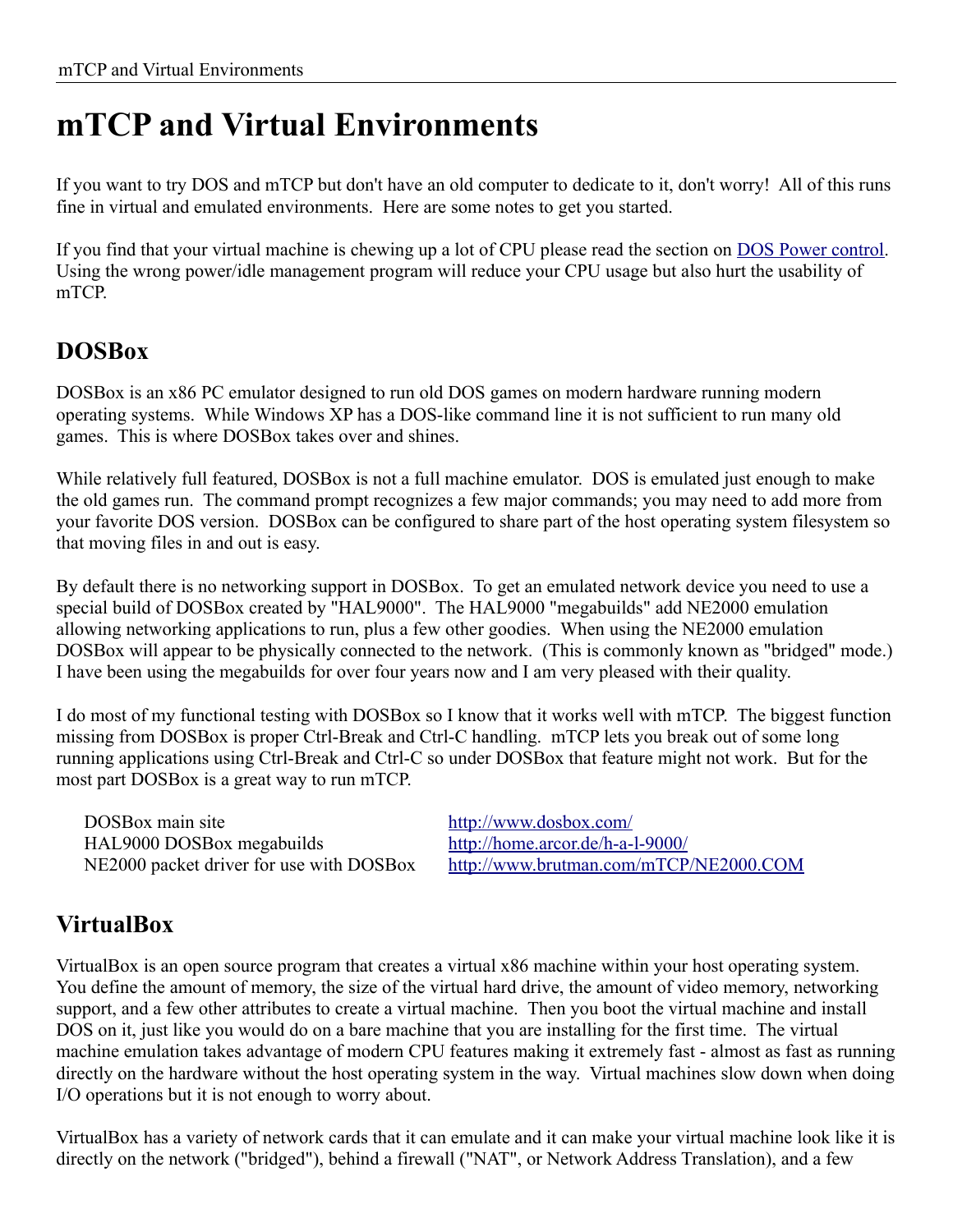other options. I use "bridged" mode and the AMD PCNet device, which is the same device used by VMWare Player. If you use a different emulated device be sure to find the correct packet driver for it.

All of the mTCP applications run well except for PING, which runs but seems to suffer from a timing problem. I reprogram the interval timer to get higher resolution timings than are normally possible on DOS and it looks as though PING is tripping on this. It will eventually complete but it takes much longer between ping packets than it should. (The packet timings are accurate, but the wait time between packets is too long.)

| VirtualBox main site    | http://virtualbox.org/                 |
|-------------------------|----------------------------------------|
| AMD PCNet packet driver | http://www.brutman.com/mTCP/PCNTPK.COM |

**Warning:** As of this writing VirtualBox 6.1 seems to have a keyboard handling bug; pressing Alt-Backspace will appear to disable the keyboard. mTCP programs will still be running but not responsive to the keyboard. You can use Input→Keyboard→Insert Ctrl-Break to break out of the program when this happens. Other key combinations might cause this problem too. (It does not happen on real hardware.)

## <span id="page-24-1"></span>**VMWare Player**

VMWare Player is a closed source (but free) virtual x86 machine that is very similar in operation to VirtualBox. (VMWare predates VirtualBox by quite a bit.) You define your virtual machine, install DOS, and then run it side by side with your host operating system.

The networking works basically the same way as it does in VirtualBox - "bridged" makes your virtual machine look like it is directly connected to the LAN. "NAT" (Network Address Translation) makes it look like your virtual machine is hiding behind a firewall on your host operating system. "Host-only" is the most limited, and it allows you to communicate only with the host operating system. VMWare emulates some form of AMD PCNet Ethernet device.

I am using version 3.1.3 on Windows XP. Everything works perfectly, including PING, so VMWare Player probably does a better job of emulating the PC timer hardware that I am reprogramming.

VMWare Player main site <http://www.vmware.com/products/player/> AMD PCNet packet driver <http://www.brutman.com/mTCP/PCNTPK.COM>

## <span id="page-24-0"></span>**SwsVpkt**

SwsVpkt is a virtual packet driver that allows DOS networking applications to run directly under Windows NT4, 2000 and XP in a command window.

SwsVpkt works by letting those applications send RAW Ethernet packets to and from the network using a network card on the machine. Unlike the other solutions on this page SwsVpkt does not give your code the illusion of having a separate network card with a unique MAC address. Your DOS application will be sending and receiving packets using the actual MAC address of the card you select to use. If you use the same card that your host operating system is using you need to configure mTCP to use a different IP address than what your host is using. This makes DHCP unusable as your DHCP server will see the MAC address and give mTCP the same address that it gave your host operating system. As a result, static configuration of the IP address in the mTCP configuration file is required.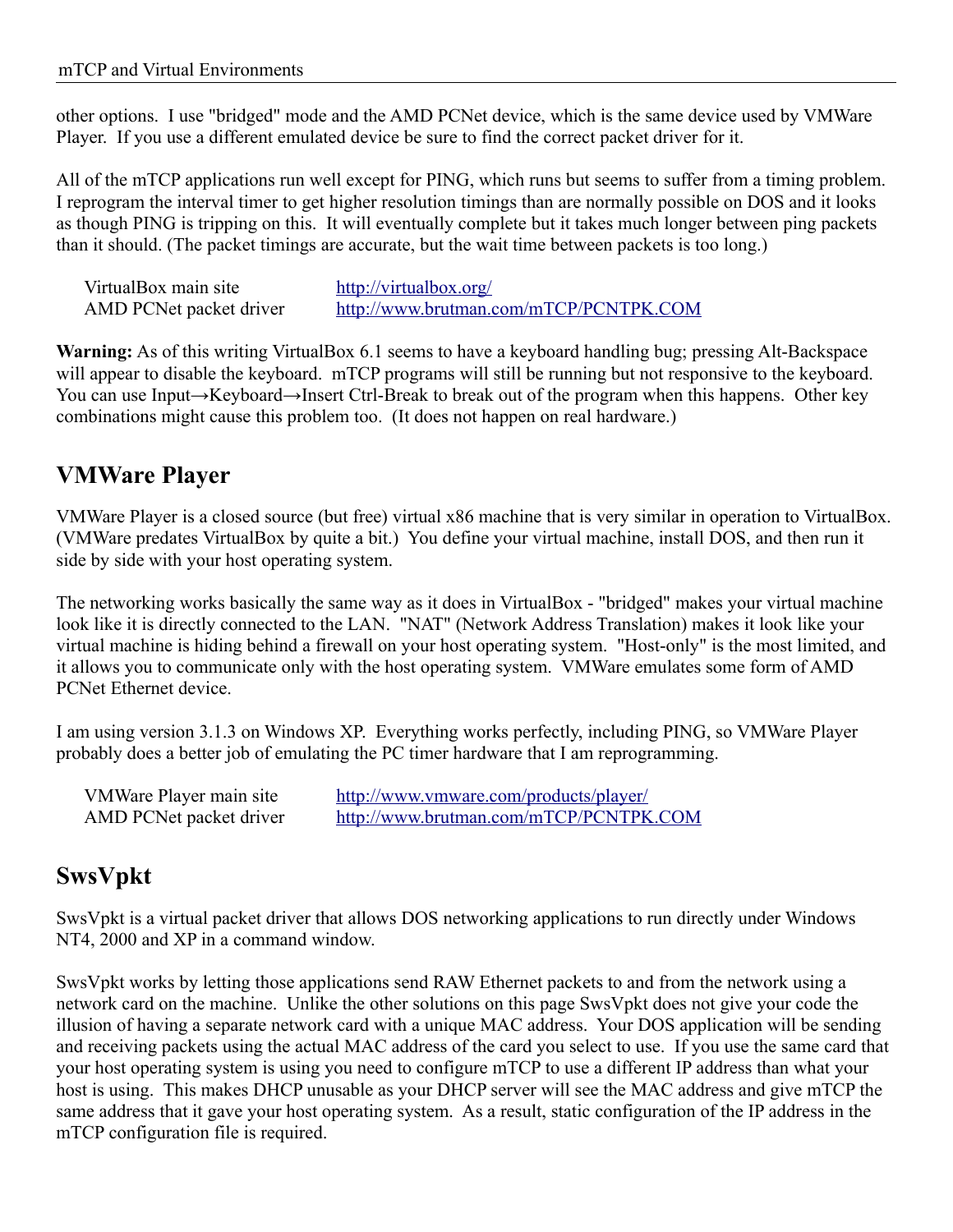Here are some usage notes:

- Use "swsvpkt  $-1$ " to list available adapters.
- Use "swsvpkt  $-a \le n$ >  $\le$  packet int>" to load swsvpkt and use a specific adapter.  $\le n$ > is the adapter to use and you need to choose one that is connected to your network.  $\leq$  packet int $\geq$  is the software interrupt that mTCP will use to talk to swsvpkt.
- Be sure that you setup your mTCP configuration file by hand and that the address you choose is different than the address being used by the host machine!

On my machine "swsvpkt  $-1$ " finds four network adapters it can bind to:

E:\DOSPROGS\MTCP>swsvpkt -l

Packet driver for Windows VDM version 1.05, updated Fri May 19 12:59:33 2006 Copyright (C)2005,2006 Lawrence Rust. All rights reserved.

Found interface: 0: VMware Virtual Ethernet Adapter 1: VMware Virtual Ethernet Adapter 2: Intel(R) 82562V-2 10/100 Network Connection (Microsoft's Packet Scheduler) 3: NOC Extranet Access Adapter (Microsoft's Packet Scheduler)

To run I use swsvpkt  $-a2$  0x60:

```
E:\DOSPROGS\MTCP>swsvpkt -a2 0x60
Packet driver for Windows VDM version 1.05, updated Fri May 19 12:59:33 2006
Copyright (C)2005,2006 Lawrence Rust. All rights reserved.
Found interface:
0: VMware Virtual Ethernet Adapter
1: VMware Virtual Ethernet Adapter
2: Intel(R) 82562V-2 10/100 Network Connection (Microsoft's Packet Scheduler)
3: NOC Extranet Access Adapter (Microsoft's Packet Scheduler)
Installed on SWI 0x60, using IRQ 7.
```
The mTCP applications seem to work normally when run using swsvpkt. I have noticed that swsvpkt leaves the command window in a strange state - command line editing no longer works after I have run it. I'm not quite sure what is going on, so if you know what it is please drop me a line. (Other command line windows are not affected.)

SwsVpkt main site <http://www.softsystem.co.uk/products/swsvpkt.htm>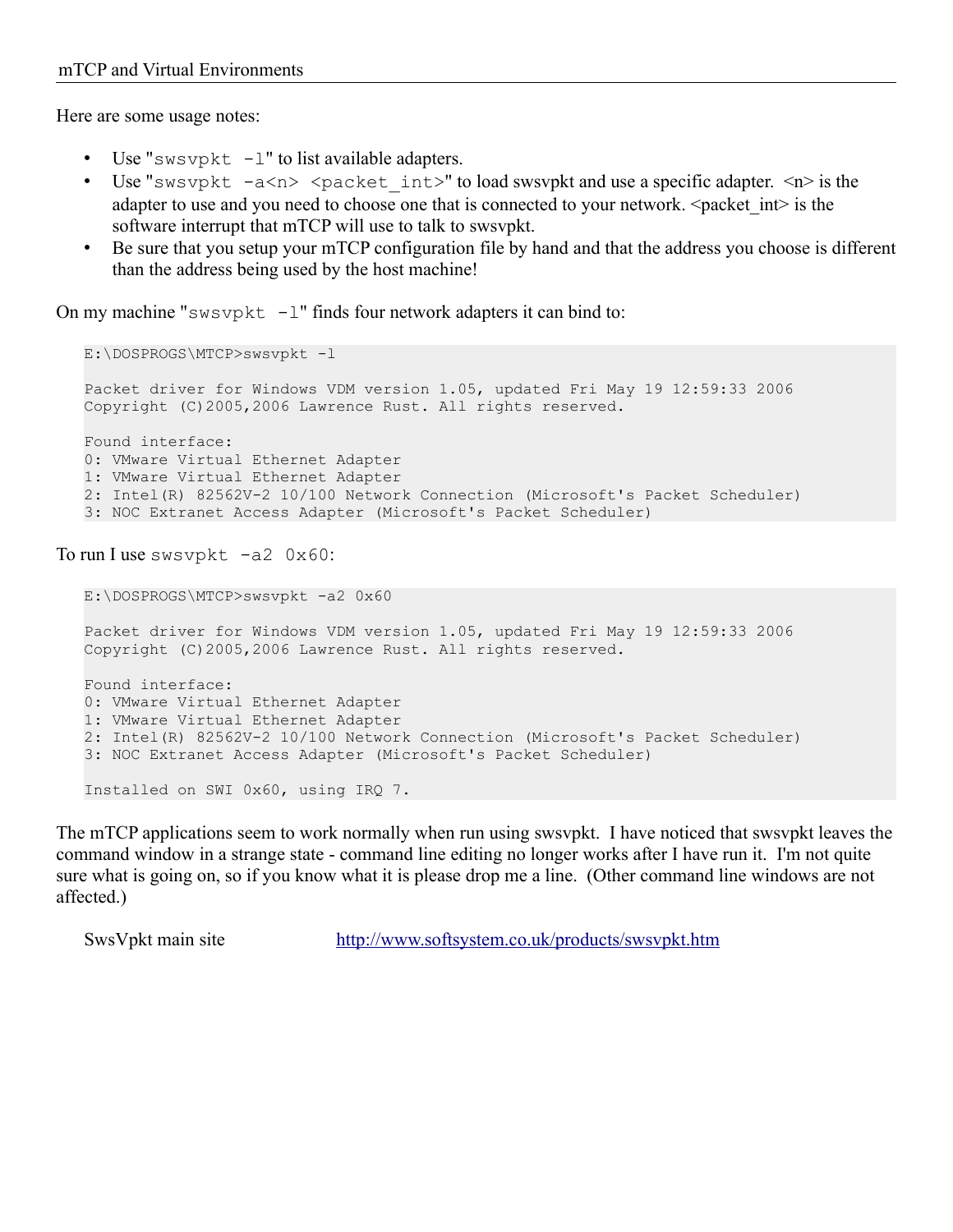# mTCP Applications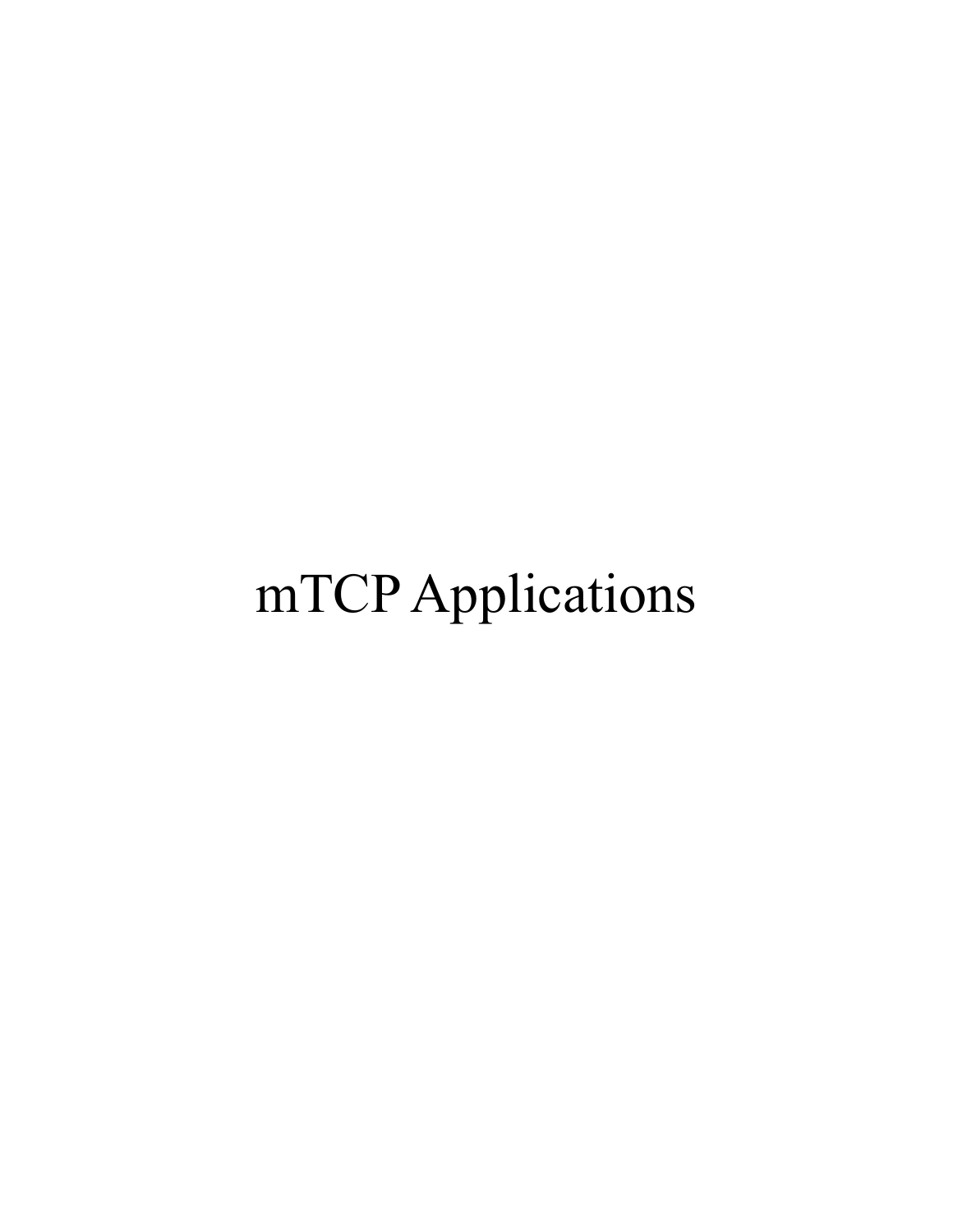# <span id="page-27-3"></span>**DHCP client**

#### <span id="page-27-2"></span>**Introduction**

A DHCP client is a small utility that helps you automatically configure the networking parameters for a machine, allowing it to use your network. This is an alternative to "static" addressing where you set the network parameters for your machine manually.

Most networks have a router that has a DHCP server built in, making DHCP the preferred way to configure a machine for networking. This DHCP client can be used to automatically configure the networking parameters for all of the mTCP applications and with some cleverness it can be used for other networking stacks as well.

## <span id="page-27-1"></span>**Special hardware or software requirements:**

None

## <span id="page-27-0"></span>**Setup instructions**

DHCP is built using the mTCP library. The detailed setup instructions for mTCP can be found in SETUP.TXT.

Here is the quick story:

- 1. Load your packet driver. If your packet driver loads correctly it will probably report the MAC address of your Ethernet hardware.
- 2. Create a configuration file for mTCP. The configuration file is a text file that all mTCP apps will read when they start. The smallest possible configuration file has one line in it to tell mTCP where the packet driver is loaded. Here is an example:

packetint 0x60

Just replace the 0x60 with whatever software interrupt your packet driver is set to use. There are more things you can add to the configuration file but this will get you started.

3. Set the MTCPCFG environment variable to the full path and name of the configuration file. For example:

```
 set MTCPCFG=c:\mtcp\tcp.cfg
```
And now you should be ready to run DHCP.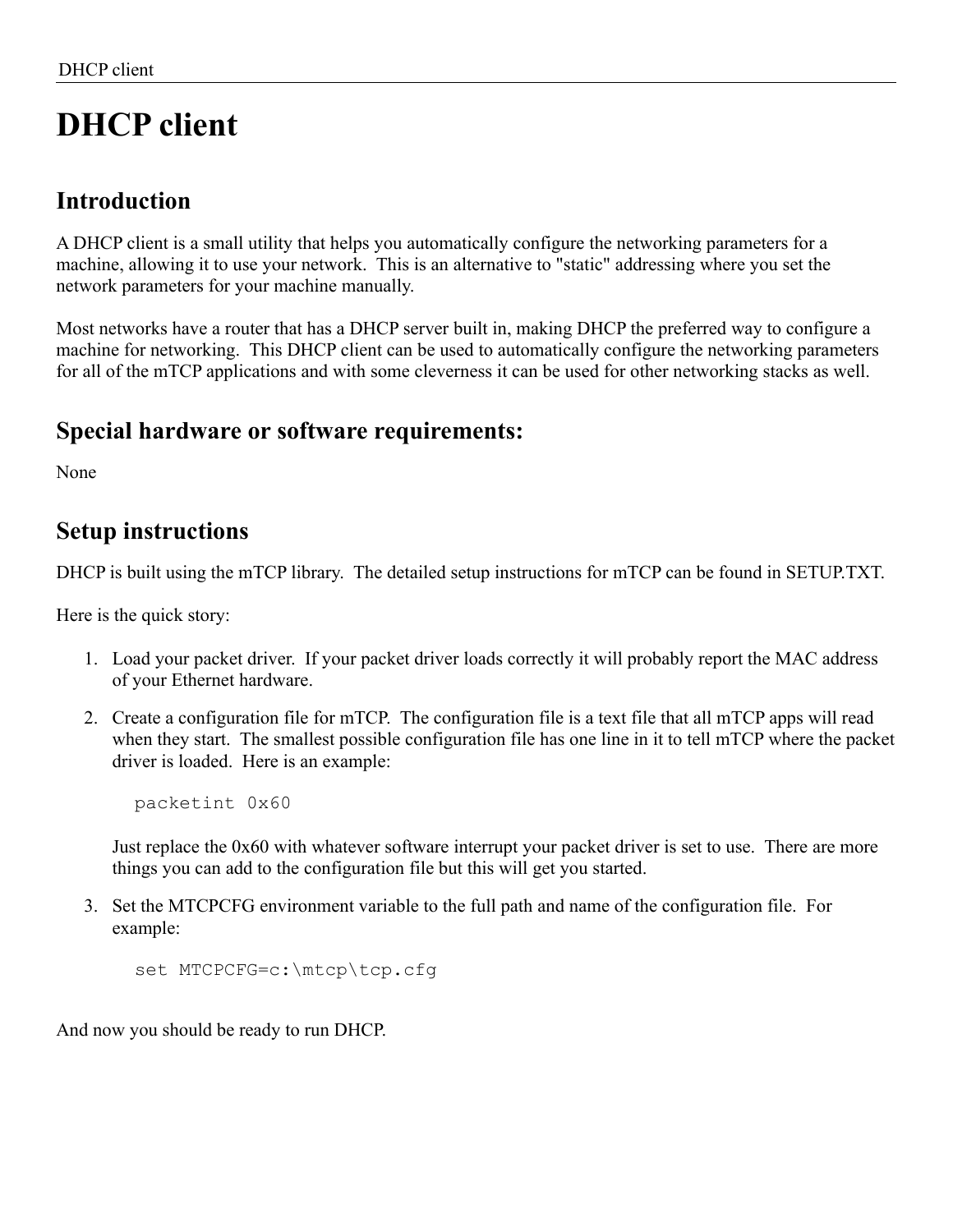## <span id="page-28-1"></span>**Using DHCP**

The DHCP command line format is:

**dhcp [options]**

where options are:

| $-$ help         | Show a help message                                        |
|------------------|------------------------------------------------------------|
| $-retries n$     | Retry n times before giving up (default=3)                 |
| -timeout <n></n> | Set timeout for each attempt to n seconds (default= $10$ ) |

When DHCP runs it will send a series of UDP packets and try to negotiate a DHCP lease with a DHCP server on your network. If DHCP is successful it will set a return code of 0, show the network settings it received on the screen, and write the new network settings to the mTCP configuration file.

If DHCP fails it will set a return code of 1.

You can check the return code in a batch file using ERRORLEVEL. Here is a simple example:

```
ne2000 0x60 3
set mtcpcfg=e:\mtcp\tcp.cfg
dhcp -retries 3 -timeout 20
echo off
if errorlevel 1 goto Errmsg
echo DHCP worked
goto End
:Errmsg
echo DHCP failed!
:End
```
You should run this program at least once a day, and before running any other mTCP programs. This program will write the settings it gets into a configuration file that the other mTCP programs will look for and use. (You do not need to run DHCP before each mTCP application.)

## <span id="page-28-0"></span>**DHCP lease duration**

Remember that a DHCP lease has an expiration time; your router will not let you use an address forever. The normal lease duration is a few hours but it can be much shorter than that.

DHCP stores the time the lease was granted and the expiration time in the mTCP configuration file. When an mTCP program starts it will check the current time and the lease expiration time. It will issue a warning and refuse to start if the lease is going to expire within an hour.

If your DHCP server issues short leases (less than an hour) this will be a problem. There is a configuration override that you can add to the mTCP configuration file to override that threshold. The name of the value is DHCP\_LEASE\_THRESHOLD and the value is the number of seconds to set the threshold to. For example: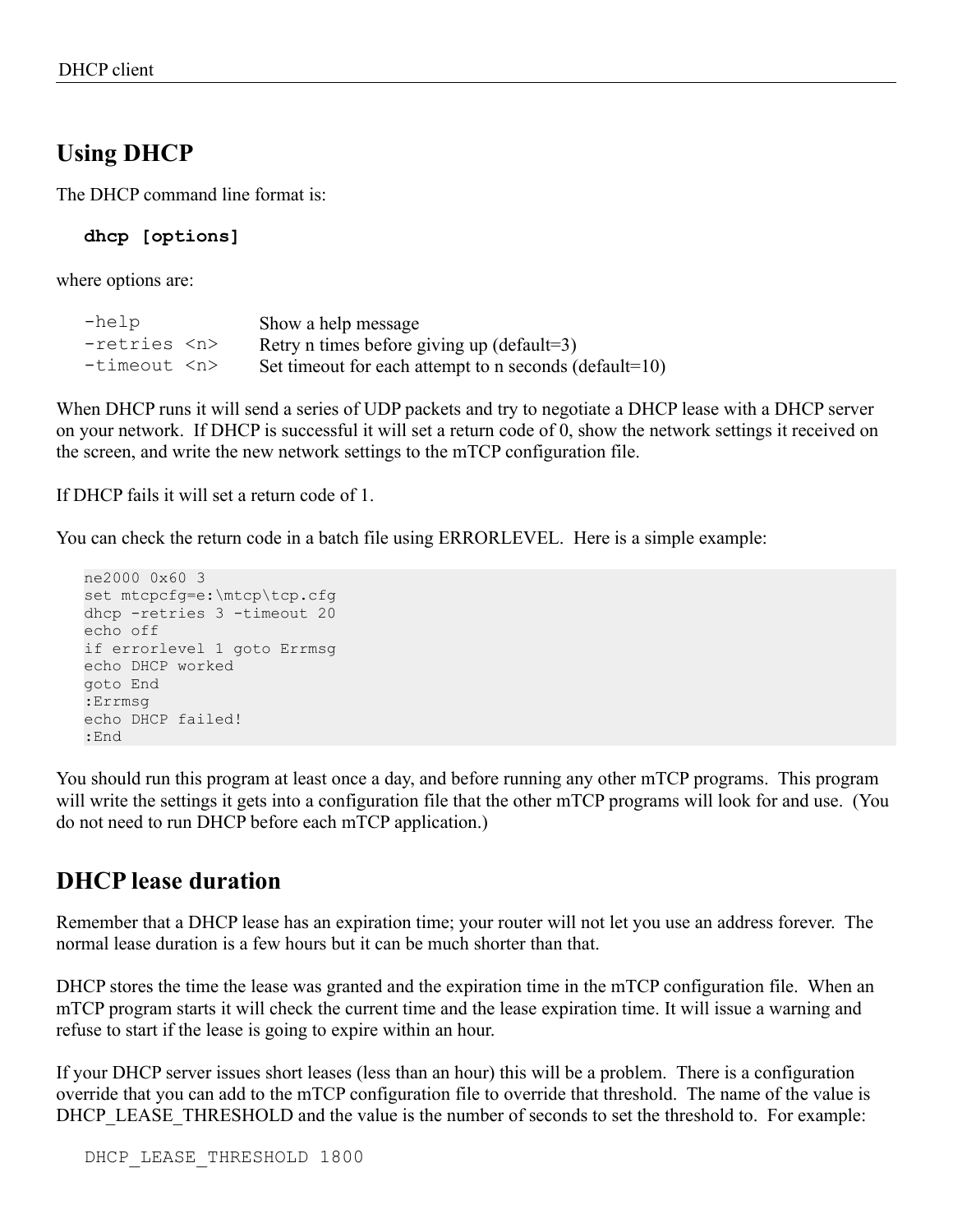will change the threshold to 1800 seconds so that if your DHCP lease expiration is further than 30 minutes out into the future you will not get a warning.

## <span id="page-29-2"></span>**DHCP failures**

DHCP is often the first thing that runs after a user does the basic mTCP configuration. As a result it is often the first thing to fail. The most common form of failure is a timeout. Below are some factors that can cause timeouts:

- a misconfigured card
- using the wrong packet driver
- bad parameters to the packet driver
- cabling/network issues

A detailed discussion of these factors can be found in the Debugging section.

In the unlikely event that you can not use DHCP you can still use mTCP applications; you will have to do the network parameter setup manually though. See the Setup section for details. (I have not yet met a DHCP server that mTCP does not work with so being forced to do a manual setup is unlikely.)

#### <span id="page-29-1"></span>**Configuration parameters**

Normally configuration parameters are read-only and are used to set the behavior of a program. DHCP is unique in that it writes some configuration parameters to the mTCP configuration file. These parameters are networking related parameters.

#### <span id="page-29-0"></span>**Parameters provided by the DHCP server:**

These configuration parameters will be overwritten by the values that your DHCP server sends.

```
IPADDR <x.x.x.x>
```
This is the assigned IP address of your DOS machine.

NETMASK <x.x.x.x>

This is the assigned network mask for your DOS machine.

GATEWAY <x.x.x.x>

If provided, this is the IP address of the default gateway that your DOS machine will use to connect to machines that are not on the same network segment. (While optional, it is almost always provided.)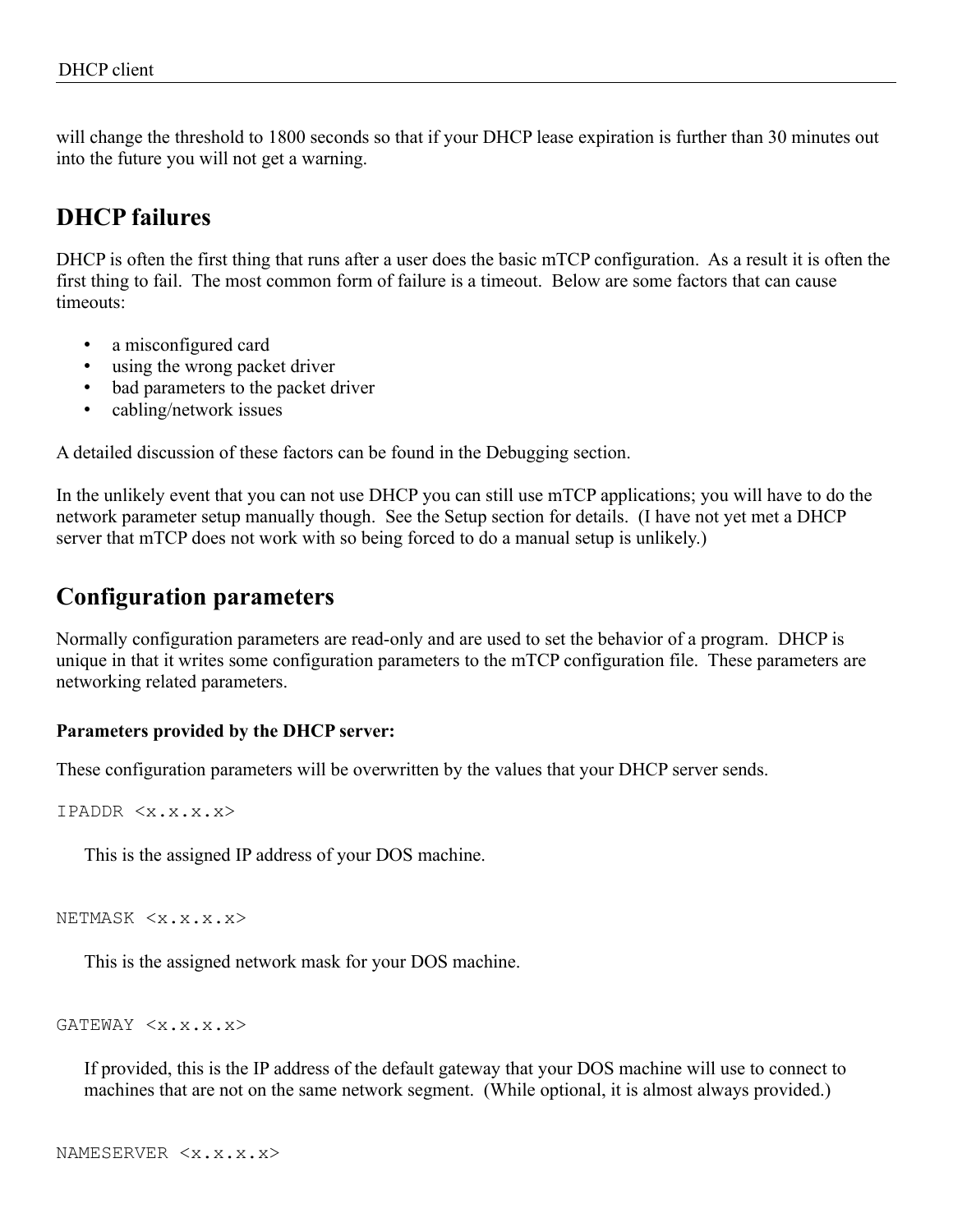If provided this is the IP address of the DNS server that will be used to resolve host names to IP addresses. If this is not provided host names will not be able to be converted to IP addresses.

LEASE\_TIME <x>

This is the number of seconds that the DHCP lease is valid for. mTCP applications will check for lease expiration when they start, but they will not check again while they are running. So if your DHCP lease is due to expire soon there will be a warning at start-up.

#### <span id="page-30-1"></span>**Configuration parameters:**

```
DHCP LEASE THRESHOLD <x>
```
This option sets when mTCP applications will warn you that your lease is about to expire. Please see [DHCP](#page-28-0) [lease duration](#page-28-0) for how it works.

```
NAMESERVER PREFERRED <x.x.x.x>
```
This option can be used to tell mTCP applications to use a different nameserver than the one provided by your DHCP server. For example, if you want to use Google public DNS servers instead of your ISP's nameservers you could use the following:

NAMESERVER PREFERRED 8.8.8.8

The NAMESERVER option set by your DHCP server will continue to be updated, but mTCP programs will use NAMESERVER\_PREFERRED if it is set.

#### <span id="page-30-0"></span>**Recent changes**

- 2015-04-10 Add preferred nameserver support
- 2014-06-01 Add DHCP\_LEASE\_THRESHOLD configuration parameter
- 2013-03-29 Add numerical timestamp to the DHCP timestamp message to make it easier to compute when the lease expires.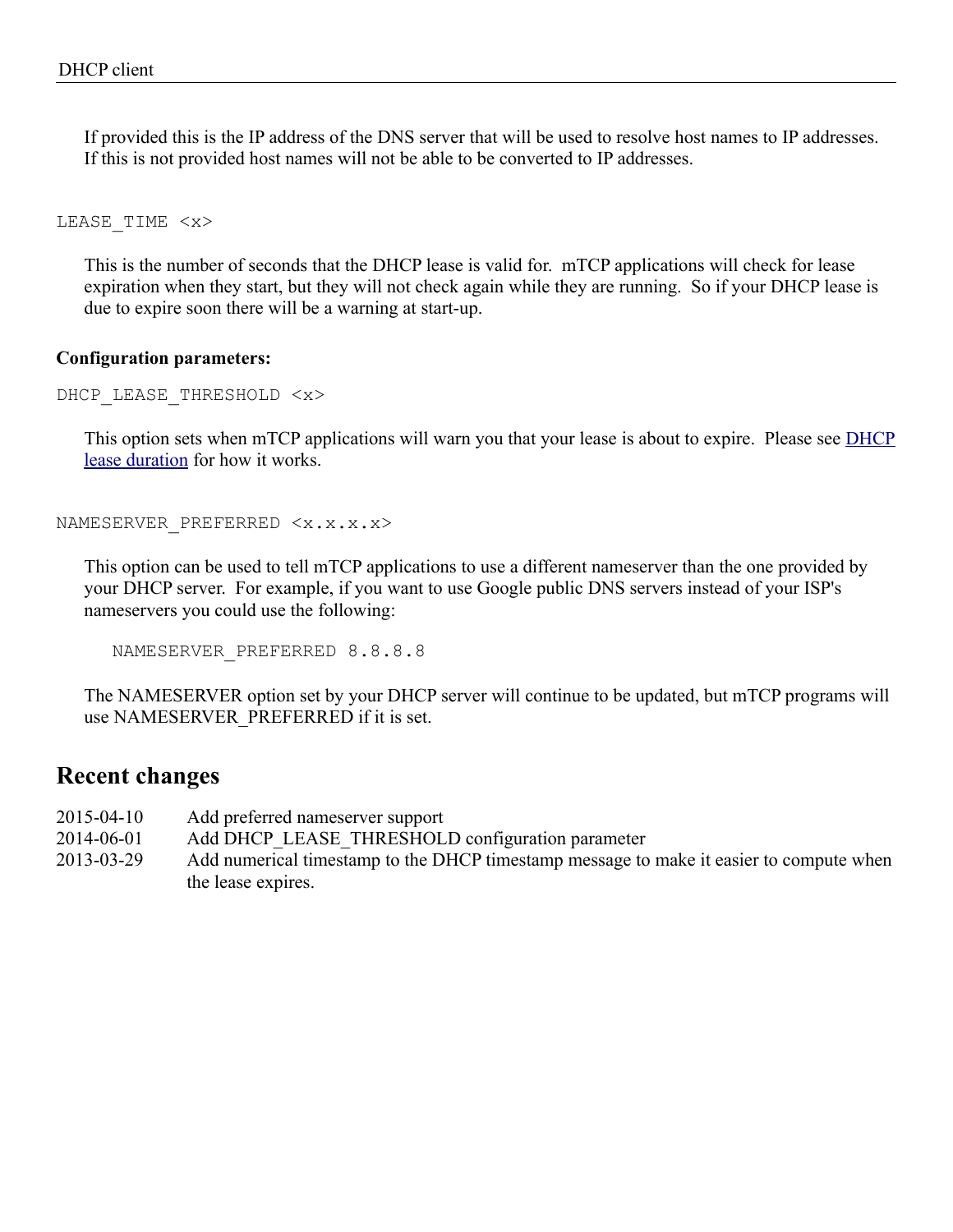# <span id="page-31-1"></span>**DNSTest**

## <span id="page-31-0"></span>**Introduction**

This is a simple utility for resolving machine names to IP addresses. It uses UDP only, which is standard for DNS. If you are curious there is a lot of debug output available using a command line option.

## <span id="page-31-4"></span>**Special hardware or software requirements:**

None

## <span id="page-31-3"></span>**Setup instructions**

DNS name resolving depends on the NAMESERVER configuration setting in the mTCP configuration file being set correctly. If you are unsure of what to set NAMESERVER to, Google runs a public DNS system that is fast and reliable. The IP addresses for the Google DNS servers are 8.8.8.8 or 8.8.4.4. See <https://developers.google.com/speed/public-dns/>for details.

## <span id="page-31-2"></span>**Using DNSTest**

Usage is like this:

#### **dnstest -name <your.machinename.here> [options]**

Options are:

| -help             | Show a help message                   |
|-------------------|---------------------------------------|
| -norecurse        | Do not request a recursive DNS lookup |
| -timeout $\leq n$ | Timeout after $\leq n$ seconds        |
| -verbose          | Turn on verbose debug messages        |

The -norecurse option requires some explanation. Normally mTCP will send DNS requests with the 'recursion requested' flag turned on in the request. This makes the nameservers do a lot of the work necessary to resolve a name. If you set this option that flag will not be set and you will see a lot more activity on your machine to do the same DNS lookup. It is interesting to play with but is inefficient for normal lookups. Use this option with the -verbose option to see the full effect.

#### Here is some sample output:

```
dnstest -name www.brutman.com
mTCP DNSTest by M Brutman (mbbrutman@gmail.com) (C)opyright 2009-2013
  Version: May 2 2015
Timeout set to 10 seconds, DNS Recursion = on
Press [ESC] or [Ctrl-C] to quit early
Machine name www.brutman.com resolved to 208.73.32.24
Elapsed time in seconds: 0.055
```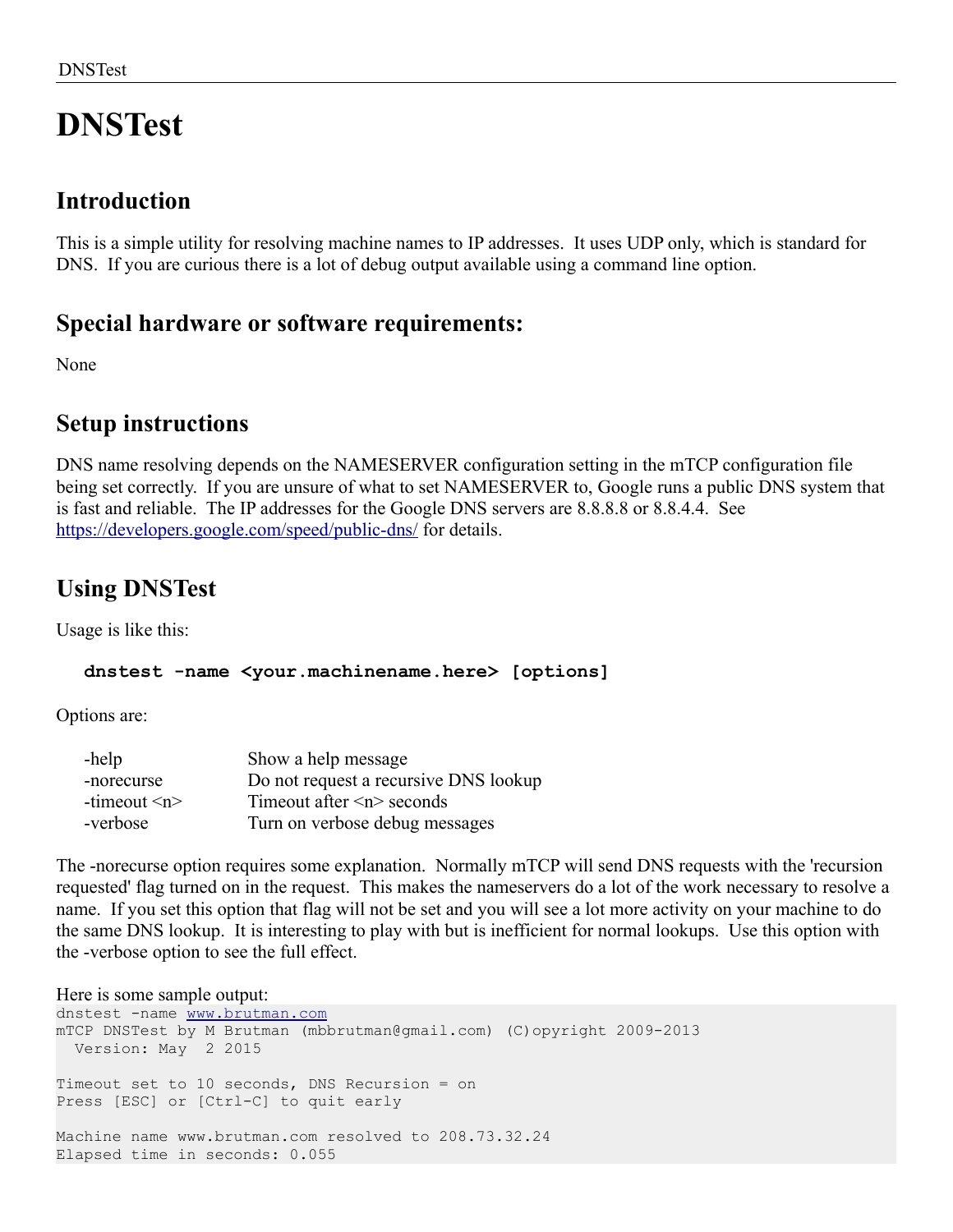If you specify the -verbose options you will see a lot more output!

## <span id="page-32-0"></span>**Recent changes**

- 
- 2010-06-21 Ported to Open Watcom<br>2009-01-18 Make resolving more rol Make resolving more robust when recursive mode is turned off.
- 2008-12-30 First public version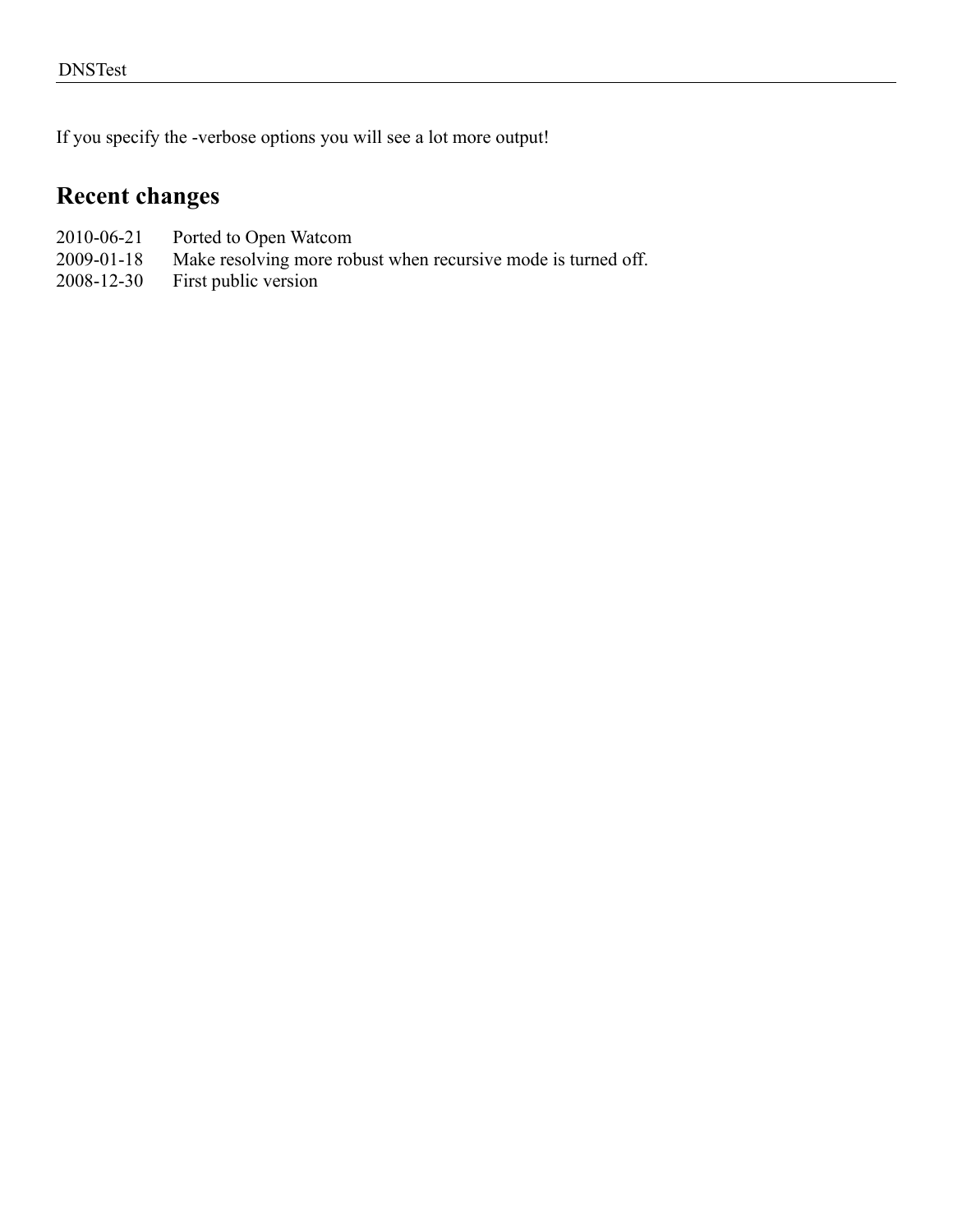# <span id="page-33-3"></span>**FTP client**

## <span id="page-33-2"></span>**Introduction**

This is an FTP client like many other FTP clients you have probably used before. Features include fairly high performance, low memory requirements, and compatibility with a wide selection of FTP servers.

## <span id="page-33-1"></span>**Special hardware or software requirements:**

None

## <span id="page-33-0"></span>**Using FTP**

FTP uses the following syntax:

#### **ftp [-port <n>] <ftp\_server\_addr>**

Options are:

| -help         | Show a help message                            |
|---------------|------------------------------------------------|
| -port <n></n> | Connect using port $\leq n$ instead of port 21 |

You have to specify the FTP server address on the command line. After the control socket is opened you will be prompted for a user ID and password. After that you get a command line just like on other FTP command line clients.

Here are the commands:

| $dir$ [ <filespec>]</filespec>                             | directory list (full details)                      |
|------------------------------------------------------------|----------------------------------------------------|
| $\vert$ s $\vert$ <filespec><math>\vert</math></filespec>  | directory list (names only)                        |
| pager $\leq n$                                             | pause is or dir output after approximately n lines |
|                                                            |                                                    |
| cd [ $\le$ directory $>$ ]                                 | change to a directory on the server                |
| cdup                                                       | move up to the server parent directory             |
| pwd                                                        | print the current server directory                 |
| $\text{led}$ [ <directory>]</directory>                    | change the local directory                         |
| $\text{Ind}$ [ <directory>]</directory>                    | make a local directory                             |
| mkdir $\lceil$ <directory> <math>\rceil</math></directory> | make a directory on the server                     |
| rmdir $\lceil$ <directory> <math>\rceil</math></directory> | remove a directory on the server                   |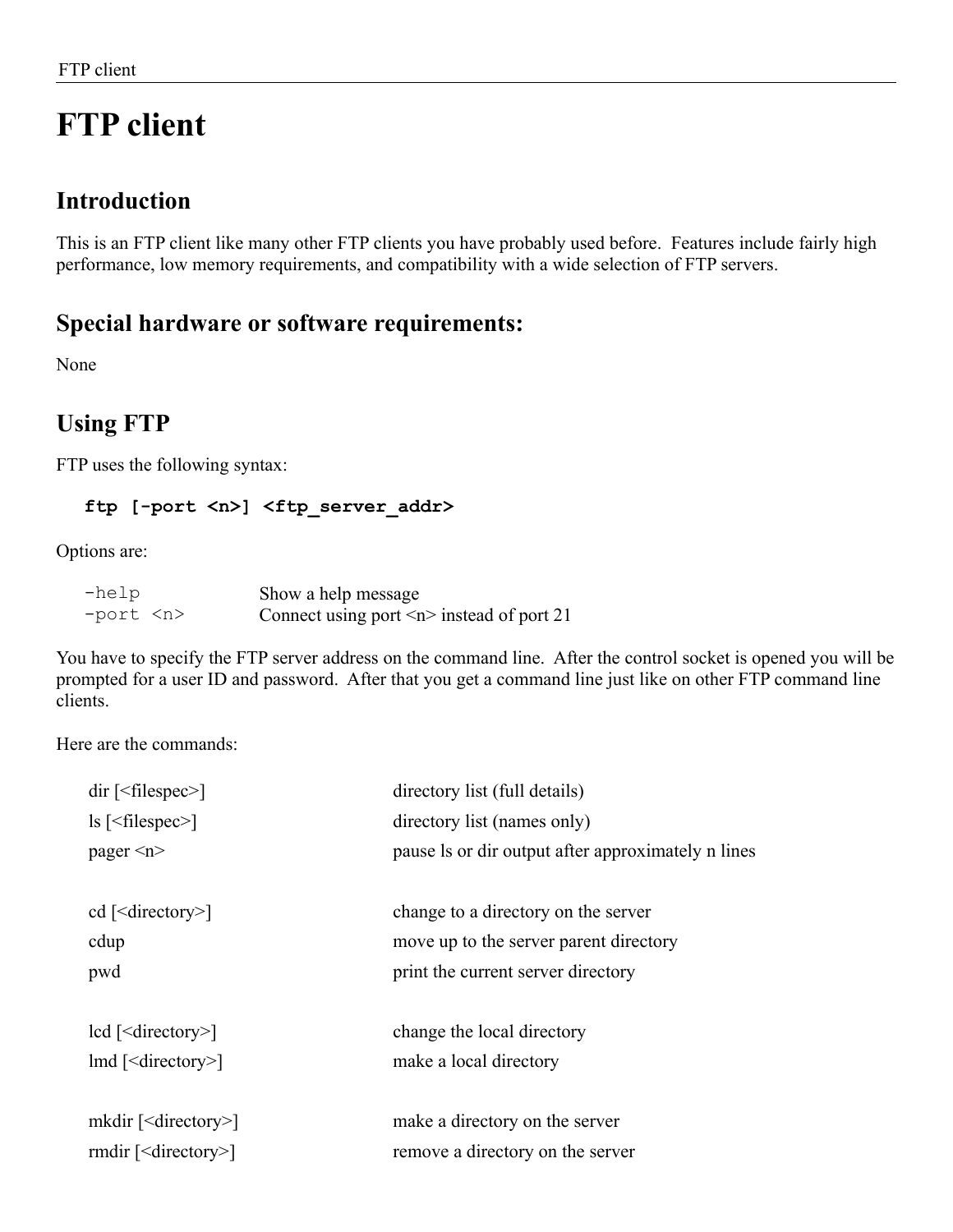#### FTP client

| ascii                                                     | change the file transfer mode to ASCII                |
|-----------------------------------------------------------|-------------------------------------------------------|
| image, binary or bin                                      | change the file transfer mode to binary               |
|                                                           |                                                       |
| get $\text{server file}$ $\text{[}$                       | get a file from the server                            |
| put < local_file > [ <new_server_file>]</new_server_file> | put a file on the server                              |
| delete <server file=""></server>                          | delete a file on the server                           |
|                                                           |                                                       |
| prompt                                                    | toggle prompting for mget, mput and mdelete on or off |
|                                                           |                                                       |
| mget <server_filespec></server_filespec>                  | get multiple files matching server filespec           |
| mput <local_filespec></local_filespec>                    | put multiple files matching local_filespec            |
| mdelete <server filespec=""></server>                     | delete multiple files matching server filespec        |
|                                                           |                                                       |
| rename <from file=""> <to file=""></to></from>            | rename a file on the server                           |
|                                                           |                                                       |
| xfermode [ <new mode="">]</new>                           | set PORT or PASSIVE transfer mode (see section below) |
|                                                           |                                                       |
| quote <remote command=""></remote>                        | send a raw command to the FTP server to execute       |
| quit                                                      | quit this program                                     |
| shell                                                     | shell out to DOS                                      |
| interactive                                               | switch input from a script file to the keyboard       |

The program captures Ctrl-Break and Ctrl-C. If you use Ctrl-Break during a file transfer or directory listing the current operation will stop (prematurely) and you will be returned to the command line after a brief delay. If you use Ctrl-Break or Ctrl-C at the command line the program will end. (This might take up to 20 seconds depending on the state of the sockets, so please be patient.)

The shell command should be used with care. With the shell command you can do local directory listings, rename local files, look inside of files, and do most normal things. Keep in mind that while you are at the DOS command prompt the mTCP code is not servicing the socket connection - if you stay in DOS too long you might lose your connection to the FTP server.

## <span id="page-34-0"></span>**ASCII vs. BINARY transfers**

*(This used to be common knowledge for FTP but it is slowly fading from the collective consciousness …)*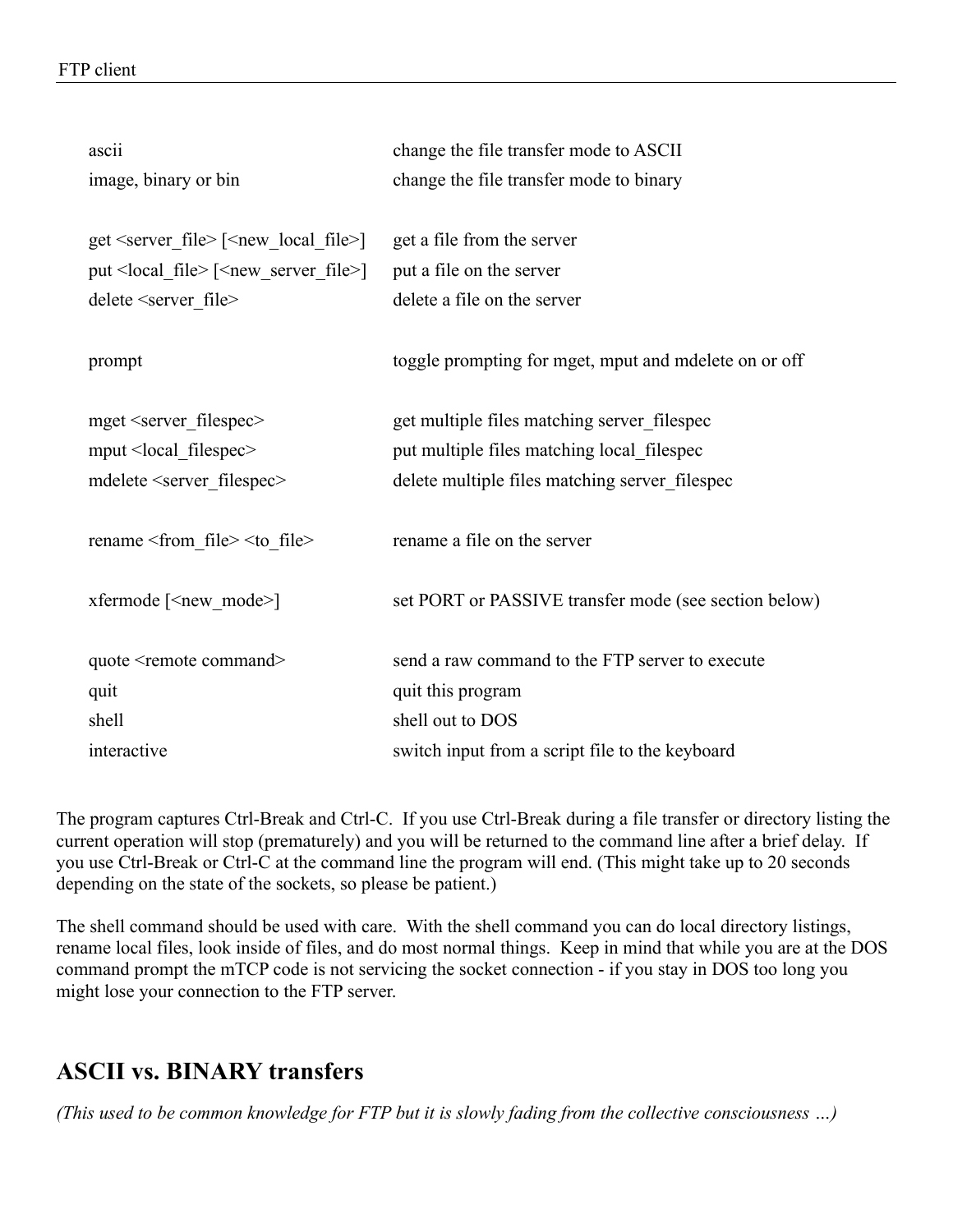FTP clients and servers can transfer data in one of several modes. You need to ensure the correct mode is in use when you transfer a file to avoid data corruption.

- ASCII: The FTP server you are connecting to will treat the files being transferred as text files. You are on a DOS system so the end-of-line is marked by a CR/LF pair, while the server side probably uses something different. These conversions will be made for you by the server so you need to use BINARY mode if you do not want these conversions to be made.
- BINARY: The FTP server does not alter the content of the data in any way. This is usually what you want to use, except for text files.

ASCII or BINARY mode is a server side function; every server has a different default so you should not assume what is set when you first connection. Use the ASCII or BIN commands to set the desired mode before you start transfering data to avoid data corruption.

In this new version of the FTP client a "BIN" command will automatically be sent to the server immediately after you log in. BINARY mode is usually want people need and sending the BIN command automatically right after login will generally protect people from servers that set a default of ASCII. This feature can be disabled by setting FTP\_BIN\_CMD\_STUFF to false in the mTCP configuration file.

## <span id="page-35-1"></span>**FTP transfer modes**

The xfermode command requires a little explanation.

In the beginning of time FTP servers always sent data by doing a connect to the FTP client, which was listening for the incoming connection on a default port. The FTP server in NCSA telnet does this. I will call this 'Classic' mode and you can tell this FTP client to handle data transfers this way.

'Classic' mode is only useful for ancient FTP servers that can't do anything else. Most modern FTP servers will not connect to an FTP client on the default ports and most firewalls/routers wouldn't allow it anyway.

'Port' mode is the current default for many clients. Instead of having the FTP server connect to the client on default ports, the client will tell the FTP server exactly what port it should use for the connection. This is slightly better than Classic mode, and should be usable on more FTP servers, firewalls and routers.

'Passive' mode is probably the best and most compatible mode to use with modern FTP servers. It turns things around by making the client connect to the FTP server to make data connections instead of having the FTP server connect to the client. (From the standpoint of the FTP server it is 'passive' and it waits for a connection from the client.) This will work with almost any firewall and router. This is the mode I'd recommend using too. Passive is the default mode for this client.

## <span id="page-35-0"></span>**DOS filename limitations**

As this FTP client runs under DOS, it is subject to DOS path and filename limitations.

When specifying a filename on the server you can use whatever filenames are legal for the server. This may require the use of quoting filenames (see below).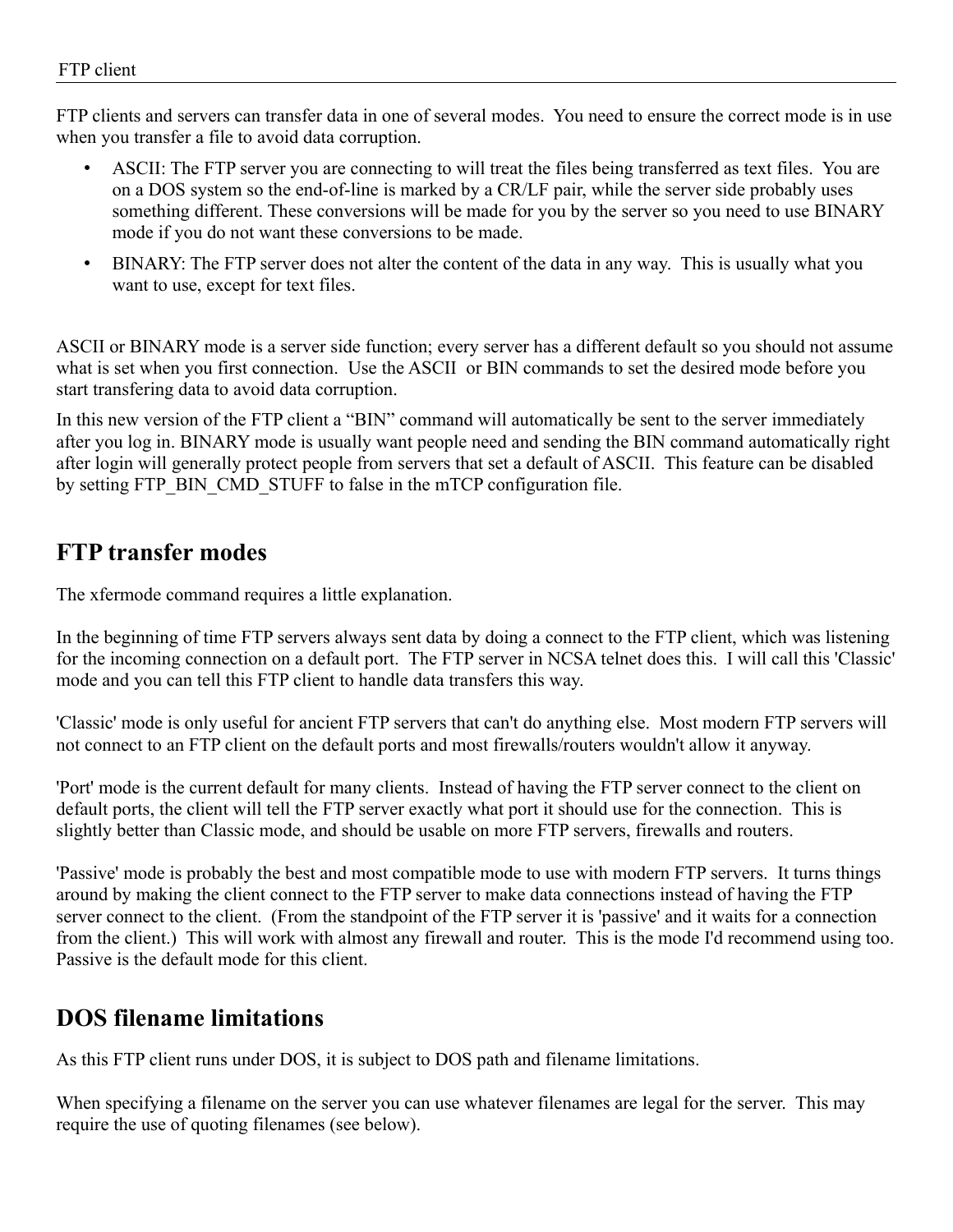When dealing with local files you must obey the rules for DOS. For example, DOS filenames must fit the 8.3 naming convention and some characters are forbidden.

The FTP client will not try to check and reject invalid DOS filenames; it will just let DOS deal with them. Sometimes this results in filenames being truncated to fit the 8.3 format. Other times it might result in an error and an uncompleted operation because DOS refused to work with the filename. Please be aware of your filenames and try not to break DOS too badly.

One important exception: the FTP client will allow you to use either a forward slash or a backward slash as a directory delimiter for local DOS filenames.

## **Filenames and Quoting**

DOS does not allow a filename to have a space in it. However, you may find that FTP servers running real operating systems do support filenames and directory names with spaces in them.

FTP supports adding quotes around filenames and directory names so that you can work with these servers. (You still have to provide a legal DOS filename for receiving files.)

If you need to specify a filename that has the double quote character in it use two double quote characters in a row. This will result in one double quote character being sent. If you have to deal with embedded spaces at the same time, add an extra set of quotes to enclose the entire parameter.

Examples:

| You enter:       | The server sees:                                                                                                                                                                                                 |
|------------------|------------------------------------------------------------------------------------------------------------------------------------------------------------------------------------------------------------------|
| "Spacey name"    | <b>Spacey name</b> (All one parm)                                                                                                                                                                                |
| ""QuoteChar""    | "QuoteChar" (All one parm)                                                                                                                                                                                       |
| ""Quote Char""   | Uh oh  you get "Quote as one parm and Char" as the second parm.<br>That is because the two sets of double quotes collapse into a single double<br>quote, but do not do anything to mark it all as one parameter. |
| """Quote Char""" | "Quote Char" (All one parm). Note the usage of the triple quotes.                                                                                                                                                |

## **Command line editing**

If you are using FTP interactively you can take advantage of the command line editor. It does all that you would expect it to do: backspace, delete, insert, home, end, etc. It also includes a ten line command buffer so that you can recall older commands easily without retyping them.

## **Scripting support**

FTP will take input from a file redirected to stdin. This allows you to automate some simple tasks, like logging in to fetch a file.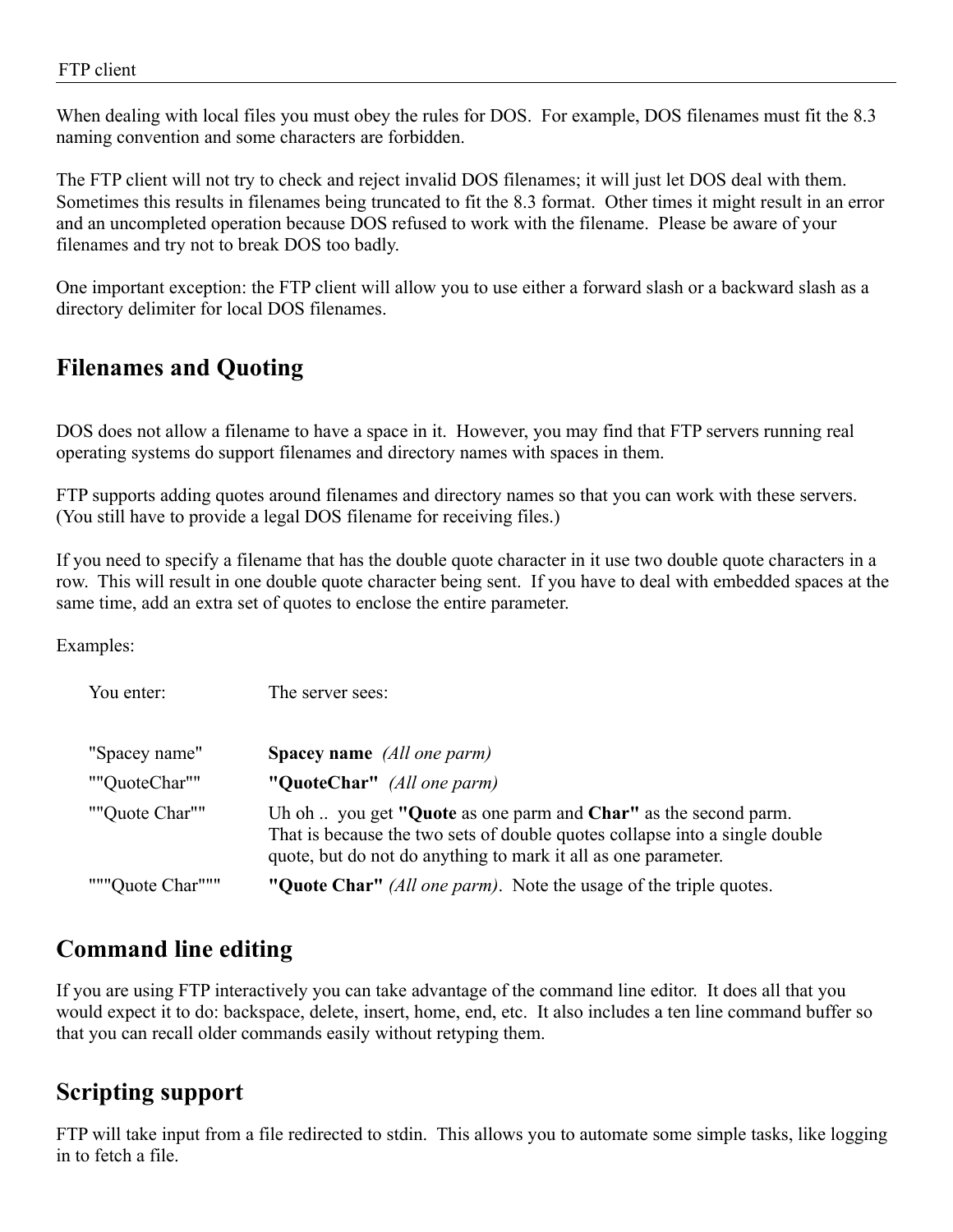For example, start with a simple text file that has the input you would normally type. This should include your name and password followed by FTP commands:

```
brutman
badpassword
BIN
CD DOWNLOADS
GET NEWFILE.ZIP
QUIT
```
We will call that file "script.txt" for this example.

Then when you start FTP use standard file redirection to tell FTP to take its input from script.txt instead of the keyboard:

### **ftp [ftp.yourserver.com](ftp://ftp.yourserver.com/) < script.txt**

Here are some notes for using this:

- Because you have to start FTP with stdin redirected from a file, you have to include your login information as the first two lines of the script file. This is obviously not a good security practice, so don't do it on public servers on the Internet and never reuse passwords.
- FTP will interpret "end of file" as "quit". So when the script ends, so does FTP.
- If you don't want FTP to quit when it hits the end of the script file, add the "interactive" command to the end of the file. This will tell FTP to start reading from the keyboard again.

### **Advanced Configuration Parameters**

The following are optional configuration settings that you can put in your mTCP configuration file. See SETUP.TXT for how to make changes to that file.

```
FTP CONNECT TIMEOUT <n>
```
Set the timeout for a socket connection to n seconds. The default timeout is 10 seconds.

FTP TCP BUFFER <n>

Set the size of buffer used by TCP for receiving data to n bytes. The default is 8192 bytes. For best performance this should be set to a multiple of 1024 (1KB). The default is reasonable compromise between size and performance. You can go lower to conserve memory or up to 16384 bytes to improve performance.

#### FTP\_FILE\_BUFFER <n>

This controls the size of the buffer used to store data when receiving a file. The default is 8192 bytes. For best performance this should be set to a multiple of 1024 bytes. The default is a reasonable compromise between size and performance. The maximum size is 32768 bytes.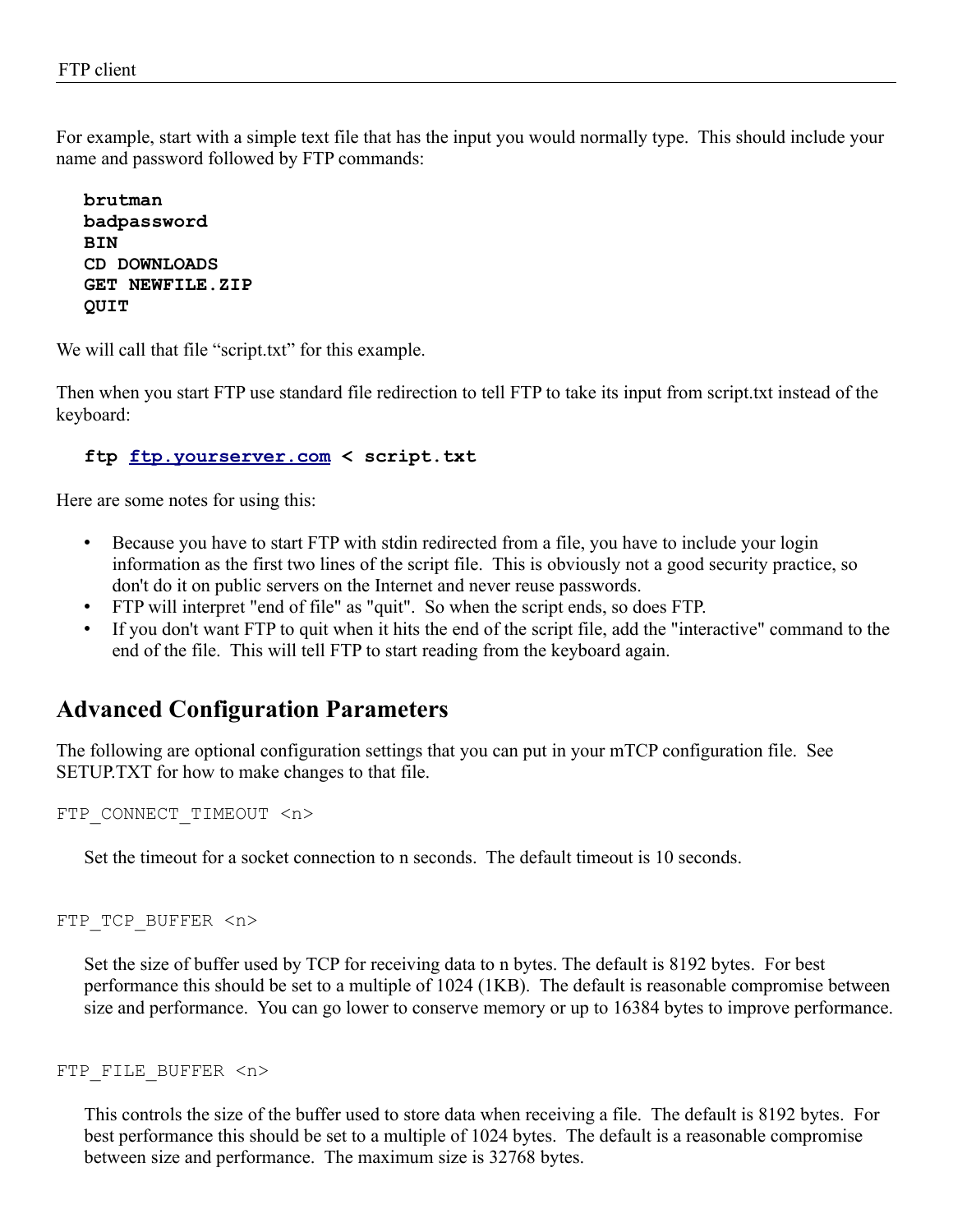FTP SEND FILE BUFFER <n>

As of this release this configuration option is ignored. The value set by FTP\_FILE\_BUFFER is used for both sends and receives.

FTP\_MLIST\_BUFFER <n>

When you use MGET, MPUT or MDELETE FTP has to fetch a list of files from the server or from your local machine. This buffer holds that list of files. If the list of files is too long the MGET, MPUT or MDELETE command will fail.

One solution is to change your filespec so that the list of be transferred is smaller, and use multiple MGET or MPUTS to do what you need. The other solution is to increase this buffer size. The default size is 4096 bytes, which is plenty for most usage. The maximum size is 16384 bytes.

FTP BIN CMD STUFF false

By default the FTP client will try to send a BIN command to the server right after you log in. This is an attempt to set the default to BINARY file transfers which is what most people want. If you are a power user and this behavior annoys you then use this configuration parameter to disable this behavior.

### **Recent changes**

| 2019-11-10       | Send a "BIN" command after login to set the default file transfer mode               |
|------------------|--------------------------------------------------------------------------------------|
| 2015-05-29       | Change parsing of PASV responses to work around poorly configured servers.           |
| 2015-02-27       | Add mdelete command; make help text more helpful. Remove separate                    |
|                  | SEND FILE BUFFER option to simplify setup. Remove length restrictions on local       |
|                  | filenames to allow for paths to be specified with filenames. And some code cleanup.  |
| 2013-03-28       | Allow for larger user commands; add some ability to handle packets while waiting for |
|                  | user input; support screens larger than $80x25$ ; Fix 125 message handling.          |
| 2011-09-23       | Make passive the default xfermode. Fix a small display bug when editing the current  |
|                  | command.                                                                             |
| $2011 - 01 - 02$ | Fix handling of multi-line error messages                                            |
| 2010-11-27       | Miscellaneous TCP library changes to improve handling when buffers are full. Add     |
|                  | sending and receiving rate at end of transfers. Watcom runtime workaround: improve   |
|                  | compatibility with older machines.                                                   |
| 2010-10-20       | Add lmd command (local make directory). Add command line editing with a 10           |
|                  | command recall buffer                                                                |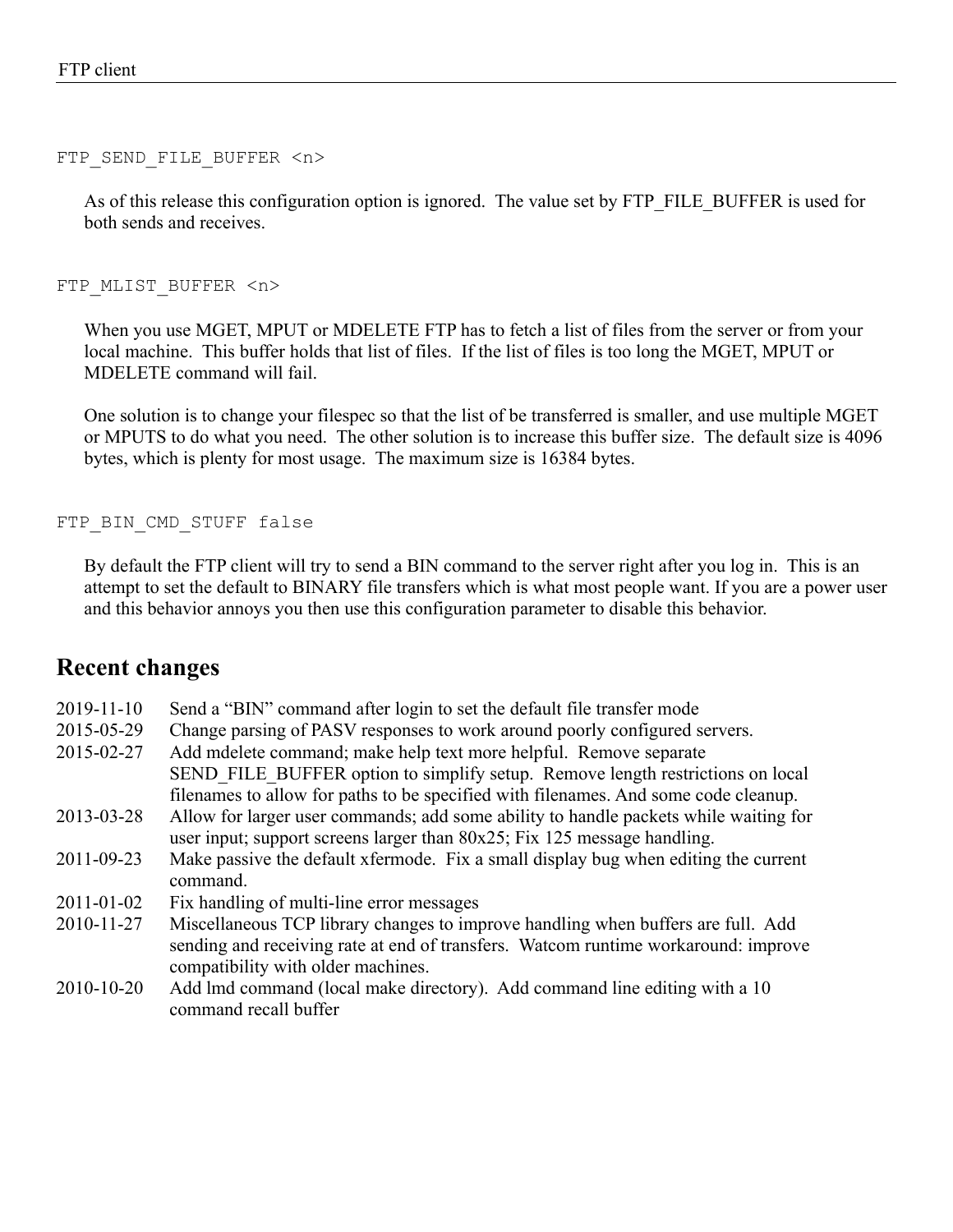# **FTP server**

## **Disclaimer**

While I make nearly every attempt to ensure that my code is free from bugs and safe to run on your system, I am not perfect and things can happen. You are encouraged to test this code in isolation on a machine that you can afford to reinstall to get comfortable with it. While that's extreme, it's probably the only prudent thing to do with any new code.

Use this, and anything else that I write at your own risk. I take no liability for anything that might happen to you, your computer, your network, house, descendents, pets, etc.

## **Introduction**

This is an FTP server for DOS. Some of the features include support for passive and active connections, support for multiple users at the same time, a sandbox mode which is useful for setting up anonymous FTP, and good compatibility with a wide variety of FTP clients.

## **Special hardware or software requirements:**

The FTP server can run in as little as 190KB if you just have one FTP client connecting at a time. If you want to support multiple connected clients more memory will be needed.

## **Before you fire it up ...**

Setting up and running an FTP server is a little more involved than running the other mTCP applications. You need to consider your security and performance requirements. Security is especially important; an FTP user with full privileges to your system can do serious damage, accidental or otherwise.

## **Quick Start Instructions**

- 1. Configure mTCP and ensure that you have basic network connectivity. You should be able to run the other mTCP applications first.
- 2. Add the FTPSRV\_PASSWORD\_FILE and FTPSRV\_LOG\_FILE configuration parameters to the mTCP configuration file. (FTPSRV\_LOG\_FILE is optional but recommended.)
- 3. Create a minimal password file. (See the included sample file, ftppass.txt)
- 4. Run. You should be able to use the FTP server from machines on your home network with no further configuration.
- 5. If you are planning on offering anonymous FTP on the internet or using it with FTP clients on the other side of a firewall, read the rest of this file.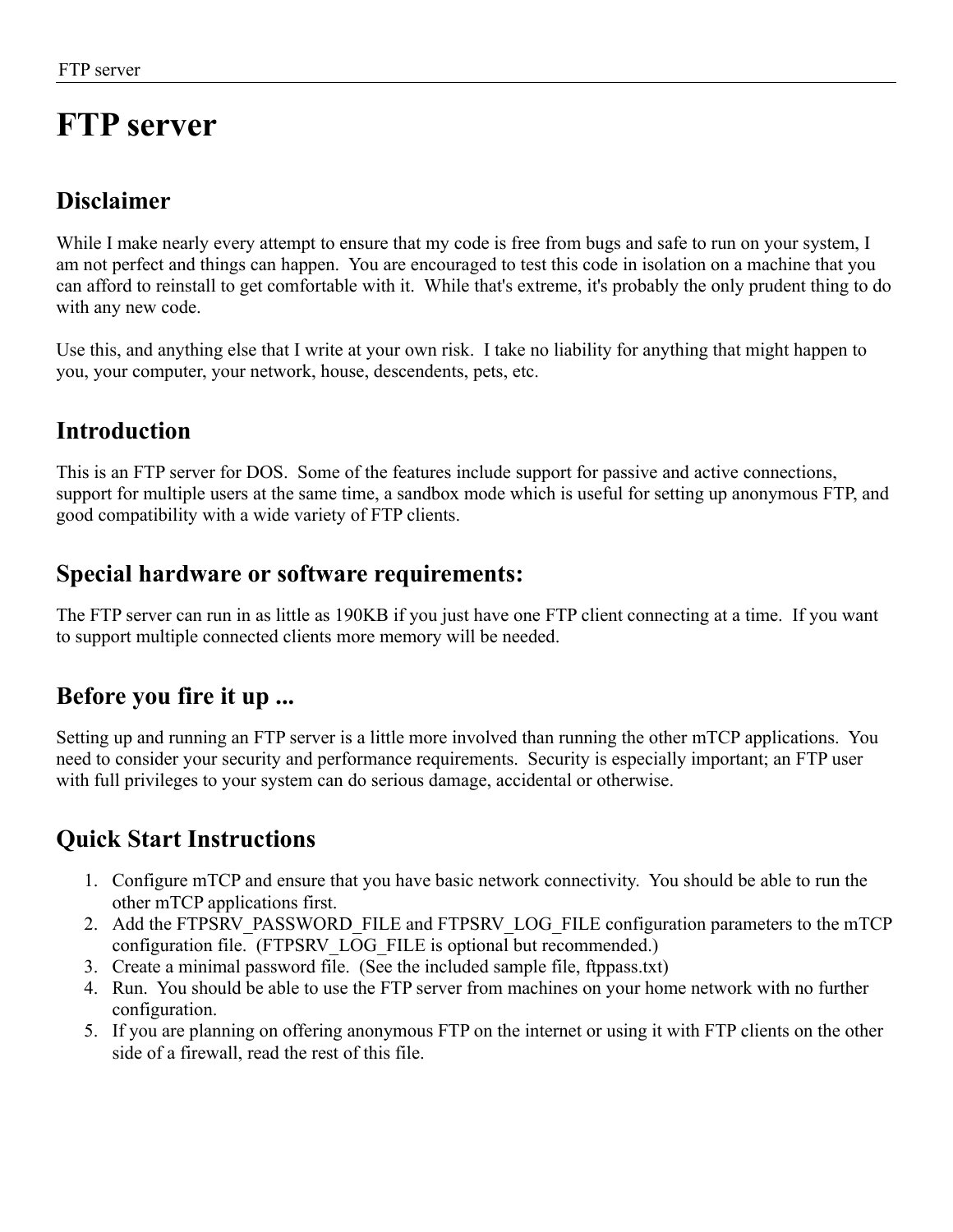## **FTP server background information**

### **Active connections vs. Passive connections**

FTP clients connect to FTP servers on a socket connection known as the control connection. The client sends commands and gets return codes on the control connection. FTP servers usually listen for new control connections on port 21, although other non-standard ports are possible.

When an FTP client and server wish to exchange data they will open a new socket connection that will be used for that one data transfer. A data transfer is a directory listing, a file send or a file receive. (Yes, even a directory listing requires a new socket connection.) After the data transfer is done the new socket is closed, leaving only the original control connection. Data connections are not used for more than one data transfer.

There are two ways the new socket connection for data can be created. An "active" connection is when the client tells the server where to connect to, listens on a port, and waits for the server to open the new socket connection. A "passive" connection is when the client asks the server to listen on a port and the client opens the new socket connection. Note that "active" and "passive" are from the point of view of the server.

In the real world active connections are more difficult to support because most home users are behind firewalls. Firewalls cause problems because they usually are permissive about letting machines make outgoing connections to the rest of the world but they do not readily let incoming connections in. This is a problem because when in active mode, an FTP server will have to make a new incoming data connection back to the client. Firewalls have special code to allow this incoming connection but it often doesn't work correctly for a variety of reasons.

On the other hand, passive mode connections almost always work. If your client was able to create the control connection to the FTP server in the first place, then it probably can create other connections to the FTP server. Passive mode is generally preferred by FTP clients because it works with a wider variety of firewalls.

If you have a firewall it is probably optimized to allow FTP clients make connections to the outside world. Running an FTP server behind a firewall becomes a problem because you need to allow incoming connections from the outside world. (We'll talk about that more later.)

### **UserIDs, Anonymous FTP, and permissions**

Anonymous FTP allows anybody to connect to and use your FTP server. There is no authentication required. While useful for distributing data, anonymous FTP can be dangerous when not configured correctly.

In addition to anonymous FTP the mTCP FTP server supports named FTP accounts that require a password be entered. Named accounts provide more security but they are not foolproof either - FTP transmits passwords in the clear and a named user can still do accidental damage to your system.

To give you some control and security the mTCP FTP server has the following features:

- The ability to lock a user into a specific part of the directory hierarchy. This ability can be used to create "sandboxes" that can limit what users can see and do.
- The ability to restrict uploads to a particular directory whether the user is in a sandbox or not.
- The ability to set permissions for individual operations that might be destructive in some way, such as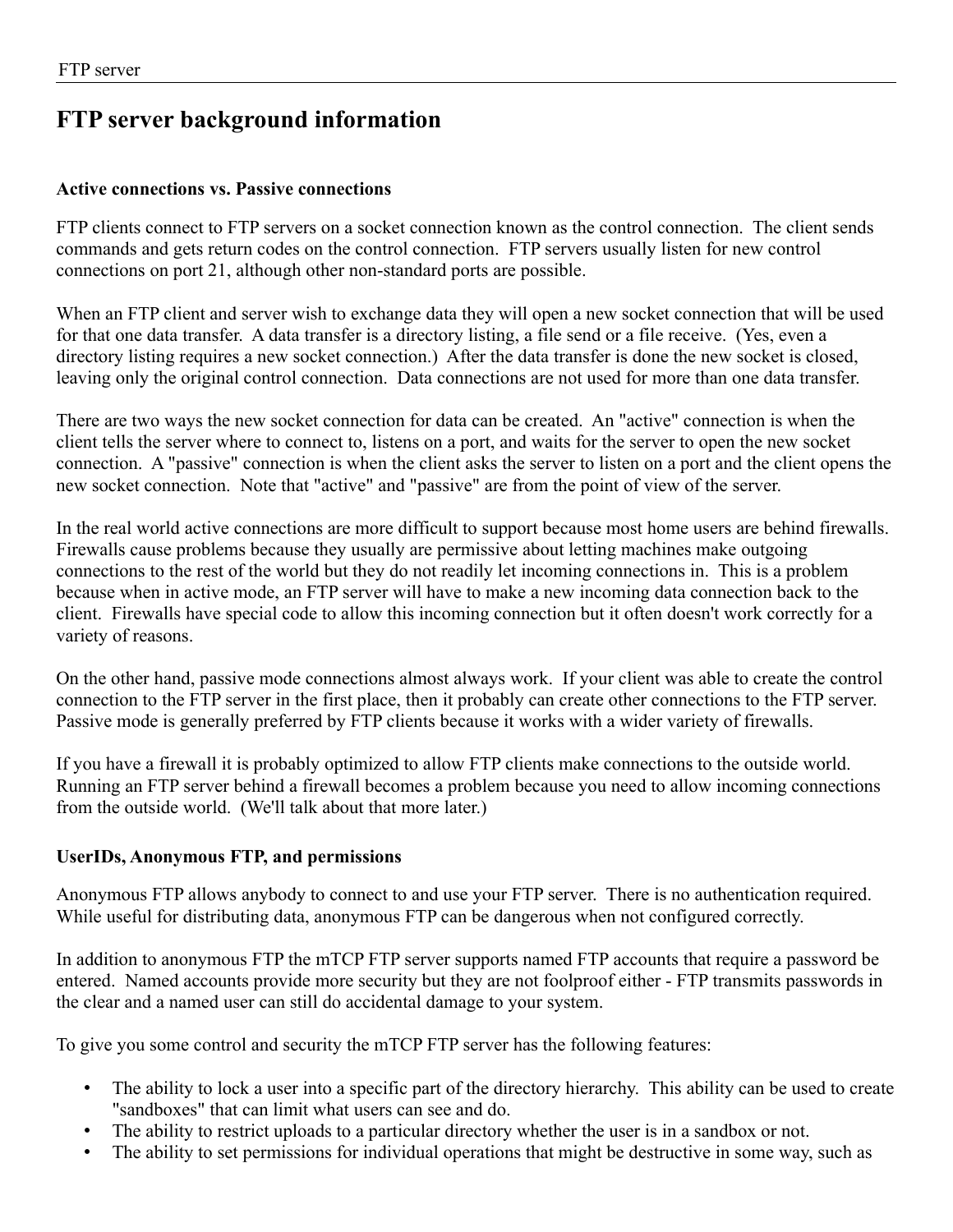delete, make directory, remove directory, rename, and store (store, store unique, or append) files.

• mTCP FTP server does not let you overwrite files when uploading. You must explicitly delete a file before replacing it.

It isn't difficult to setup the server in a secure way. But it does require a little planning.

### **Configuration parameters**

There are no command line options that are used when starting the FTP server; all configuration parameters are set in the mTCP configuration file. The following configuration parameters are recognized:

### **Required parameters:**

```
FTPSRV PASSWORD FILE <path and filename>
```
This should be set to a full path and filename of a password file. The password file format is explained in "Setting up the password file."

### **Optional parameters:**

```
FTPSRV LOG FILE <path and filename>
```
This should be set to a full path and filename of a file that will be used to log user connections and file transfers. The file will be appended to each time it is opened.

If you do not specify this option then no logging of user activity will be done.

FTPSRV\_SESSION\_TIMEOUT <seconds>

This configuration parameter allows you to set the inactivity timeout for FTP sessions. The default is 180 seconds (three minutes). The maximum is 7200 seconds (two hours). This configuration parameter is optional.

FTPSRV CONTROL PORT <port number>

The standard port for an FTP server to listen to for new control connections is port 21. You may specify an alternate port if 21 is not available or usable. A lot of ISPs will block incoming access to port 21, so to accept connections from the outside world you may need to use a high numbered port such as 2021. This is not standard so you will need to make it clear to any possible client what the new port number is.

```
FTPSRV EXT IPADDR <numerical ip address>
```
If you are behind a firewall and you are accepting passive connections from the outside world you will need to use this option to tell the FTP server what your external (public) IP address is. This allows the FTP server to put the correct connection information in the response to the PASV command sent from the client.

See the section on firewall considerations for more information.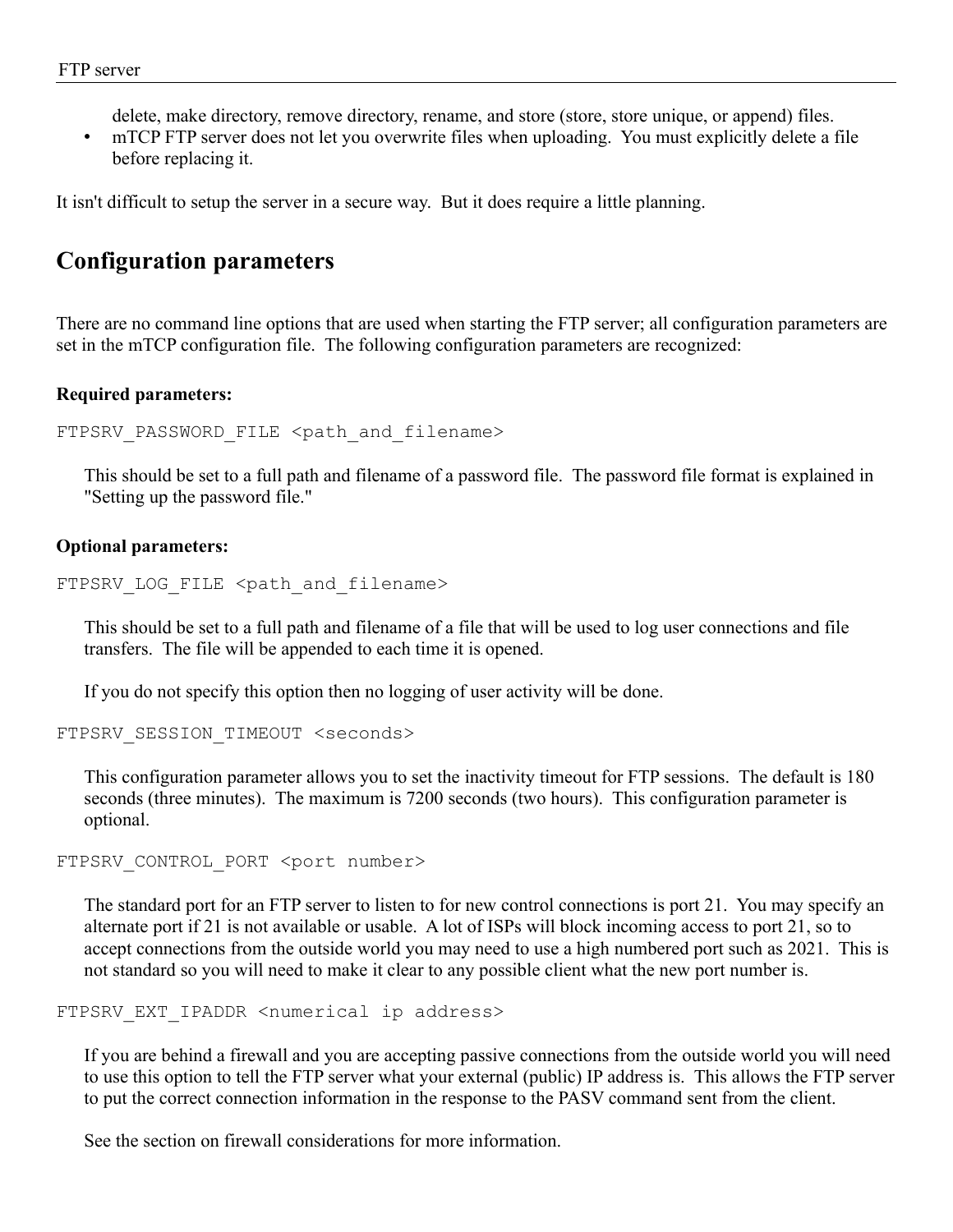#### FTPSRV PASV BASE <port number>

If you are accepting passive connections you can use this option to specify a starting port number for passive data connections to use. The default starting port number is 2048.

Being able to set this value might be helpful for configuring your firewall.

FTPSRV PASV PORTS <number of ports to use>

This option can be used to set the number of ports used for passive data connections. The default is to use 1024 different ports.

Being able to set this value might be helpful for configuring your firewall.

FTPSRV\_CLIENTS <number of clients>

This option is used to set the maximum number of clients that can be connected at one time. The default is three clients. The maximum number of connected clients is 10.

FTPSRV MOTD FILE <path and filename>

This should be set to a full path and filename of a file that will be used to great new users when they first login to the FTP server. The file should consist of plain ASCII text with lines no longer than 70 characters. The total file size should be no more than 600 bytes.

FTPSRV FILEBUFFER SIZE <n>

Each connected client has a buffer used for reading and writing files. The default size is 8KB. You can set it between 4KB and 16KB in 1KB increments. Larger buffer sizes perform slightly better, but on small systems the total amount of buffer space can add up.

FTPSRV\_TCPBUFFER\_SIZE <n>

Each connected client has a buffer used for receiving data on the TCP/IP data socket. The default size is 8KB. You can set it between 4KB and 16KB in 1KB increments. Larger buffer sizes perform slightly better, but on small systems the total amount of buffer space can add up.

Buffer sizes below 8KB might cause flow control problems with faster systems.

#### FTPSRV\_PACKETS\_PER\_POLL <n>

This is an advanced option that only makes sense on smaller systems.

The FTP server checks the packet driver for new incoming packets to process each time through the main program loop. The most efficient way to process packets is to scoop up any available packets that might be available and process them all at the same time. While efficient, this can delay the sending of outgoing packets for a short time. On slow systems that delay can cause flow control problems with faster systems.

This setting tells the FTP server how many packets to process each time through the main program loop. The default is 1, which is safe for any system. If you want to experiment with larger values for better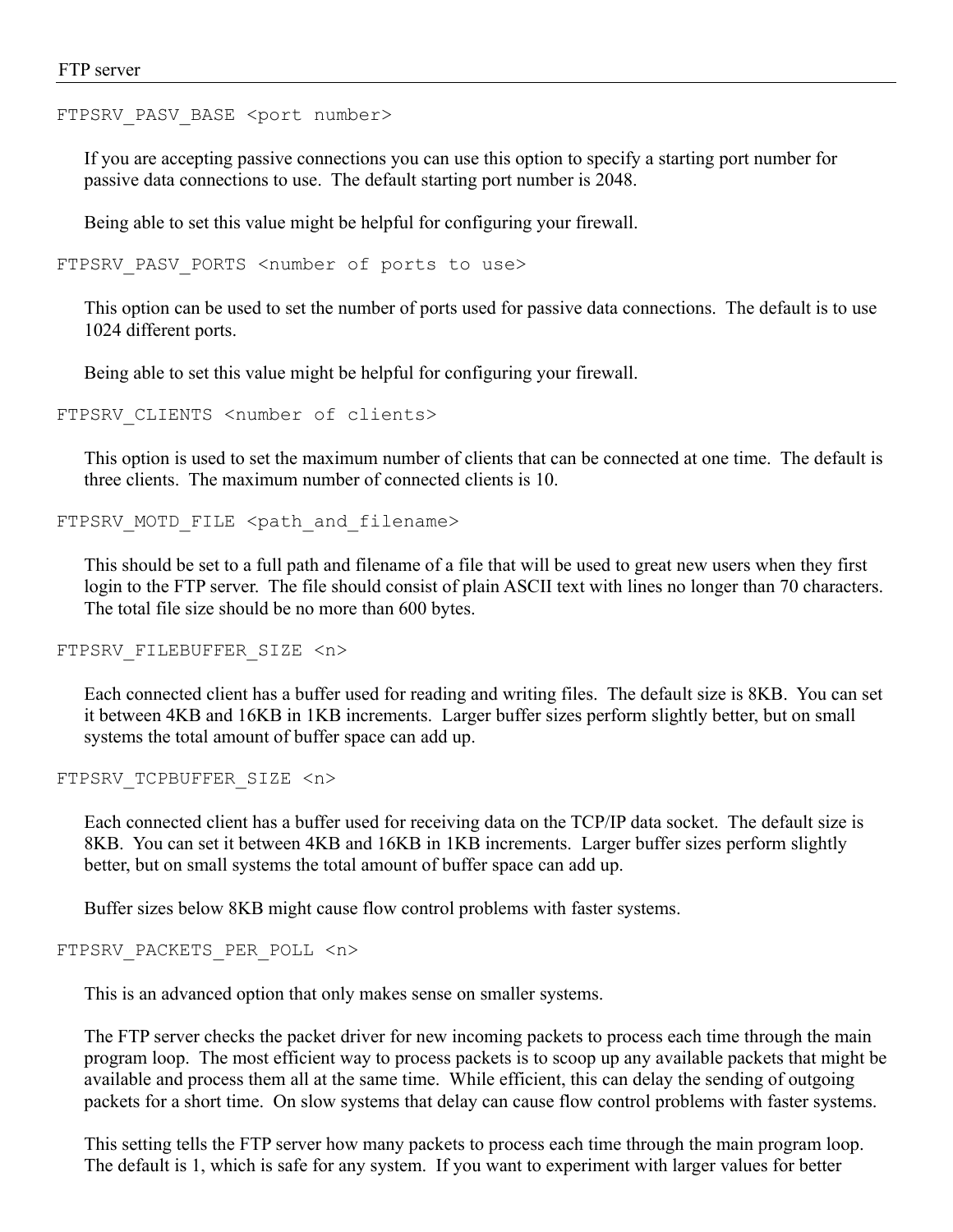performance you can set it as high as 10.

FTPSRV EXCLUDE DRIVES <drive letters>

This option allows you to exclude specific drive letters from the scan for valid drive letters that is done when FTPSRV starts. This is useful if you want FTPSRV things like network drives or floppy drives. For example:

FTPSRV\_EXCLUDE\_DRIVES AB

will tell FTPSRV to ignore drive letters A and B, making them unavailable to users even if they have diskettes in them.

### **Choosing the number of clients**

It doesn't take a lot of CPU to have a connected client. In theory a low end machine can handle many connected clients. The problems start when those clients try to transfer large amounts of data.

If you have multiple clients transferring files at the same time the clients will be competing with each other for the following:

- CPU time
- Disk I/O
- Network I/O

Clients that are browsing directory listings are not a burden on the system. Clients that are actively transferring files will split these resources. Depending on the speed of your system multiple active clients may reduce transfer speeds to an unacceptable level.

At the lowest end of the spectrum, an 8088 based PC XT with the original MFM hard drive and a reasonable Ethernet card should be able to service one file transfer at a rate of 30KB/sec. Multiple clients will split that bandwidth.

A higher end system like a 386-40 with an IDE hard drive can service one file transfer at a rate around 400KB/sec. Multiple clients splitting this bandwidth is obviously not as much of an issue.

Besides the available bandwidth memory requirements are another consideration. Each connected client requires around 11KB. If a file transfer is in progress the client will require another 8KB for the length of time the transfer is in progress. Since it is unlikely that every client will try to transfer a file at the same time, you can probably get by with less than the worst case memory scenario. I haven't measured it precisely, but you should not need more than 400KB in the worst case.

## **Setting up the password file**

The location of the password file is set by the FTPSRV\_PASSWORD\_FILE configuration parameter described in "Configuring the mTCP FTP server."

The password file is used to define which users are allowed to connect to the FTP server and what directories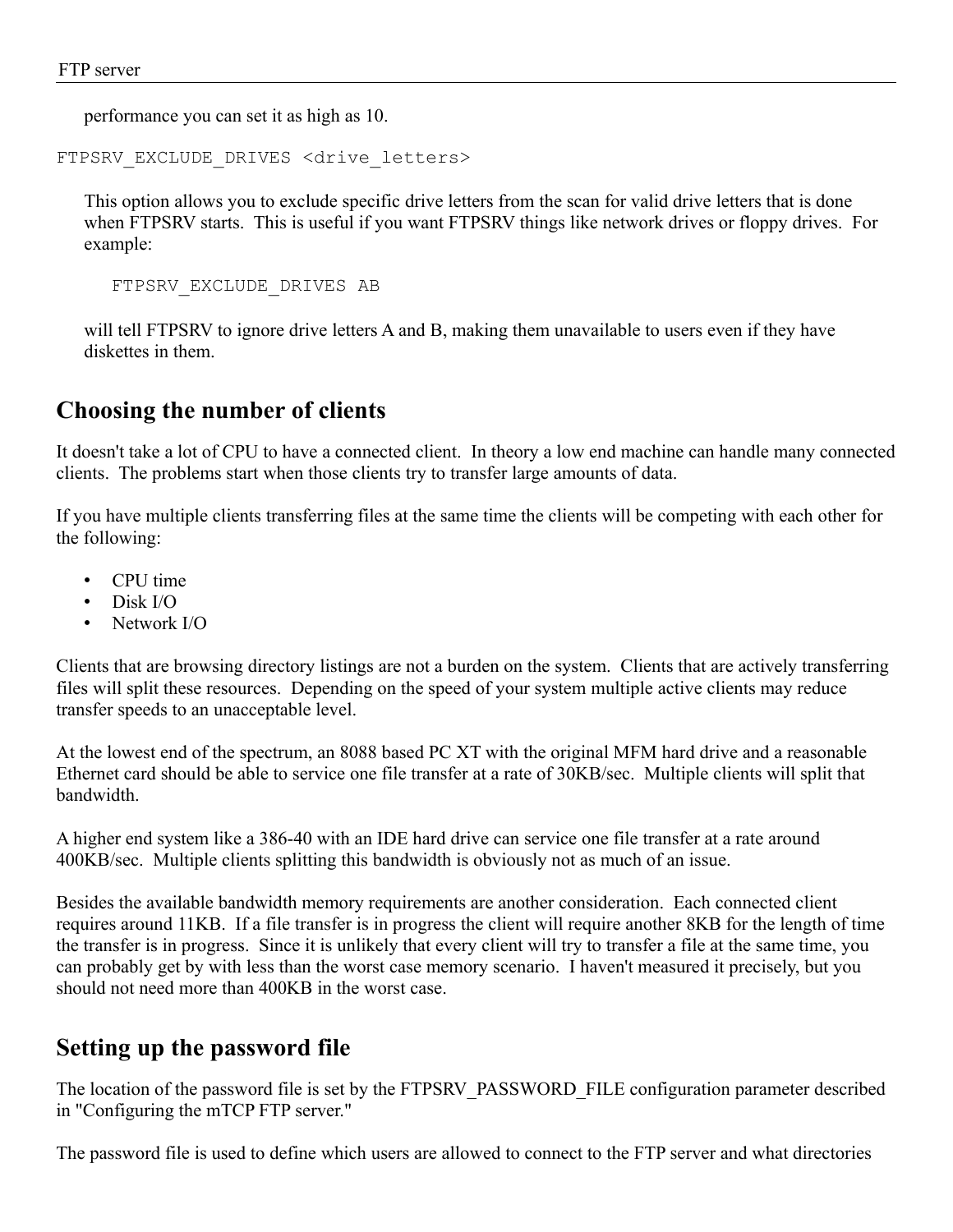and functions they can use. There is one entry per line. Entries are in the following format:

userid password sandbox\_directory incoming\_directory permissions

userid

This can be up to 10 characters in length.

#### password

Passwords can be up to 10 characters in length. You may choose any reasonable mix of characters for a password; one notable exception is that spaces are not allowed.

If you use the keyword "[email]" (without the quotes) the FTP server will prompt for an email address instead of a password and will permit any user input except a blank line. The "[email]" keyword is used to implement anonymous FTP; be sure to read "Setting up Anonymous FTP" before setting up anonymous FTP.

FTP passwords are always transmitted "in the clear" on the wire, so they are not terribly secure.

### sandbox\_directory

If you wish to restrict a user to a specific directory (and all of its subdirectories) set this field to be the fully qualified drive letter and path of the directory. If you do not want a user restricted use the keyword "[none]" without the quotes but with the brackets.

The drive and path format is not in the standard DOS format. The format used by the program is:

/drive\_X/path

where X is a DOS drive letter. For example, D:\FTP\INCOMING is expressed as  $\text{/drive}$  d/ftp/incoming.

When a sandbox is in use the user will be unaware that they are being restricted to a sandbox. They will just see the designated directory as the top of the directory hierarchy. For example, if you specify a sandbox directory of "/drive\_c/ftpdata" the user will only see that directory as "/". The FTP server automatically puts "/drive c/ftpdata" in front of any requests, and it prevents the user from trying to escape the sandbox.

The sandbox must be specified using a full path, including drive letter, in the format described above.

If a user is not restricted to a sandbox they are free to move to any directory and drive letter on the system. To switch drives the user must use a path in the format described above. For example, to switch to drive E: the user would enter "cd /drive\_e/". This syntax looks like a standard Unix path, which provides the best compatibility with the widest range of clients.

(Previous versions of the FTP server used a more DOS-like syntax. But compatibility with clients was a nightmare. This works much better now ... -Mike)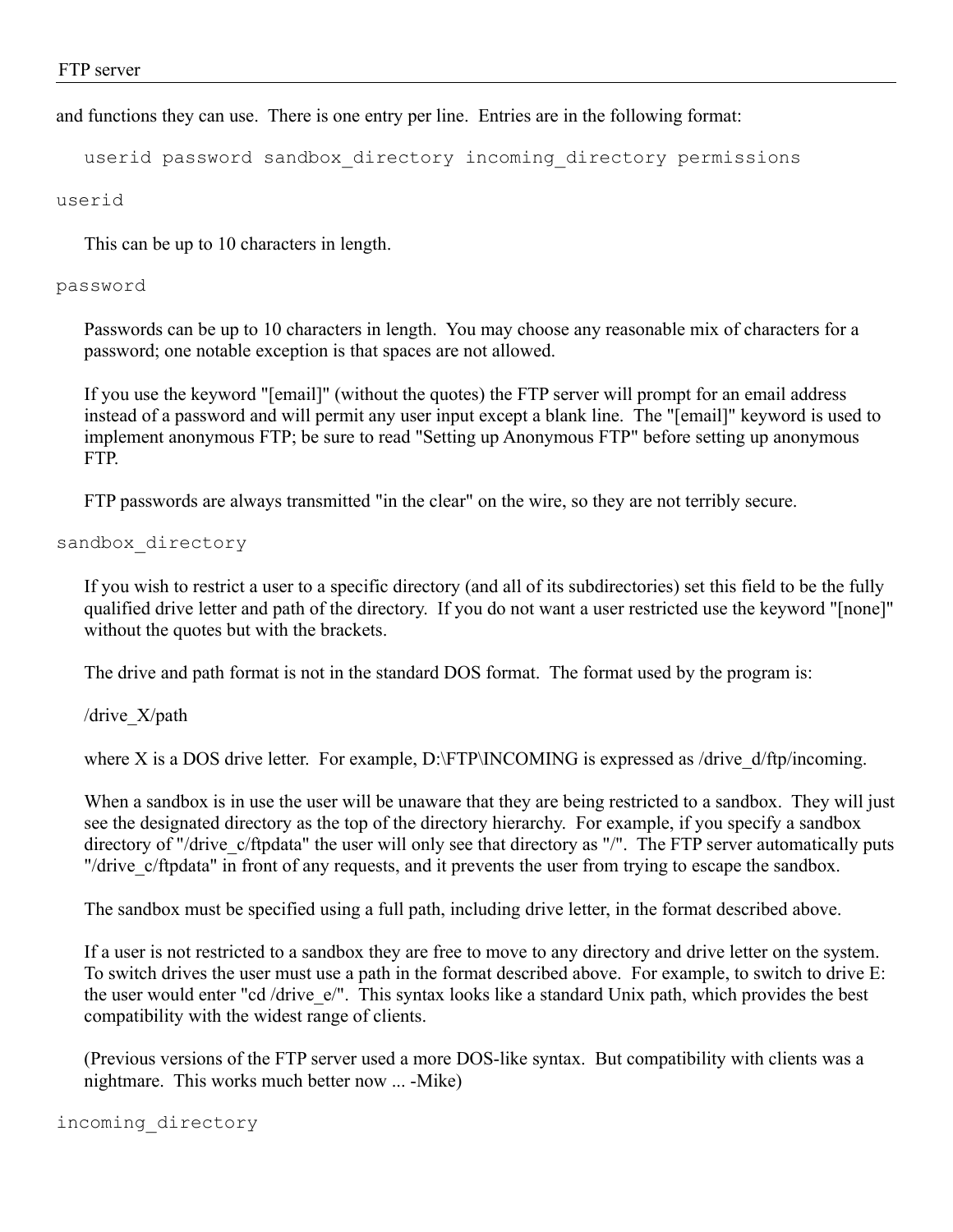If you want to restrict uploads to a specific directory enter the directory name here. If the user tries to upload a file in a different directory the request will be denied.

If the user is also in a sandbox then the incoming directory specified here should be a relative pathname within the sandbox. For example, if the sandbox is "/drive c/ftpdata" and this parameter is "/incoming", then all uploaded files will be deposited in "/drive\_c/ftpdata/incoming". (The user will see it as "/incoming" due to the way the sandbox works.)

If the user is not in a sandbox then the incoming directory should be an absolute pathname including a drive letter in the same format described in "Sandbox directory".

If the user is not to be restricted then use the keyword "[any]" (without the quotes).

### permissions

This field is used to control permission to commands that might alter the filesystem. You can choose to grant permission to all commands by using the "all" keyword (without the quotes). If you don't use "all" you must grant permissions to each command individually.

The commands you can grant permission to are:

| DELE        | delete a file                                                                          |
|-------------|----------------------------------------------------------------------------------------|
| MKD         | create a directory                                                                     |
| RMD         | remove a directory                                                                     |
| RNFR        | rename from (this is used to start a file rename)                                      |
| <b>STOR</b> | store (receive a file from the client)                                                 |
| APPE        | append (create a new file or append to an existing file)                               |
| STOU        | store unique (receive a file form the client, but the server picks a unique filename.) |

If you do not grant permission to a command the user can not use it. The other FTP commands for changing directories, getting directory lists, changing modes, etc. are always available.

Here is a sample password file that demonstrates a named user with no restrictions, a named user with restrictions on uploading, an anonymous account with uploading, and a read-only user with no uploading:

| brutman   | passw0rd [none] |                        | [any]                           | $a \perp \perp$ |
|-----------|-----------------|------------------------|---------------------------------|-----------------|
| tester    | b0quspw         | [none]                 | /drive e/ftp/incoming stor stou |                 |
| anonymous | [email]         | /drive e/ftp /incoming |                                 | stor stou       |
| readonly  | [email]         | /drive e/ftp [any]     |                                 |                 |

The first user has no restrictions on directories and permission to use all of the filesystem altering commands. The second user can see the entire system but is restricted to only uploading in one directory, and they can only put files - they can't delete, create or remove directories, or append to existing files. The third user is restricted to one directory and its subdirectories (a sandbox) and may only upload to one directory within that sandbox. The last user can only look in one directory and its subdirectories (a sandbox) and may not upload. (Ignore the [any] field, it's just holding a place.)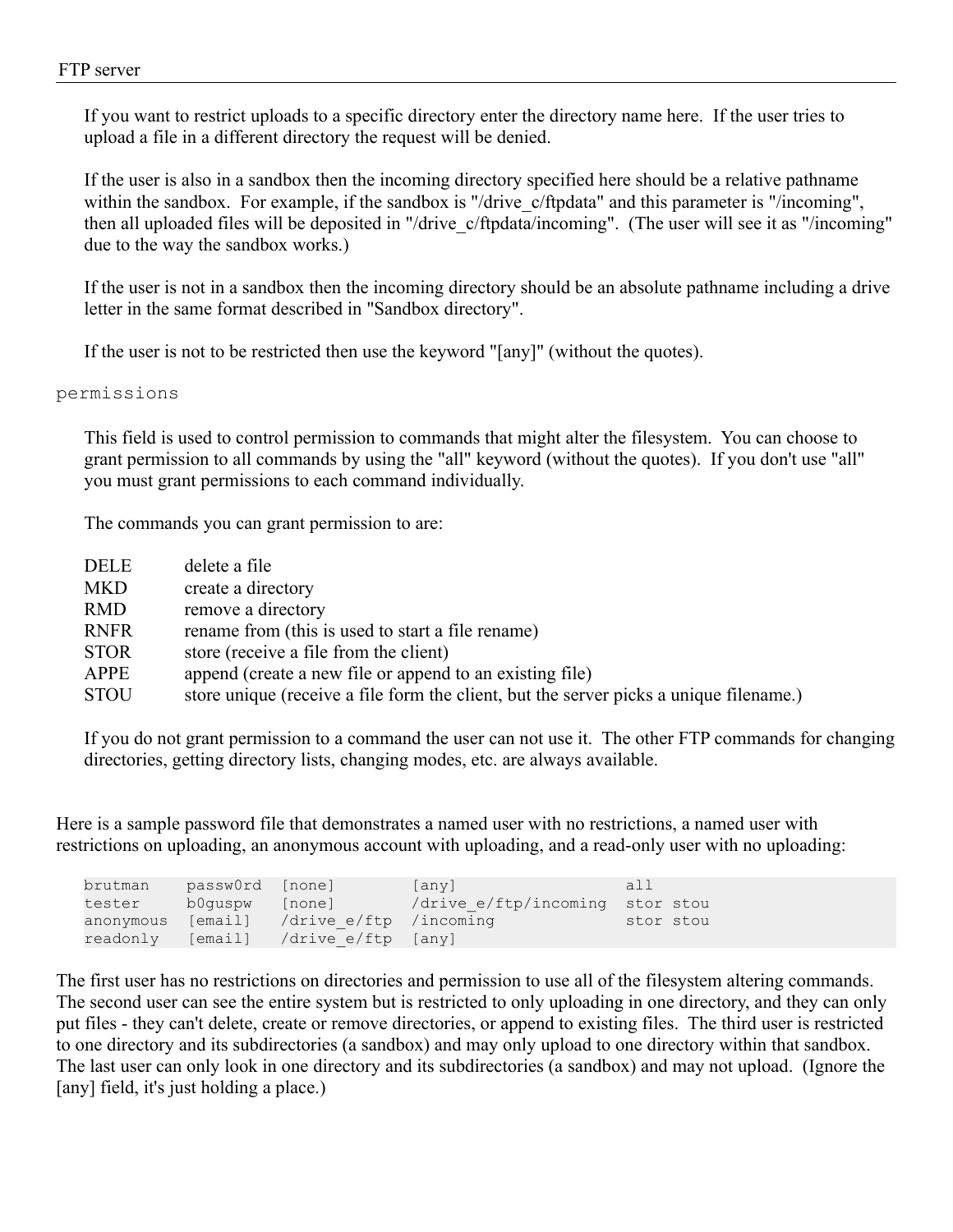## **Setting up Anonymous FTP**

Setting up anonymous FTP is fairly easy but you should be aware of the potential security problems if you do it wrong.

First, as an operating system DOS has no real user permission system. The FTP server can do anything, and by extension your users can do anything that the FTP server allows them to. The operating system does nothing to help keep things secure.

An anonymous user account is created when you set the password field of a user account to "[email]". The userid is traditionally named "anonymous" or "ftp", but it can be any name if the password field is set to "[email]". Setting the password field to "[email]" turns off all password checking for that user and simply records what the user enters for the password as their email address.

It is absolutely necessary to lock anonymous users into a sandbox. If you do not, anonymous users will be able to look in any drive and any subdirectory on your system. Depending on how you set the permissions to the FTP commands, it would be possible for an anonymous user to trash your system.

If you plan on letting anonymous users upload you should designate a directory within the sandbox that will be used to hold all uploaded files. That allows you to easily identify and sort new files in a single place instead of having them spread through the sandbox.

The recommended user permissions for anonymous users are STOR and STOU. This lets them upload files with a unique name that they choose, or with a unique name that the server chooses. mTCP FTP server will not overwrite an existing file so both STOR and STOU are safe for existing data. APPE (append) is not safe; it can alter existing files, so it is not recommended for anonymous FTP users.

If you do not plan on accepting uploads from anonymous users then do not even give them STOR and STOU. They will still be able to retrieve files from anywhere in the sandbox.

Below are sample lines that can be used in the password file to implement anonymous FTP.

```
anonymous [email] /drive_e/ftpdata /incoming stor stou
ftp [email] /drive e/ftpdata /incoming stor stou
```
These lines assume that the e:/ftpdata is the sandbox that the FTP users will be using. Store (STOR) and Store Unique (STOU) are granted, and the user has to be in the /incoming directory to upload files. (With the sandbox taken into account the full path for the incoming directory is /drive\_e/ftpdata/incoming.)

Two different users with the same sandbox, incoming directory and permissions are used because anonymous FTP usually honors both "anonymous" and "ftp" as usernames.

It is possible to assign different users to different sandboxes; there is no limitation on the number of sandboxes on a system. (The sandbox and upload directory are a per user setting.) You can use this to have different classes of anonymous users; perhaps one class is not allowed to upload, while a second and slightly more privileged class is allowed to upload.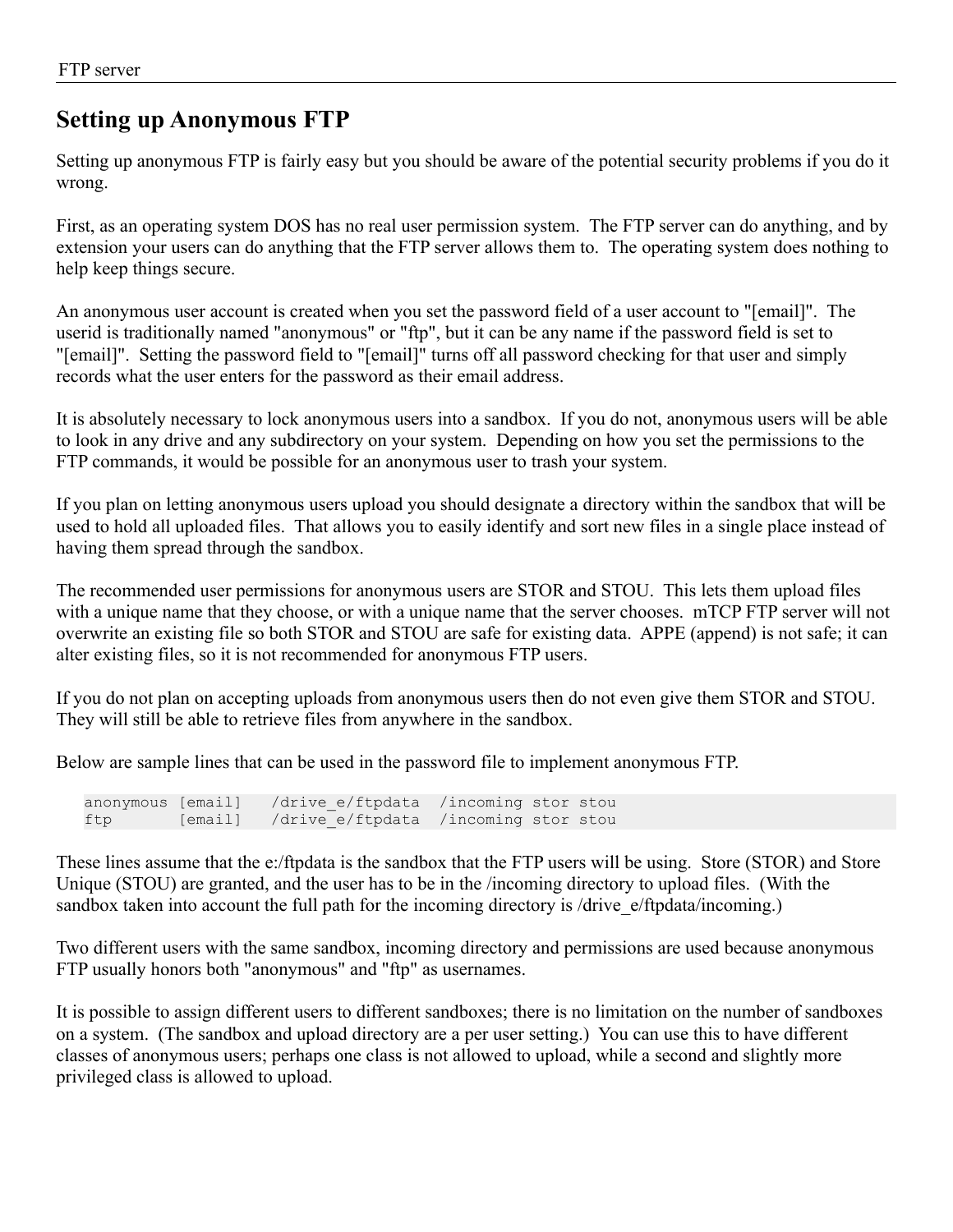## **DOS filesystem limitations**

For those of you used to Unix or modern Windows systems this is going to be a shock. Here is the brief rundown on the DOS filesystem and what the limits are:

A fully qualified filename in DOS looks like this:

d:\path\filename.ext

The maximum length for a fully qualified filename is 78 characters. The components are:

|          | drive letter 2 characters (letter plus a colon)    |
|----------|----------------------------------------------------|
| path     | 63 characters including a beginning and ending "\" |
| filename | 13 characters in 8.3 format                        |

The official directory delimiter is always a "\" (backslash).

Valid characters for a filename are all letters, numbers, the following punctuation characters ! $@#\$\%^{\&}$  ()-\_{}`'~\*? and all "high bit" characters numbered ASCII 128 and above. The rendering of high bit characters depends on your active DOS code page - mTCP FTP server assigns no meaning to them at all.

If your user tries to use an invalid path or filename their request will be rejected. Gently remind them that they are on DOS, and that 8.3 isn't just a pain in the rear, it's the law.

To keep compatibility with the largest number of FTP clients the FTP server doesn't show DOS style drive letters and paths to connected users. It rewrites the drive letter part to look like /drive  $X$ / where X is the drive letter and the path delimiters use forward slashes, not backslashes. The FTP server also presents the image of a root file directory '/' where the subdirectories are the available drive letters.

A connected user must use a full path (in /drive\_x/path/ form) to change directories. If a relative path is used it is relative to the current drive letter and path for that user.

## **Using mTCP FTP server with a firewall**

If you plan on allowing users to use your FTP server through a firewall, read on. If you are not allowing access from people outside of your LAN you can skip this section.

Most firewalls are designed with the needs of FTP clients in mind. Now you will be running a server, where things don't work so well.

### **Choosing a control port to listen on**

If your ISP allows it use the standard FTP port (21).

If your ISP does not allow it or you want to improve your security slightly choose an alternate port. ISPs generally don't block ports numbered 1024 and higher. While it works, non-standard ports are not as convenient for your clients to use. (Your users will have to find a way to specify the new port number in their client.)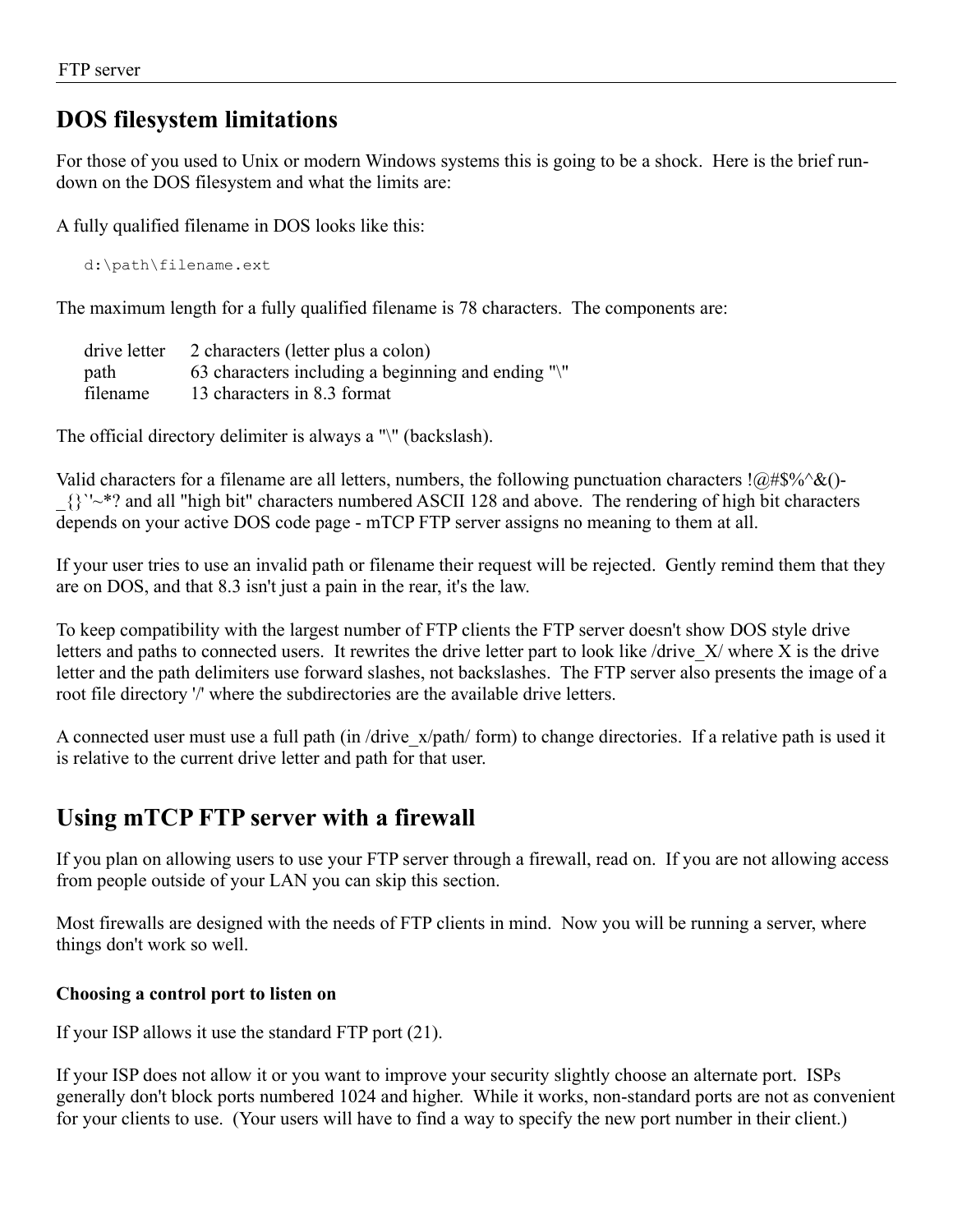### **Setup your firewall to forward the control port**

Most firewalls block incoming connections from the internet. This makes sense, as your personal machines behind the firewall will make whatever outgoing connections they need. This doesn't work when you run a server though. You have to be able to allow incoming connections from the outside world to get to your FTP server.

Most firewalls allow you to specify where incoming connections from the outside world should be forwarded to. The forwarding is done based on port numbers. Setup your firewall to forward incoming connections on your chosen control port to the machine running the FTP server.

### **Setup your firewall to forward data ports**

Clients connecting to your FTP server from the outside world are probably behind firewalls that also do not allow for incoming connections. They will probably need to use passive mode for data connections, which means that they expect to make incoming connections to your FTP server.

By default mTCP FTP server will use ports 2048 through 3071 for data connections. (The starting port number and the number of ports to use can be configured if the defaults are not suitable.) You will need to configure your firewall to pass all of these port numbers through to the FTP server.

### **Tell mTCP FTP server your public IP address**

If you are behind a firewall you are probably using a private, non-routable address assigned by your firewall. This address was obtained using DHCP or configured by hand. The firewall is responsible for translating incoming and outgoing IP packets between the private non-routable addresses and the public address assigned by your ISP.

This mapping is called "Network Address Translation" and it is normally transparent to you. There is a snag when running an FTP server; when a client requests a passive connection for a data transfer the server will respond with an IP address and port that the client should connect to. The FTP server knows its IP address, which is the local non-routable address on your home network. Without any intervention that is the address it will give to the connected client requesting a passive mode connection. Clearly that address is wrong for an external client.

To get around this you can use the FTPSRV\_EXT\_IPADDR configuration parameter to tell mTCP FTP server what address it should send to clients instead of the private, non-routable address that it knows. The address to use is the public address that your ISP has assigned to your firewall/cable modem/DSL modem.

A commercial grade firewall will modify the FTP server passive response automatically, but home grade firewalls will not. When a server is running on a non-standard port almost no firewalls will be able to fix the problem. FTPSRV\_EXT\_IPADDR gives you a work around.

mTCP FTP server is smart enough to know if a client is on the same internal LAN as it is, or if the client is coming from a different LAN. If the client is on the same LAN as the server then the passive command response will use the local non-routable private address. That way your local machines can use passive mode connections too.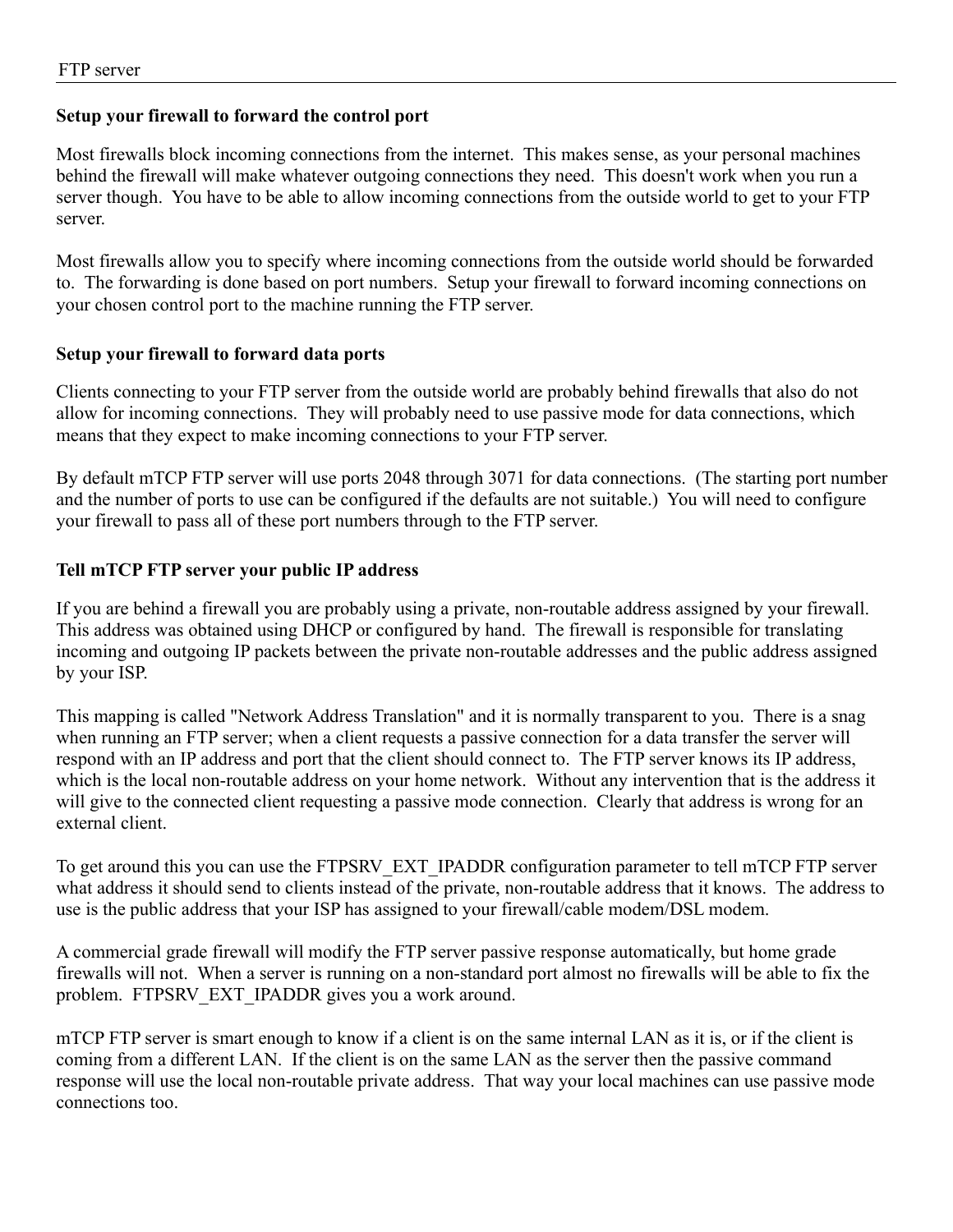## **Starting, running and ending the FTP server**

This assumes that your packet driver is loaded and that the basic work to setup mTCP is done. (You should have the MTCPCFG environment variable pointing at a valid mTCP configuration file, and you should have tested your network connectivity.)

### **Starting**

To run ftpsrv, just go to the directory where it is located and run it. Ftpsrv will read the mTCP configuration file, and then scan the password file. If all looks good and it can get the memory that it needs, it will start running. If anything fails you should get an error message that tells you what is wrong.

The three most common reasons for it to fail are:

- The mTCP configuration file can not be found or is not correct.
- The password file has an error in it. Not all errors will be spotted, but it has to look like a reasonable password file.
- You don't have enough memory available.

If mTCP starts running it will give you a set of messages, and then it will start to use the screen to log events. Events will also be written to a log file on disk specified by the configuration file, if desired.

Successful start-up will look something like this:

```
mTCP FtpSrv by M Brutman (mbbrutman@gmail.com) (C)opyright 2009-2015
  Version: Sep 28 2011
Opening password file at e:\ftppass.txt
   Password file looks reasonable.
mTCP FtpSrv version (Sep 28 2011) starting
Clients: 10, Client file buffer size: 8192, TCP buffer size: 8192
Packets per poll: 1, TCP sockets: 21, Send buffs: 35, Recv buffs: 40
Client session timeout: 120 seconds
Control port: 21, Pasv ports: 2048-3071
Real IP address: 192.168.2.100, Pasv response IP addr: 8.8.8.8
Press [Ctrl-C] or [Alt-X] to end the server
```
The Pasv response IP address and other parameters will be different for your machine and configuration.

The top line of the screen has a small status line that shows you the total number of connections and the number of active sessions. The rest of the screen is used for log messages.

At this point your server is ready for incoming connections.

### **Running**

The following keys are recognized on the console: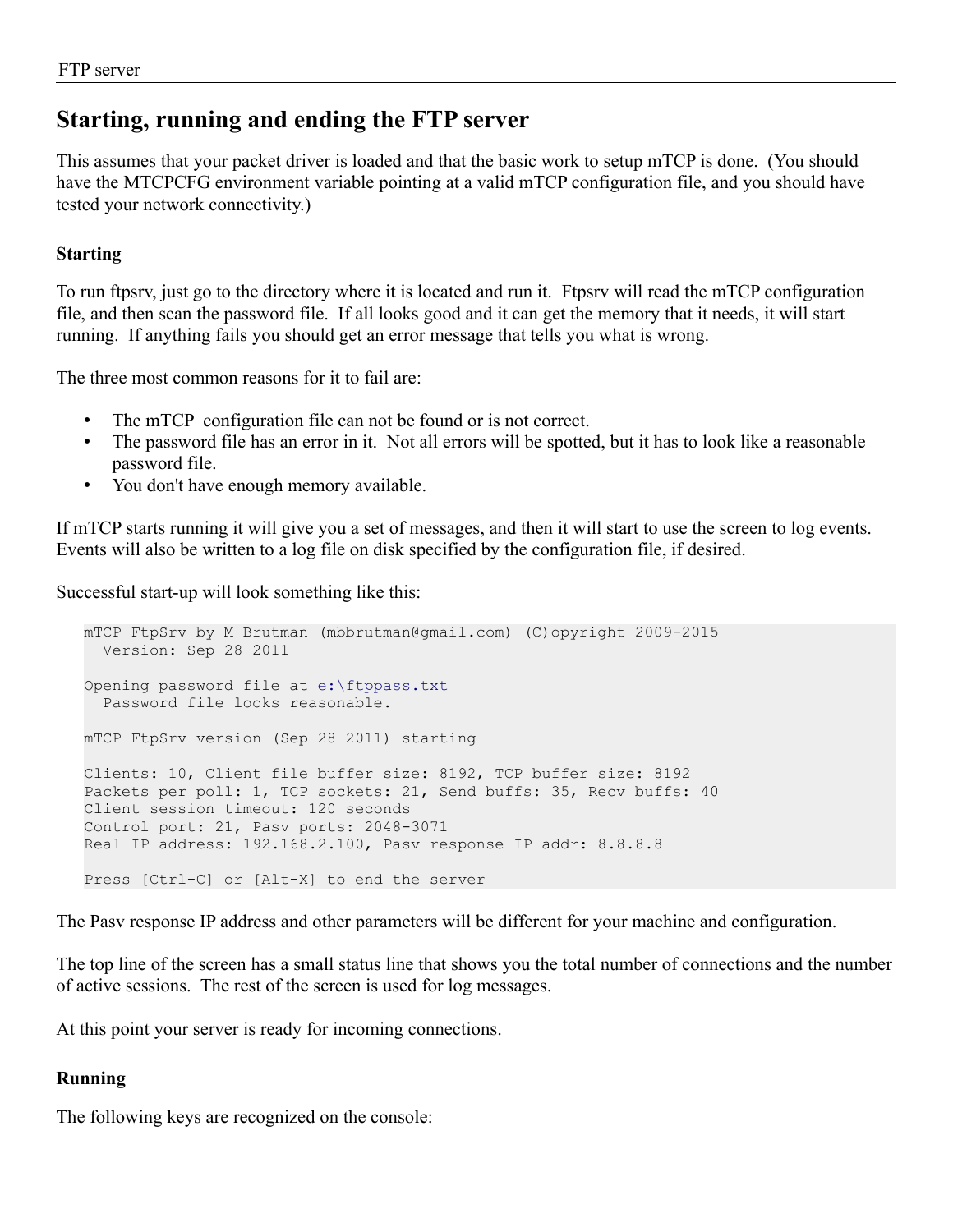### FTP server

Alt-B Toggle the beeper that signals when users sign on Alt-H Help Alt-S Show statistics Alt-X Exit

There is not much to do while the server is running. I would turn off the monitor and check on it once in a while by connecting to it with an FTP command and using the SITE STATS or SITE WHO command.

If you are accepting uploaded files you should check for new files and process them once in a while. You can do this by downloading the files to another machine, examining them, and then either moving them using the rename command or deleting them from the server. You should have a rough idea of how much free space you started with; file uploads will fail if you run out of disk space. You can check the amount of available disk space with the SITE DISKFREE command.

With five or less clients configured the mTCP FTP allocated enough TCP/IP sockets to cover every possible combination of connections. After five users it is assumed that not every client will try to do a data transfer at the same time, so the worst case number of TCP/IP sockets are not created. If by some freak accident every connected client does try to do a passive mode data connection at the same time some of them might fail - the failure will be temporary and they will be able to try again.

If more people try to connect than there are configured clients each new connection will get a "421 - please try again later" message.

The default timeout period for an inactive session is three minutes. You can set it as low as one minute or as high as 10 minutes. An inactive user should be disconnected within 10 seconds after exceeding the limit.

### **Ending**

To end the server hit Ctrl-C at the keyboard. Ctrl-C will be recognized within a second, and it will take up to 10 seconds to close all of the current data connections.

## **Notes on specific FTP clients**

The FTP server presents the illusion of a Unix filesystem to connected clients, even while allowing users to switch drive letters. Hiding the fact that it is running under DOS keeps the clients from getting confused. As a result, there should be very few client specific problems.

Some clients send a LIST command assuming that there is a Unix system running /bin/ls on the other end. They send options with the LIST command that are supposed to be interpreted by /bin/ls, but look like a valid DOS filename. (Hint: A '-' character is valid as the first letter of a DOS filename.) The FTP standard does not have a mechanism for sending options on a LIST command so these clients are technically broken.

Previous versions of FTP server did not handle these options and thus it looked like clients could not get directory listings. This version ignores those options, which should improve compatibility with those clients.

When running on a slow machine it is possible that faster clients will flood the TCP/IP socket, causing the TCP/ IP flow control mechanisms to kick in. Sometimes they kick in too hard and make file uploads very unpredictable. If this happens you can increase the file buffer and TCP receive buffer sizes used, and if your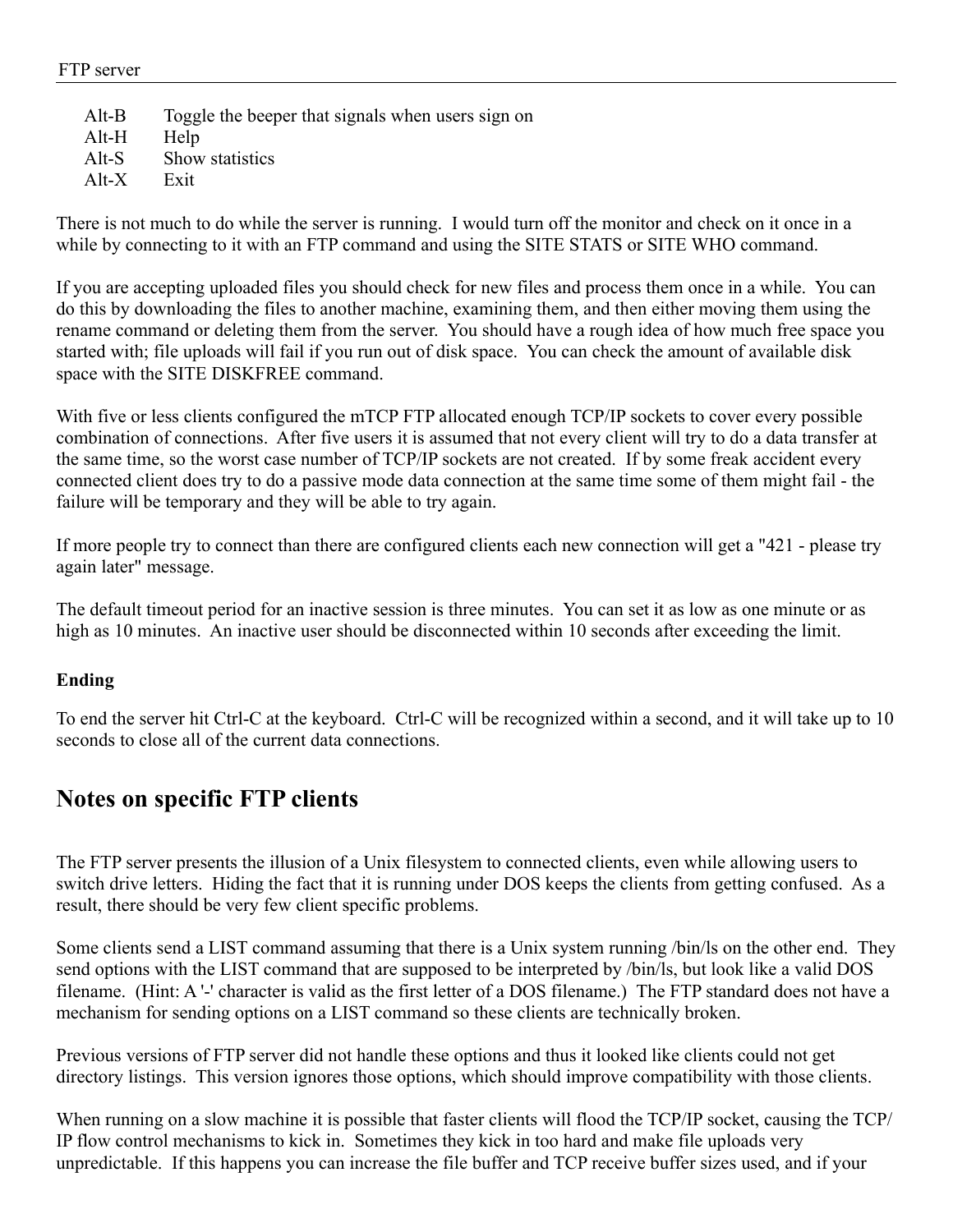### FTP server

client supports it throttle the rate at which it sends data. (FileZilla is one client that can do this.)

The standard command line Windows XP FTP client does not support passive mode data connections. On an internal network this is not a problem, but if there is a firewall between you and the Windows XP machine it will be nearly worthless. Get a better client.

Internet Explorer, Firefox and Chrome work well against mTCP FTP server when an FTP URL is used to access the server.

Command line Linux clients have no known problems.

And of course the mTCP FTP client has no known problems.  $; -0$ 

### **Recent changes**

- 2019-08-21 Fix a bug where the sandbox can't be set to the root of a DOS drive.
- 2015-05-29 Change the logfile to be optional instead of required
- 2013-02-13 Enable the SIZE command; make FTPSRV 132 col aware
- 2012-12-23 Ignore UNIX style /bin/ls options on LIST and NLST
- 2012-04-29 Reduce memory utilization; add option to exclude drives
- 2011-09-28 Rewrite drive letter handling; fix MDTM command; rewrite screen handling; add additional configuration parameters; scan for valid drive letters at start-up; add optional MOTD file; misc bug fixes
- 2011-05-18 Fix parsing error on password file
- 2011-04-06 Change DOS path delimiter handling to make FileZilla happy
- 2011-01-02 First released version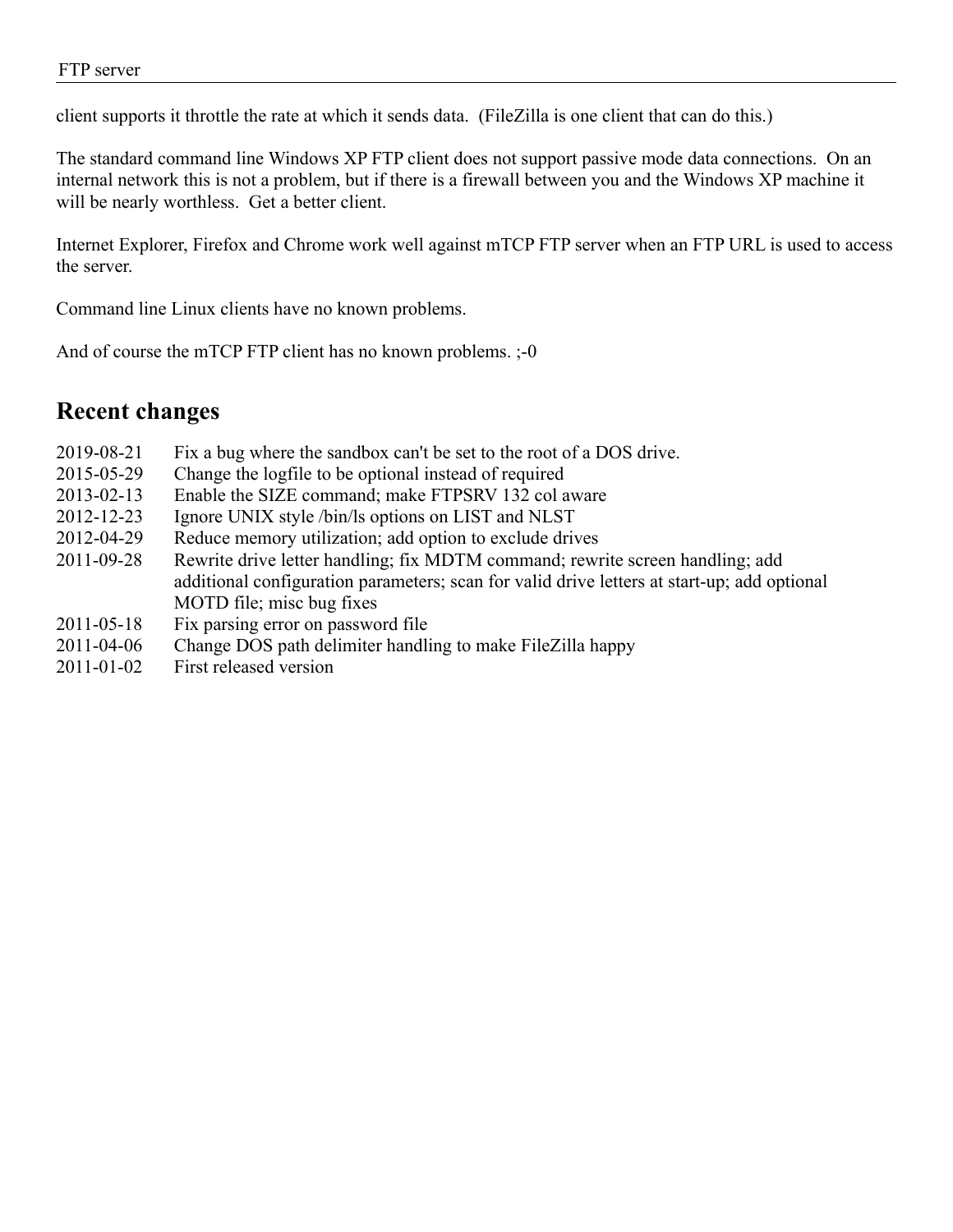## **Implemented RAW FTP commands**

| <b>USER</b>          | Set user (only valid during initial login sequence)            |
|----------------------|----------------------------------------------------------------|
| <b>PASS</b>          | Send password (only valid during initial login sequence)       |
|                      |                                                                |
| <b>RNFR</b>          | rename from (original filename)                                |
| <b>RNTO</b>          | rename to (new filename)                                       |
| <b>DELE</b>          | delete file                                                    |
| CWD/XCWD             | change directory                                               |
| CDUP/XCUP            | move "up" one directory in the hierarchy                       |
| PWD/XPWD             | print working directory                                        |
| MKD/XPWD             | make directory                                                 |
| <b>RMD/XRMD</b>      | remove directory                                               |
| <b>PASV</b>          | request passive mode                                           |
| <b>PORT</b>          | use PORT mode                                                  |
| <b>ABOR</b>          | abort current data transfer                                    |
| <b>LIST</b>          | directory list                                                 |
| <b>NLST</b>          | name list                                                      |
| <b>RETR</b>          | retrieve (send file to client)                                 |
| <b>STOR</b>          | store (receive file from client)                               |
| <b>STOU</b>          | store unique (receive file, but server chooses a unique name)  |
| <b>APPE</b>          | append to existing file (or create a new file)                 |
|                      |                                                                |
| MODE                 | set transfer mode (only stream is supported)                   |
| <b>STRU</b>          | structure (only file is supported)                             |
| <b>TYPE</b>          | structure (only file is supported)                             |
| <b>SIZE</b>          | get the file size of a file (BINARY mode only)                 |
| <b>HELP</b>          | help                                                           |
| <b>ALLO</b>          | allocate (obsolete, but not an error)                          |
| <b>FEAT</b>          | feature negotiation; will respond with MDTM                    |
| <b>MDTM</b>          | modification type                                              |
| <b>NOOP</b>          | do nothing successfully                                        |
| <b>STAT</b>          | give server status or do a dir listing over the control socket |
| SYST                 | identify system type (responds with "215 DOS Type: L8")        |
| <b>SITE</b>          | do SITE specific commands                                      |
|                      |                                                                |
| <b>REIN</b>          | re-initialize (not supported)                                  |
| <b>ACCT</b>          | account (not supported)                                        |
| <b>REST</b>          | restart position (not supported)                               |
| SITE commands:       |                                                                |
| <b>SITE DISKFREE</b> | show free disk space for a given drive letter                  |
| <b>SITE HELP</b>     | give help for the SITE command                                 |
| <b>SITE STATS</b>    | respond with some fun statistics                               |
| <b>SITE WHO</b>      | show who is online                                             |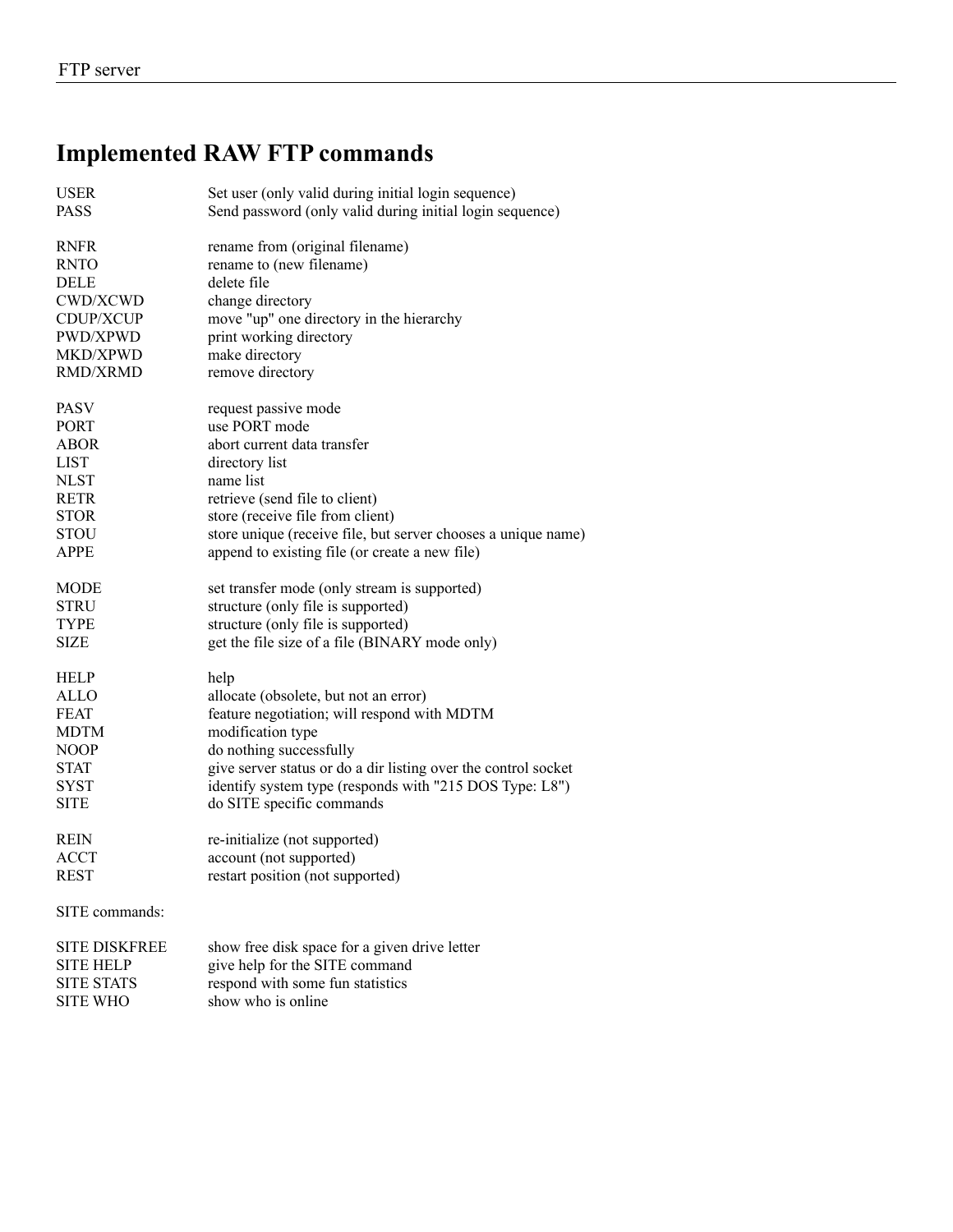# **HTGet**

## **Introduction**

HTGet is a small utility that can fetch files served from HTTP servers. It uses HTTP 1.1 which is the current HTTP protocol that enables use with virtual hosts. HTTP 0.9 and HTTP 1.0 are supported for compatibility with older HTTP servers.

HTGet was inspired by a version written by Ken Yap (ken@syd.dit.csiro.au) in 1997 for the WATTCP stack. This version is a complete rewrite using some of the concepts from the original.

## **Special hardware or software requirements:**

None

## **Using HTGet**

Usage is like this:

**htget [options] <URL>**

Options are:

| $-h$                                  | Shows help text                                             |
|---------------------------------------|-------------------------------------------------------------|
| $-\nabla$                             | Print extra status messages                                 |
| -quiet                                | Quiet mode: suppress status messages                        |
| -headers                              | Fetch only the HTTP headers                                 |
| -showheaders                          | Fetch content and show headers too                          |
| $-m <$ file>                          | Fetch file only if modified after <file>'s date</file>      |
| $-o <$ file>                          | Write content to $\langle$ file $\rangle$ instead of stdout |
| -pass <user:password></user:password> | Send authorization                                          |
| $-09$                                 | Use HTTP 0.9 protocol                                       |
| $-10$                                 | Use HTTP 1.0 protocol                                       |
| $-11$                                 | Use HTTP 1.1 protocol (default)                             |
|                                       |                                                             |

The URL format is:

http://yourservernamehere[:port]/path

The port parameter is optional - if it is not specified the default is port 80. Authentication information is not included in the URL syntax; this is slightly nonstandard but it makes the code simpler. (See the description of the -pass option below for details on how authentication is supported.)

When you run HTGet it will attempt to connect to the HTTP server, send headers, and receive content. If you do not give any options the downloaded content is sent to STDOUT. You can redirect STDOUT to a file or use the -o option to specify a filename for HTGet to write to directly.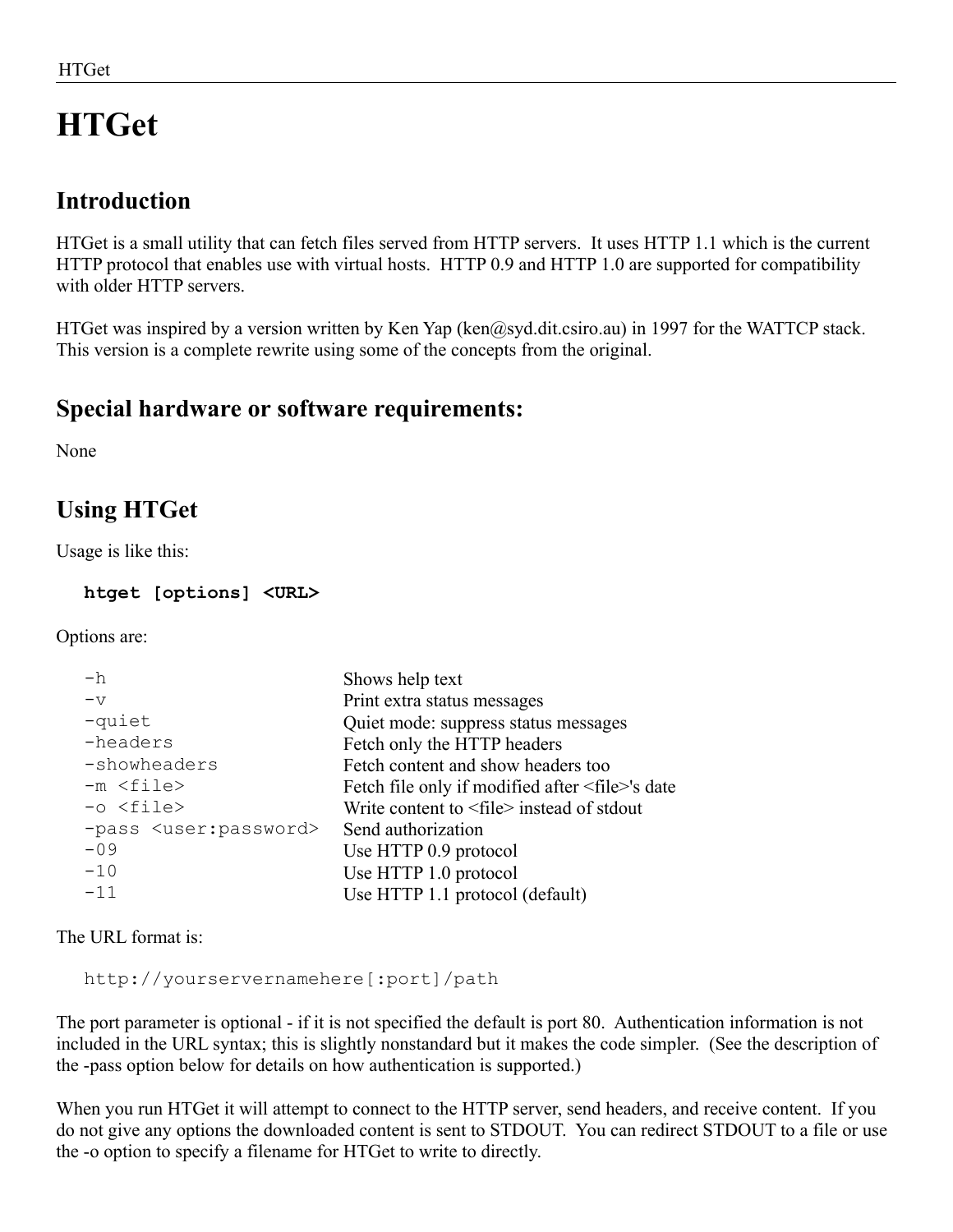HTGet

Using -v gives you extra messages that tell you how the data transfer is progressing. The extra output is sent to STDERR to avoid interfering with the content that is being set to STDOUT.

The -m option checks the modification date of the file that was specified with the -o option and sends that date to the server during the request phase. If the content on the server has not been updated since the timestamp on the local file the server will return a "304" status code and no content. If the content on the server has been updated you will get the new content instead. This option is useful for when you only want to update a file based on if it has been updated on the server. To use it you should have the TZ environment variable set. (See SNTP.TXT for notes on how to use the TZ environment variable.)

If the content you are requesting is password protected try using the -pass option. The -pass option takes a string in the form of username:password and encodes it using BASE64 before sending it to the HTTP server. The authentication type is known as "BASIC" - it is not secure but it is widely supported. If the HTTP server requires something more secure then this option probably will not work.

The current HTTP protocol version number is 1.1 which is what this program is using. The big improvement that version 1.1 adds is support for virtual hosts, which are HTTP servers that share the same IP address. Since this program is designed to run on vintage computers it is quite possible that you might run into a vintage web server using HTTP 1.0 or even HTTP 0.9. These older servers might not understand the headers used by HTTP 1.1; if that happens the request will fail. Try using the -10 option to force the program to fall back to HTTP 1.0 if you suspect you have an ancient server that is confused by HTTP 1.1. Use the -09 option to specify HTTP 0.9.

Examples:

### **htget -o google.htm http://www.google.com/**

This downloads the Google search page and writes it to google.htm.

### **htget -m -o google.htm http://www.google.com/**

This does the same thing as above, but if the copy on the server has not changed since the local copy was written it will not be downloaded and rewritten.

### **htget -pass john:secret http://someserver.com/protected/secret.file**

This grabs the password protected file "secret.file" using "john" as the userid and "secret" as the password. The userid and password get converted to BASE64 before being sent to the server. If the server supports HTTP BASIC authentication you will get the file.

### **htget -10 http://yeancient.server.net/readme.txt**

Force HTTP 1.0 mode for a prehistoric server that does not use HTTP 1.1.

### **htget -headers http://www.google.com/**

Don't get the content - just look at the headers that would have been sent.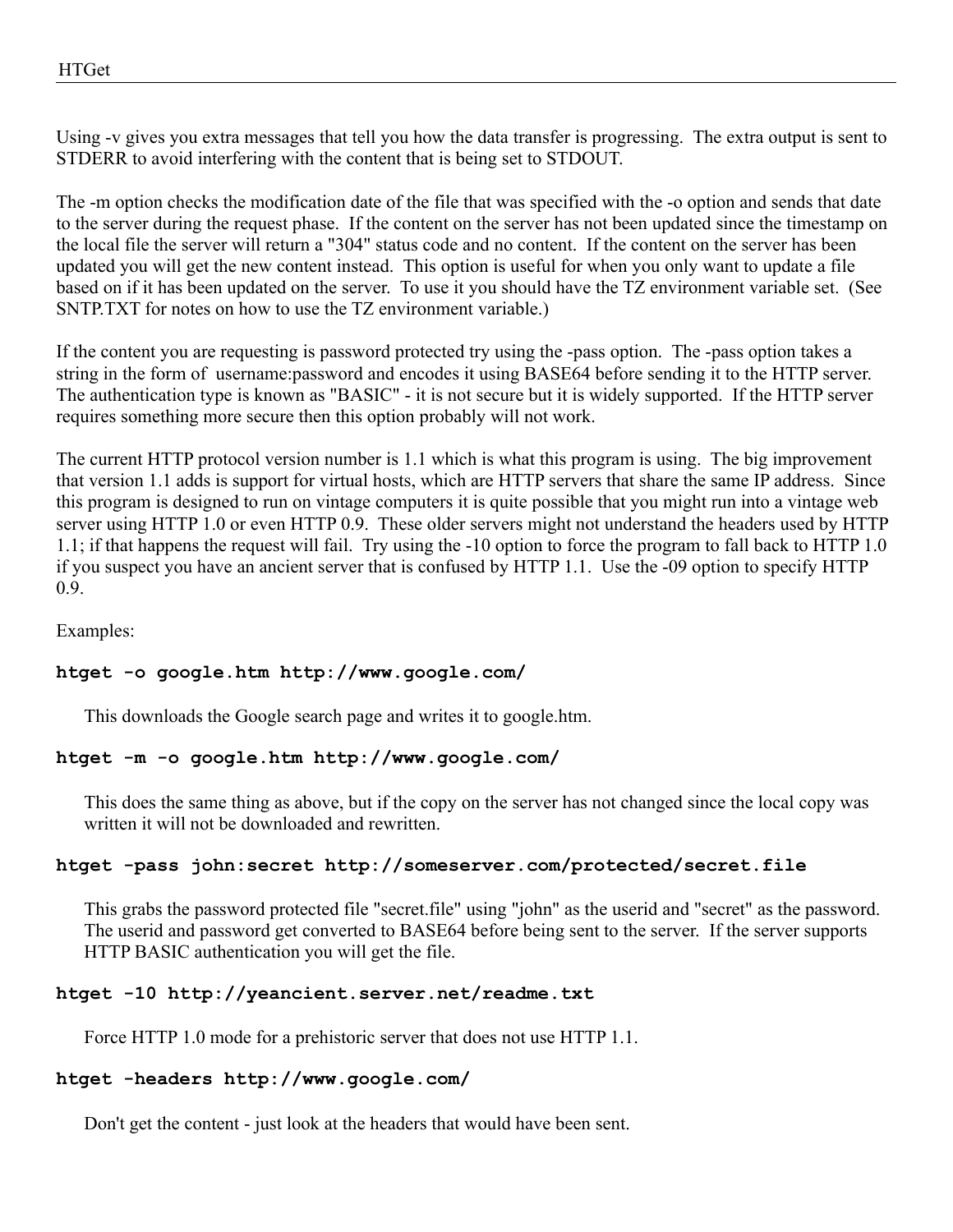## **When the server sends content ...**

The server can send content even when the server reports a bad return code. The content might be a page that describes the error and tells you what to do.

HTGet will not write output if there is a socket error or if the file has not been modified and you use the -m switch. But due to the way HTTP works, it will write data if it is given content, even if the content is an error message. So don't overwrite anything important assuming that the server will give you a fresh copy - it might get replaced with an error message.

## **Return codes**

The HTTP server always returns a result code which can be used to tell you if the request was successful. Unfortunately, the range of possible return codes from the HTTP server is greater than what can be expressed in a program exit code so HTTP return codes can not be used as exit codes directly.

It is valuable to be able to determine if a request was successful or not using a program instead of having a human make the decision. To make this easier HTGet maps HTTP response codes to a smaller set of return codes. Here are some of the mappings:

| No socket errors, but unknown HTTP code (should never happen) |
|---------------------------------------------------------------|
| Socket or protocol error                                      |
|                                                               |
| HTTP response code from 100 to 199                            |
| HTTP response code from 200 to 299 if not shown below         |
| 200 OK                                                        |
| 203 Non-Authoritative Information                             |
| HTTP response code from 300 to 399 if not shown below         |
| 301 Moved Permanently                                         |
| 304 Not Modified                                              |
| 307 Temporary Redirect                                        |
| HTTP response code from 400 to 499 if not shown below         |
| 400 Bad Request                                               |
| 401 Unauthorized                                              |
| 403 Forbidden                                                 |
| 404 Not Found                                                 |
| 410 Gone                                                      |
| HTTP response code from 500 to 599 if not shown below         |
| 500 Internal Server Error                                     |
| 503 Service Unavailable                                       |
|                                                               |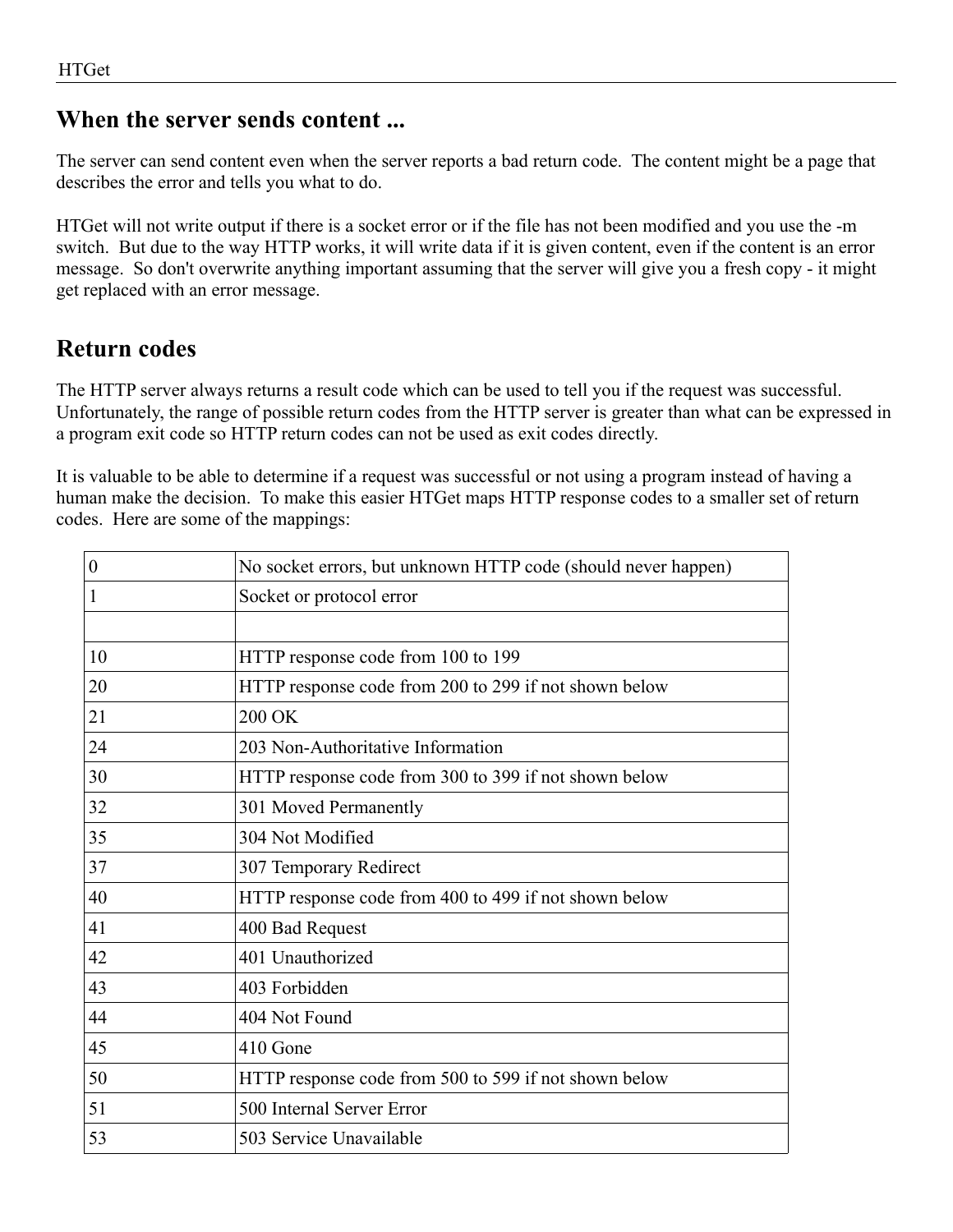| 54 | <b>505 HTTP Version Not Supported</b> |
|----|---------------------------------------|
| 55 | 509 Bandwidth Limit Exceeded          |

The general idea is to give the common response codes a unique return code and compress the rest into a generic return codes. For a complete list of the mappings refer to the source code.

## **Differences with the original WATTCP HTGet**

As mentioned earlier, this is a complete rewrite of the original HTGet. A few variable names survived - not much else. Here are the major differences:

- HTTP 1.1 request support with a switch to use HTTP 1.0 if necessary
- The ability to hit Ctrl-Break, Ctrl-C or ESC to abort a transfer
- Far better performance due to better buffer handling.
- Return codes that try to give a better indication of what happened.
- This version uses mTCP :-)

## **Recent changes**

| 2019-01-12 | Add HTTP 0.9 support                                                        |
|------------|-----------------------------------------------------------------------------|
| 2019-01-04 | Add chunked encoding support; it should have been there from the beginning. |
| 2018-10-31 | Add quiet mode; add more error checking on file write operations            |
| 2011-07-17 | Initial version                                                             |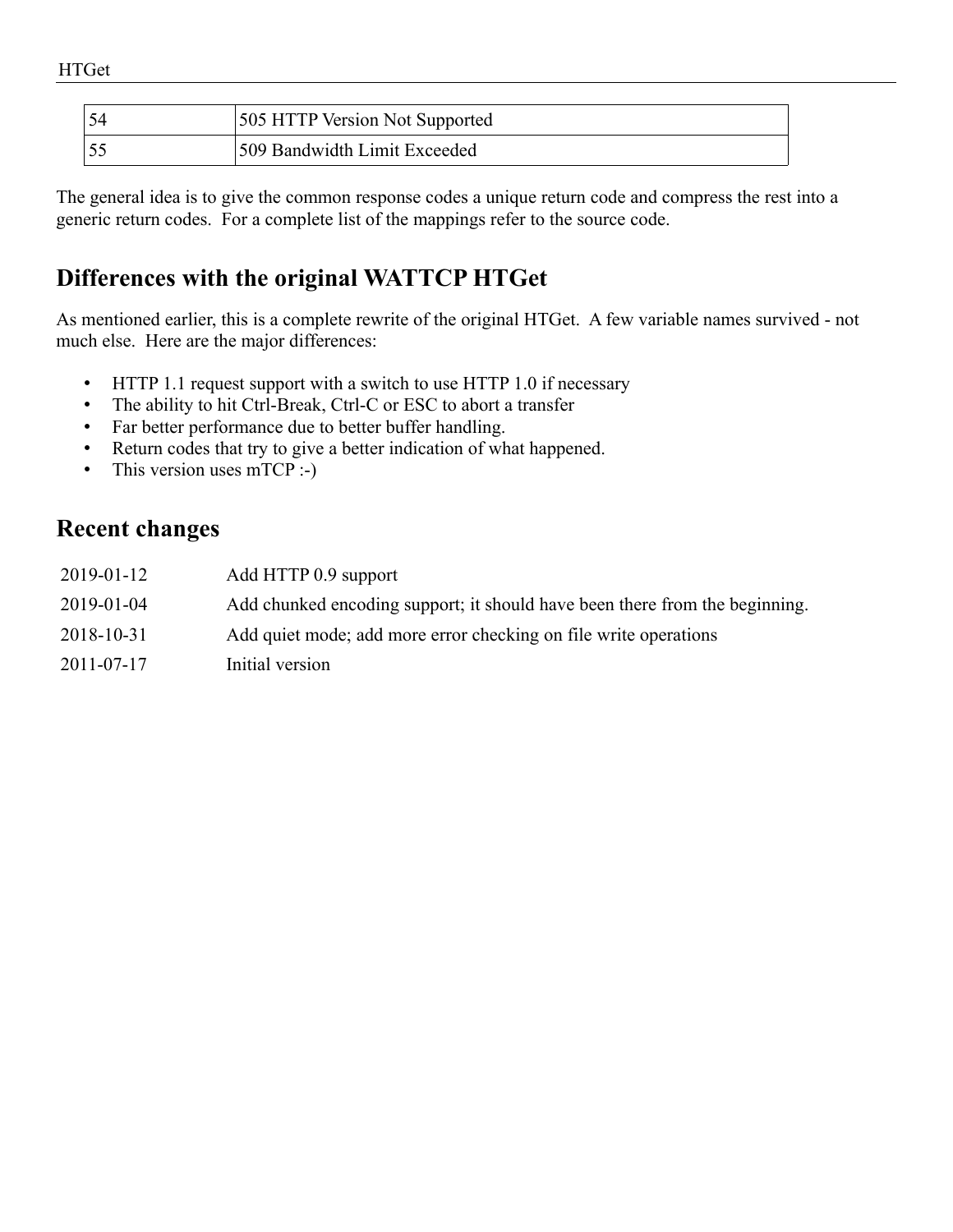# **HTTPServ**

## **Introduction**

HTTPServ is a small HTTP (web) server designed for early IBM PCs and similar machines. Features include:

- HTTP/0.9, HTTP/1.0 and HTTP/1.1 support
- HTTP/1.0 and HTTP/1.1 persistent connections
- HTTP/1.1 request pipelining support
- Up to 8 simultaneous requests can be serviced with up to 8 more queued
- Ability to improve performance by serving pre-compressed content
- Easy mapping of incoming long URL path components to DOS 8.3 filenames
- HTTP Basic Authentication
- Improved performance through caching of directories and HTACCESS files
- Optional server status page
- Caching of selected files in RAM
- Logging

HTTPServ is not a replacement for a modern HTTP server but if you are looking for an easy way to make the files on an old machine browsable from modern machine then it should work well for you. And if you are a hardcore retro-computing enthusiast, you can probably serve your static HTML pages directly from an old machine.

## **Special hardware or software requirements:**

- More memory: At least 256KB available memory, 512KB or more is recommended
- A mass storage device; serving from floppies will work but you are going to have a bad time.

HTTPServ needs more memory than most mTCP applications because it is assumed that it should try to handle multiple requests from connected clients at the same time instead of just queuing the requests and making the connected clients wait until it is their turn. You can use configuration options to reduce memory requirements at the cost of some performance and reduced function.

Unless you have very little content to server you will need a mass storage device such as a hard drive or a Zip drive. The faster the device is, the better – it is assumed that most of the objects being served will be served from disk storage and will not be cached in memory.

On older 8088 class machines some versions of DOS are extremely slow to calculate the free space on the hard drive. This can lead to long pauses where HTTPServ is unable to do any work, possibly causing TCP/IP errors. DOS 5 and later versions seem to be affected the most. For these slower machines DOS 3.3 is recommended.

## **Using HTTPServ**

The HTTPServ command line looks like this: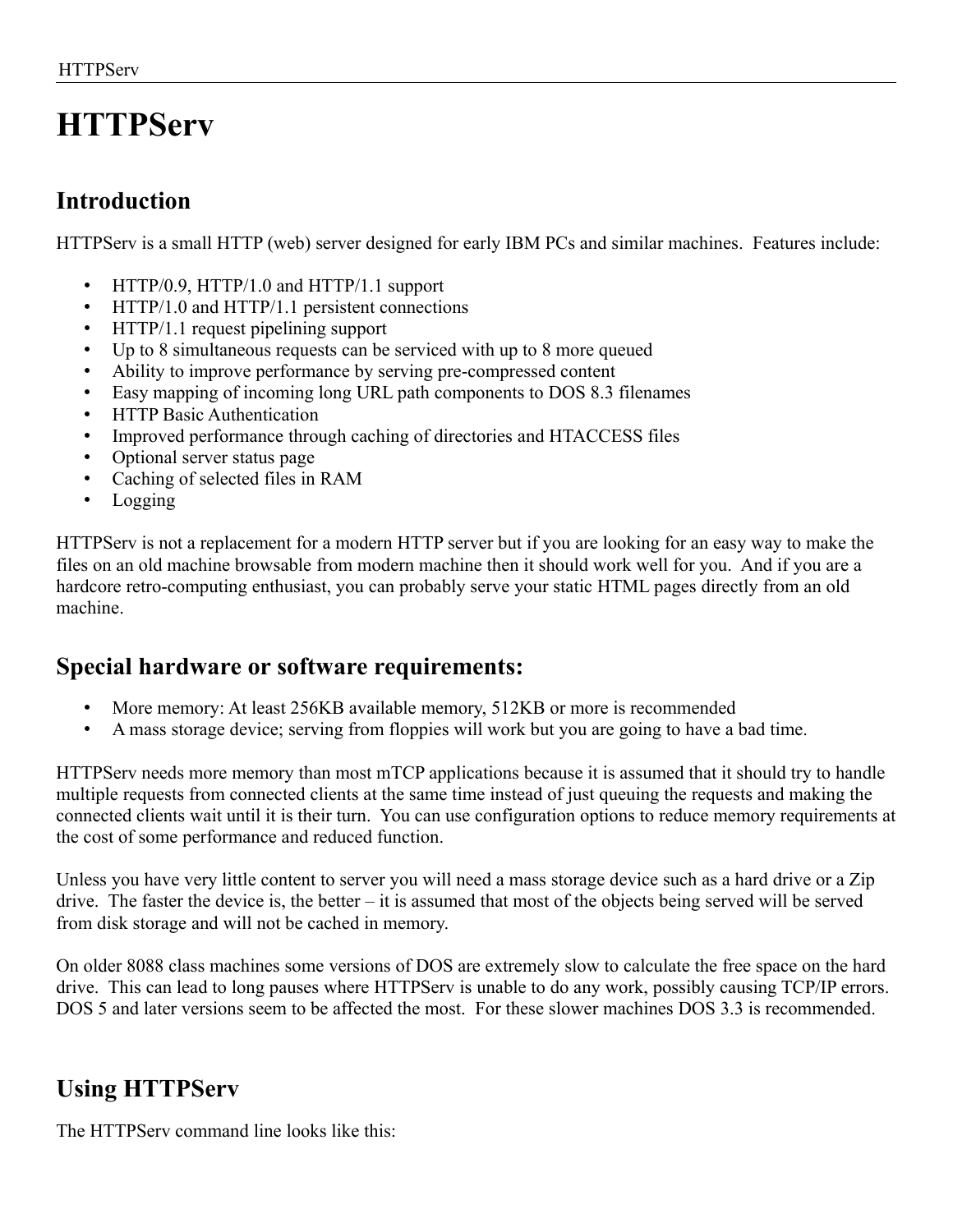### **httpserv [options]**

Options are:

| $-$ help              | Shows help for the command line                            |
|-----------------------|------------------------------------------------------------|
| -clients <n></n>      | Set the number of concurrent clients supported (default=8) |
| -dir indexes          | Enable generating directory listings (default is not to)   |
| -doc root <dir></dir> | Set dir as the document root                               |
| $-port < n$           | Use port n for incoming requests (default is port 80)      |

Although command line options are provided, the configuration options in the mTCP configuration file should be used instead. Command line options are treated as a temporary override for anything found in the configuration file. This allows you to do quick tests or run HTTPServ for quick file transfers without altering your normal configuration options in the configuration file.

For a more detailed discussion of these options see their corresponding configuration file options in the "Configuration options" section.

### **Console messages and controls**

The HTTPServ console is designed to show you what is going on at the moment. At a glance you can see the total number of connections served, the total number of objects served, and the current number of active connections. Recent requests and error messages are shown on the screen.



The following key combinations can be used: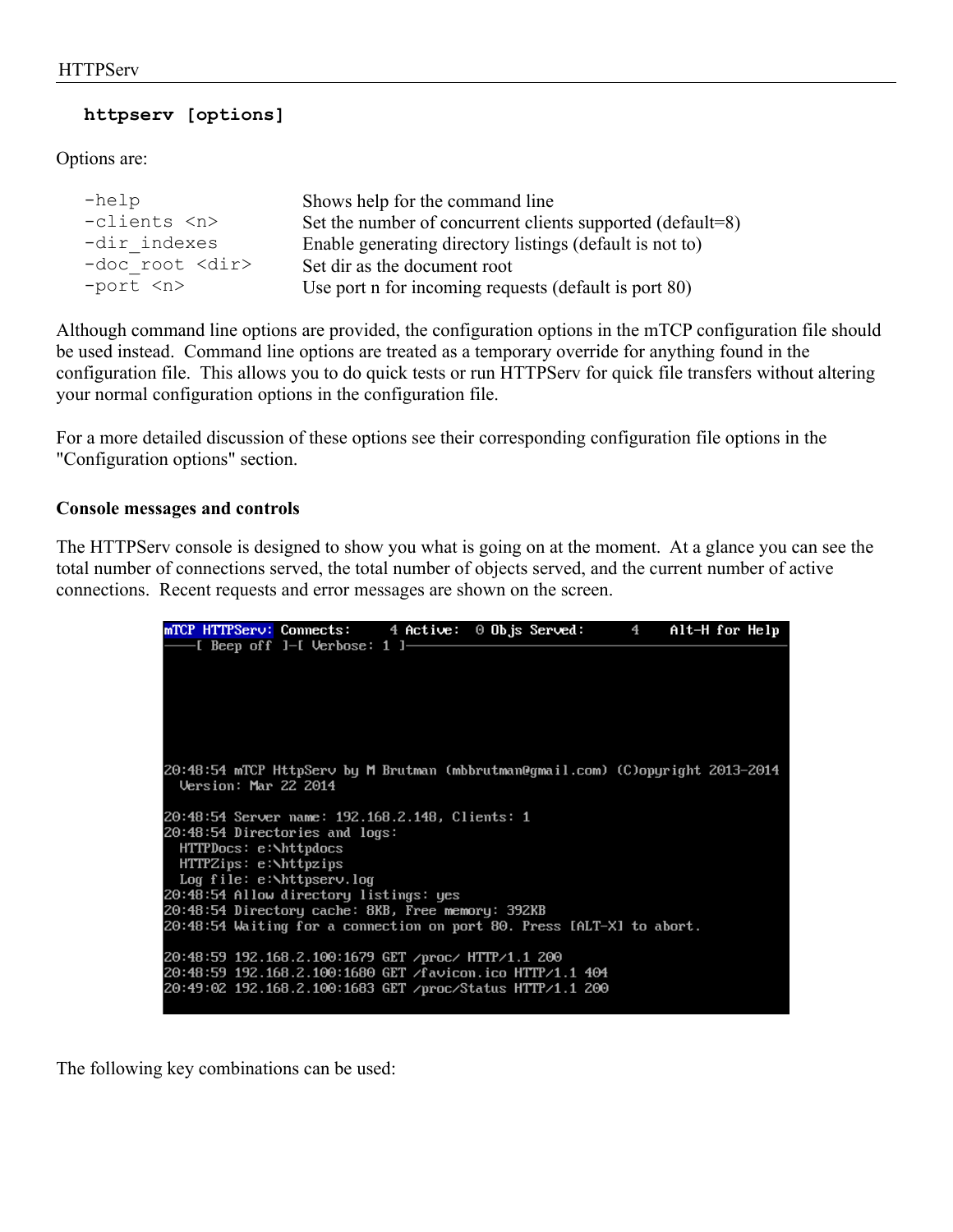| Alt-H   | Show help text            |
|---------|---------------------------|
| $Alt-B$ | Toggle beeping on and off |
| $Alt-V$ | Set the verbosity level   |
| $Alt-X$ | Shutdown the server       |

The state of the beeper and the verbosity level are shown on the second line of the screen.

The default verbosity level is 1, which gives you an overview of what each request is and what the return code was. At verbosity level two you can see some of the additional fields from the request, including the user-agent and referer. Verbosity level 3 includes debug messages which are probably not very interesting.

All messages from the server are logged to the log file; the verbosity level just determines what gets shown on the screen. (Well, almost. Debug messages do not get logged unless you are also showing them on the screen.)

### **Serving static content**

Like on other servers, the content that you want to serve is located under a directory called the document root. On HTTPServ you can set the document root using the command line or in the configuration file. All URLs served by HTTPServ are relative to the document root.

Remember, you are on a DOS machine so there are some limits you have to observe:

- DOS filenames and subdirectories have to use the 8.3 filename.ext format.
- DOS filenames are not case sensitive.
- DOS dos not like filenames that contain special characters, like spaces

Serving content is a fairly straightforward process. The URL should identify a directory or filename relative to the document root. Just start at the document root, open the directory or filename specified by the URL, and send the bytes over the socket. If the URL does not exist send back an error message instead. In reality serving is more complex, but this is the basic idea.

If you are designing content from scratch then all of the links within your content that are on the same server will follow the DOS filename conventions. This can make the links look a little goofy because they will be terse compared to other web sites, but it works.

If you want to use URLs that look more like normal URLs HTTPServ has a trick you can use. Your files still have to meet the DOS 8.3 naming requirement but you can define longer aliases that map to the files. That allows you use use links like "http://servername/ThisIsALongSubdir/MyContent.html" instead of "http://servername/long.sub/mcontent.htm". The magic happens each time a request comes in; the parts of the URL are parsed and optional mappings from long names to short DOS 8.3 filenames are consulted. If a mapping exists the server substitutes in the proper DOS 8.3 filename automatically.

To use this feature please see the "Map" directive in the HTACCESS files appendix. Using HTACCESS files can slow things down and they require more memory, but when used correctly the performance and memory costs are minimal. This feature also makes it easier to move existing content to a DOS machine for serving without having to rewrite all of the links within the content.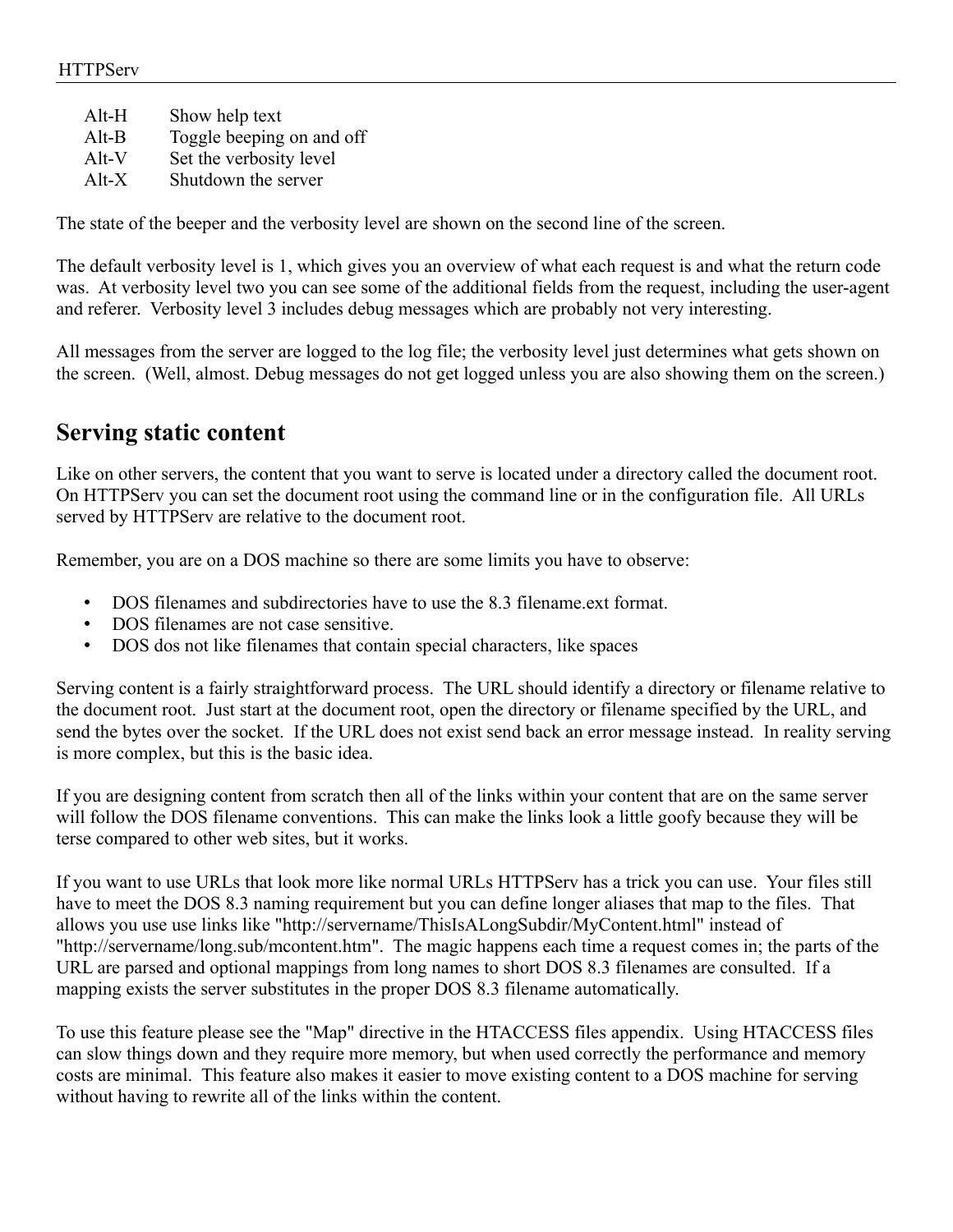## **Serving precompressed static content**

Sending data over a network requires both network bandwidth and CPU usage. The CPU usage to send and receive data is roughly proportional to the amount of data being sent.

Compressing data before sending it requires additional CPU usage for the compression step but it can result in less CPU used during the transmit stage and less network bandwidth required. Depending on your network connection and CPU speed, compressing content before sending it can make sense. Modern HTTP servers usually choose to compress content because their CPUs are so powerful and preserving network bandwidth is more important.

HTTPServ can not compress content on-the-fly yet, but it can serve compressed content if you prepare it ahead of time. Any content that you choose to compress can be stored on disk in a directory tree that parallels the HTTPDocs directory hierarchy. This parallel directory tree is known as HTTPZips.

At runtime when a client makes a request HTTPServ will search the normal document root (HTTPDocs) for the file the user requested. If the client indicates that it can accept GZIPed content HTTPServ will then check HTTPZips for a compressed version of the file. If a compressed version of the file is found it will be sent instead of the standard version of the file. If no compressed version is found, the standard version of the file is sent instead.

HTTPServ expects the directory hierarchy in HTTPZips to be the same as it is in HTTPDocs. It will look for the compressed version of the file using the same path, substituting your HTTPZips directory for your HTTPDocs directory when looking for compressed content. If the compressed file is not in the same relative place it will not be found. (Note: HTACCESS files can be used to alter how URLs are mapped to directories. Serving compressed content does not change this; the HTACCESS files in the the normal document root are still used. The only change that happens is that instead of reading the final target out of HTTPDocs HTTPZips will be tried instead.)

HTTPServ also has no idea if the compressed version of a file is equivalent to the standard version of the file. You need to make sure that the two stay in sync; if you update a file in HTTPDocs then you should updated the compressed version in HTTPZips or delete it until you can update it.

To make compressed content available follow these high-level steps:

- Create an HTTPZips directory and subdirectories under it that mirrors your HTTPDocs directory hierarchy.
- Gzip files that will compress easily; human readable text files are good candidates. JPG, ZIP archives, and other files that are already compressed will not benefit from further compression.
- DOS filenames are limited to the standard 8.3 format. Convention states that gzip'ed files should have a ".gz" suffix on them, but that is not possible in DOS. That is why HTTPZips is a separate parallel directory hierarchy - it is assumed that everything located in HTTPZips has a ".gz" suffix on it.

Pre-compressing the content requires additional disk space and some extra file management. But if you have the space I recommend doing it; it cuts down on the amount of CPU time required for requests that can be served from the compressed copies, giving the clients faster response time and letting you serve more potential clients.

The use of HTTPZIPS is completely optional. If you are only an occasional user of HTTPServ then it probably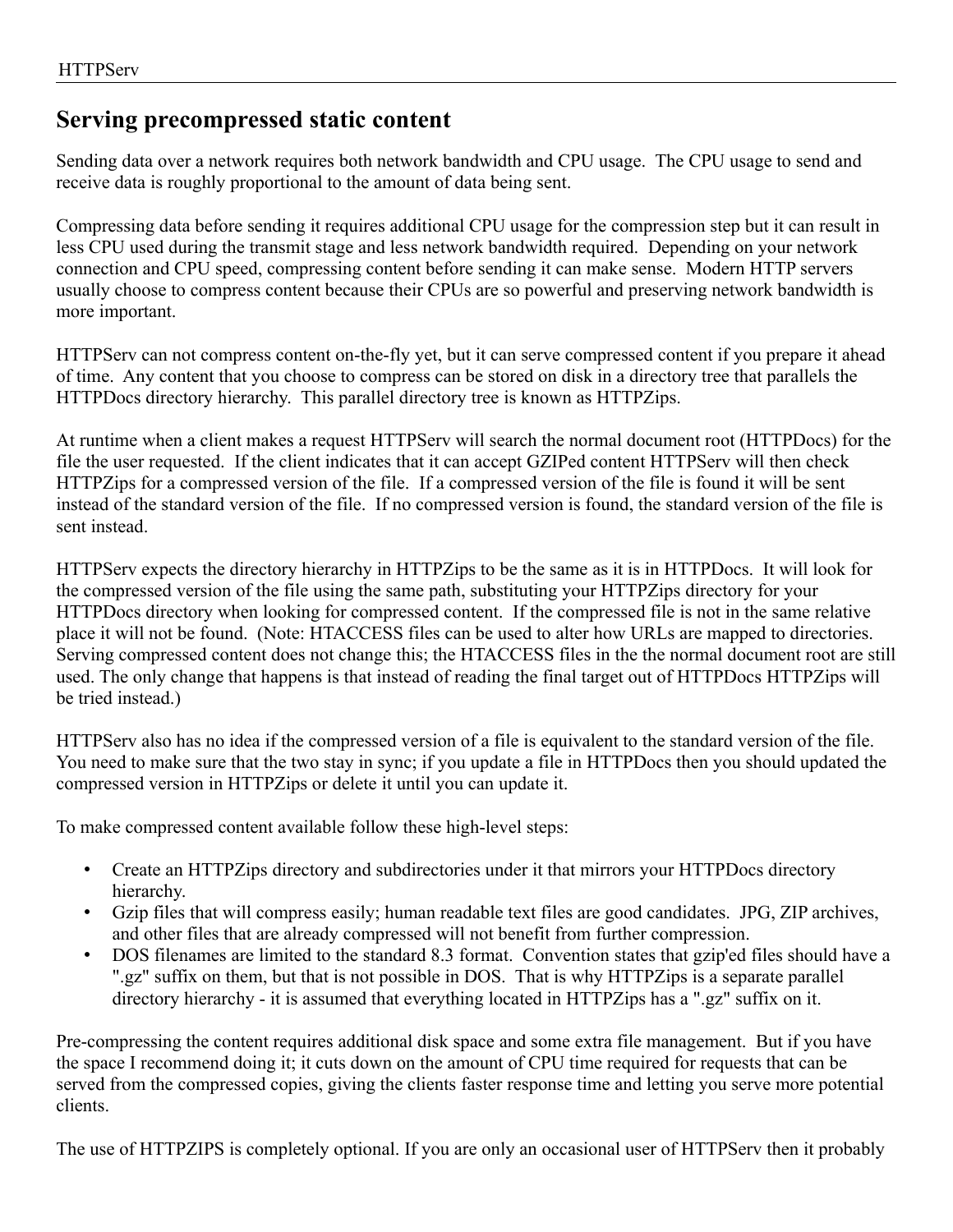is not worth the extra work.

## **Protecting files and directories**

HTTPServ supports HTTP Basic Access Authentication. With "basic auth" there are no cookies, sessions or login pages. But there really is no security either; the userID and password is transmitted by the web browser basically "in the clear." This means that basic auth is best suited to things that you want to lightly restrict access too, but nothing that would be harmful if it were more widely available.

To protect a file using basic auth you mark the file as belonging to a realm. A realm is a tag (often a description) that allows you to logically group files that need protection together. Each realm has a password and a list of users associated with it.

When a user requests access to a protected file a challenge is sent back asking for a userID and password. The challenge generally appears as a dialog box on the web browser with a message that includes the realm the file is part of. The user then enters a userID and password and the browser retries the request, sending the information along in an additional HTTP header. If the entered userID and password are correct for the realm the user is granted permission to view the content.

Web browsers often cache the entered userID and password for a few minutes. If the user tries to access another file protected by the same realm the caching allows the web browser to retry the request without prompting the user for the userID and password again. (If the realm different or not in the cache then the user will get the dialog box.)

Files and directories marked with a particular realm do not need to be located near each other; realm is a tag that can be applied wherever it is needed.

HTTPServ lets you protect a file or a directory using the FileAuth directive in the HTACCESS.--- file where the file or directory resides. One very important thing to be aware of is that if you mark a directory as being protected, it is assumed that if the user gets the userID and password correct that everything under that directory (files and subdirectories) is also available. This is true even if those files and directories have different protection specified - that protection is ignored because the user has been granted access at a higher level. This is a shortcoming of basic auth - only one authorization header can be sent for a request so it is not possible to provide layers of protection for files and directories along a URI path.

Realms are defined in a text file that you provide. The HTTPSERV\_REALMS configuration directive in the mTCP configuration file tells HTTPServ where to read the file. Each line in the realms file defines a realm, the password and a list of users authorized to the realm. Below is a sample REALMS.TXT file:

In your mTCP configuration:

```
HTTPSERV_REALMS e:\realms.txt
```
In e:\realms.txt:

```
"Server functions" s3cr3t root
"Restricted Files" passw0rd brutman eddie
"Restricted Dirs" pfft123 brutman warez anon
```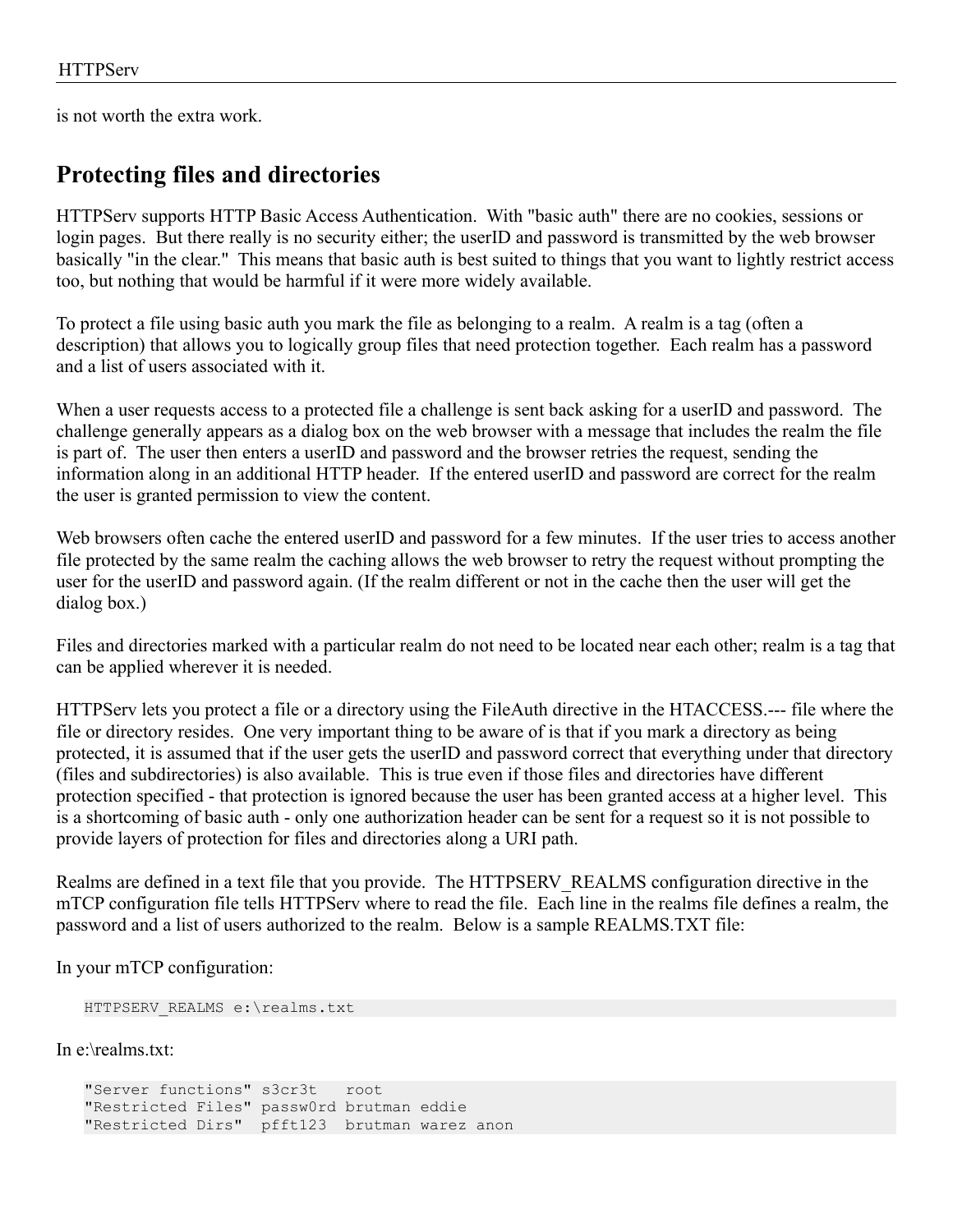In this example three different realms are declared. The realms have spaces in their names so they are surrounded by quotes to indicate that both words are part of the realm name. Next comes the password and after comes a list of users that are valid for the realm. All fields are delimited by spaces and have the following length restrictions:

- realm name: Up to 50 characters (not including quotes)
- passwords: Up to 12 characters
- userids: Up to 16 characters

The length of each line is limited so don't go overboard. (As of this writing the maximum line length is 255 bytes.)

Do not locate your realms file under HTTPDOCS where it can be served. That's just an accident waiting to happen.

## **Special server functions**

Besides serving static files HTTPServ has some special functions that it can perform. The special functions can be used to show status pages or make the server perform operations such as caching content in memory or performing a shutdown.

By default all of the functions are enabled but there is no way to get to them. There is no hard-coded URL that you can use and find the functions. To enable a function you create an pseudo filename entry for it in a directory using the HTACCESS file for that directory. This seems complicated but it lets you define what the URL path to use to get to function and allows you to protect the function using the existing HTTP Basic Authentication method.

The appendix on HTACCESS files shows you the syntax for enabling these functions. The appendix called Sample files for exposing the special functions gives a concrete example of how to set these special functions up. What follows next is a description of the functions.

### **HTTPServ Status Page**

This is a useful but harmless page that gives you statistics such as how long the server has been running, how much memory is available, how many objects have been served, TCP/IP statistics, etc.

### **HTTPServ Clients Page**

This page shows you the IP address of currently active connections, and if possible what request is being served on each of them. You can only see active requests which limits the usefulness of the page. (In the future this page might be removed.)

### **File cache functions**

HTTPServ lets you use RAM to cache files. If you choose the files to cache carefully this can really speed things up, especially on older systems with slow disk access.

Three cache functions are provided - one to read a file into memory, one to tell you what files are in memory,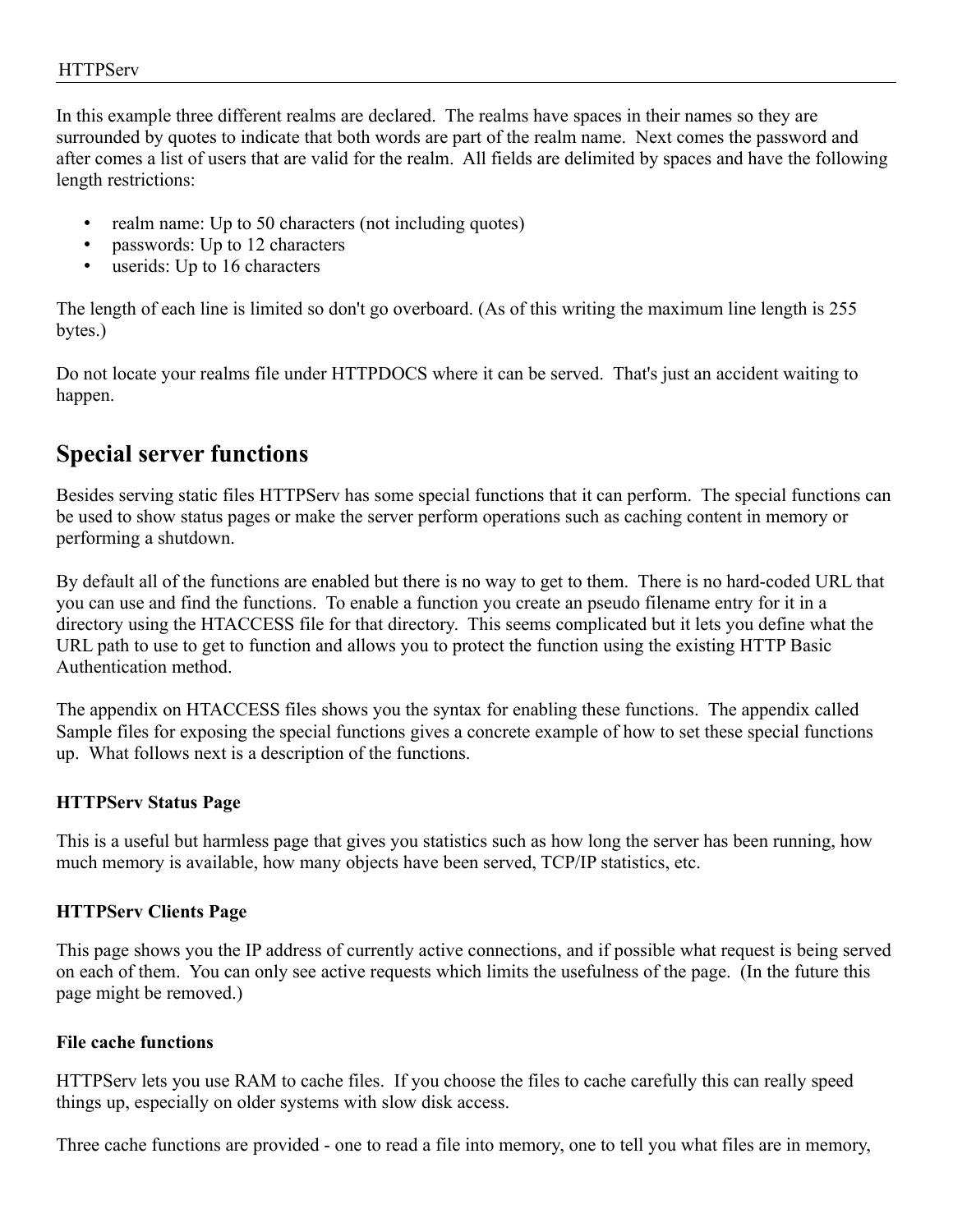and one to clear all of the files from the cache. The cache functions are implemented with one handler that uses URL parameters to pass commands to the server.

To add a file to the cache send a parameter with the name "add" and the URL of the file to cache as the value of the parameter. HTTPServ will process the URL and resolve it to a DOS file, including doing any long name to DOS filename mapping specified in the HTACCESS files. For example:

http://192.168.2.148/proc/cache?add=%2Fpcjr.css

In this example I have a subdirectory called /proc hanging off my HTTPDOCS directory. The HTACCESS file for /proc defines a pseudo-filename called "cache" to enable the caching function. The "/pcjr.css" object (relative from the document root) is to be added to the cache. The string looks horrible because the special characters need to be escaped in the URL. An easier way to do this is to provide a simple HTML file in the directory with a form that looks like this:

```
<form action="cache" method="get">
  <INPUT type="text" name="add" />
  <INPUT type="submit" />
</form>
```
The form version is much easier to use and the browser handles escaping the special characters for you. The form method must be "get" as HTTPServ does not handle the post method yet.

When you add a file to the cache HTTPServ will check the document root to see if it exists. If the file does exist it will be read into memory and served from memory from that point forward. If a gzipped version is available in HTTPZips that version will be cached instead; most modern clients will request compressed content and this saves memory in RAM.

Remember, even though DOS is not case sensitive URL paths are. Make sure you use the proper combination of upper and lower case when specifying the URL paths of files to cache.

To see the list of files in the cache send a parameter with the name "show" and no value. For example:

```
http://192.168.2.148/proc/cache?show=
```
A form can also be used to simplify this:

```
<form action="cache" method="get">
  <INPUT type="hidden" name="show" value="">
  Show cached files: <INPUT type="submit"/>
</form>
```
The cache clear command is similar; the parameter name to use is "clear". Individual files can not be cleared from the cache; the entire cache must be cleared at the same time. This is done to prevent memory fragmentation in the DOS heap.

### **Remote shutdown function**

The remote shutdown (quit) function does what you think that it does. Be careful; if you enable this you must protect it with HTTP Basic Authentication or anybody who finds the link will be able to shut your server down remotely. And there is no "Are you sure?" prompt, so if you do invoke this function the server will shut down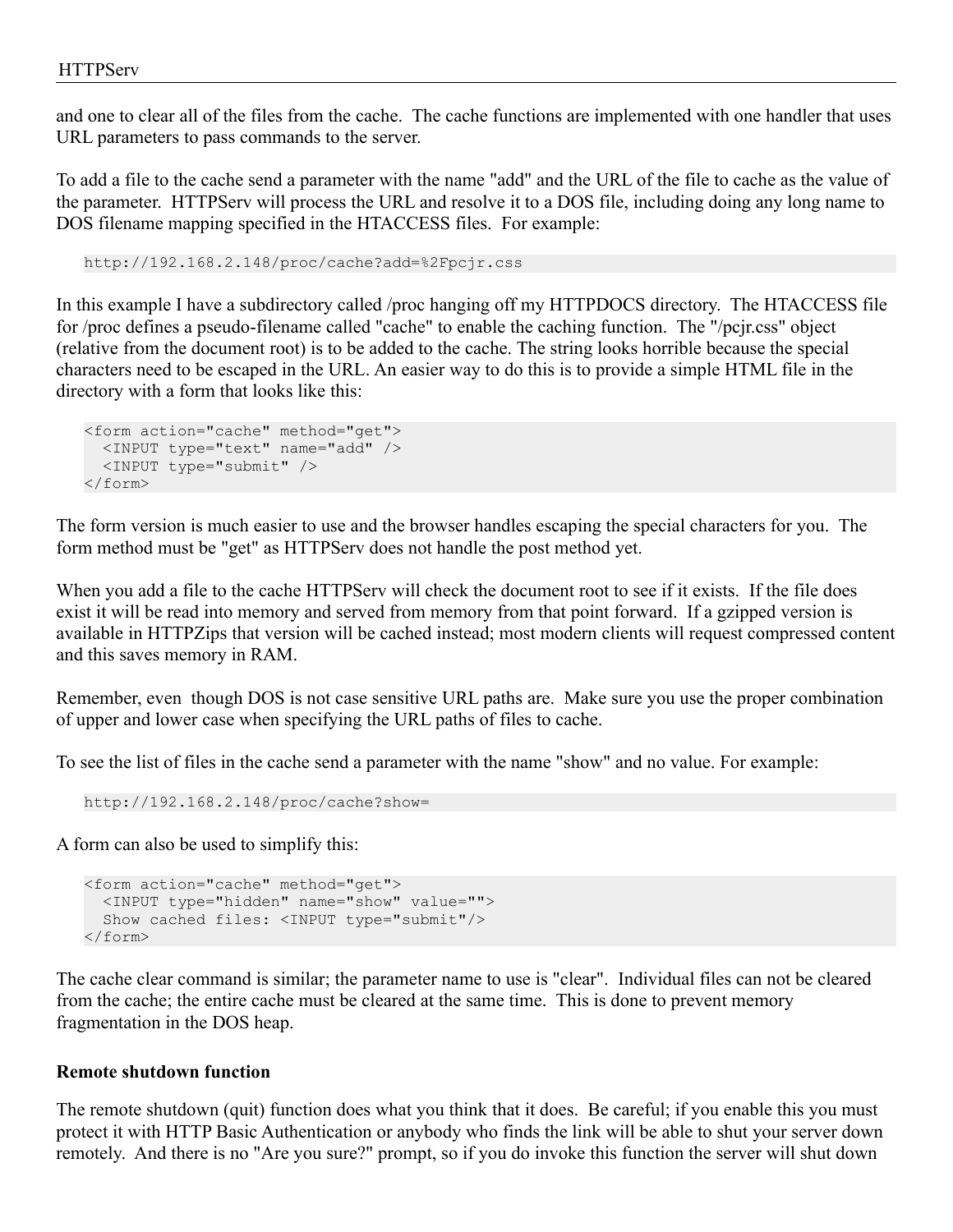and return to DOS.

## **Serving to the public Internet**

Teaching you how to run a public HTTP server is beyond the scope of this document. I assume a basic knowledge of networking and security. These are just a few reminders and things you should be aware of.

### **Security, Security, Security ...**

If you connect a machine to a network you open it up to a wide array of possible problems. Viruses or malware may try to infect your machine. People might try to find sensitive information on your machine. People might try to crash your machine just for fun.

I have made great efforts to protect against these things but nothing is perfect. You are responsible for not exposing sensitive information; if you don't want it accidentally published don't put a web server on the machine. I have tried to protect against buffer overruns, malicious URLs, etc. but this work pretty much never ends which is why it needs to be tested and bugs need to be reported. And lastly, if somebody decides to DoS (Denial of Service) your DOS machine with a cell phone or a faster machine, there is not much that can be done.

You take responsibility for running a web server. It can be fun, but it takes some care. Here are some things I've done to make HTTPServ safer:

- If something is protected with HTTP Basic Authentication then the default is to fail to serve the file unless the userid and password for the realm match up.
- HTACCESS.--- files are never served.
- The server aggressively defends against buffer overflow attacks.
- The server does not allow access to special filenames, like LPT1:, \$CLOCK, etc. If it is not a file or a directory, it will not be served.
- The server times idle connections out automatically, and more quickly if connections are limited.
- A fair amount of input checking is done to weed out mal-formed requests.

There are probably things that will break and I will fix them as they come up.

### **Your ISP probably hates private servers**

Most residential grade internet service providers prohibit running servers on your network connection. The usual method of enforcement is to block incoming requests to "well known ports" that correspond to services that you might want to run.

The usual way around this restriction is to run your service on an alternative port. For example, the standard port for HTTP traffic is port 80. Incoming requests to port 80 will be blocked on your connection but if you choose to use port 8080 instead the traffic will probably not be blocked. (And for real vintage computing street cred, run on port 8088.)

The HTTPSERV PORT configuration option can be used to tell HTTPServ what port to use for incoming requests. If you use a non-standard port the port must be included in any URLs that point to your server. For example, while http://yourserver.net/ works for a server running on the standard HTTP port the same server using port 8080 would need a URL that looks like http://yourserver.net:8080/ .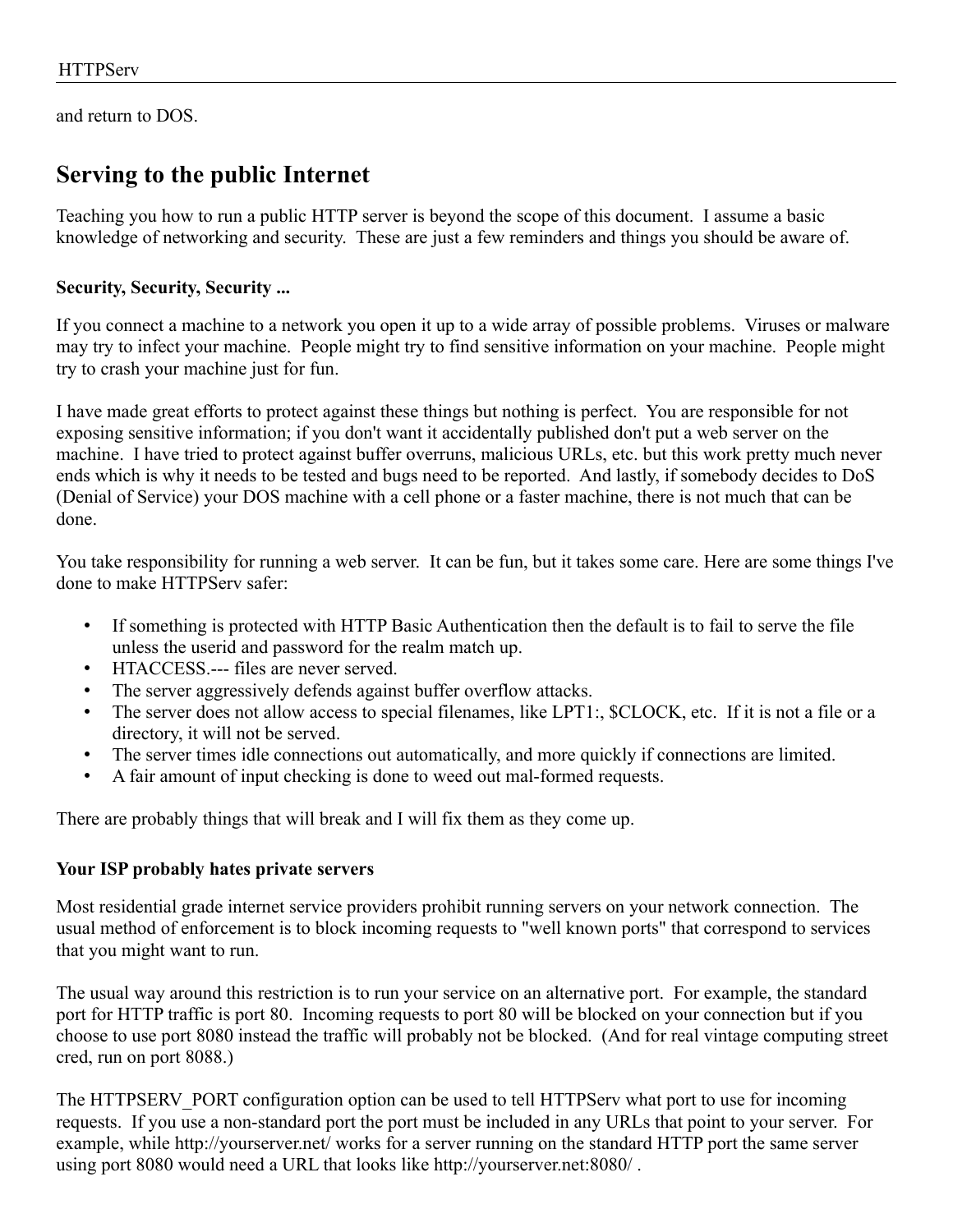### **Configuring your home firewall**

Most people have a home firewall of some sort that allows you to have multiple machines in your house sharing the same connection from your ISP. While this is a valuable function the firewall also serves another valuable purpose - it generally blocks incoming requests from arbitrary machines on the Internet. One reason for doing this is that a request from an unknown machine might be hostile. The other reason for doing this is that the firewall really does not know which machine on your network should handle a particular incoming request. Dropping those incoming requests helps improve security but it becomes a problem when you are trying to run a web server; all of the traffic to the web server looks like incoming requests from possibly hostile machines on the Internet.

Most home firewalls can be configured to allow incoming requests on the public IP address on specific ports to be sent to a specific machine and port number on your internal network. This solves the technical problem of where to route incoming requests to. The forwarding is done on a port by port basis so you generally tell the firewall to only forward anything coming in on port 80 to the specific machine in your network running the web server. Requests on other ports still get dropped.

Keep in mind that your ISP is probably blocking incoming requests to port 80 and that you probably have to use an alternate port, such as 8080. If that is the case then your port forwarding should also reflect that; incoming requests to your cable/DSL modem on port 8080 will need to be forwarded to your HTTP server. The HTTP server can be running on any port; they do not have to match. This allows you to setup HTTPServ to run on port 80 on your private LAN and only people connecting from outside will have to use the non-standard port that you chose to get around your ISP. (The firewall handles the forwarding of the traffic including the mapping of ports automatically.)

### **Telling people your server name**

On your internal network your server name is the IP address of the machine or a hostname if you have DNS configured internally. But users outside of your LAN on the other side of your firewall will see the world differently. They will connect to your server using the IP address assigned to you by your ISP and they will also probably have to use a non-standard port number.

In general this is not a problem. A request will come to your firewall on the public address. Your firewall will forward the request to your server. The server will respond, and everything is good. The problems arise when your server has to tell the outside person what address to use for followup requests. For example, if a person specifies a URL that maps to a subdirectory then they are supposed to provide a trailing slash ('/') to indicate that it is a directory. If they omit the trailing slash the server will respond with a 301 to tell them the correct URL to use, and those headers will also include the server name. If the server name is not accurate the followup request will fail.

The default server name is the IP address of the machine and the port you are listening on. This works fine on your internal LAN but it does not work for users on the other side of your firewall.

To get around this set the HTTPSERV\_SERVERNAME configuration option to be the IP address and port that you are telling people to connect to. For example:

- If the IP address of your HTTP server on your internal LAN is 192.168.1.124 and it is listening on port 80 and …
- Your cable/DSL modem (firewall) has a public address of 67.43.212.82 and …
- Your ISP blocks port 80 so you are using port 8080 for connections from the public Internet and you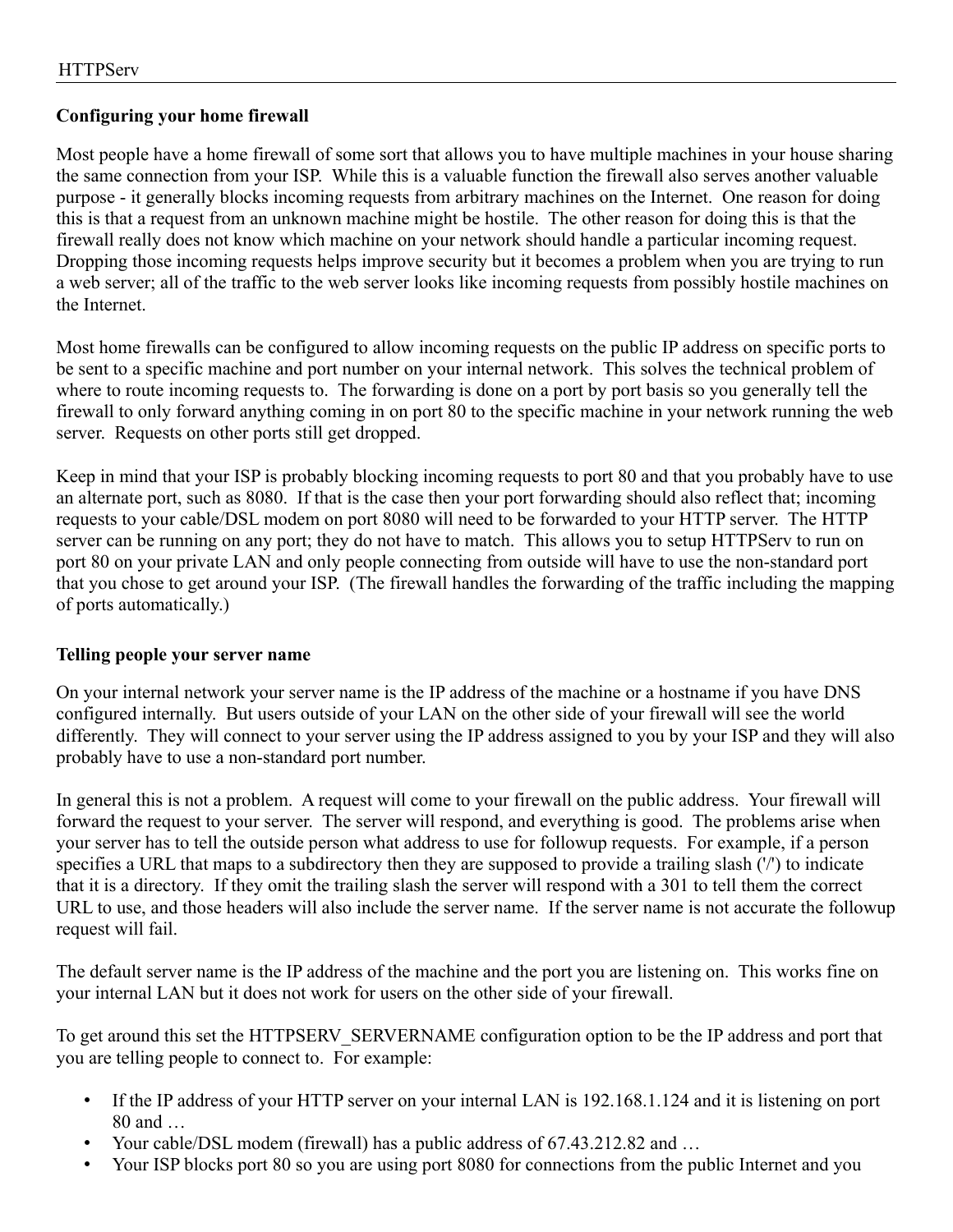have set your router up to forward them to your HTTP server, then ...

• Your HTTPSERV\_SERVERNAME should be set to 67.43.212.82:8080 .

That way, if your HTTP server has to respond with a 301 HTTP header it will give the correct address to use for the followup connection. If you don't set HTTPSERV\_SERVERNAME then it uses the local IP address of the machine (192.168.1.124:80 in this example) which makes no sense to an outside user.

## **Miscellaneous tips**

### **Choosing files to cache in memory**

Since most clients support gzipped content you should cache only gzipped versions of your content to stretch your memory; clients that do not support gzipped content are rare.

Cached files need to be under 64KB in size; if a file is above that size the request will be rejected. You get more bang-for-the-buck by caching several small files instead of fewer large ones. The reason for this is that there is overhead to finding and opening a file and that overhead is the same whether the file is large or small. As a fraction of total transfer time that overhead is larger for small files than it is for large files. So it makes sense to try to eliminate that overhead for small files.

Files that are used across multiple pages are good candidates for caching. This includes CSS files, small logos and icons, etc. Your site's home page and any pages that you think will be visited often are also good candidates for caching.

### **Log file considerations**

If you are running a server for your own personal use on a private LAN then you probably do not need to have the log file enabled. Not having a log file may provide some modest speed improvement. It will also cut down on the required memory.

If you are running a public server then you really should have logging turned on.

The data written to the log file is pretty verbose. Make sure that the drive the log file resides on has enough space; a few megabytes is a safe number to start with. During my large scale test HTTPServ served 7175 requests and generated a logfile that was 6.4MB in size. That is an average of 900 bytes for each request.

In the future logs will either be written in a compressed format at runtime or there will be a "log rolling" function added to periodically close the log file, compress it, and start another one.

Do not write your log file to a RAM disk. If the machine crashes you will lose the log file.

### **Using disk caching software**

If you are on a machine that has expanded or extended memory that can be used to cache disk operations then you should use it. Such caching software will generally cache the most used disk blocks, automatically removing blocks from the cache that are no longer being used. This makes more sense than using conventional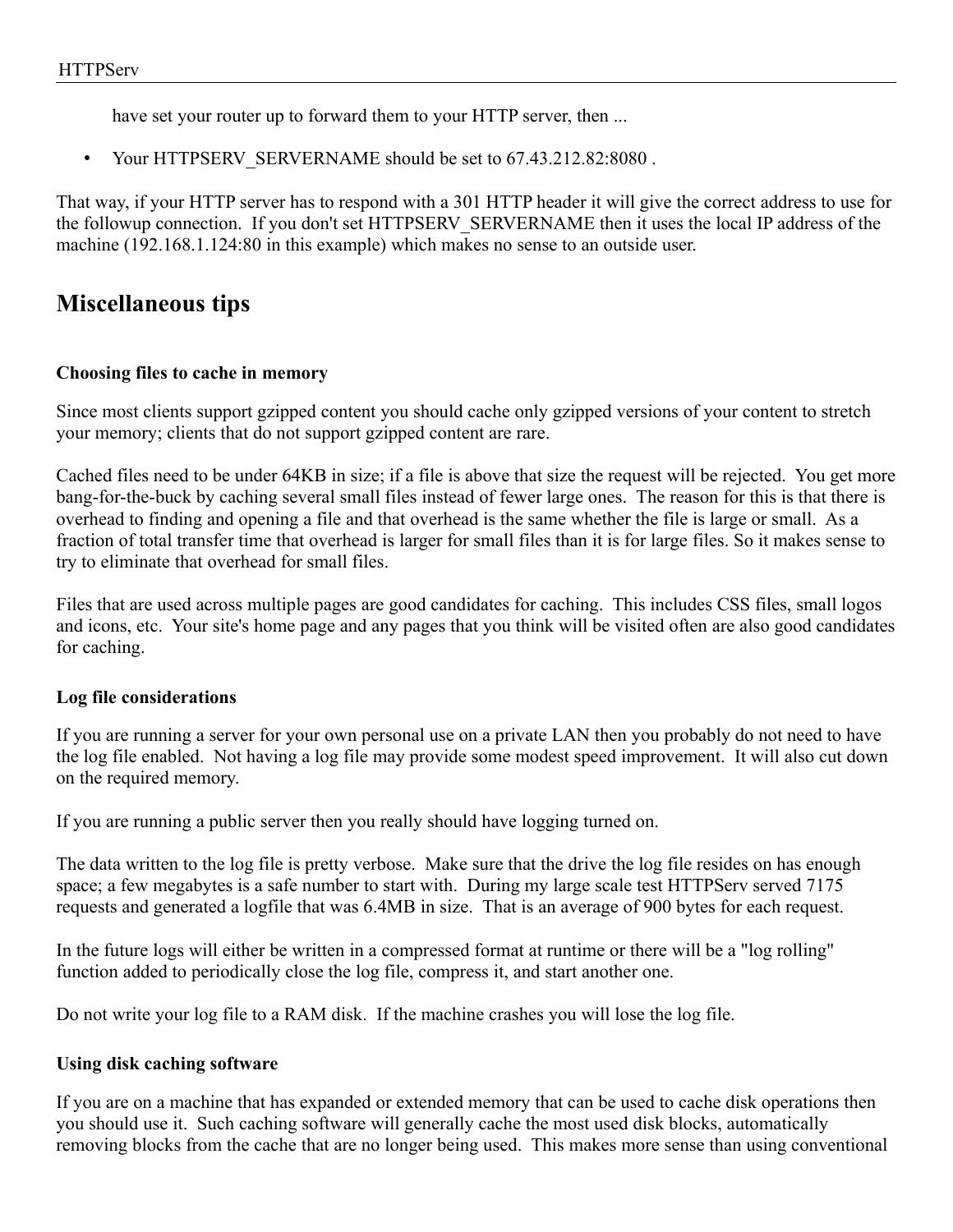memory to cache specific files using the cache function of HTTPServ; you have much more memory available to you if you have expanded or extended memory.

The only danger might be that the log file writes would also be cached; if something crashes or you lose power you might lose some of your logs.

## **HTTPServ Configuration options**

HTTPServ can be run using command line arguments only; no further configuration is needed unless you want to use advanced options. If you want to set configuration options they can be placed in the mTCP configuration file pointed at by the MTCPCFG environment variable.

The following options can be used to configure HTTPServ behavior:

| HTTPSERV HTTPDOCS    | Set the document root                                       |
|----------------------|-------------------------------------------------------------|
| HTTPSERV HTTPZIPS    | Set the document root for pre-compressed files              |
| HTTPSERV LOG FILE    | Set the location of the log file                            |
| HTTPSERV REALMS      | Set the location of the realms file for HTTP Authentication |
| HTTPSERV SERVERNAME  | Set the name used when sending responses to clients         |
| HTTPSERV PORT        | Set the port used for incoming HTTP requests                |
| HTTPSERV VERBOSITY   | Control how verbose the on-screen messages are              |
| HTTPSERV DIR INDEXES | Set the default for generating directory indexes            |
| HTTPSERV DIR CACHE   | Set how much memory is used for caching HTACCESS files      |
| HTTPSERV CLIENTS     | Set the number of concurrent clients to support             |

Each configuration option is explained in more detail below:

HTTPSERV\_HTTPDOCS

Equivalent command line option: -doc\_root

Format:

HTTPSERV HTTPDOCS <fully qualified dos directory name>

Every web server has a "document root" that is a directory that serves as the root of the directory tree for files being served by the server. This configuration option is used to tell HTTPServ which directory to use as the document root.

The document root should be provided as a fully qualified path including a drive letter. Files in the directory and subdirectories within the doc root can be seen by people browsing the server; files outside of the doc root are hidden and not available.

Examples:

```
HTTPSERV_HTTPDOCS d:\httpdocs
HTTPSERV_HTTPDOCS c:\
HTTPSERV HTTPDOCS e:\public\toshare
```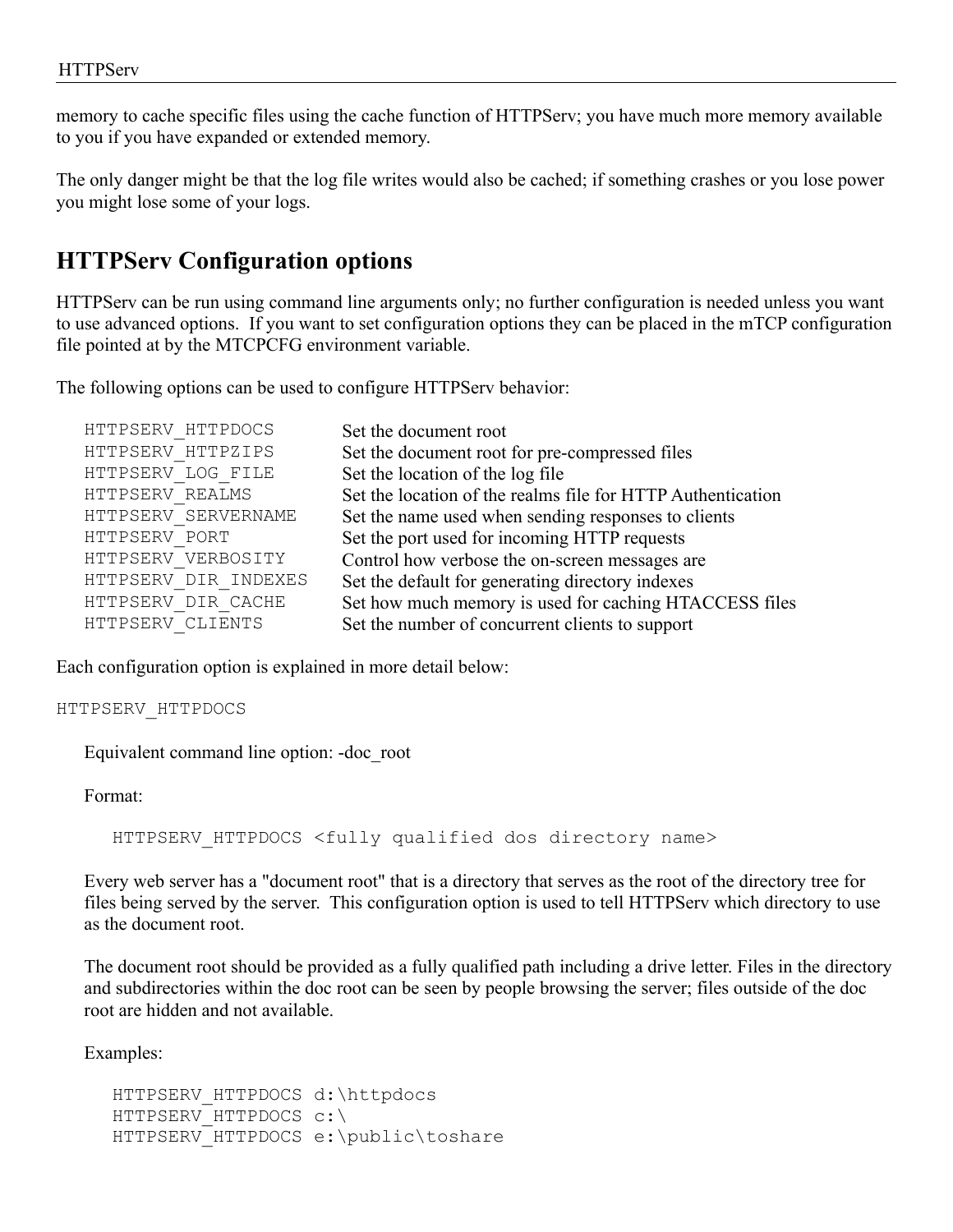If you do not set this configuration option then you can set it on the HTTPServ command line using the " doc root" option. If both the -doc root option and HTTPSERV HTTPDOCS are specified then the doc root will have priority and be treated as though it was overriding HTTPSERV HTTPDOCS.

### HTTPSERV\_HTTPZIPS

Equivalent command line option: Not applicable (see below)

Format:

HTTPSERV HTTPZIPS <fully qualified dos directory name>

HTTPSERV\_HTTPZIPS tells HTTPServ where your pre-compressed files are. Pre-compressed files allow for better performance at the cost of additional disk space. See Serving precompressed static content for the details on how it works.

Example:

HTTPSERV\_HTTPZIPS d:\httpzips

The use of HTTPZIPS is completely optional.

HTTPSERV\_HTTPZIPS is only valid if the document root is set using HTTPSERV\_HTTPDOCS in the configuration file. If you use the -doc\_root command line option to temporarily change the document root then serving precompressed content will be disabled. No equivalent command line option for HTTPSERV\_HTTPZIPS is provided.

HTTPSERV\_LOG\_FILE

Equivalent command line option: Not applicable

Format:

HTTPSERV LOG FILE <fully qualified dos file name>

If you are going to run any sort of public server you probably want a log file so you can keep track of which IP addresses are connecting to your server and what they are doing. This configuration option is used to tell HTTPServ which file to use as the log file.

HTTPServ always appends to this file. As of this writing HTTPServ does not compress log files or rotate them so you should locate your log file on a drive letter that has plenty of available space and you should periodically check to see if the log files needs to be compressed and moved offline. Do not locate your log file in an area of the disk being served by HTTPServ - that is a potential security problem.

HTTPSERV\_LOG\_FILE is optional. Using it can slow the server down a little bit but if you are allowing traffic from outside of your network you really should use it. Please see Log file considerations for more discussion on the log file and logging techniques.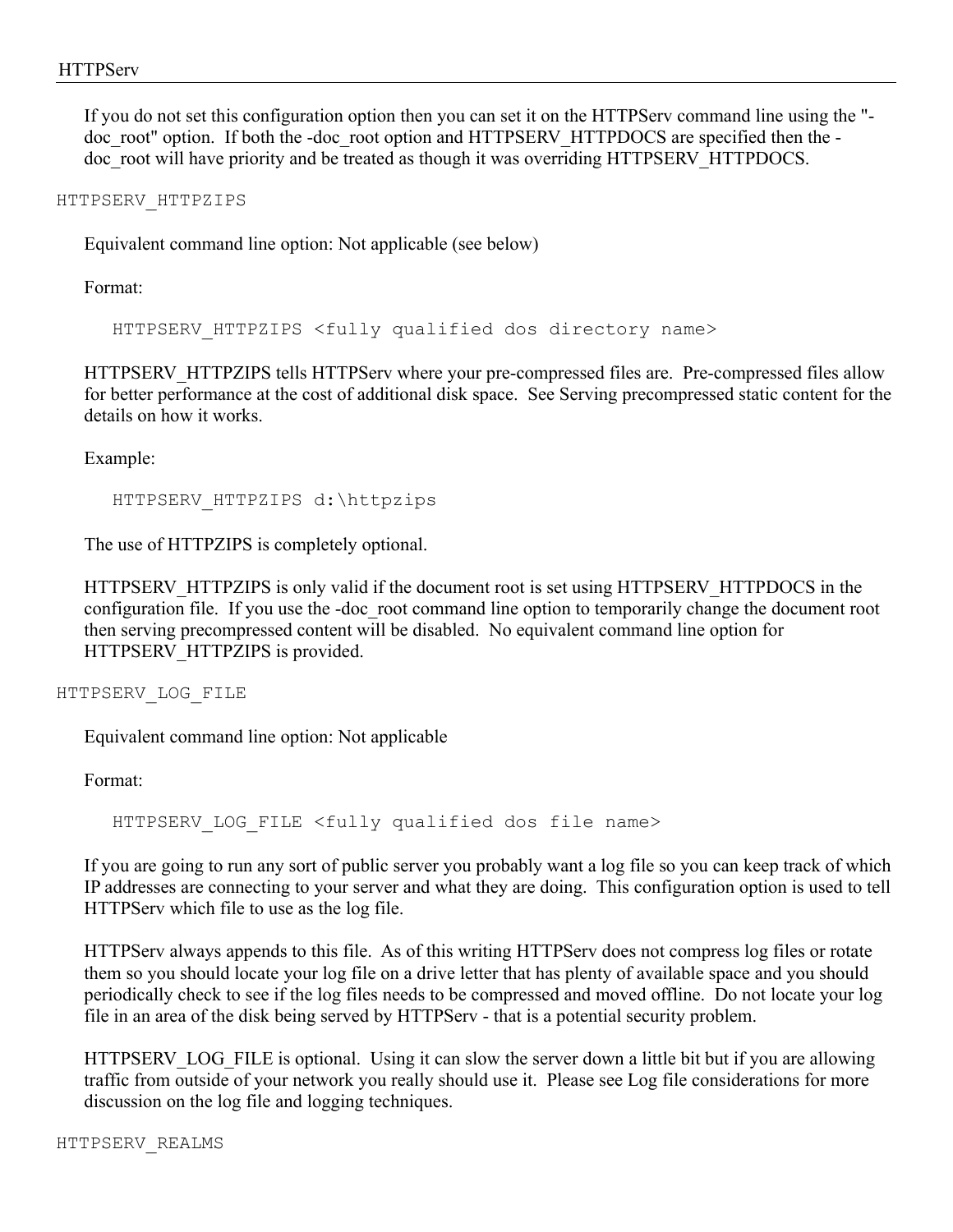Equivalent command line option: Not applicable

Format:

HTTPSERV REALMS <fully qualified dos file name>

If you are using HTTP Basic Authentication to protect any of your files or directories then you need a realms file to define the password for each realm you are using in the HTACCESS files. Please see Protecting files and directories for the details on how to use this file.

HTTPSERV\_SERVERNAME

Equivalent command line option: Not applicable

Format:

HTTPSERV SERVERNAME <alternative server name>

HTTPServ knows the IP address of the machine that it is running on but it does not really know what the hostname of the machine is. Hostname can be ambiguous, especially for machines that are DHCP clients or that are behind firewalls. The hostname that you tell clients to use may have nothing to do with the hostname the machine is configured for, especially if port forwarding is involved.

If HTTPServ is going to serve traffic to machines outside of your immediate LAN or to machines that are on the other side of a firewall that changes network addresses then you probably did some configuration to get the requests routed to HTTPServ. Whatever host name you are telling the clients to use to connect to HTTPServ should be set on this configuration option.

One way in which this is used is when the client requests a directory but does not include a trailing slash ('/'); that requires HTTPServ to send a redirect (301 HTTP header) to let the client know that the correct URL includes a trailing slash. The redirect message needs to have a server name that the client can use.

Example:

*(Assume your machine is behind a firewall that uses NAT and the address is 192.168.1.124)*

HTTPSERV\_SERVERNAME bogus.dyndns.org:8080

In this example you are using a dynamic DNS service and port forwarding to provide connectivity to your machine from the outside world. The real IP address does not make sense to clients outside of your network so if your server needs to send a response that includes the server name, it will use "bogus.dyndns.org:8080" instead of 192.168.1.124.

See the section entitled Serving to the public internet for a more detailed explanation of this and other firewall related issues.

HTTPSERV\_PORT

Equivalent command line option: -port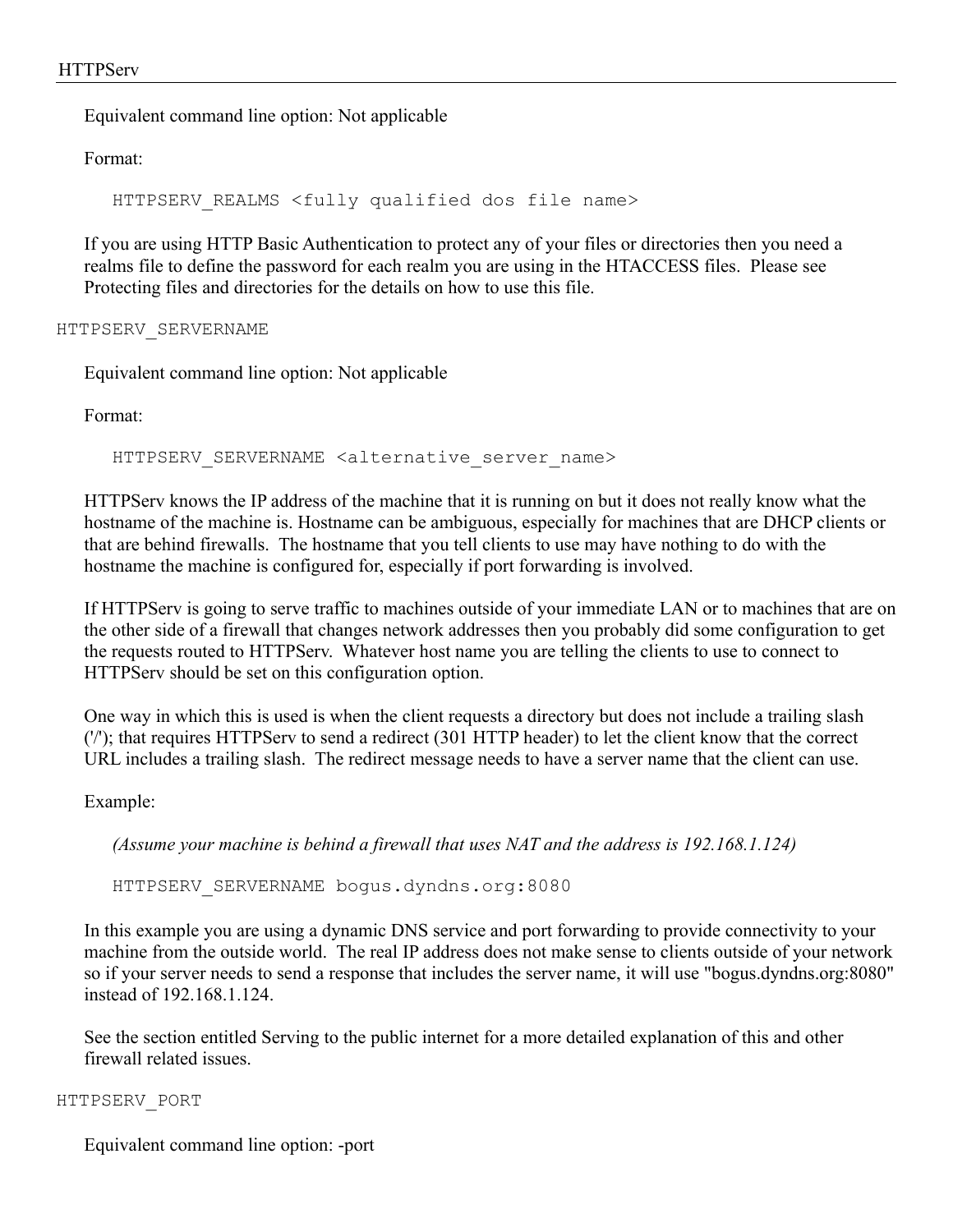Format:

HTTPSERV\_PORT <n>

By default HTTPServ listens on the standard WWW port, which is port 80. If you need to use an alternative port use this option or the "-port" option on the command line.

HTTPSERV\_VERBOSITY

Equivalent command line option: Not applicable

By default HTTPServ prints a minimal amount of information on the console about each request it is serving. If you would like to see more detail for each request you can set the verbosity level higher. Supported levels are "low" (the default), "medium" and "high".

Example:

HTTPSERV\_VERBOSITY medium

"Medium" is actually pretty verbose. "High" is used for debug messages.

#### HTTPSERV\_DIR\_INDEXES

Equivalent command line option: -dir\_indexes

By default HTTPServ will not generate directory listings for directories; this is for security reasons. If you would like to change the default to enable directory listings then use this option.

Enabling directory listings by default is safe and harmless if you are the only person using the server. But if you are going to allow other people to browse your machine you should disable directory listings and provide a static, per directory file that links to what you want users to be able to see. That gives you an opportunity to provide descriptions for each file next to the link to it. For some cases like a large shareware repository that might not be practical. Use your best judgment.

Also keep in mind that just because a file does not have a link to it does not mean that an external user won't be able to see it. They can always guess at links. If you don't want something served, don't put it on your server.

Legal values for this option are "yes" and "no." A setting for a specific directory in its HTACCESS file overrides this global setting.

Example:

HTTPSERV\_DIR\_INDEXES yes

That will enable directory indexes by default across all directories.

HTTPSERV\_DIR\_CACHE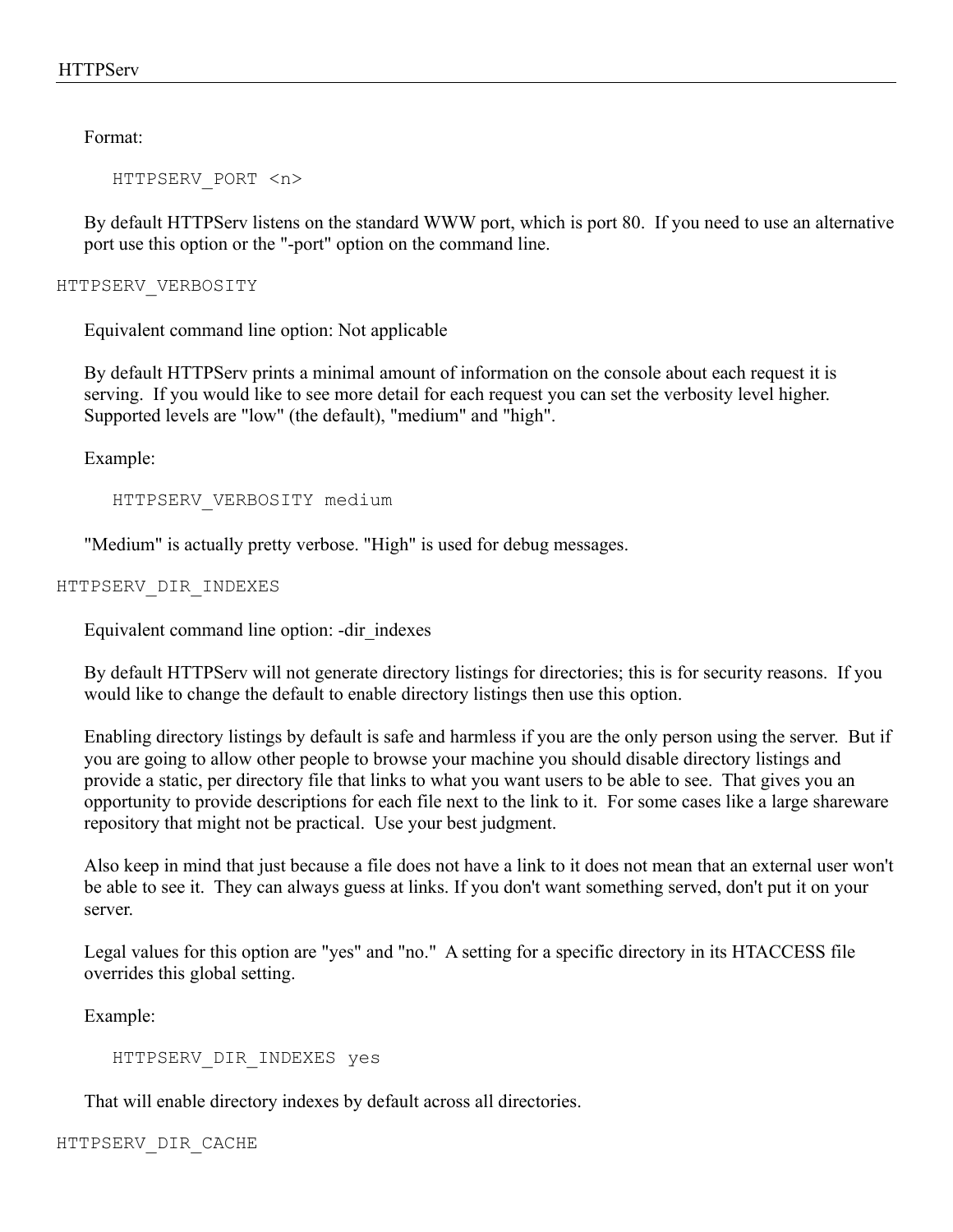Equivalent command line option: Not applicable

Serving files using HTTP is a fairly expensive operation for an old machine, especially when HTACCESS files are used. There may be an HTACCESS file in any directory and each HTACCESS file may have a lot of directives. Serving a file requires walking the entire path in the URL and examining each directory and possible HTACCESS file along the way.

To make this reasonable on slower machines the directory structure under HTTPDocs and the contents of HTACCESS files are cached in memory. The cache can be set from 8KB to 63KB in size.

Example:

HTTPSERV\_DIR\_CACHE 32

That will set the directory cache to 32KB in size.

If you make extensive use of HTACCESS files you should increase this value to the maximum setting. You can run with less but it might slow things down. The cache is fixed in size and not very sophisticated; to keep the programming and memory management reasonable some compromises were made. If the cache overflows it gets erased and rebuilt starting with the data from the current request. If the cache is too small it will keep getting erased, which is almost like having no cache at all.

HTTPSERV\_CLIENTS

Equivalent command line option: -clients

Format:

HTTPSERV\_CLIENTS <n>

Modern web browsers open multiple connections to a web server at the same time to speed the processing of requests. To the web server each connection is an independent transaction so one clients with multiple connections is treated the same as many clients each with one connection.

HTTPServ allows you to set the number of simultaneously connected clients that it can serve requests to. The default is eight, meaning that eight different clients (or one client being a pig) can connect at the same time, issue a request, and have the request processed. HTTPServ will do its best to service the requests; interleaving the processing. This is better than just simply queuing the requests and processing them one at a time. However, it is not magic - when interleaving the processing everything takes longer.

If more than  $\leq n$  requests arrive at the same time the additional requests will be queued and made to wait.

## **HTACCESS Files**

*(Note: The actual filename used for an HTACCESS file is "HTACCESS.---" . That should be obscure enough to avoid collisions with real filenames.)*

In any directory that has content being served by HTTPServ you can create a special file called HTACCESS that can be used to tell HTTPServ to perform special functions. These special functions include marking files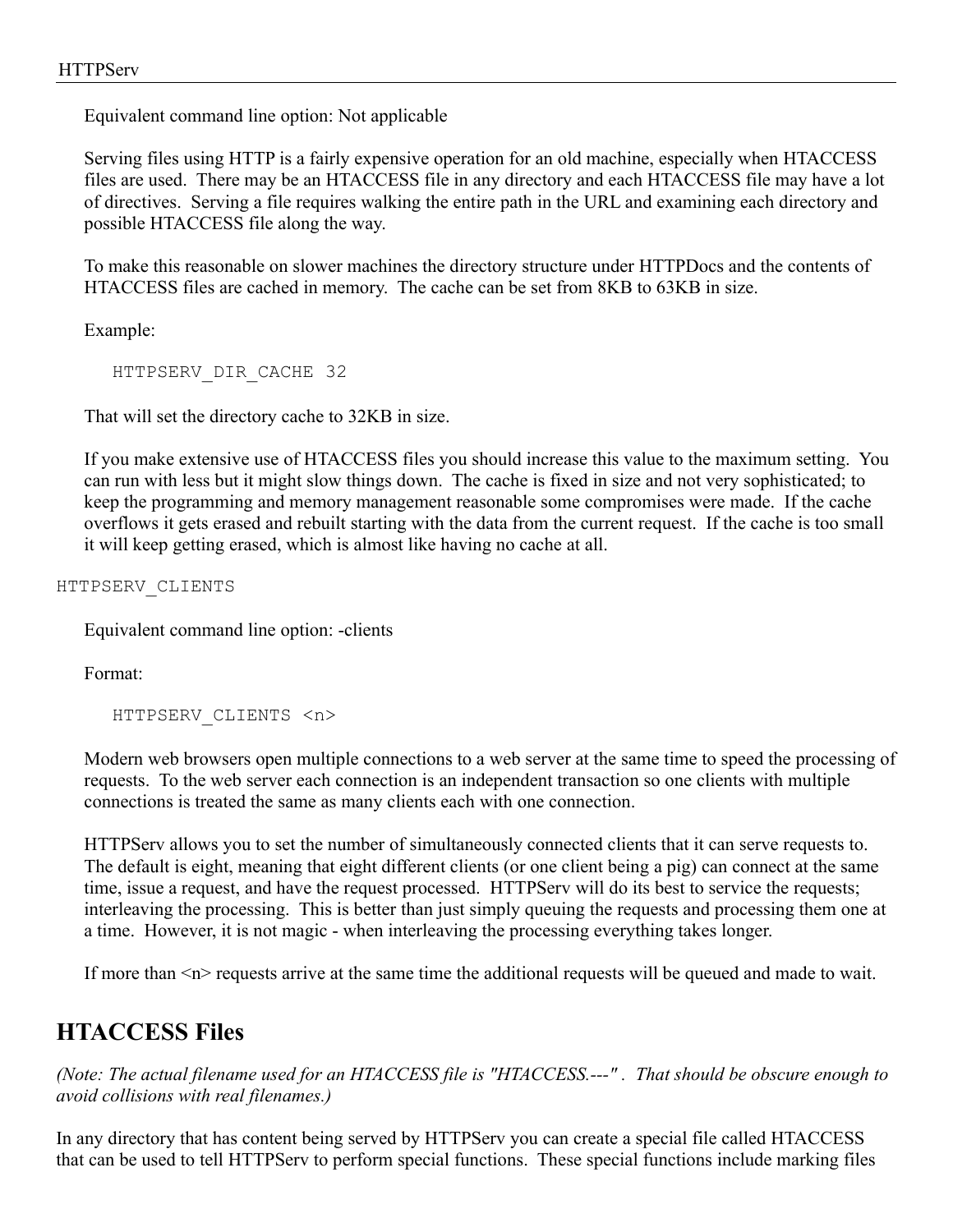and directories as protected using HTTP Basic Authentication, mapping parts of a URL to standard DOS 8.3 filename format, providing a default file to display when the user navigates to a directory (instead of providing a directory list), etc.

An HTACCESS file in a directory only affects the handling of names in that directory. (Names includes names for real files and names for subdirectories in that directory.) If you navigate away from that directory the HTACCESS file is no longer relevant; nothing is inherited from it. (Well, almost nothing ... read the description of the FileAuth directive for details.)

Each line of the file has a directive and some options. All fields on the line are delimited by a single space. Below is a description of the directives.

#### **Map Directive**

HTTP URLs are supposed to loosely map to subdirectories and files on the HTTP server. Exceptions to this include parameters in the URL and paths that refer to generated content. As HTTPServ runs on DOS it expects to serve URLs that are composed of legal DOS file and directory names. This becomes a problem when you consider that DOS file and directory names are at most 8 bytes long with an optional 3 byte extension - the dreaded 8.3 format. DOS file and directory names are also not case sensitive.

Map lets you get around these limits by allowing you to define long, case sensitive names that are aliases for DOS 8.3 names. This is useful if you want to host an existing web site where the existing HTTP URLs do not conform to DOS 8.3 naming conventions. Of course the files themselves have to conform to DOS 8.3 naming conventions but you do not have to go into the files and change all of the links to match or update all of the existing URLs.

The Map directive has the following format:

```
Map NiceLongName filename.ext
```
where:

- NiceLongName is a case sensitive name up to 51 bytes in length. If this name contains spaces please wrap it in quotes.
- filename.ext is the DOS 8.3 filename that should be used in place of NiceLongName. This name is not case sensitive.

For example:

Map Downloads.html dls.htm

That example says that if the URL from the user has "Downloads.html" as the filename in it that HTTPServ should convert that to "dls.htm" instead.

When HTTPServ is processing a URL it "walks" through each part of the URL and considers it on a component by component basis. The mapping if long names to short names is done at each stage of the walk. Consider the following URL:

http://yourserver.com/Reference/Downloads/Downloads.html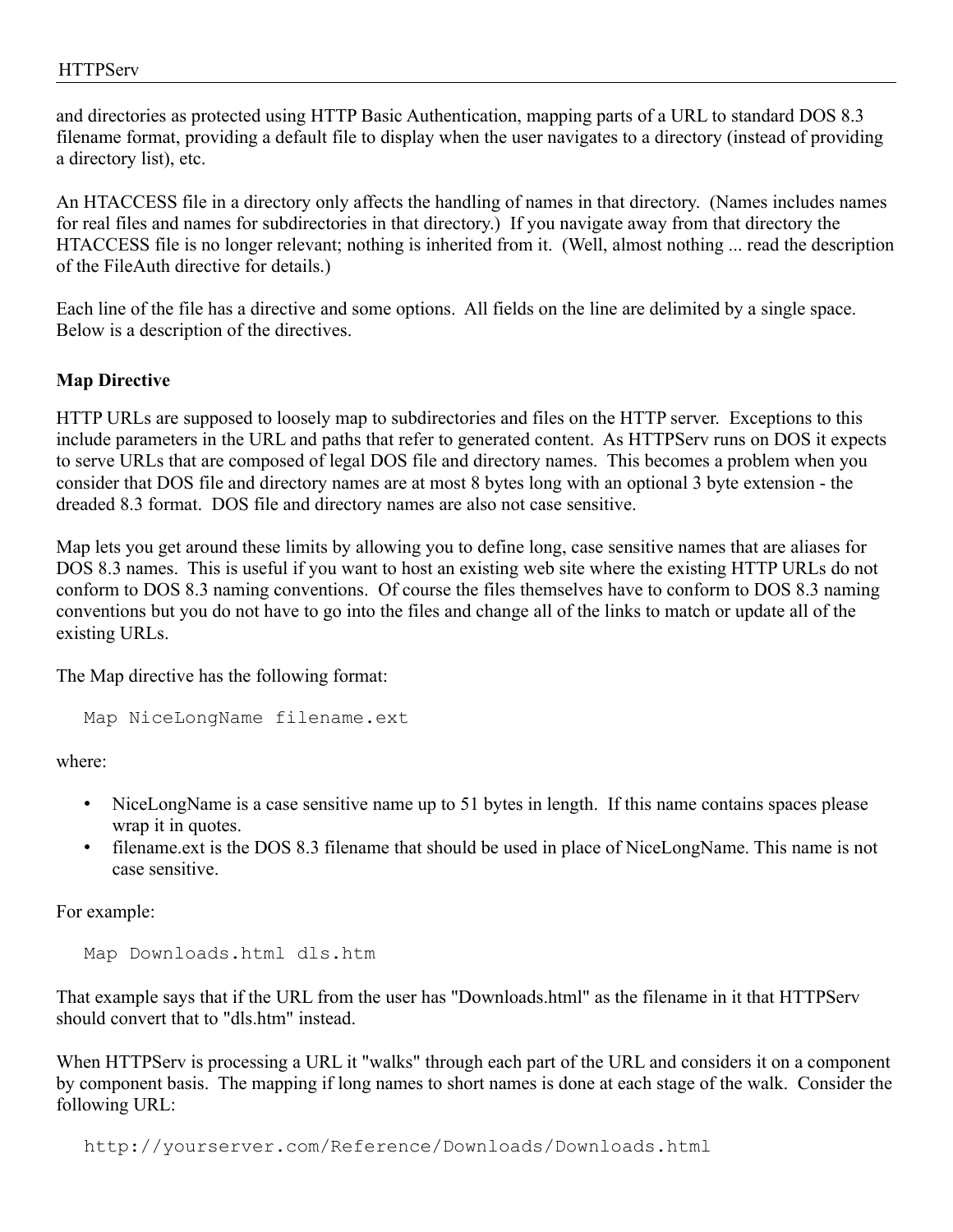In the path part of the URL we find three parts- "Reference", "Downloads", and "Downloads.html". Reference and Downloads refer to subdirectories and Downloads.html refers to a file. But none of these are valid DOS 8.3 filenames that HTTPServ can read.

To handle this URL we can do the following. Assume that your server is configured with "E:\HTTPDOCS" as your HTTP document root and that E:\HTTPDOCS\REF\DLS\DLS.HTM is the full path that should be served for that request. "E:\HTTPDOCS" is the root of your server and it has an HTACCESS file that includes a Map directive:

Map Reference REF

That allows HTTPServ to move into the real REF subdirectory when it sees "Reference" at the first level of the URL. Inside of the REF subdirectory there is another HTACCESS file that includes another Map directive:

Map Downloads DLS

That allows HTTPServ to move into the DLS subdirectory when it sees "Downloads" at the next level of the URL. Inside of the DLS subdirectory we need one more HTACCESS file with one more Map directive:

Map Downloads.html DLS.HTM

That allows HTTPServ to substitute DLS.HTM as the file to be sent to the web browser.

Mapping only happens once per URL component. You can not have one mapping map to another long name, which in turn maps to something else; if that were allowed a user mistake could lead to an endless loop.

#### **FileAuth Directive**

The FileAuth directive lets you mark a file or directory as being protected by an HTTP Basic Authentication realm. (See "Protecting Files and Directories" above for an overview.) The format of the FileAuth directive is:

FileAuth filename.ext realm

where:

- filename.ext is the DOS file or directory that you are protecting in DOS 8.3 format. Only DOS 8.3 format file and directory names may be protected; if you are using long names in your URLs you need to use MAP directives to convert them to DOS 8.3 format to be able to serve them.
- realm is a string that describes what you are protecting. Most web browsers show this string to the user when prompting for a userid and password. The realm must be defined in a "realms" file that your mTCP configuration tells HTTPServ to use. If the realm is not found in that file nobody will be able to authenticate and see the file or directory.

Example:

FileAuth secret.txt "Sensitive Files Area"

The example shows that "secret.txt" is marked as belonging to realm "Sensitive Files Area" . Only users listed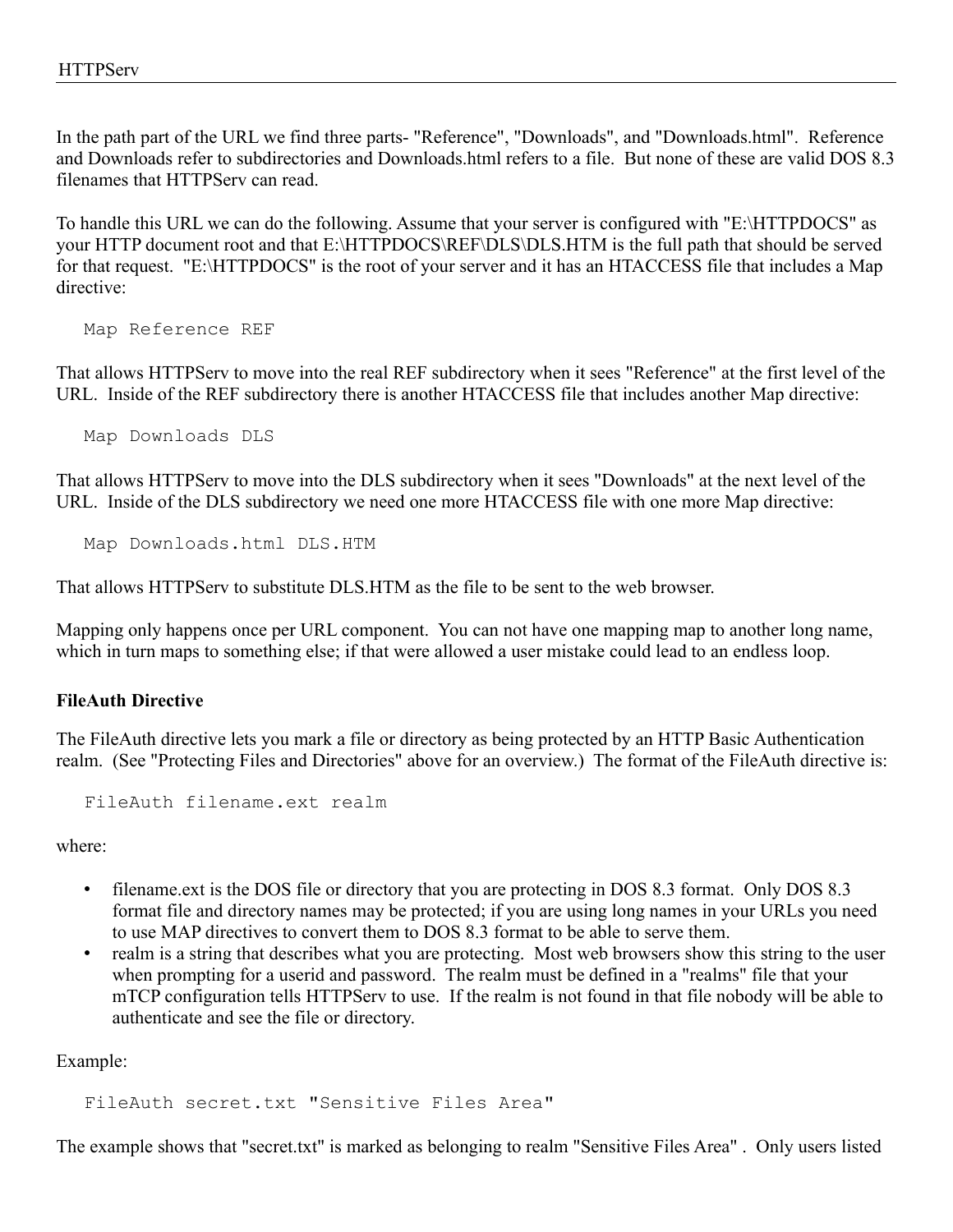in the realms file who know the password will be able to see secret.txt.

#### **GeneratedPage Directive**

 As of this writing HTTPServ has two special pages and one special function that can be accessed using a URL. By default these pages/functions are not available. You can use the GeneratedPage directive to make them available as a page in the directory where the HTACCESS file is located.

The format is:

GeneratedPage filename.ext special\_function

where

- filename.exe is a DOS 8.3 format filename that will be used as the name of the page/function. Yes, it is a little strange to require a DOS 8.3 format name for something that does not actually exist but it makes the code simpler.
- special function names the special page or function. The current pages/functions are:

| serverstatus | generate a page of statistics for the server     |
|--------------|--------------------------------------------------|
| clients      | generate a page that shows the connected clients |
| serverquit   | end the server immediately                       |

#### Example:

*(Assume these directives are in E:\HTTPDOCS\SPECIAL\HTACCESS.---)*

Map Status status Map Clients clients Map QuitQuitQuit quit GeneratedPage status serverstatus GeneratedPage clients clients GeneratedPage quit serverquit FileAuth clients "Slighty sensitive" FileAuth quit "Admin operations"

In this example all three special pages/functions are active. The server status page can be obtained by going to http://yourserver.com/Status or http://yourserver.com/status because we have made the page available as "status" and providing a mapping for "Status". The clients page is similar - it has a DOS 8.3 name and a mapping for "Clients". Clients is also marked as being in the "Slightly sensitive" realm so it requires a userID and password to view. The quit function is also available through two names and it is extremely dangerous so it is marked as belonging to the "Admin operations" real. Presumably your realms setup file has less users authorized to "Admin operations" than to "Slightly sensitive".

#### **DirectoryIndex Directive**

If a user uses a URL that turns out to be a directory the server may either generate a list of files in the directory, it may refuse access to the list of files in the directory, or it may serve a default file that exists in the directory. This directive lets you specify that a file should be served and which file that is. The format is: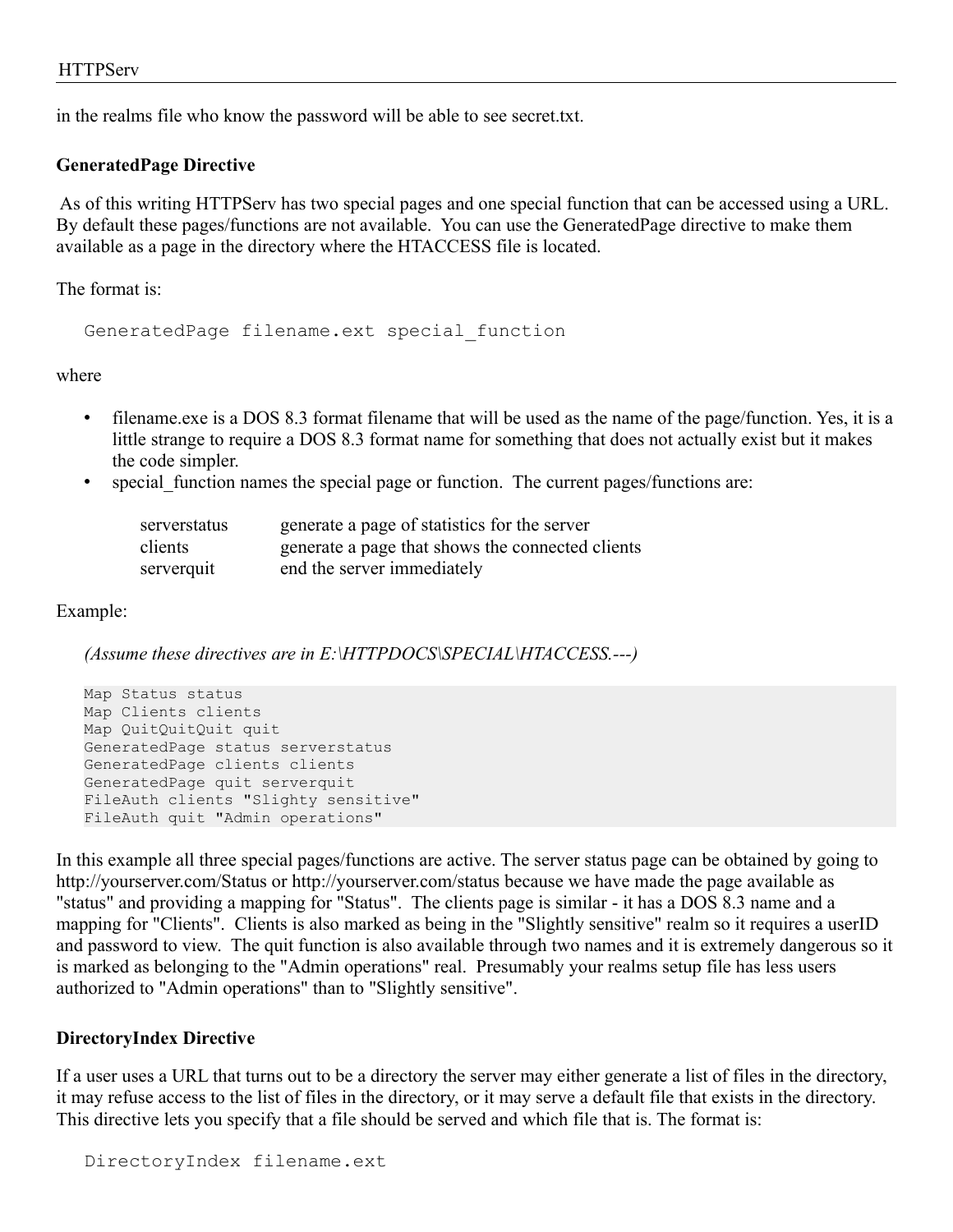If the user uses a URL that ends in the directory where this is set then whatever file specified on this directory will be served to them. This is the mechanism that lets files such as "index.html" or "default.html" be served when you first navigate to a web site and do not specify a filename in the URL.

If you use this directive the user will not be able to generate a directory list for the directory, even if that is explicitly allowed.

#### **IndexAllowed Directive**

The IndexAllowed directive allows you to specify if HTTPServ should generate a file list or not if a user specifies a URL that resolves to a directory. The format is

IndexAllowed yes|no

Yes and no are used to explicitly allow or deny a directory list to be generated for a given directory. If no directive is provided then the default is "no" unless that is overridden in the mTCP configuration file using the HTTPSERV\_DIR\_INDEXES configuration option.

### **Sample files for exposing the special functions**

Let's assume the following:

- Special functions live in a directory called "proc" that is a subdirectory directly under your HTTPDOCS directory.
- All functions are enabled.
- The clients page, cache and quit functions are protected by HTTP Basic Authentication.
- When a user goes to that directory a default file will be served to them to make things easier.

When a user navigates to the proc directory we want them to see something like this: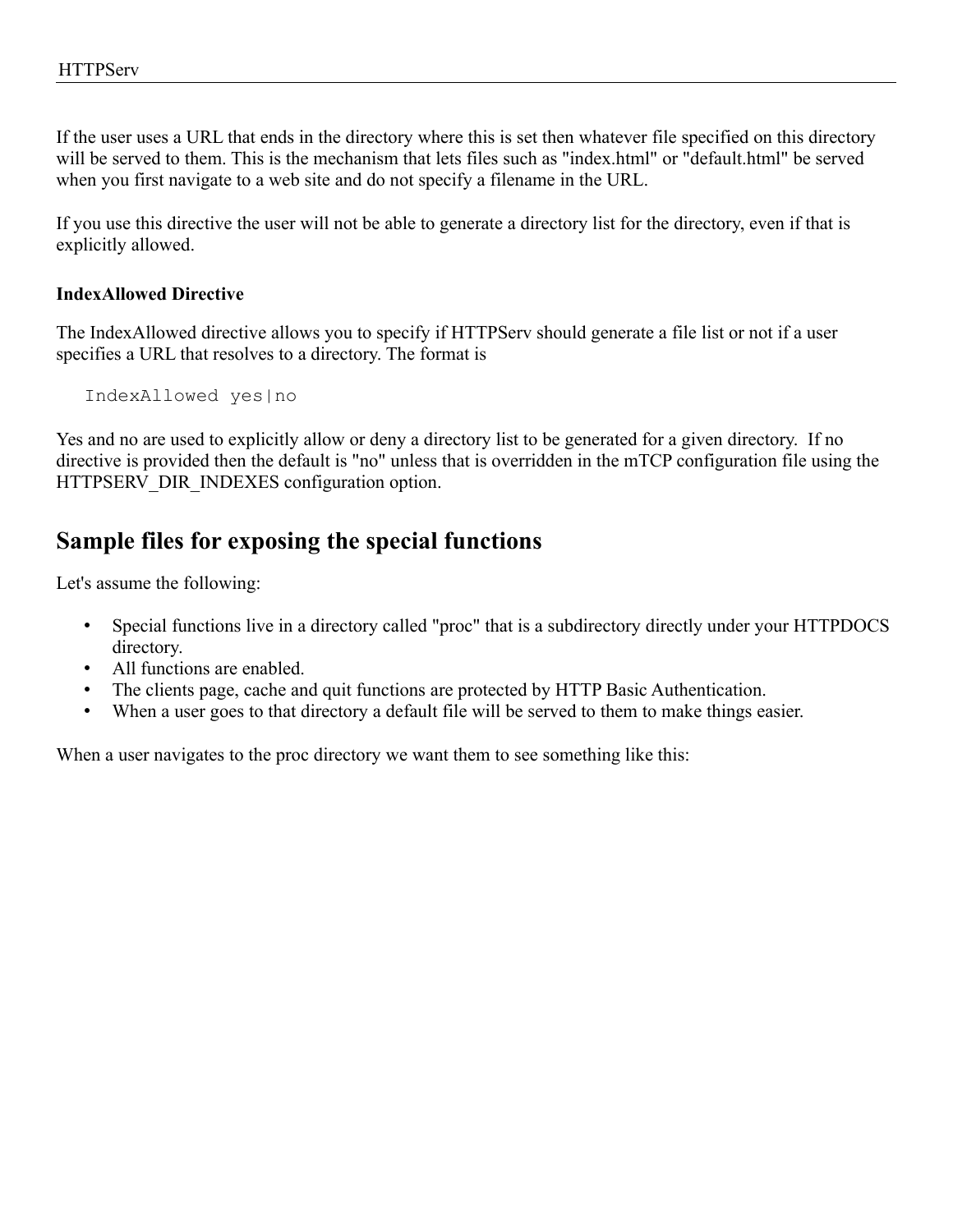#### **HTTPServ**

| 192.168.2.146/proc/<br>×                                                                                                                                                                                                                                                                     |  | o | х |
|----------------------------------------------------------------------------------------------------------------------------------------------------------------------------------------------------------------------------------------------------------------------------------------------|--|---|---|
| $\leftarrow \rightarrow C$ 192.168.2.146/proc/                                                                                                                                                                                                                                               |  |   | ≣ |
| This is a special directory for generated contents. Try<br>• Status to get server status<br>Clients to get a list of clients<br>Quit to force the server to shut down remotely<br>Want to cache a file? Try this:<br>Submit<br>Show cached files:<br>Submit<br>Clear cached files:<br>Submit |  |   |   |

Here is a simple HTML file we will call default.htm that will be served to the user when they go to /proc on your server:

```
<html>
  <head></head>
  <body>
    This is a special directory for generated contents. Try
    <sub>ul</sub></sub>
       <li><a href="Status">Status</a> to get server status
       <li><a href="Clients">Clients</a> to get a list of clients
       <li><a href="Quit">Quit</a> to force the server to shut down remotely
    \langle/ul>
     Want to cache a file? Try this:
     <form action="cache" method="get">
       <INPUT type="text" name="add" />
       <INPUT type="submit" />
     </form>
    <br> <math>p</math> <form action="cache" method="get">
       <INPUT type="hidden" name="show" value="">
       Show cached files: <INPUT type="submit"/>
     </form>
    < p > <form action="cache" method="get">
       <INPUT type="hidden" name="clear" value="">
       Clear cached files: <INPUT type="submit"/>
     </form>
   </body>
</html>
```
And here is the HTACCESS file for the /proc directory. It does the following: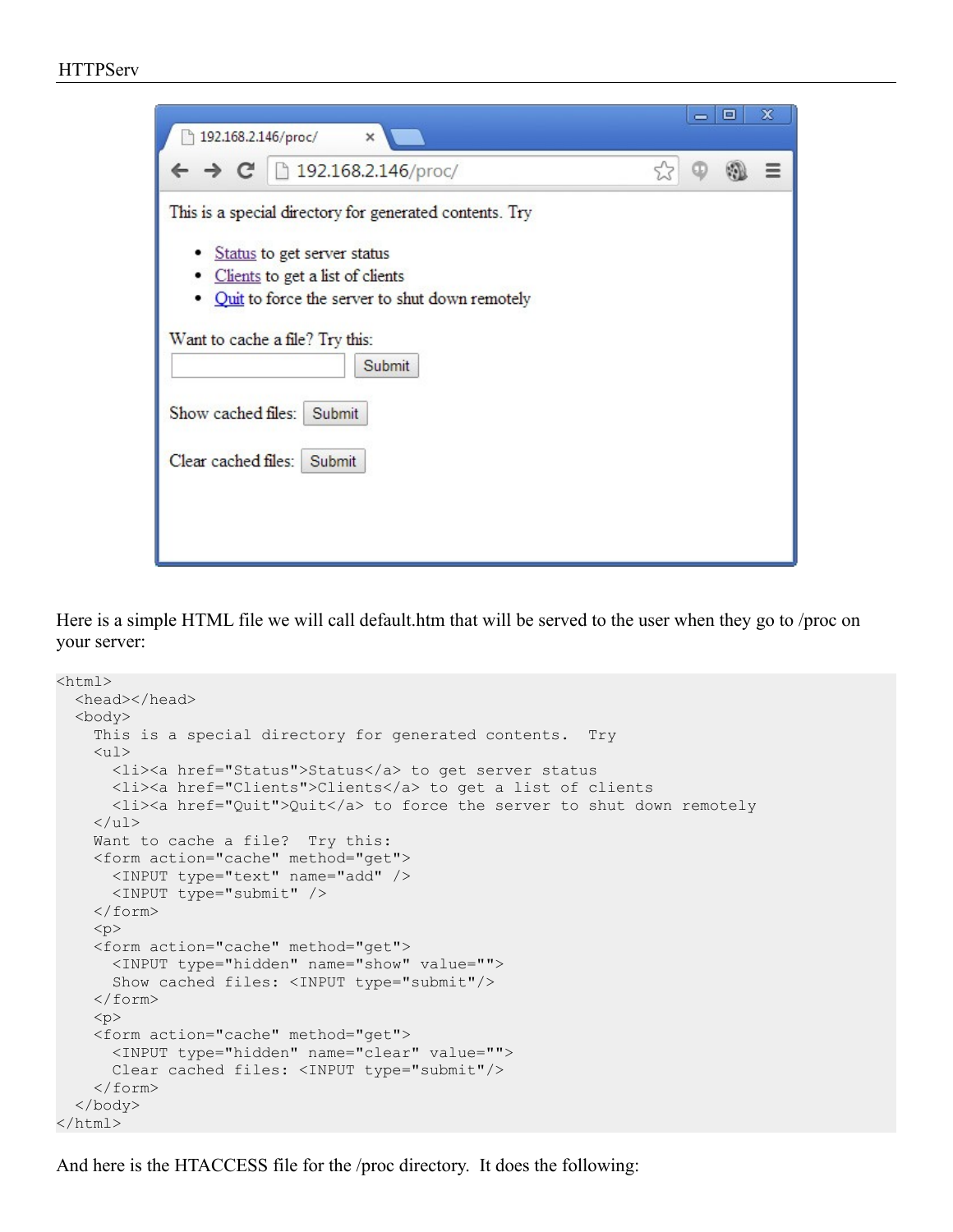- Tells HTTPServ to serve default.htm by default when no filename in the directory is specified.
- Defines the four "pseudo filenames" that represent the four server functions.
- Declares three of the functions to be protected by the "Server Functions" realm for HTTP Basic Authentication.

```
directoryIndex default.htm
indexAllowed no
GeneratedPage status serverstatus
GeneratedPage quit serverquit
GeneratedPage clients clients
GeneratedPage cache cachecmds
FileAuth quit "Server Functions"
FileAuth clients "Server Functions"
FileAuth cache "Server Functions"
```
Remember, DOS filenames are not case sensitive. The HTML file is using "Status" for a reference, which refers to "status" on the GeneratedPage directive in the HTACCESS file. And there really is no file in /proc called "status" - it is a pseudo filename that results in a status page being generated.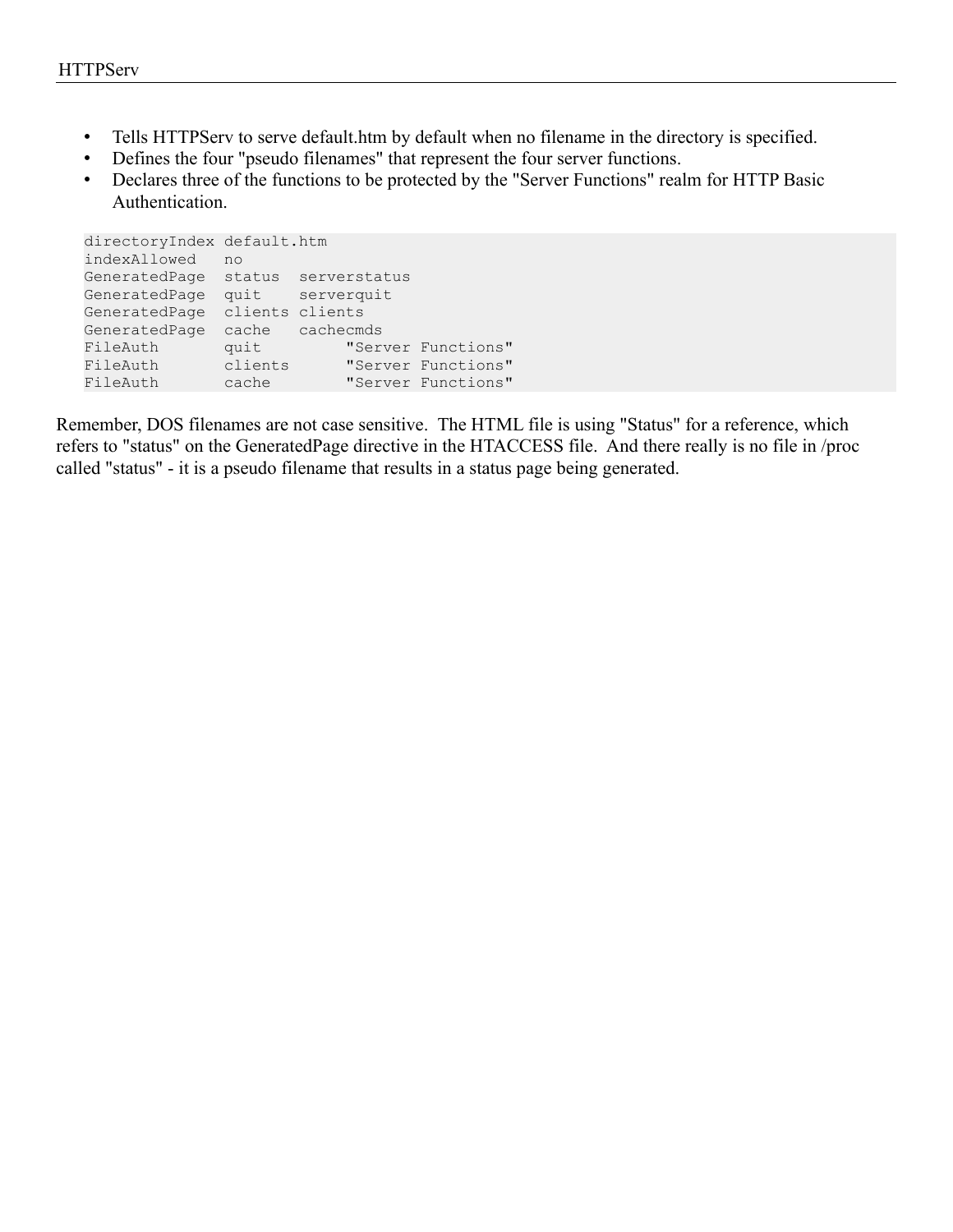# **IRCjr**

# **Introduction**

This is a fairly simple IRC client that I have been working on since the summer of 2008. Originally it started as a bare bones program that let you connect to one channel on one server. All messages came out on the same screen and sending private messages to other users was a hassle. But, it worked!

Things have changed quite a bit since then. The program has grown in size since those early versions but there are a lot of improvements that make the program much easier to use. IRCjr now supports multiple open channels and private conversations, Client to Client Protocol (CTCP) messages, etc.

This version adds the following features:

- mIRC color code support
- PASS command support
- logging to a different file for each open session
- larger supported backscroll buffer sizes
- 132 column support (if your video card supports it)
- improved TCP/IP lost packet and retransmit support
- many small bug fixes

Enjoy!

## **Special hardware or software requirements:**

#### None

Note for genuine IBM CGA Users: see the section on "Removing CGA Snow" if you are bothered by glitches/noise caused by direct screen writes.

## **Setup**

IRC networks require you to specify a nickname that other people will know you by, a user name which is the userID that you use on your local machine, and a real name. The nickname is the most important of these, as your nickname will be used the most. The user name and real name can not be verified or trusted and most people probably don't provide accurate information for them anyway.

The nickname, user name, and real name are set by adding lines to the mTCP configuration file. The parameter names are:

| <b>IRCJR NICK</b> | Your nickname for IRC         |
|-------------------|-------------------------------|
| <b>IRCJR USER</b> | Your username on this machine |
| <b>IRCJR NAME</b> | Your name in real life        |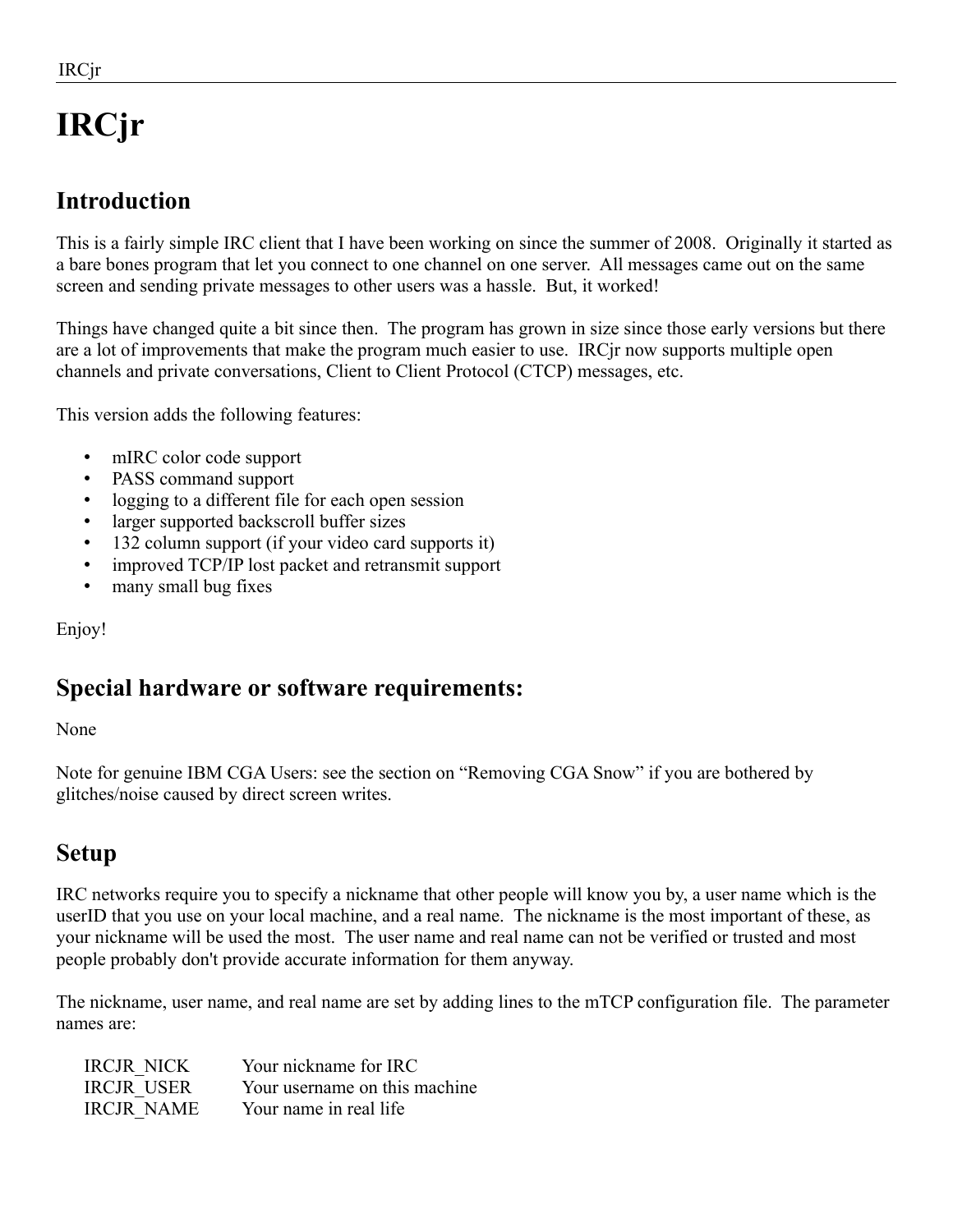Here is an example that shows how to use these:

```
# IRCjr parameters for nickname, user name, and real name
#
ircjr_nick Zoidberg
ircjr_user Jzoidberg
ircjr_name John Zoidberg
```
The official IRC protocol specification states that nicknames are a maximum of 9 characters long. That is routinely ignored and you will find that your favorite IRC servers support much longer nicknames. IRCjr allows you to use up to 40 characters for a nickname but if your server does not support nicknames that long it may truncate the nickname or give you an error message.

Some IRC servers are picky about the user name and real name and want you to use something plausible or they will reject your connection. For example, if you pick a single word for your real name it is possible that the server will assume that you are a "bot" and reject your connection. If you are having trouble connecting to a server check the error messages carefully and see if it is complaining about these fields.

# **Starting IRCjr**

If your packet driver is loaded, the mTCP environment variable is set, and you have run DHCP to get a network address then you are ready to run IRCjr. (If you need help with any of those, please see SETUP.TXT.)

The command line arguments are:

#### ircjr [-port <n>] <server name> [<channel>]

The server name is always required. The channel is optional - you can use the /join command to join a channel once you are connected to the IRC server.

Be sure that the packet driver is loaded first. When the program first starts it is going to initialize the TCP/IP stack and try to find the IP address of your IRC server. It is going to use the DNS system to do this. If you have not setup your TCP/IP environment variables correctly you will not be able to connect to your IRC server. (If you know the numerical IP address of your server you can use it directly to avoid the DNS lookup.)

If all goes well you will get a connection to the IRC server. If you specified a channel on the command line you will be signed onto that channel automatically by the program. At any time during the connection process you can hit the [ESC] key to quit.

The optional -port  $\leq n$  can be used to connect to IRC servers running on non-standard ports.

Here are some examples:

#### **ircjr irc.slashnet.org #vc**

connects to my favorite channel on my favorite IRC network.

#### **ircjr -port 2000 irc.privateserver.net**

shows how to use the -port option to connect to a server with a non-standard IRC port.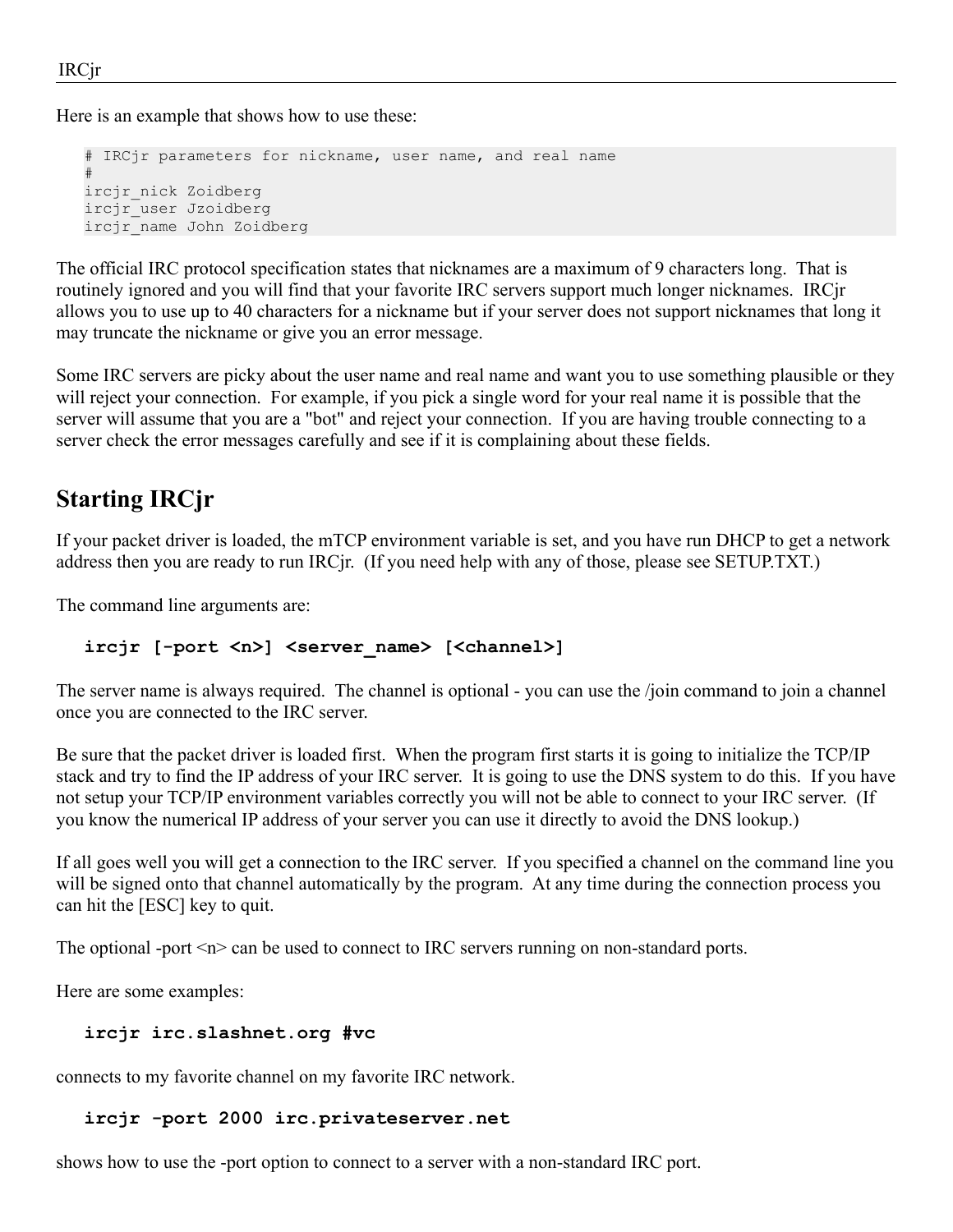# **Using IRCjr**

Basic knowledge of IRC is assumed. But just in case ...

IRC stands for "Internet Relay Chat" and it is a system that allows clients to connect to a common server and chat with each other. Servers allow for the creation and management of different "channels" that clients can join. The channels are usually named after a topic of interest. Users may also chat directly with each other out of the view of others.

Servers can be connected to other servers, allowing for IRC networks that span the globe. Each network has its own policies regarding user behavior, and even within a channel there might be "operators" who enforce policies on that channel. Operators have the ability to remove people from channels, so be polite to them. ;-0

#### **Screen layout**

The IRCjr screen is split into two areas - the user input area and the dialog area. The dialog area shows the running conversation in a channel or a private chat session. The user input area is where you can compose your comments before sending them to the other users or where you can enter IRC commands.

A status line separates the two areas of the screen. The status line tells you which session you are viewing, which sessions are active, and also has indicators for the various toggle settings.

During normal usage the text that you enter will be sent to the other users as part of the conversation. The text that you enter will be interleaved in the conversation with text from other users in the order that the server receives it.

#### **Sending IRC commands**

It is possible to send IRC commands to the IRC server. IRC commands meant for the server start with a '/' character at the start of the line. IRC commands are used for many different reasons; here are some of the common ones:

| $/$ join        | Join an IRC channel (eg: /join #vc)                        |
|-----------------|------------------------------------------------------------|
| /msg            | Send a private msg to another user (eg: /msg Leela Hello!) |
| $/$ query       | Same as /msg, but open a new session to do it              |
| /names          | See who is in the channel (eg: /names #vc)                 |
| /part           | Leave a channel (eg: /part #boring)                        |
| /nick           | Change your nickname (eg: /nick newnickname)               |
| $\frac{1}{\pi}$ | List the channels on a server                              |
| /quit           | Disconnect from the server and end IRCjr                   |

A hint on the /list command - on a large server or server network the list of open channels can be hundreds or thousands of lines long. You can't see all of the output on the screen or in your backscroll buffer, but you can use the LOG toggle to save the list to a file and read it later.

Some less common but still fun commands are: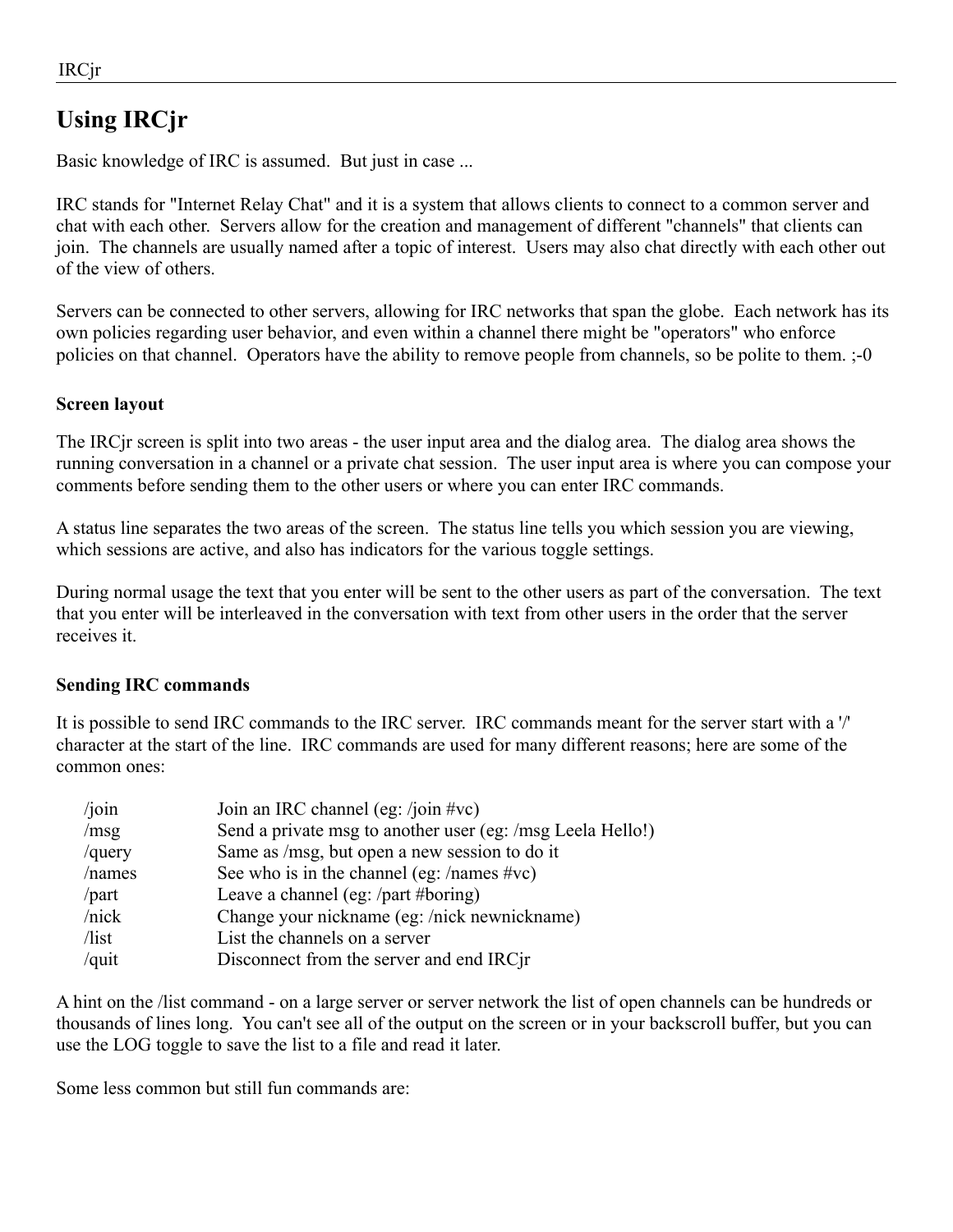| /inf                  | Get server information                      |
|-----------------------|---------------------------------------------|
| /motd                 | Read the message of the day on the server   |
| $\sqrt{\text{whois}}$ | Get information about a particular nickname |
| $/$ away              | Mark yourself as away (or back)             |

IRCjr processes the commands that it understands and passes unfamiliar ones straight to the server. This lets you try to use any IRC command even if IRCjr does not recognize it.

#### **Sending CTCP commands**

Besides commands for the server there are "Client To Client Protocol" (CTCP) commands you can use to interact directly with other IRC clients. They are:

| /m <sub>e</sub> | Send an "Action" command                |
|-----------------|-----------------------------------------|
| /ctcp version   | Find out what client a user is running  |
| /ctcp ping      | Ping a client to see if they are active |
| /ctcp time      | Find the local time for another user    |
| /ctcp userinfo  | Get the user name for a nickname        |

The /me CTCP command is pretty simple to use:

/me ducks and runs! *Sends a message that you are ducking and running*

The other CTCP commands require you to provide a target (a nickname or even a channel name). For example:

| /ctcp version twinkie | (find what IRC client user "twinkie" has)  |
|-----------------------|--------------------------------------------|
| /ctcp time otherguy   | (find out what time otherguy thinks it is) |

#### **IRCjr Hotkeys**

Besides the IRC commands there are special key combinations that make IRCjr perform tricks:

| ALT-B                     | Toggle the new message beeper                                                                                                                                                                                                                 |
|---------------------------|-----------------------------------------------------------------------------------------------------------------------------------------------------------------------------------------------------------------------------------------------|
| ALT-H                     | Display the help window                                                                                                                                                                                                                       |
| ALT-C                     | Close current session/window                                                                                                                                                                                                                  |
| ALT-L                     | Toggle session logging on and off                                                                                                                                                                                                             |
| ALT-S                     | Show TCP/IP statistics                                                                                                                                                                                                                        |
| ALT-T                     | Toggle timestamps on incoming messages                                                                                                                                                                                                        |
| ALT-X                     | Exit IRC <sub>ir</sub>                                                                                                                                                                                                                        |
| PgUp<br>PgDn<br>Alt $0-9$ | Go back in time through the backscroll buffer<br>Go forward in time through the backscroll buffer<br>Switch to sessions 0 thru 9 (if applicable). (Session 0 is always the "Server" session.<br>Channels and private chats use sessions 1-9.) |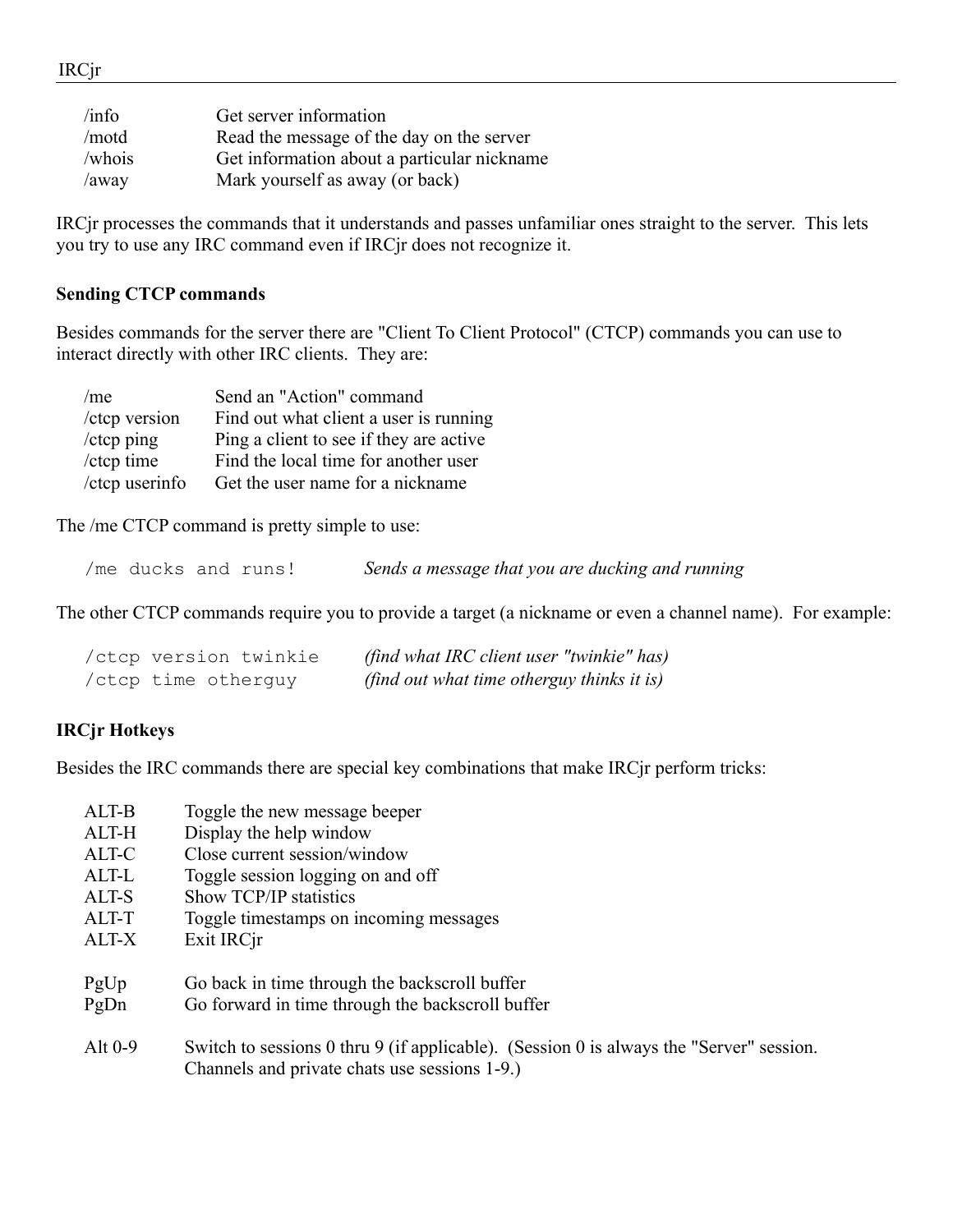#### **Session/Window handling**

Each open channel and private chat has its own virtual session. The main window only displays one session at a time, so to flip between the virtual sessions you use Alt and a number key.

When you first start you are in a session reserved for server messages. This window is known as the "Server" session. You can get to it at any time by hitting Alt-0. It can not be closed.

When you join a new channel a new virtual session is created and you are automatically switched to that new session. The same thing happens if somebody sends you a private message or if you send somebody a private message.

The name of the current session is shown on the status indicator line. Also on the status indicator line there is a sequence of digits that show you how many sessions are open and what state they are in:

- Normal digit: a session with no recent activity
- Bright digit: the session currently being displayed
- Reverse digit: a session that has new activity in it

You can flip directly to any session by hitting Alt and the number that represents the session.

You can have up to 10 sessions including the server session. After that trying to create a new session will fail and whatever messages that are sent to that channel will be put on the Server session. If a new session is required and it can't be created because you have run out of memory those messages will go to the Server session too. You should probably close a session to make room for the new session; sending messages will be difficult from the server session.

Sessions can be closed by hitting Alt-C while in the session. If it is a session for a channel an IRC /PART command will be sent automatically.

#### **Logging sessions**

Previous versions of IRCjr logged all messages to a single file and you could not control logging on a per session basis. Those flaws have been fixed in this version.

If you turn logging on in a session a new file with the name of the session and the extension "irc" will be created. If the file already exists it will be appended to so that you do not lose your previous log. If the session name is longer than eight characters the filename will only use the first eight characters - this is a limitation of DOS.

By default the current directory is where the log file will be created or opened. You can specify a directory to use for logs by adding a configuration parameter to the mTCP configuration file. (How to do that is described later on.)

When you turn logging off the file is closed. You may resume logging again at any time by using Alt-L. An indicator on the status line tells you if logging is on or off for the session that is currently open.

IRCjr does not try to detect when you connect to channels with the same name on different servers and turn logging on. The same log file name will be used in that case. IRCjr does write the server name and full channel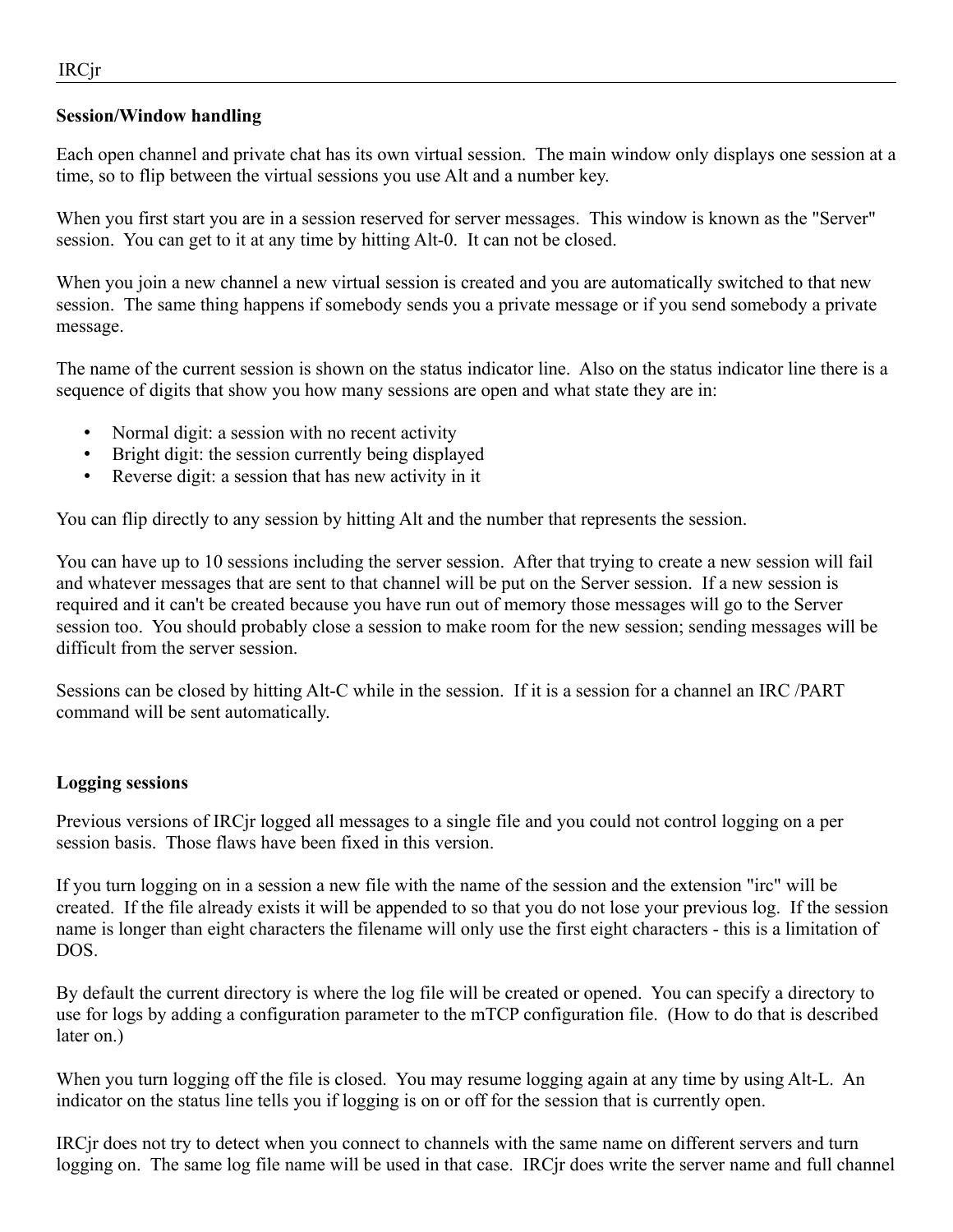name each time it starts logging so this should not be a large problem.

#### **Using attributes (bold, reverse, etc) and mIRC color codes**

IRC is generally a plain text service with not too many extras. You can highlight your messages in a few different ways by using a few special keys:

#### **Bold:**

You can select parts of your messages to appear in bold by turning bold on where you want it to start and turning bold off when you are done. To turn bold on press Ctrl-B - a special "block" character will appear to signal that you have inserted a special attribute command. After turning bold on, type what you want to appear in bold and then press Ctrl-B to turn bolding off. (The Ctrl-B behaves like an on/off toggle.)

Your IRCjr text display really is not setup to display a true boldface font. IRCjr simulates bolding by making the text brighter. (True bolding would show a thicker font.)

#### Reverse video:

You can select parts of your messages to appear in reverse video by turning it on and off in the same way that bold is used. To turn reverse video on press Ctrl-R and to turn it off after you are done using it press Ctrl-R again. (Ctrl-R works like an on/off toggle.)

#### *Italics:*

You can select parts of your messages to appear in italics by turning italics on and off in the same way that bold is used. To turn italics on press Ctrl-I and to turn it off after you are done press Ctrl-I again. (Ctrl-I works like an on/off toggle.)

IRCjr can send the italics code, but it can not display italics. When somebody sends italics to IRCjr it inserts the string "<italics on>" where the italics attribute starts and "<italics off>" when it stops.

#### Underline:

You can select parts of your messages to appear underlined by turning underlining on and off around the parts of the text that you want underlined. To turn underlining on press Ctrl-U and to turn it off when you are done with it press Ctrl-U again. (Ctrl-U works like an on/off toggle.)

IRCjr can send the underline code but unless you are running on an IBM Monochrome Display or a Hercules adapter it can not show underlined text. (This is a hardware limitation - CGA, EGA and VGA cards can not show underlined characters in text mode.) When something sends the underline attribute to IRCjr it inserts the string "<underline on>" where the attribute starts and "<underline off>" when the attribute stops.

#### mIRC color codes

If you really want to get fancy you can insert color codes into your text.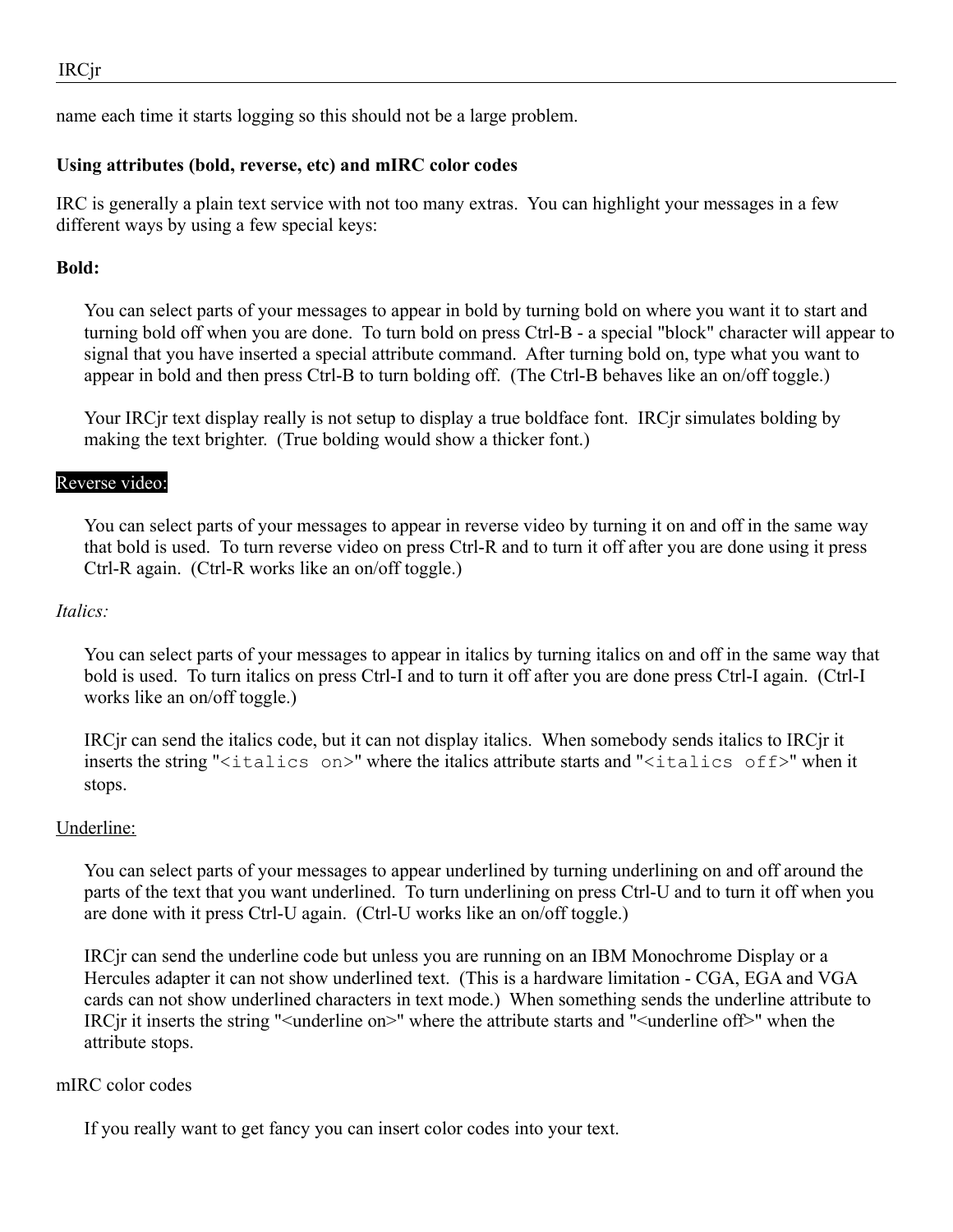There are 16 different colors you can use and you can specify both the foreground and background color. To specify a color code start by pressing Ctrl-K. When you do a pop-up color chart with the color code numbers will show up. To specify the foreground color enter the number of the color on the chart. If you want to specify a background color then add a comma and the number of the background color. When you are done, just start typing your message and the pop-up color chart will disappear. The background color is optional and does not have to be used.

To turn color off just enter a Ctrl-K by itself.

For example, the following sequence of keys will give you the word "Hello" written in red on a yellow background:

```
<Ctrl-K>4,8Hello<Ctrl-K>
```
While this sequence will just give you the word "Red" with the default background color:

```
<Ctrl-K>4Red<Ctrl-K>
```
Some people fine color codes annoying, so don't go overboard.

Reset (turn all off)

To disable any attributes that might have been set use Ctrl-O. The special "box" character will be shown where the Ctrl-O was inserted. After that point the text you send should be normal with no bold, reverse, italics, underlining or color.

#### **Selecting your display mode and size**

IRCjr uses whatever the current display mode is on your active screen. So if you want to use a particular number of rows and columns, setup the display mode first using your favorite utility and then start IRCjr.

CGA and MDA users do not have any choices - only 80x25 is available.

EGA users can use 80x25 or 80x43 text mode.

VGA users can use 80x25, 80x43 or 80x50 text mode.

SVGA users may be able to use a 132 column screen if their hardware supports it. (DOSBox with SVGA\_S3 emulation has a 132x43 mode which is beautiful; use mode 54 to get it. Other cards will vary.)

If you have a monochrome display and a color display on the same machine choose the display you want to use using the DOS MODE command first. IRCjr will detect the current active display and use it.

#### **Removing CGA Snow**

CGA "Snow" is static or noise that is caused by writing directly to the video buffer memory on CGA cards that do not have dual ported memory. Only the original IBM CGA adapter and close clones are affected by this, and it can be very distracting.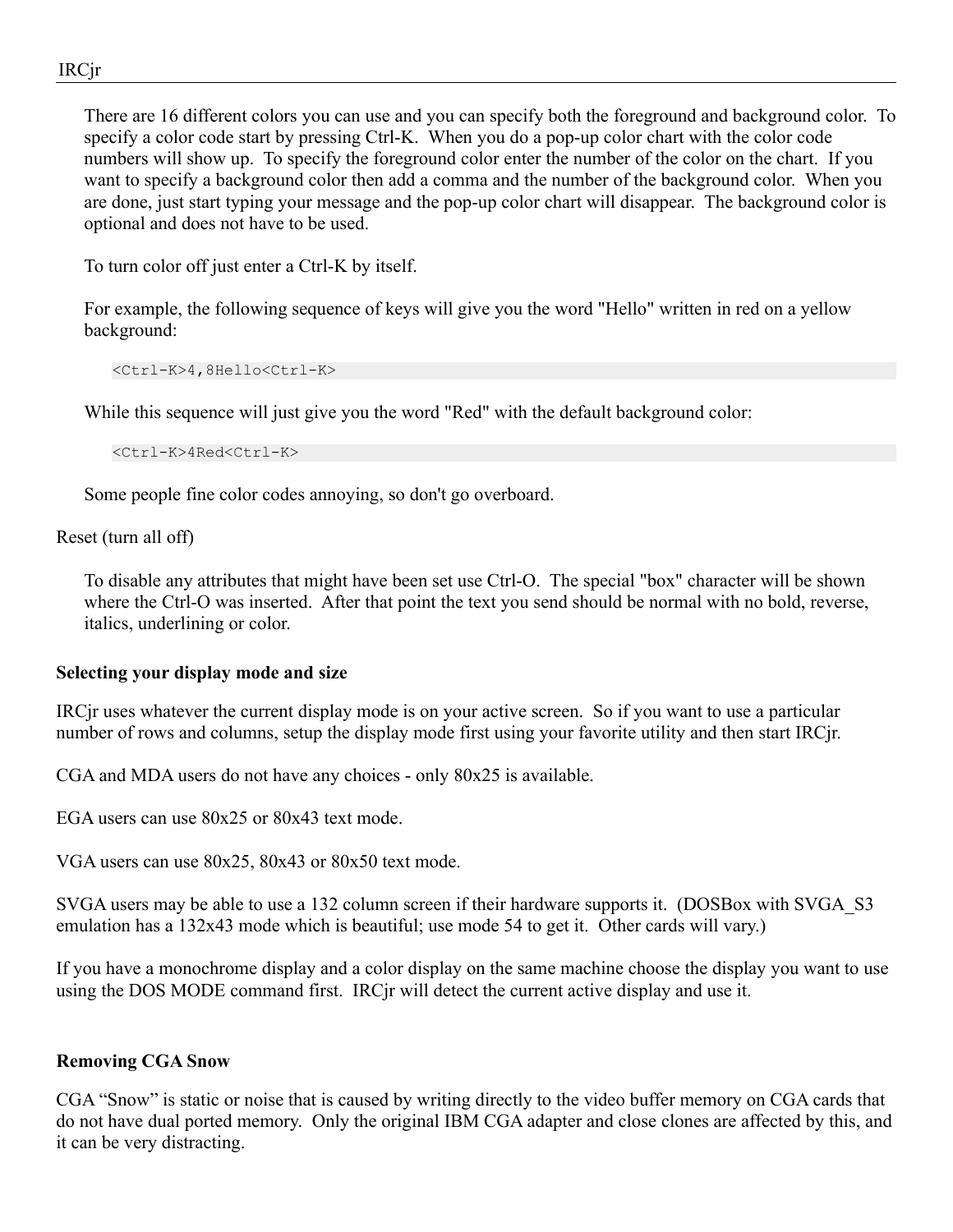If your CGA card is displaying CGA Snow you can use an environment variable to tell IRCjr to change the way it writes to the screen, thus eliminating the CGA Snow. It will cause screen updates to be slower but it removes the noise.

To enable this feature set the MTCP\_NO\_SNOW environment variable to any value:

**SET MTCP\_NO\_SNOW=1**

### **Optional Configuration Parameters**

You only need the three configuration parameters explained earlier to start using IRCjr. But there are other configuration parameters you can use to alter IRCjr's behavior, customizing it to your needs. Here is the list of optional configuration parameters you can use:

| Specify a connection password                       |
|-----------------------------------------------------|
| Set the timeout period for the socket connect       |
| Set the timeout for the registration process        |
| Set # of backscroll lines for each channel          |
| Set $\#$ of backscroll lines for each chat session  |
| Set $\#$ of backscroll lines for the server session |
| Override the default color scheme                   |
| Turn timestamps on at program start                 |
| Turn on logging at program start                    |
| Specify a directory for log files                   |
| Specify where nickname updates go to                |
| Specify where quit notifications go to              |
|                                                     |

And now for the details on how to use these ...

#### IRCJR\_PASS

IRCJR\_PASS allows you to send a "connection password" during the connection and registration process. Connection passwords can be used to authenticate registered nicknames on many servers. Keep in mind that connection passwords are not very secure; they are transmitted in the clear.

#### IRCJR\_CONNECT\_TIMEOUT

IRCJR\_CONNECT\_TIMEOUT controls how long IRCjr will wait for a TCP/IP socket connection to an IRC server. The default is 30 seconds, which should be long enough for almost anything. But if your connection is poor and you need more time you can set it to something longer.

#### IRCJR\_REGISTER\_TIMEOUT

IRCJR\_REGISTER\_TIMEOUT controls how long IRCjr will wait for a server to recognize the client after the TCP/IP socket is created. The default is 30 seconds which is usually long enough, but on a busy server you might need to allow for more time.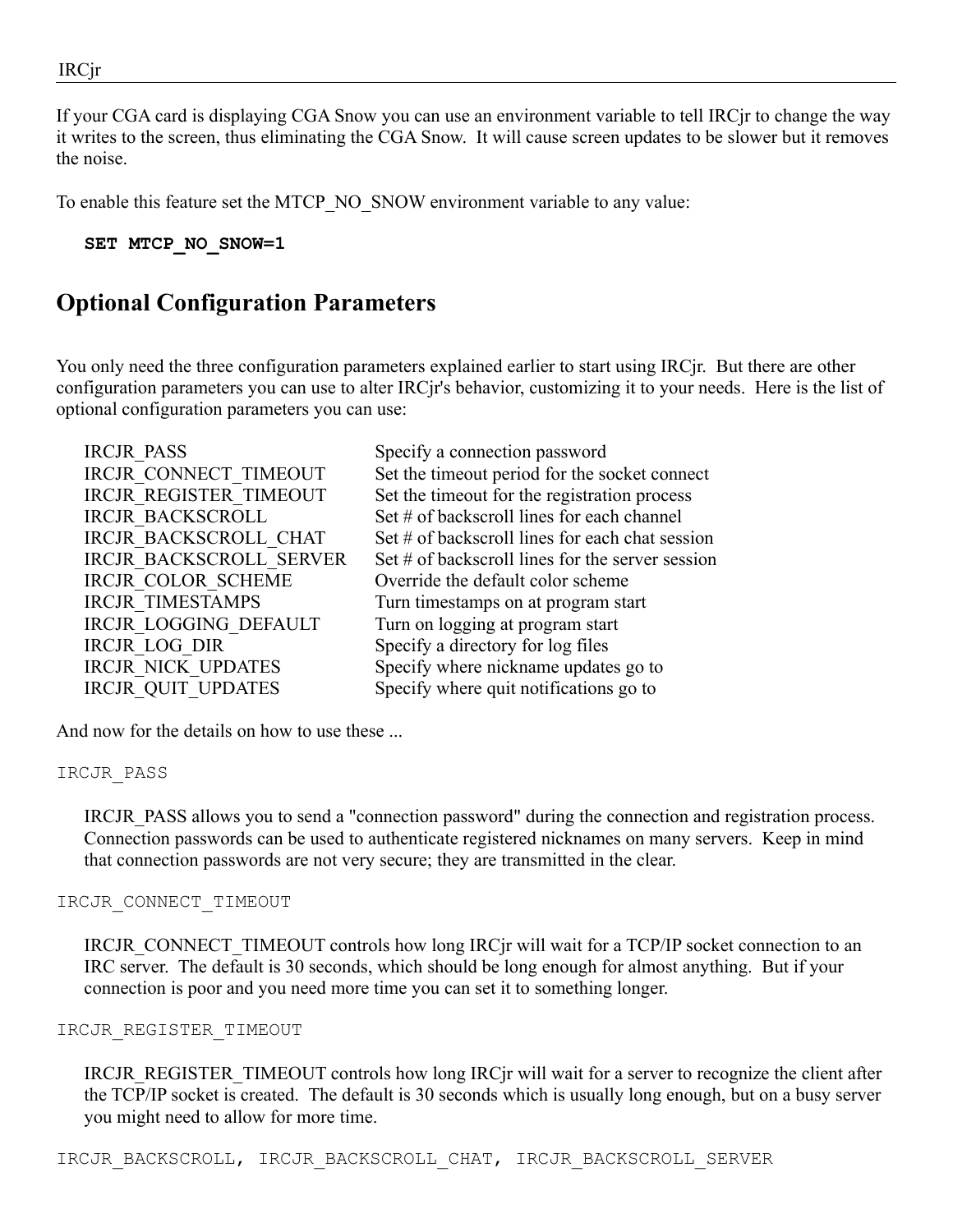The IRCJR BACKSCROLL \* settings are used to tell IRC in how much memory to reserve for backscroll buffers. The backscroll buffer allows you to see lines that have scrolled off of the current screen. The backscroll buffers are a great feature but they require more memory.

The default backscroll buffer settings are:

| Server session: | 50 lines  |
|-----------------|-----------|
| Channels:       | 150 lines |
| Private chats:  | 75 lines  |

These are reasonable for most users. With these settings:

- Just connecting to a server requires  $\sim$ 164KB
- Connecting and joining a channel requires  $\sim$ 191KB
- Connecting, joining a channel and having one private chat requires 206KB

This is a bit more than in the original IRCjr but still manageable. On an 512KB system you can be on nine different channels with a generous amount of backscroll in every channel.

You can set the backscroll buffers to be larger, but you are limited by how much RAM you have available. When IRCjr runs out of memory you will not be able to open new sessions to chat in new channels or receive messages from private users. It will put private messages in the server window, which is ugly but will work. You will probably be happier if you close some idle sessions to get some memory back, or reduce the number of backscroll lines by using these settings. (If you are really tight on memory you can disable a class of backscroll buffers by setting them to 0.)

#### IRCJR\_COLOR\_SCHEME

IRCJR\_COLOR\_SCHEME only has one setting at the moment - CGA\_MONO. This is useful for machines that have CGA cards but use an LCD or monochrome monitor where the different shades of grey, green or amber might be difficult to distinguish. Setting this will give you a high contrast color scheme.

#### IRC\_TIMESTAMPS

IRC\_TIMESTAMPS is used to turn timestamps on when the program first starts. The default is to start without timestamps turned on. While the program is running you can always turn the timestamps on by using ALT-T (a toggle setting), but if you usually do that then you can use this setting to make that the default.

#### IRCJR\_LOGGING\_DEFAULT

IRCJR\_LOGGING\_DEFAULT allows you to specify the default for the logging state. Normally the program does not log the contents of sessions unless you turn logging on using Alt-L. If you see this "on" the logging will be started by default as soon as the program starts.

#### IRCJR\_LOG\_DIR

IRCJR\_LOG\_DIR allows you to specify a directory path where log files will be written to. By default log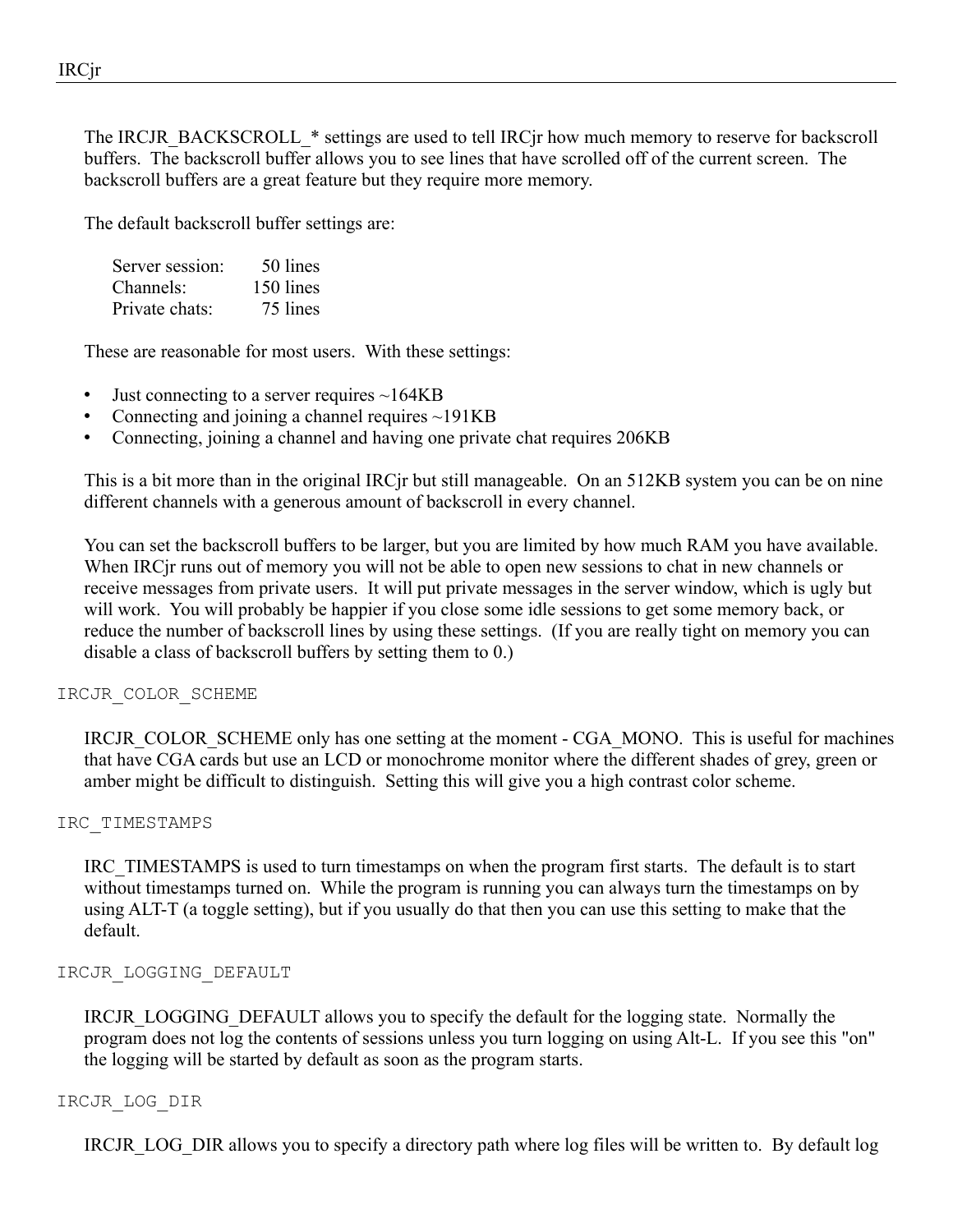files are written to whatever the current directory is when IRCjr starts. If you want to specify a directory enter it here in standard DOS format with a drive letter and backslashes as the path delimiter. (A full or relative path can be specified. The path must end in a backslash.)

Log files are always appended to and never deleted or overwritten.

#### IRCJR\_NICK\_UPDATES

IRCJR\_NICK\_UPDATES allows you to tell IRCjr where to send nickname updates generated by other users. Four options are available:

none No nickname updates will be shown anywhere server Nickname updates will be shown on the server session current Nickname updates will be shown on the current open session all Nickname updates will be shown on all sessions

Previous versions of IRCjr used the equivalent of "all" which could get annoying on busy channels. The current default is "none".

#### IRCJR\_QUIT\_UPDATES

IRCJR\_QUIT\_UPDATES allows you to tell IRCjr where to send the notifications that are generated when other users disconnect from the server you are using. The same four options as used by IRC\_NICK\_UDPATES are available.

Previous versions of IRCjr used the equivalent of "all" which could get annoying on busy channels. The current default is "none".

Here is an example of an mTCP configuration file with these parameters set: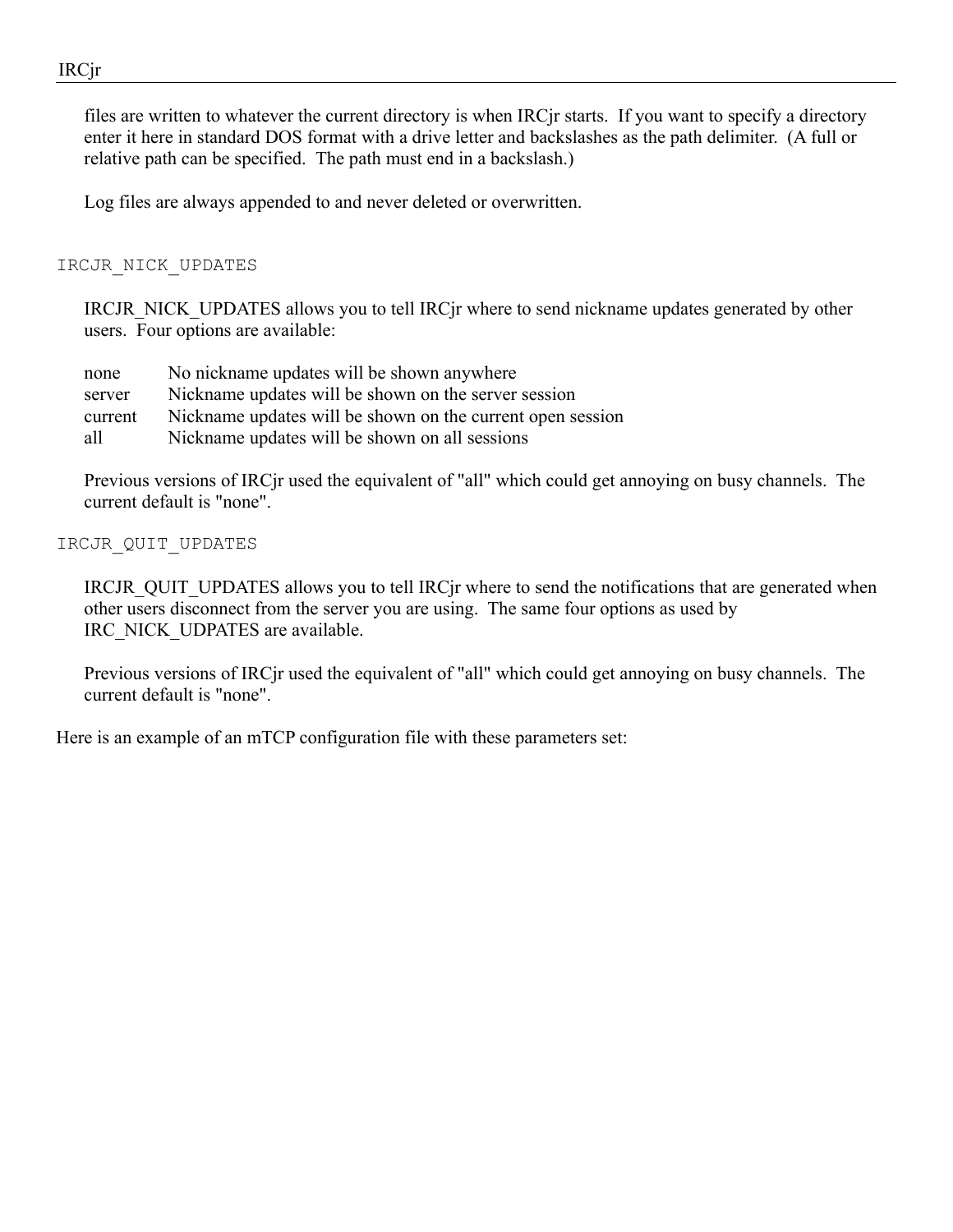```
DHCPVER DHCP Client version Apr 26 2009
TIMESTAMP Sun Apr 26 17:59:54 2009
# Parameters for my machine; your machine will be different
#
packetint 0x60
mt 576
hostname DOSBox
# IRCjr parms
ircjr_nick Zoidberg
ircjr_user Jzoidberg
ircjr_name John F Zoidberg
# All parameters after this are optional
# IRC connection password
ircjr_pass secretgoeshere
# Use these for really slow servers
ircjr_connect_timeout 45
ircjr register timeout 60
# Setup for large backscroll buffers
ircjr_backscroll 375
ircjr_backscroll_chat 150
ircjr_backscroll_server 100
# Use this if you need a high contrast screen
ircjr_color_scheme cga_mono
# Turn timestamps on at the start
ircjr_timestamps on
# Turn on logging by default and log to a specific directory
ircjr_logging_default on
ircjr_log_dir e:\data\irclogs\
# Send nickname updates and quit notifications to the server session
ircjr_nick_updates server
ircjr_quit_updates server
# DHCP generated settings will appear here ...
```
Obviously, substitute in values that make sense for your machine. "Zoidberg" is a great name but it is probably already taken.

### **Recent changes**

- 2019-09-22 Lengthen IRC fields so that ZNC can be used.
- 2018-10-23 Add MTCP\_NO\_SNOW support
- 2013-03-30 Add options for where to send nick updates and quit messages.
- 2013-03-01 Add 132 col support, mIRC color codes, PASS command, improved logging, additional configuration options, more CTCP commands, misc bug fixes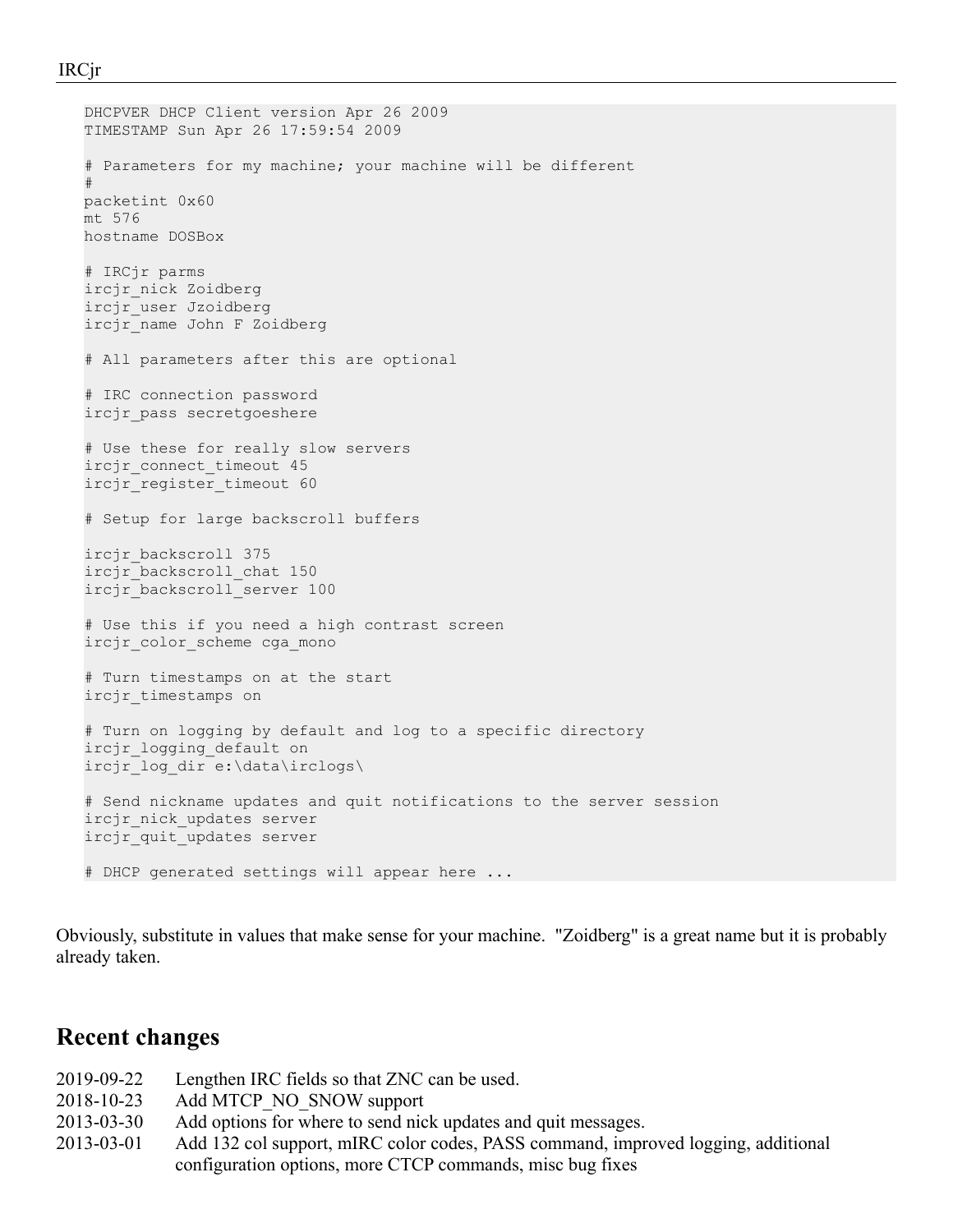- 2012-04-29 Fixes for compatibility with more servers 2011-09-15 Add ability to edit input before sending it
- 2011-05-20 Client To Client Protocol support; Parse additional server messages; Minor cosmetic and bug fixes
- 2011-04-06 Multiple session/virtual window support; Add high contrast color scheme setting; Small performance enhancements.
- 2010-11-27 Misc TCP library changes to improve handling when buffers are full; Watcom runtime workaround: improve compatibility with older machines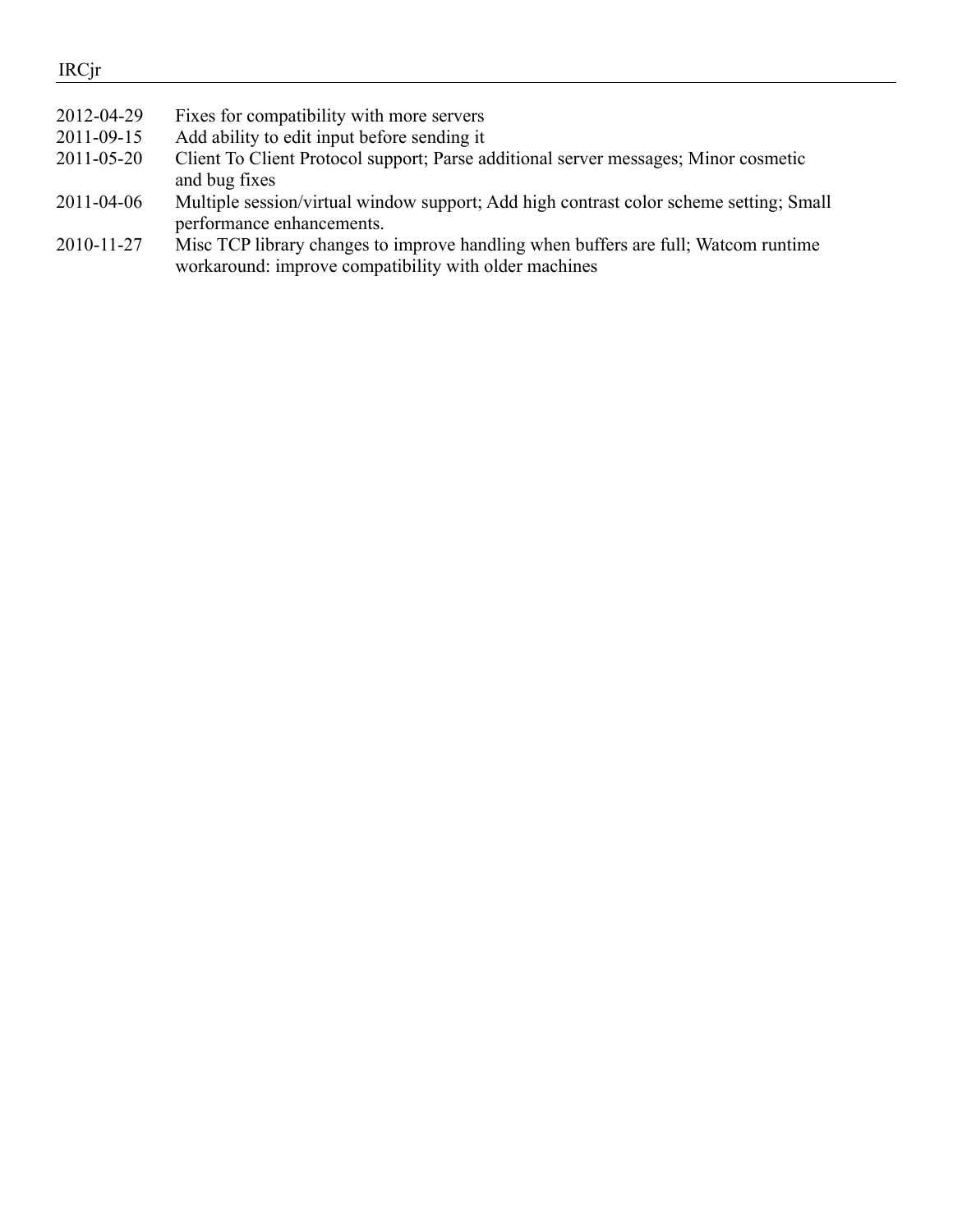# **Netcat**

# **Introduction**

Netcat (nc) is a utility that can send and receive data using a TCP/IP socket. It has the ability to open a connection to another machine or to listen for incoming connections. Input can be entered interactively through the keyboard or redirected in from a file. Output can appear on the screen or redirected to a file. Nc can be used to send large files or short messages, and it can be called from within batch files too.

Any status messages that netcat creates that are not part of the data received from the socket are sent to stderr. This ensures that if you redirect the socket output to a file that only the data that came across the socket will be in that file.

# **Special hardware or software requirements:**

None

# **Using Netcat**

Netcat uses the following syntax:

```
nc -target <ipaddr> <port> [options]
nc -listen <port> [options]
```
The first form of the command is used to create a socket connection to another machine, as a client program normally would. The second form of the command is used to make nc wait for an incoming connection from another machine, as a server program normally would.

Interested in getting started quickly? Skip down to the section entitled 'Examples'. The discussion of options is fairly long.

# **Netcat Options**

Options are:

| $-$ help   | Show basic help text                                    |
|------------|---------------------------------------------------------|
| -verbose   | Print extra status messages                             |
| $-bin$     | Treat stdin and stdout as binary streams                |
| -telnet nl | Send and receive newline (NL) as Telnet newline (CR/LF) |
| -echo      | Turn on local echoing                                   |
| $-w < n$   | Wait $\leq n$ seconds for traffic after stdin closes    |
| -nocorc    | Do not Close on remote close                            |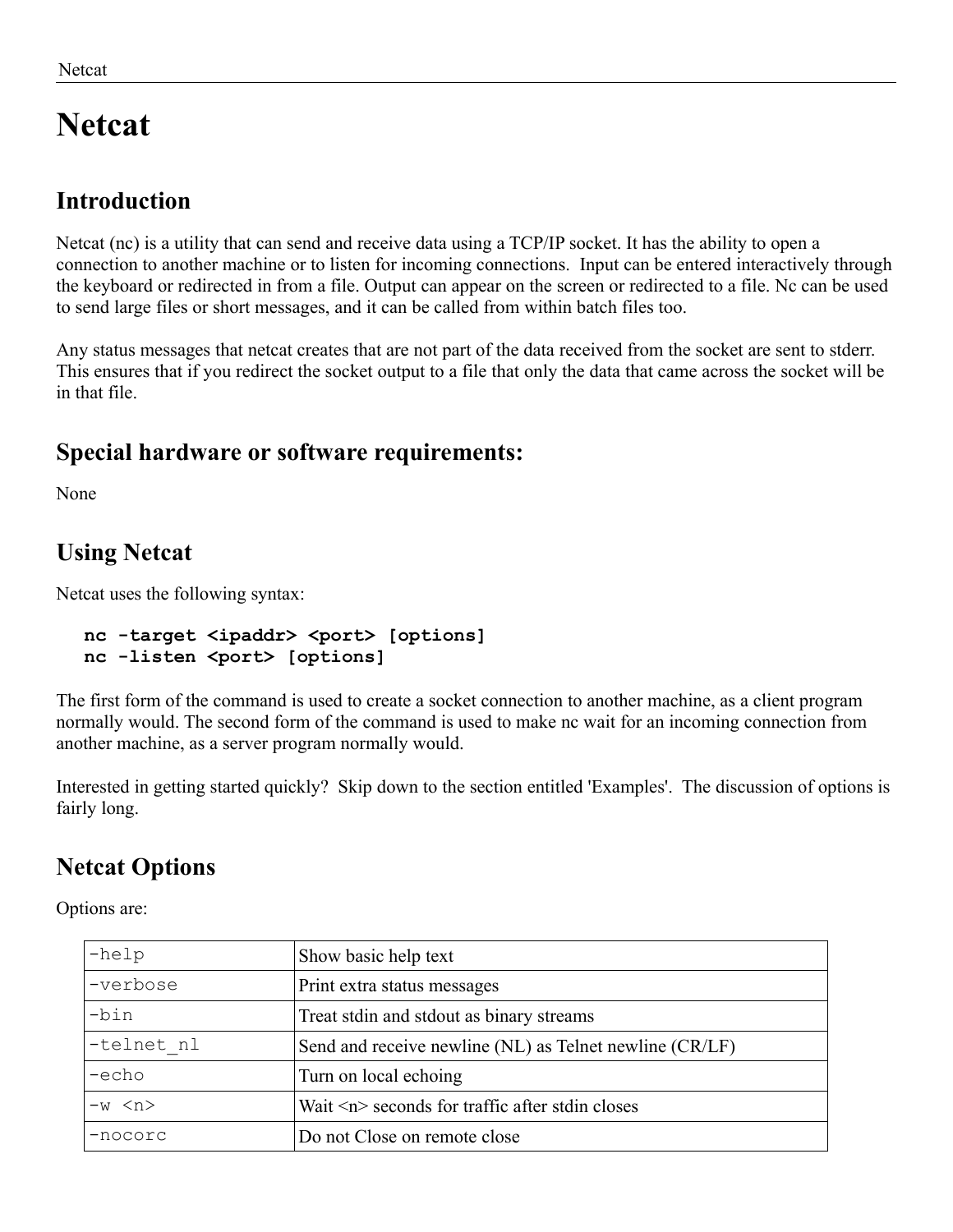$s$ rcport  $\langle$  port $\rangle$   $|$ Use  $\langle$  port $\rangle$  as the source port when connecting

### **Usage:**

First, some background definitions:

#### **Newline character (NL):**

This varies depending on the computer and operating system being used.

- For MS-DOS: A newline is composed of a CR/LF pair
- For Unix: A newline character is an LF
- For internet programs using the Telnet NVT standard: A newline is composed of a CR/LF pair.

#### **Socket 'closes'**

In this context a socket is a connection to another machine using TCP/IP. The socket is a full duplex connection - each side can send at the same time, and each side is treated as a peer.

When a socket connection is "closed" it means that one one side of the connection has signaled that it is done sending data. The socket still exists, and the side that did the close is still free to receive data from the socket - it just can't send any more data. The other side of the connection is free to send more data to the half that did the close, but it should not expect to be able to read any more data from the closed half.

It is only when both sides have closed their half of the socket that the socket connection is terminated and cleaned up.

Most programs communicating via a socket use a protocol over the socket that warns both sides when the connection is going to be closed. That allows them to close their half of the socket and end the application while being assured that the other side is going to close and exit too. Netcat's default behavior is to close and exit when the other side closes, but this can be overridden.

#### **Netcat default operation:**

With no extra options netcat will behave as follows after a connection is made:

- Input will come from the keyboard and be sent over the socket
- Data received on the socket will be written to the screen
- Pressing Ctrl-Z at the keyboard will specify the end of input and close your half of the socket connection. It will also terminate the socket connection and end netcat even if the other side of the connection had not closed their half of the socket. (It is expected that the other side will close when they see you close.)
- Pressing the Enter key will generate a Unix newline char (LF)
- Unix newline characters received on the socket will be converted to MS-DOS newline characters (CR/LF)
- If the remote side does a close on their half of the socket netcat will close your half of the socket and exit. (This can be overridden.)
- Each keystroke is sent in a separate packet. There is no line editing capability because that would block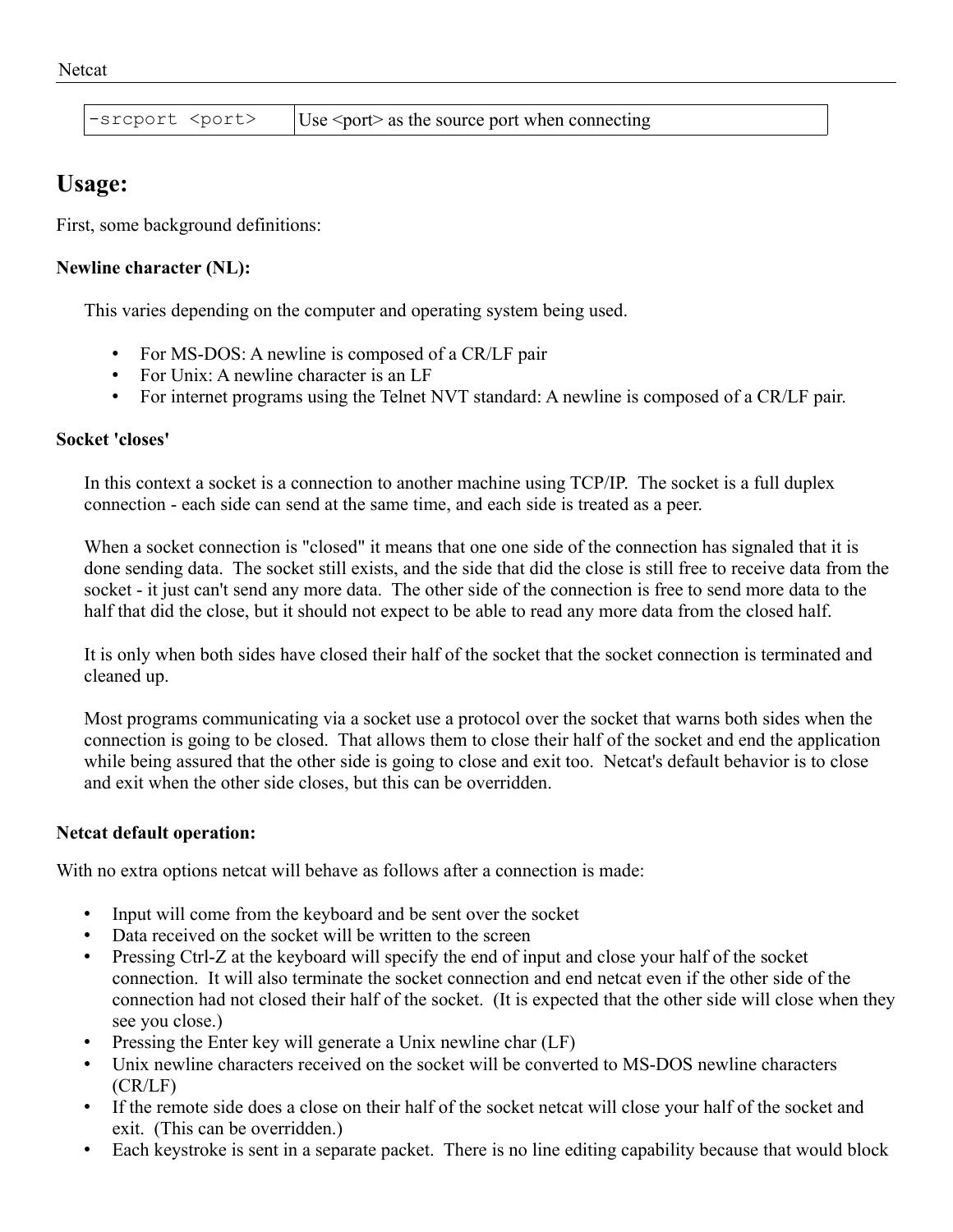the receipt of incoming data from the socket.

There are no surprises here, unless you come from an entirely DOS universe where newline characters are always a CR/LF pair instead of the Unix style newline which is an ASCII LF.

#### **Redirecting stdin and stdout from/to files**

You can specify that stdin should be read from a file or that stdout should be written to a file. Just use the normal DOS redirection characters to do this. Netcat behavior when stdin/stdout are redirected is similar to its default behavior, except for these changes:

- If netcat detects that stdin is redirected from a file it will try to read large chunks of the file in a single read operation and then send those chunks in large packets. This is more efficient than the normal behavior when netcat is reading from the keyboard.
- If netcat detects that stdin is redirected from a file it will close its half of the socket when EOF is hit on stdin. This will cause netcat to terminate the socket connection and exit whether the other side had closed their half of the socket or not. (There is an option to change this behavior - see "-w".)

# **Netcat options (details)**

-verbose

Verbose mode gives you extra status message that tell you when the local side or the remote side closed their connection. These messages are written to stderr so they will not affect data that you redirect to a file on stdout.

#### -bin

MS-DOS can treat files as either BINARY or TEXT.

In BINARY mode:

- All characters are read and written exactly with no changes.
- The End of File (EOF) is determined by the file size, not a Ctrl-Z char. If you are reading from the keyboard (and not a redirected file) then you need to use Alt-X to close the connection, as Ctrl-Z will not be interpreted as EOF.

In TEXT mode:

- When writing on stdout Unix newline characters (LF) will be converted to MS-DOS newline characters (CR/LF).
- When reading from stdin MS-DOS newline characters (CR/LF) will be converted to the Unix newline character (LF).
- A Ctrl-Z will be interpreted as End of File

If you are transferring binary data, use -bin to ensure that netcat and MS-DOS do not alter your data in any way. If you are working with normal ASCII text then use the default, although binary mode might work too.

Binary mode is going to perform much better than the normal text mode because in binary mode no attempt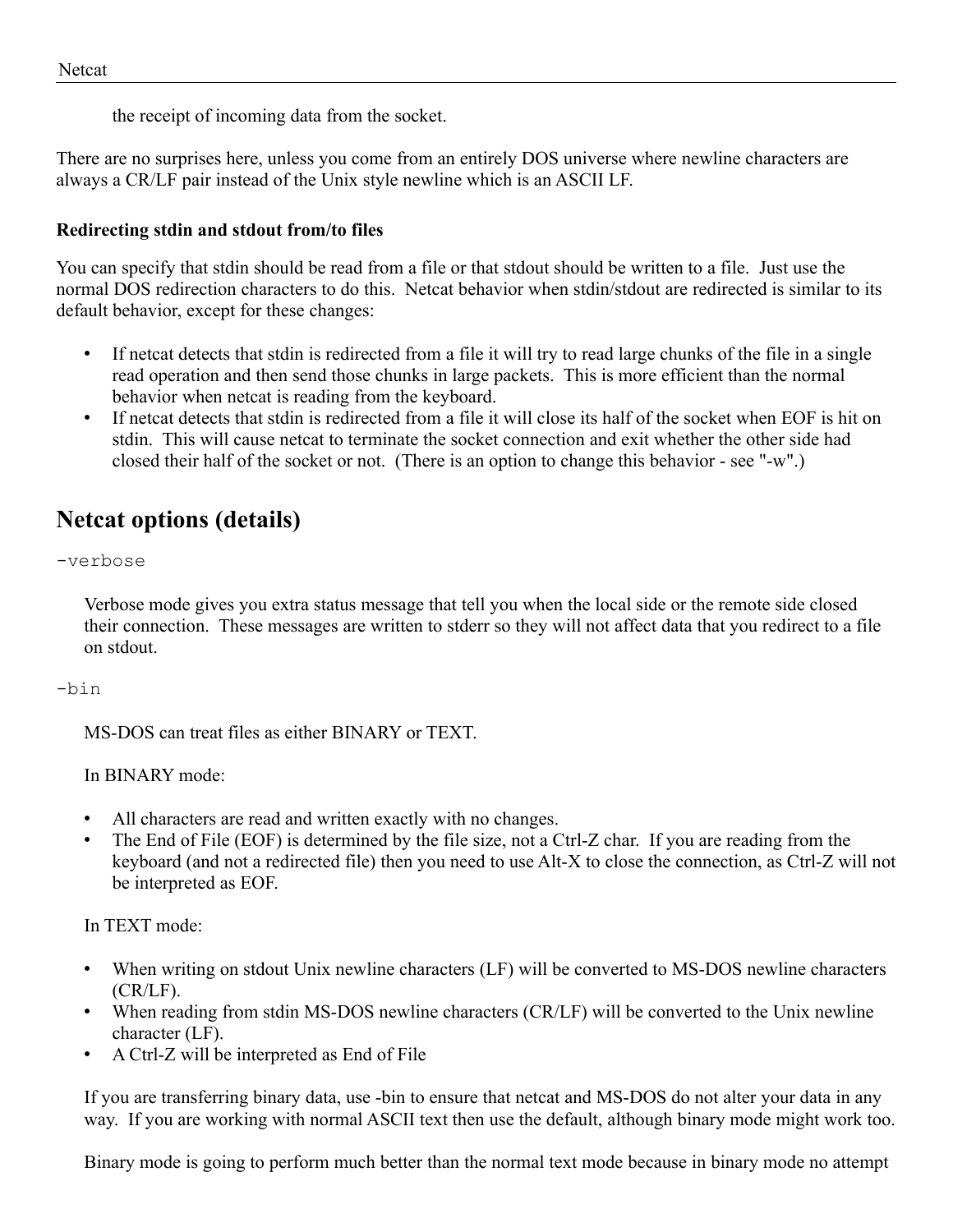is made to process the incoming and outgoing characters, saving on processing time.

Note: You can use -bin even if you are not redirecting stdin and stdout to a file. The behavior change is the same whether you are redirecting or not.

-telnet\_nl

The standard for sending newline characters across the internet using the Telnet "network virtual terminal" (NVT) is to send a CR/LF pair. This is because some machines use CR, some use LF, and some use other oddball characters.

If you are connecting to a service that uses the Telnet NVT standard then turn this option on. This will convert your outgoing newline characters to the Telnet standard of CR/LF. Services like HTTP, FTP, SMTP, etc. all use the Telnet NVT standard so they will probably work better with this option. Incoming CR/LF pairs will be translated to normal newlines.

This option can not be mixed with -bin. If you need binary mode, then turning on -telnet\_nl makes not sense.

(Slightly fun trick .. MS-DOS uses the same newline characters as the Telnet NVT standard. So you can probably use -bin in place of -telnet\_nl. But -bin changes other things, so it is probably best not to mess with it.)

This option does not turn netcat into a Telnet client - it only changes the way that newline characters are sent and received. It will not do Telnet option negotiation, which is an important part of the Telnet protocol that a real Telnet server will need. But this option will help you connect to FTP, SMTP and other servers that use the Telnet NVT standard but not do Telnet option negotiation.

#### -echo

By default no echoing of characters is provided. If you turn this on any characters from stdin will be echoed to stdout.

If the other side is echoing your characters and you turn this on you will see things twice.

Keep in mind that because we are echoing to stdout with this option, your local input will show up in stdout even when you redirect stdout to a file.

#### -w <n>

The default is to close the socket connection and exit from netcat when EOF is detected on stdin. This can be a problem if there was data in flight from the other side at the time the socket was closed. (You will miss the data that was in flight. This is more likely to happen when stdin is redirected from a file, as netcat will send it very quickly and hit EOF possibly before the other side has had a chance to do everything.)

To get around this the -w option tells netcat how long to wait for data to come from the other side after your side of the socket hits EOF on stdin. This can give netcat a chance to receive the last of the data from the other side before closing the connection.  $\langle n \rangle$  is the number of seconds to wait.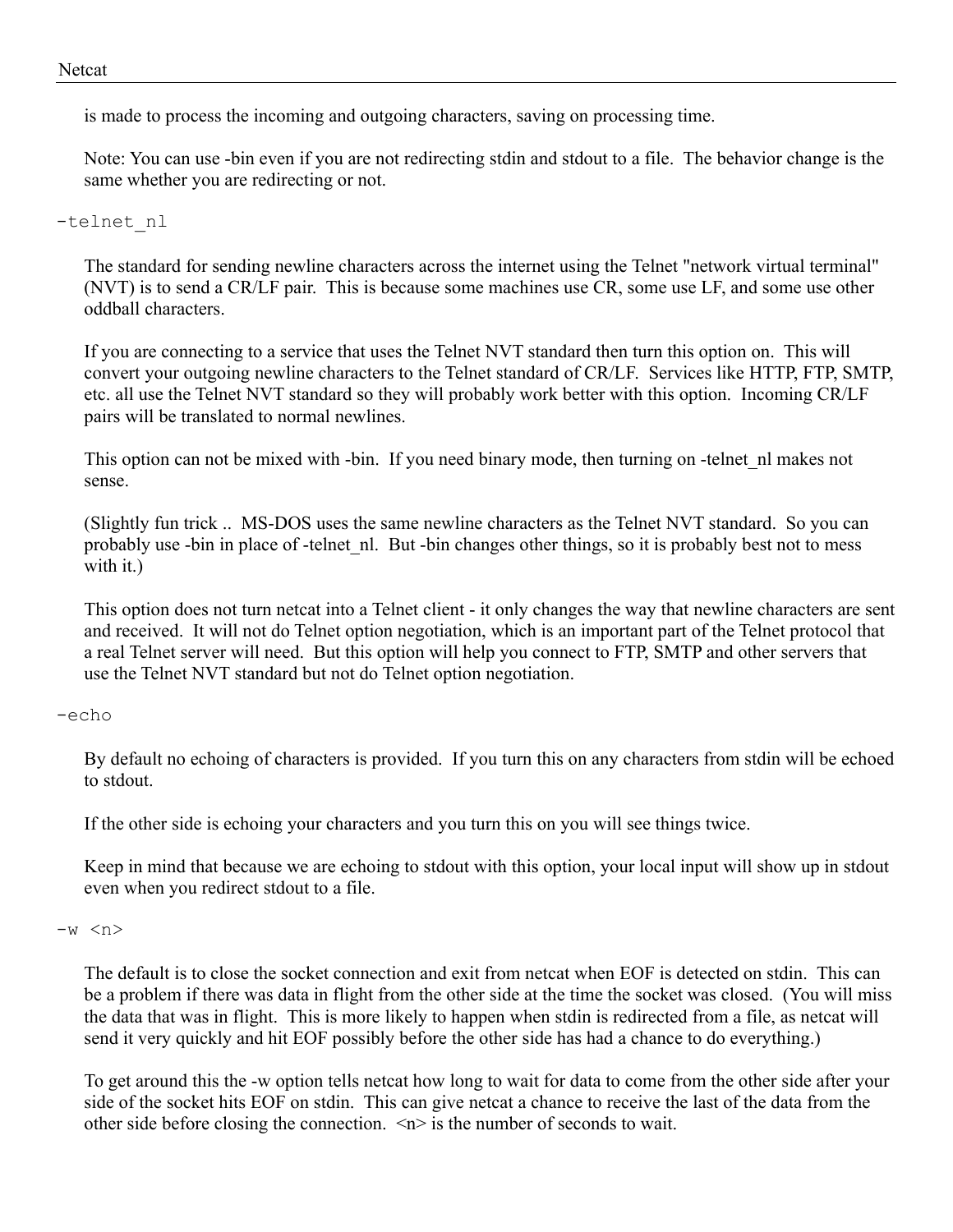#### Netcat

-nocorc

Corc stands for "Close On Remote Close", so -nocorc means don't do that.

By default if netcat detects that the other side closed its half of the socket connection it will close the socket and exit. This will happen even if EOF was not yet detected on stdin.

With this option netcat will ignore the close from the other side until EOF is detected on stdin.

This option probably is not very useful for most people, but if you are experimenting with 'half closed' sockets it can be very useful.

-srcport <n>

By default if you are connecting to another machine netcat will use a random port number as the source port on your machine. If for some reason you need to specify a source port for your machine you can use this option.

# **Keyboard Handling**

By default netcat reads interactively from the keyboard. This is normally straightforward, but there are some things you should know.

In binary mode:

- Ctrl-Z is sent as ASCII 26 and does not mark EOF. (You must signal 'EOF' using Alt-X.)
- Enter is sent as ASCII 13 (CR).
- Ctrl-Enter is sent as ASCII 10 (LF).
- All other keys are sent exactly as they are read.

In text mode:

- Ctrl-Z means EOF for stdin, and will close your half of the socket.
- Enter is sent as a Unix newline (LF)
- Ctrl-Enter is also sent as ASCII 10 (LF). (No change from above)
- To send a raw CR use Ctrl-M.

In text mode with -telnet nl turned on the Enter key changes slightly:

- Enter is sent as a telnet NVT newline (CR/LF)
- To send a raw CR use Ctrl-M. To send a raw LF use Ctrl-J Or Ctrl-Enter.

#### **Special keys:**

Whether you are reading from the keyboard or not the following keys will always be honored:

Alt-E Toggle local echoing on and off Alt-H Help Alt-X Close your half of the socket connection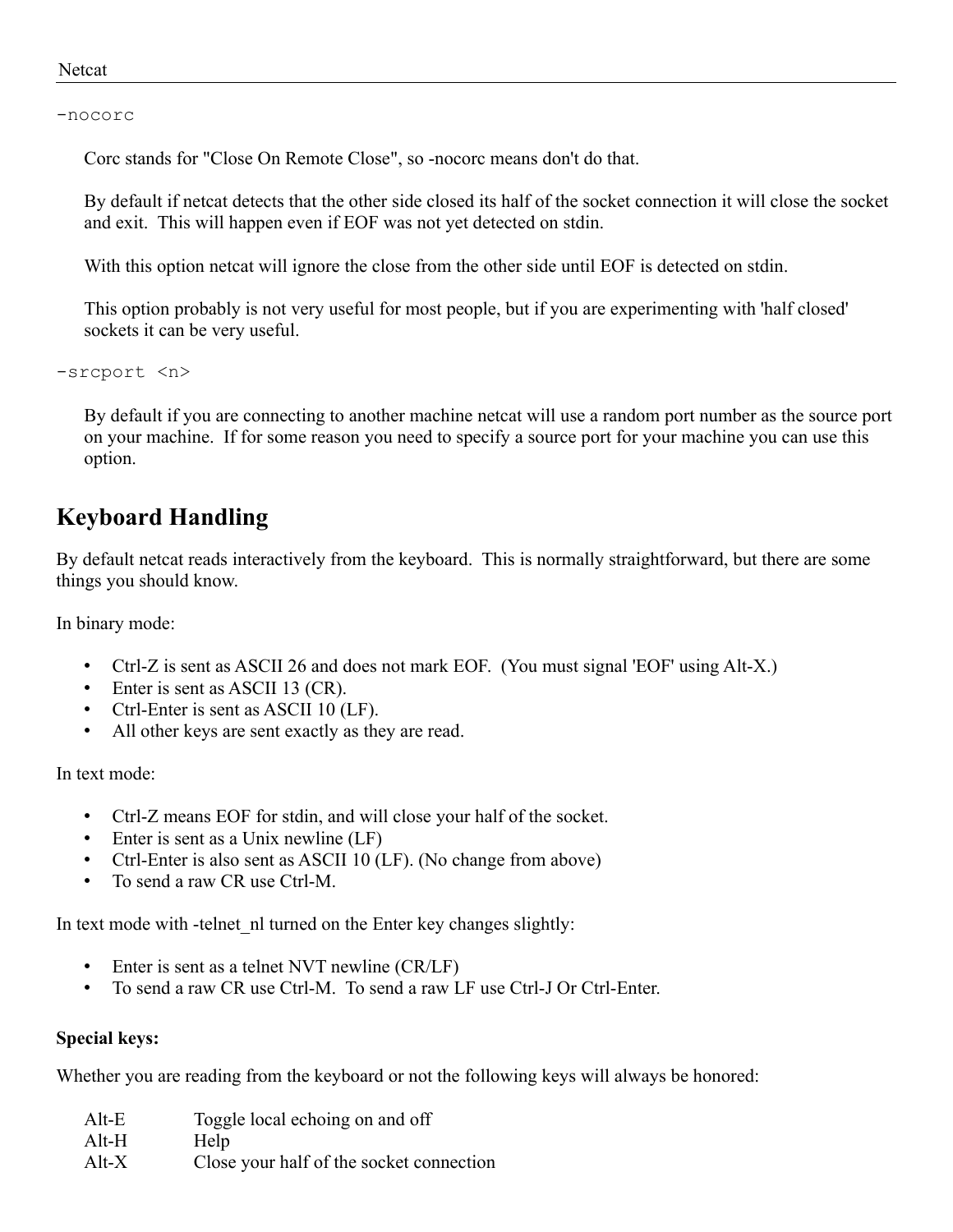Alt-S Show Status Ctrl-Break Unconditional exit

Alt-S is really handy, as it will show you if the other side has closed their half of the connection or not. If you are doing a large file transfer it can also show you how many bytes have been sent and received.

### **Environment variables**

Two environment variables are provided to help tailor netcat to your memory and performance requirements.

READBUF

Default 8192, Range 512 to 32768

Use: Sets the size of the buffer used to read from stdin when stdin is redirected from a file on your local disk. Bigger numbers generally result in higher performance. Use a smaller number if you are tight on memory and need to cut back on what netcat whats to use.

If you are low on memory 4KB is a reasonable setting that will not hurt performance too much.

This environment variable has no effect when you are reading from the keyboard.

WRITEBUF

Default 8192, Range 512 to 32768

Use: Sets the size of the buffer used to write to stdout when stdout is redirected to a file on your local disk. Bigger numbers generally result in higher performance. Use a smaller number if you are tight on memory and need to cut back on what netcat whats to use.

If you are low on memory 4KB is a reasonable setting that will not hurt performance too much.

For both variables DOS likes it best if you use a power of 2, or at least a multiple of 512 bytes. Other numbers will cause extra work for DOS and limit performance.

### **Examples (and Quickstart!)**

#### **nc -target 192.168.2.10 7**

Opens a socket connection to 192.168.2.10 on port 7. Your keystrokes will be sent and data coming back will be displayed on the screen. (On a Unix machine port 7 is the echo service, so you should see everything that you send.)

#### **nc -target 192.168.2.5 1234 < input.txt**

Opens a TCP/IP socket to 192.168.2.5 port 1234 and sends the file 'input.txt' to the other machine instead of sending your keyboard input. The program automatically ends after input.txt has been transferred.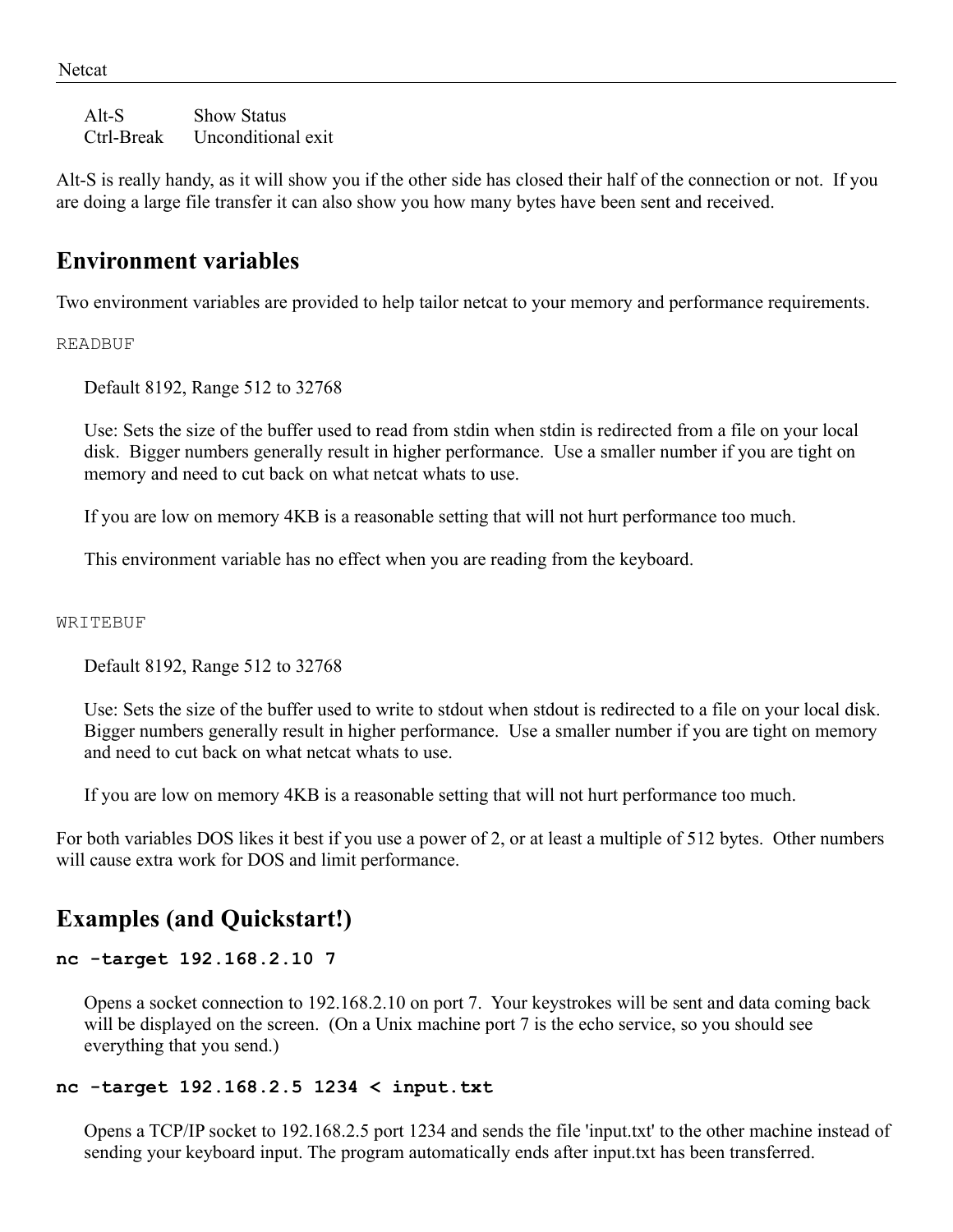#### **nc -target 192.168.2.5 1234 -w 5 < input.txt**

Same as above, but wait 5 more seconds after EOF is detected on stdin so that any response from the other side can be read.

#### **nc -listen 2000 > newfile.txt**

Listens on port 2000 for a connection from a remote machine. When the connection is established any incoming data is sent to newfile.txt. When the remote machine closes the connection netcat exits automatically.

#### **nc -listen 3000 -nocorc > newfile.txt**

Similar to above, but netcat does not automatically exit until it is told to. (This is not terribly useful when redirecting files, but is useful when using netcat interactively.)

#### **nc -target www.cnn.com 80 -telnet\_nl -verbose -echo**

Connect to the HTTP server at www.cnn.com on port 80. Automatically convert newlines to telnet NVT newlines, enable verbose status messages, and start with local echoing turned on.

(If you send "GET /" without the quotes and press Enter, you will get a web page back!)

## **Network printing**

If you have a network attached printer that supports "raw" printing on TCP/IP port 9100 then it is possible to send files from your DOS machine to the printer for printing using the following steps:

- Send your output to a DOS file instead of a printer. The output file needs to be in a format the printer understands, such as PCL for printers that use Printer Control Language or PostScript for printers that use that. (This implies that your DOS program has a suitable printer driver for your printer.)
- Send the output file to the printer using the netcat command:

#### **nc -target <printer address> 9100 -bin < <filename>**

Substitute <printer address> with the IP address of your printer and <filename> with the filename your program generated when you said "print to file." For example, on my printer:

#### **nc -target 192.168.2.20 9100 -bin < testfile.txt**

will print testfile.txt over the network to the printer. (testfile.txt gets redirected on stdin to netcat.)

If you are unsure if your printer listens on port 9100 then just try the steps above anyway; at worst case nothing will happen.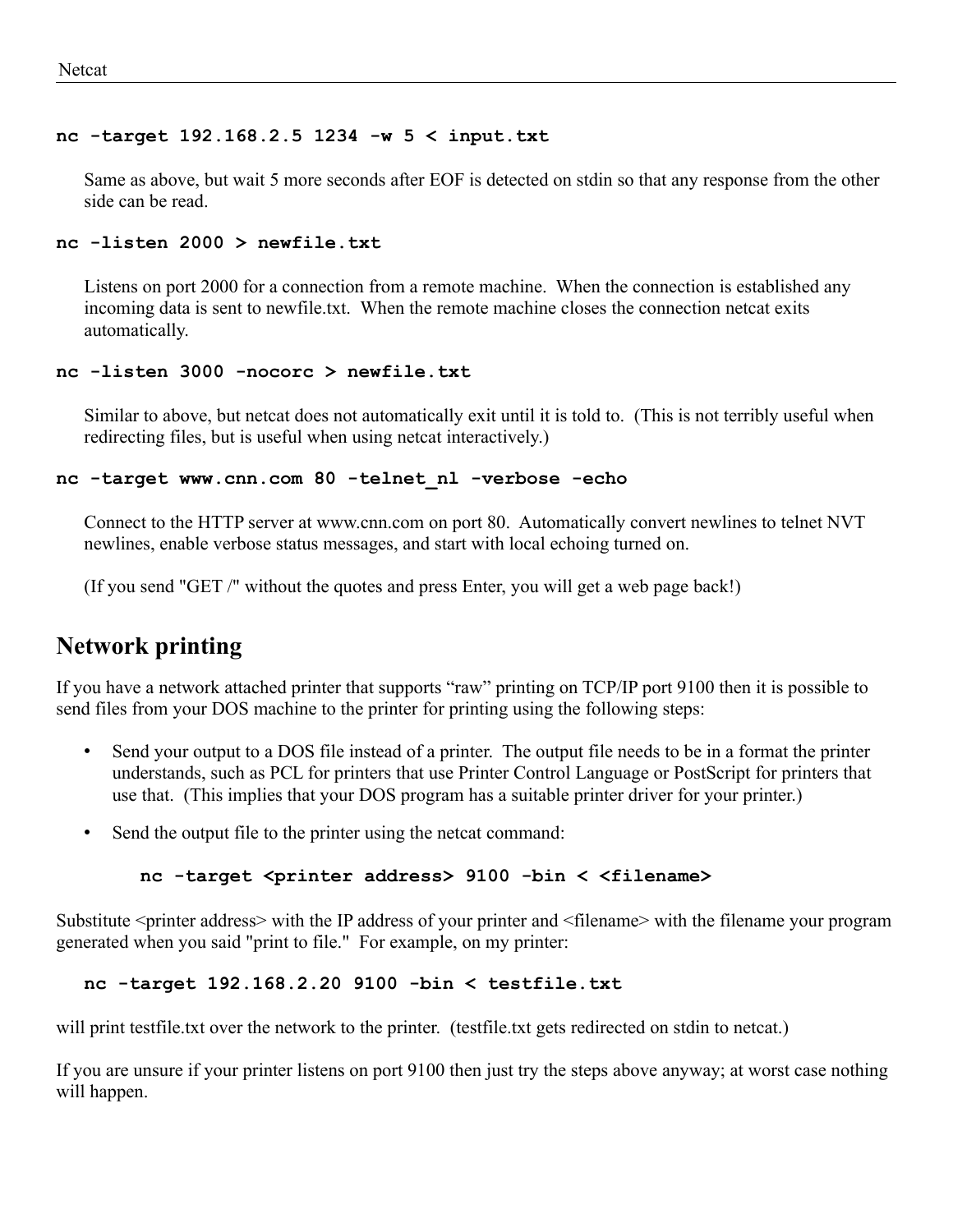# **Limitations**

This version of Netcat does not support UDP. (Most Unix versions do.)

### **Recent changes**

- 2010-11-27 Misc TCP library changes to improve handling when buffers are full. Watcom runtime workaround: improve compatibility with older machines
- 2010-06-21 Ported to Open Watcom
- 2010-04-22 Maintenance release for the underlying TCP library. TCP checksums should be computed correctly all of the time now, and are much faster.
- 2010-02-08 Complete rewrite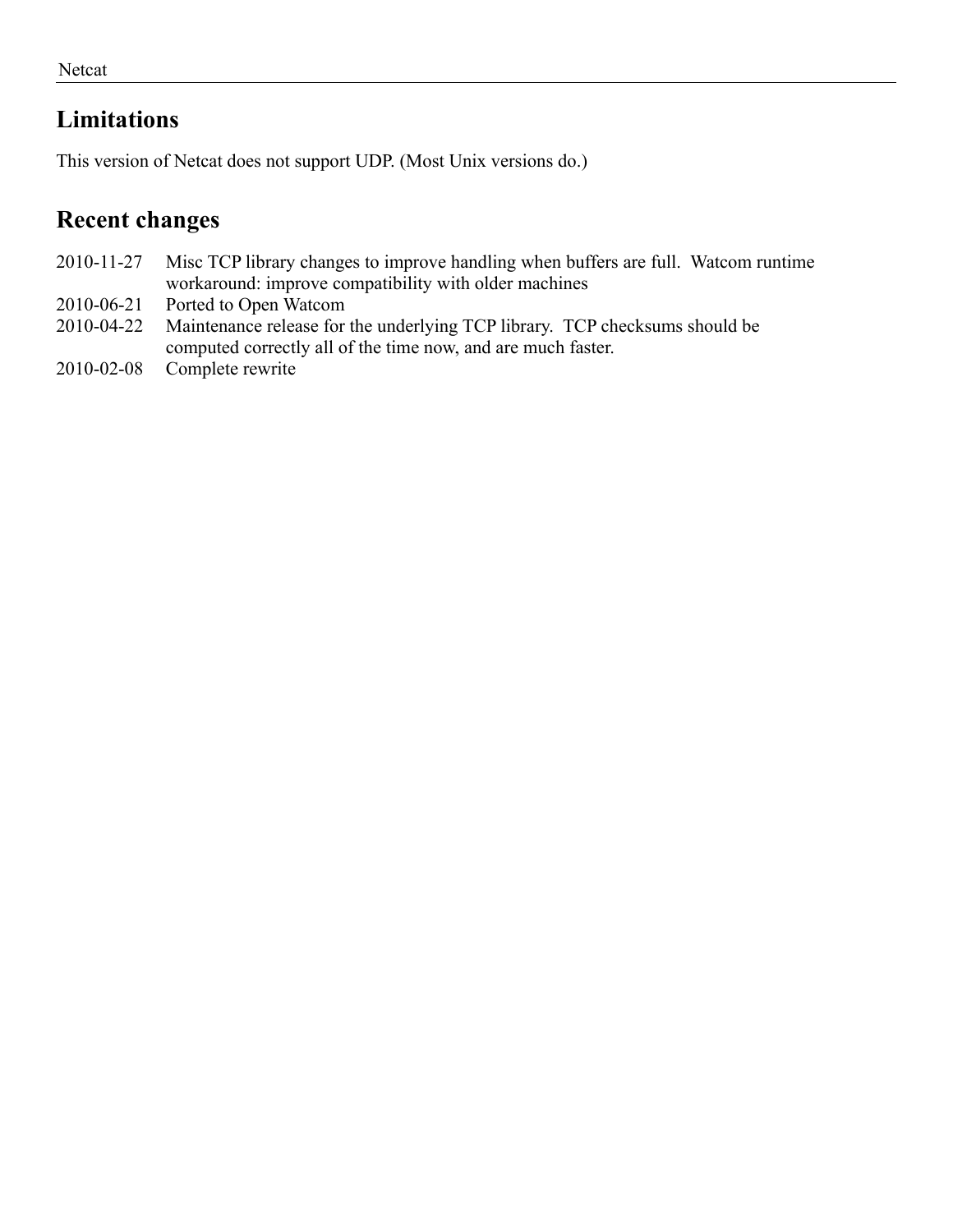# **Ping**

# **Introduction**

This is a DOS version of the 'Ping' utility commonly found on systems that support TCP/IP. Ping allows you to do a basic check to see if a remote system is alive and responding to TCP/IP even if it is not accepting connections on specific ports. Ping is also useful for measuring how far away (also known as the ping latency) of a remote system - lower ping times mean better performance.

# **Special hardware or software requirements:**

None

# **Using Ping**

Usage is like this:

### **ping [options] <your.machinename.here>**

Options are:

| $-$ help       | Show a help message                             |
|----------------|-------------------------------------------------|
| -count         | Tell ping how many ping packets to send         |
| $-size$        | Set the size of the test data in each packet    |
| $-timecut < n$ | Number of seconds to wait for response packets. |

By default ping will send four packets and each packet will have a 32 byte test message in them. The total packet size will be 60 bytes, including the TCP/IP headers.

You can tell ping to send more packets or to send bigger packets. The test data portion of a packet can be up to 256 bytes in size. Ping sends one packet per second by default.

Here is some sample output:

```
mTCP Ping by M Brutman (mbbrutman@gmail.com) (C)opyright 2009-2015
Version: May 2 2015
ICMP Packet payload is 256 bytes.
Packet sequence number 0 received in 151.30 ms, ttl=45
Packet sequence number 1 received in 155.55 ms, ttl=45
Packet sequence number 2 received in 154.70 ms, ttl=45
Packet sequence number 3 received in 149.60 ms, ttl=45
Packet sequence number 4 received in 148.75 ms, ttl=45
Packets sent: 5, Replies received: 5, Replies lost: 0
Average time for a reply: 151.98 ms (not counting lost packets)
```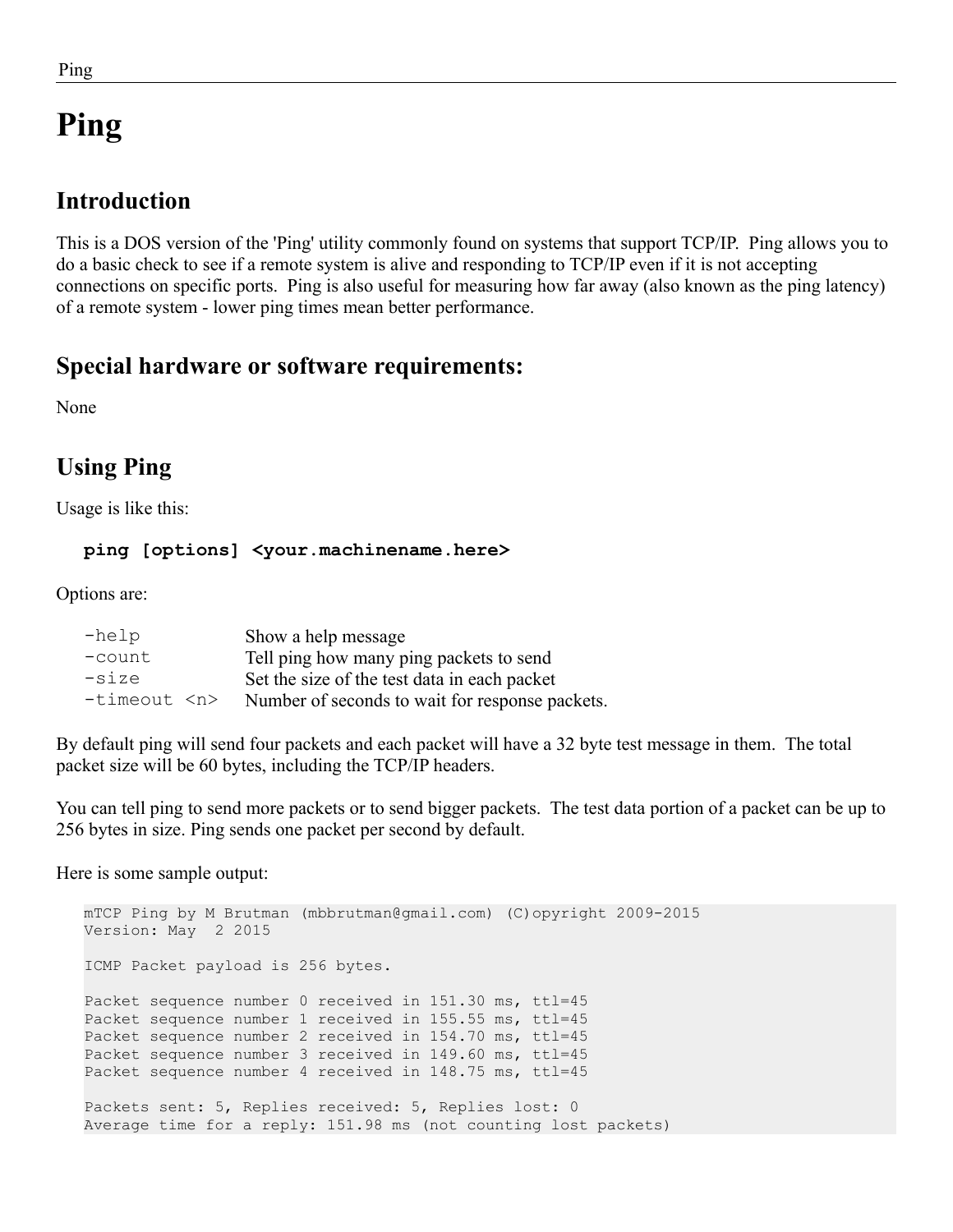You can press CTRL-C or CTRL-BREAK to stop. If you ping a non-existent machine you will either get a DNS error message or an ARP failure.

### **Return codes**

Ping uses the following return codes:

| All good – every ping packet received a response |
|--------------------------------------------------|
| Usage error                                      |
| DNS error                                        |
| No ping responses received                       |
| Some ping responses received                     |

# **Fun notes**

Normal timer resolution under DOS is limited to 55 milliseconds. This is how fast the BIOS timer clicks, and it works out to about 18 times a second.

Ping can measure time down to 0.85 milliseconds. To do this it reprograms the hardware timer to generate interrupts faster, and then only passes the correct number of interrupts to the BIOS code. This way BIOS keeps correct track of the time and everything else works as it should, while Ping can get 1 millisecond accuracy while it needs it.

This technique is highly accurate - try it!

## **Recent changes**

- 2020-03-07 Add more expressive return codes
- 2012-04-29 Fix packet length problem
- 2010-06-21 Ported to Open Watcom
- 2009-09-30 Higher resolution timing
- 2009-09-25 Initial version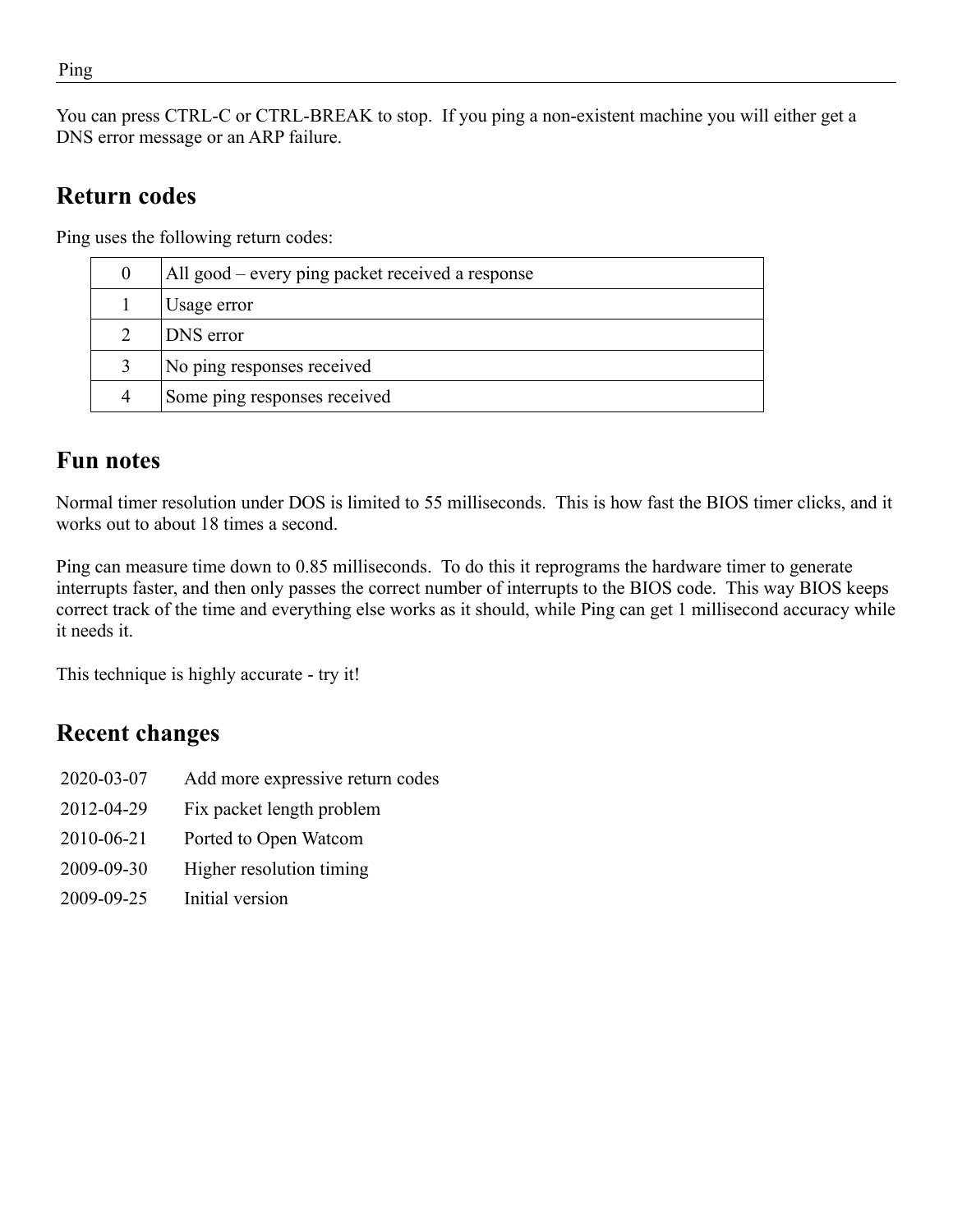# **PktTool**

# **Introduction**

Pkttool is a small utility that can:

- scan memory for loaded packet drivers
- read statistics from a loaded packet driver
- capture and display packets flowing on your network (packet sniffer)

The first two functions are useful when trying to diagnose problems with an Ethernet card on your system. The packet sniffer function is an advanced function that can help you diagnose problems on your network.

# **Special hardware or software requirements:**

None

# **Using PktTool**

No setup is required. Unlike most of the mTCP programs, pkttool does not use the mTCP configuration file. All you need is to have your packet driver loaded.

Pkttool has three primary commands, each of which may have options. The commands are:

| scan   | scan memory for loaded packet drivers               |
|--------|-----------------------------------------------------|
| stats  | read statistics from a loaded packet driver         |
| listen | capture and display packets flowing on your network |

# **Scanning for packet drivers**

To scan for loaded packet drivers use the scan command:

```
pkttool scan
mTCP pkttool by M Brutman (mbbrutman@gmail.com) (C)opyright 2008-2015
Version: Apr 12 2015
Scanning:
Details for driver at software interrupt: 0x60
  Name: NE2000
  Entry point: 0192:03CE
  Version: 11 Class: 1 Type: 54 Interface Number: 0
  Function flag: 2 (basic and extended functions)
   Current receive mode: packets for this MAC and broadcast packets
  MAC address: AC:DE:48:88:99:AA
```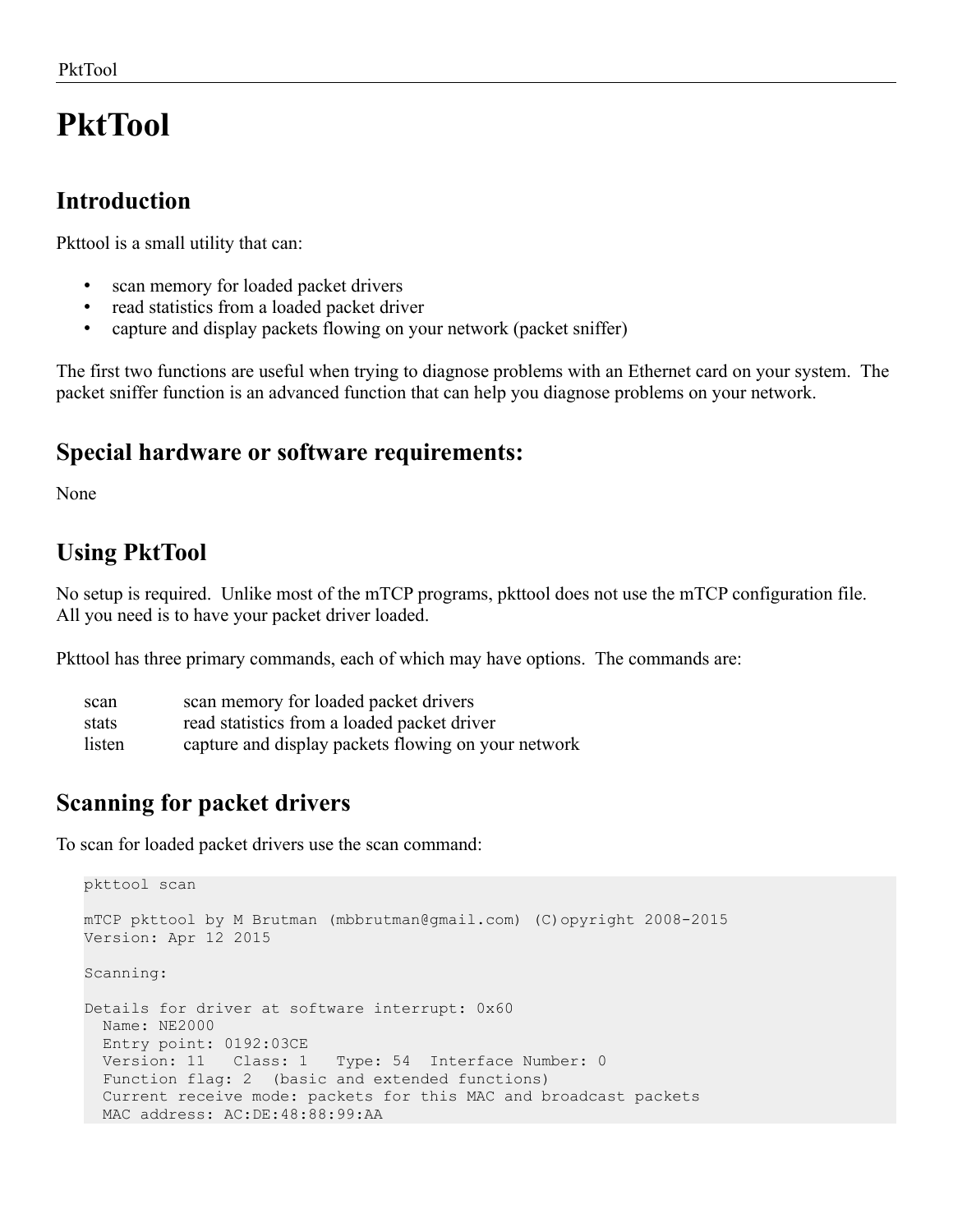If any packet drivers are detected information about them will be displayed.

If the Trumpet DOS TCP/IP TSR is found in memory you will be warned about it. mTCP is not compatible with Trumpet but both can be used if you have each one assigned to a different packet driver.

After the pkttool program ends the DOS ERRORLEVEL variable will be set to the number of packet drivers found, or 0 if none were found.

## **Displaying packet driver statistics**

To display the statistics tracked by each packet driver use the stats command:

pkttool stats <x>

where  $\langle x \rangle$  is the software interrupt that the packet driver was loaded at. It is a hexadecimal value ranging from 0x60 to 0x80.

And here is some sample output:

```
pkttool stats 0x60
mTCP pkttool by M Brutman (mbbrutman@gmail.com) (C)opyright 2008-2015
Version: Apr 12 2015
Details for driver at software interrupt: 0x60
  Name: NE2000
  Entry point: 0192:03CE
  Version: 11 Class: 1 Type: 54 Interface Number: 0
  Function flag: 2 (basic and extended functions)
  Current receive mode: packets for this MAC and broadcast packets
  MAC address: AC:DE:48:88:99:AA
All statistics are from when the packet driver was loaded.
Packets in: 10 Packets received
Packets out: 4 Packets sent
Bytes in: 2700 Bytes received (includes Ethernet headers)
Bytes out: 1210 Bytes sent (includes Ethernet headers)
Errors in: 0 Receive errors
Errors out: 0 Sending errors
Packets lost: 135 Lost due to no handler, out of buffers, etc.
```
### **Listening for packets on the network:**

The most powerful feature of pkttool is the ability to listen for packets being received and to give you a quick idea of what they are.

Under normal circumstances an Ethernet card is setup to listen only for packets that are addressed directly to it or packets that are sent for broadcast to the entire network. A special mode known as "promiscuous mode" can be used to let the packet driver receive all packets on the wire, regardless of the destination. Pkttool uses promiscuous mode to let you see those packets, making it a valuable debugging tool.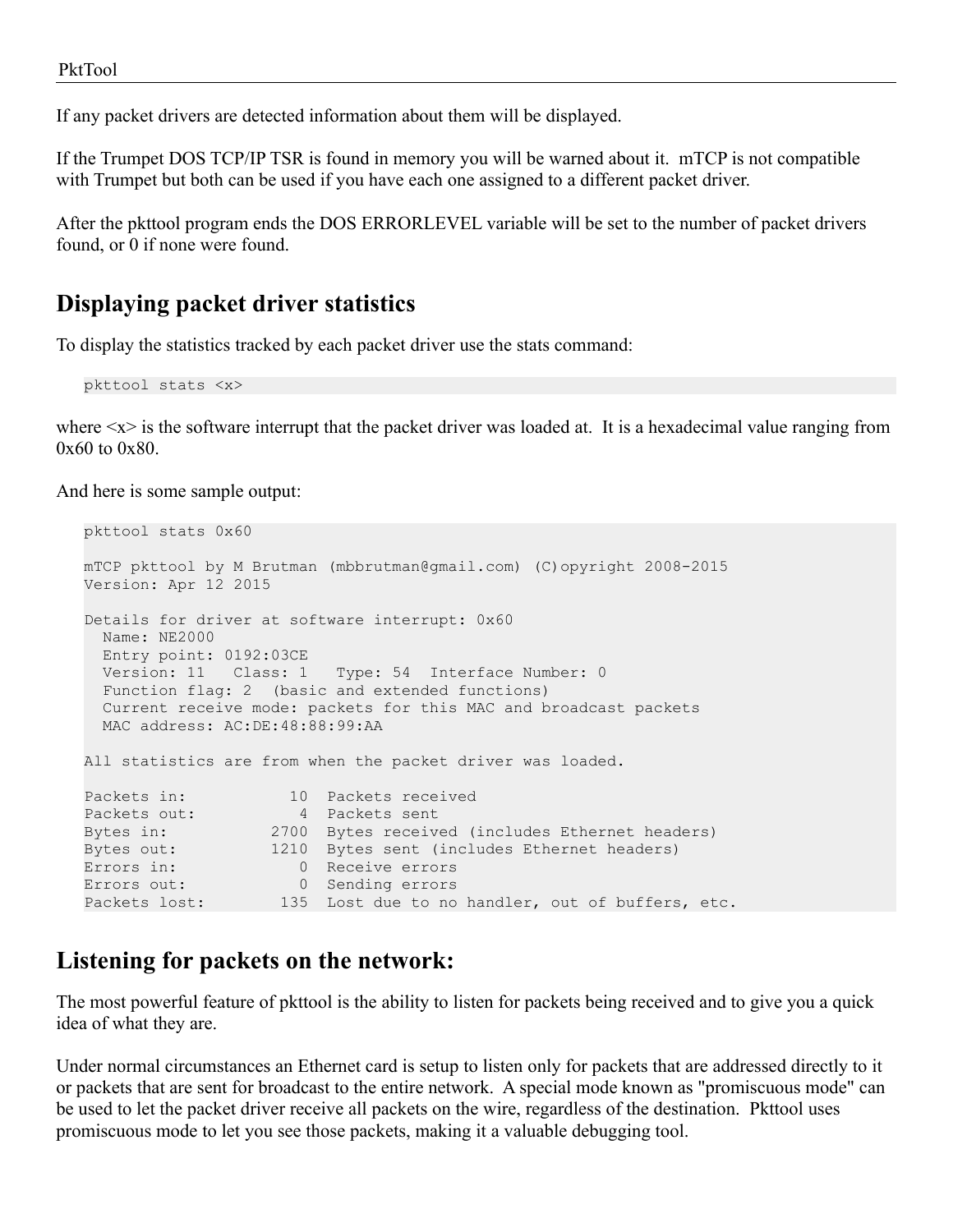To run pkttool in listen mode use the following syntax:

pkttool listen <x> [-v] [-raw] [-s <n>] [-outputfile <filename>]

where:

 $\langle x \rangle$  is the software interrupt that the packet driver was loaded at. It is a hexadecimal value ranging from 0x60 to 0x80.

-v means you would like to see some basic output that shows each incoming packet. (Think of it as "verbose mode".)

-raw means that you want to see the raw hexadecimal data for each incoming packet.

-s <n> says to capture only n bytes when using -raw mode. So if you have large packets and you only care about the first 128 bytes, this option will let you only capture the first 128 bytes of those larger packets.

-outputfile <filename> instructs pkttool to write its output to the specified file.

When started in listen mode, pkttool will switch your Ethernet card into promiscuous mode and start listening for traffic. Some of the traffic on your network that you might see includes:

- ARP requests
- IPv4 traffic
- IPv6 traffic
- Network switch management traffic

Not all possible traffic will be visible; what you will be able to see will depend on your network switches and routers.

#### **Using the -v option:**

If you use the -v option you will see output like this for each incoming packet:

```
16:45:34.06 To: 30:85:A9:68:E6:60 From: 00:21:9B:29:79:BE Len: 80 T:0800
IPv4: From: 192.168.2.100 To: 216.58.216.132 Len: 66 Type: (17) UDP
16:45:34.11 To: 00:21:9B:29:79:BE From: 30:85:A9:68:E6:60 Len: 131 T:0800
IPv4: From: 216.58.216.132 To: 192.168.2.100 Len: 117 Type: (17) UDP
16:45:34.72 To: 33:33:00:00:00:0C From: 00:21:9B:29:79:BE Len: 208 T:86DD
IPv6: From: FE80:0000:0000:0000:FD79:90D5:2FD7:832E
        To: FD79:90D5:2FD7:832E:FF02:0000:0000:0000
        Len: 154 Type: (17) UDP
16:45:35.21 To: FF:FF:FF:FF:FF:FF From: 00:21:9B:29:79:BE Len: 60 T:0806
ARP: Request: 192.168.2.100 is looking for 192.168.2.129
```
For each packet you will see a timestamp, the destination and source MAC address, and the Ethernet packet type. (If you see an Ethernet packet type that is less than 0x0600 that is an older style Ethernet 802.3 frame as opposed to a newer style Ethernet II style frames.)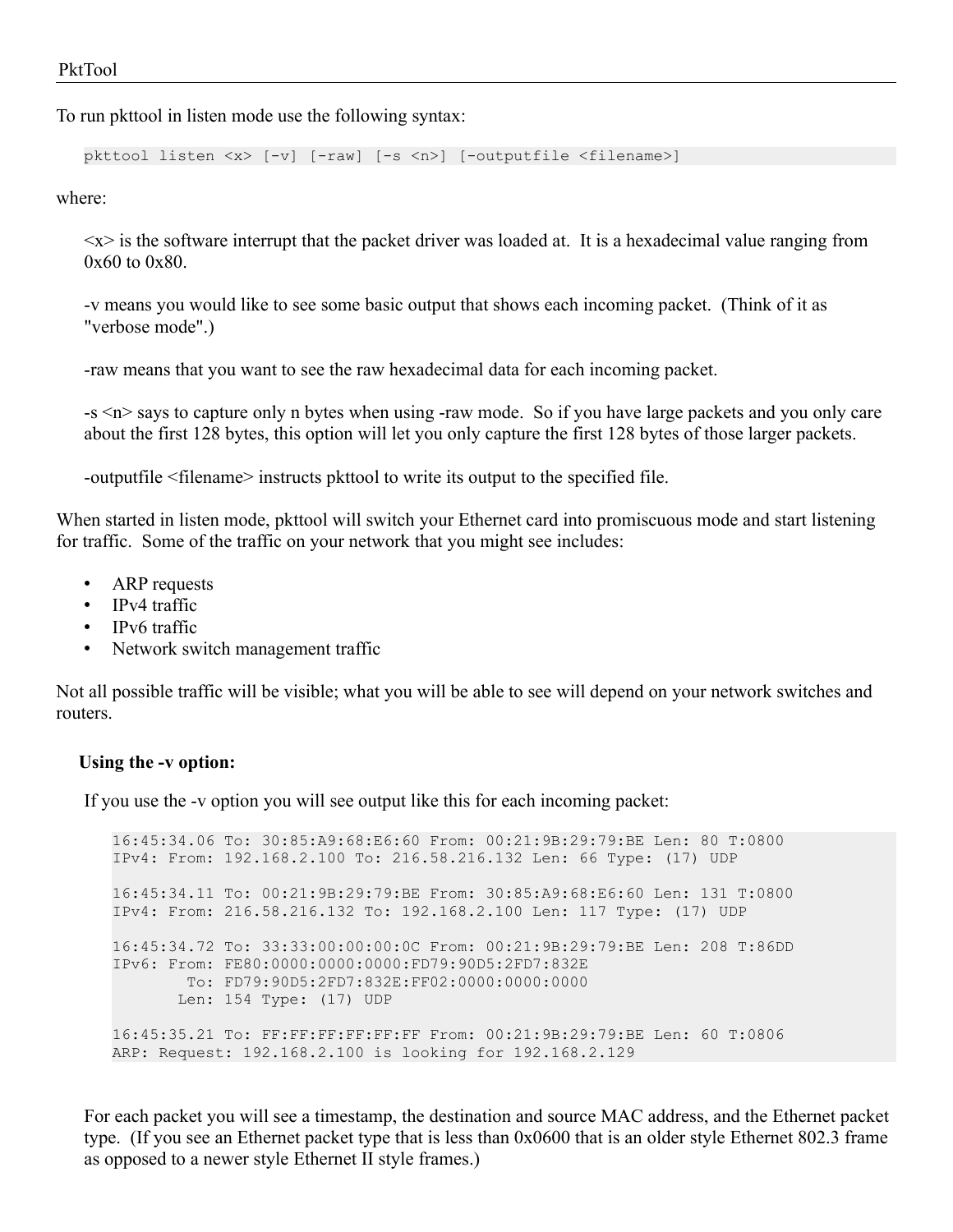If the packet type is ARP, IPv4, or IPv6 you will get some additional information from the packet.

#### **Using the -raw option:**

If you use the -raw option you will be able to see the data in the packets. That data might contain user IDs and passwords that are not encrypted. Be careful and use this responsibly! You do not want to leak a password because you shared a cool packet trace ...

Each packet will be displayed as a raw hexadecimal dump:

0000 30 85 A9 68 E6 60 00 21 9B 29 79 BE 08 00 45 00 0..h.`.!.)y...E. 0010 00 42 5D 06 00 00 80 11 69 D9 C0 A8 02 64 D8 3A .B].....i....d.: 0020 D8 84 DE FA 01 BB 00 2E 38 D6 0C F0 0C 29 5A 1F ........8....)Z. 0030 DE 33 EF C2 7A AB 07 81 46 03 21 43 40 D5 69 C4 .3..z...F.!C@.i. 0040 9C 72 D8 5E 08 E3 C2 9E A6 E4 09 48 B8 3C F4 41 .r.^.......H.<.A 0000 FF FF FF FF FF FF 00 21 9B 29 79 BE 08 06 00 01 .......!.) y..... 0010 08 00 06 04 00 01 00 21 9B 29 79 BE CO A8 02 64 .......!.)y....d 0020 00 00 00 00 00 00 C0 A8 02 81 0C F0 0C 29 5A 1F .............)Z. 0030 DE 33 EF C2 7A AB 07 81 46 03 21 43 .3..z...F.!C

In this example the first packet is an IPv4 packet. The next packet is an ARP packet.

Dumping the hexadecimal for each packet like this takes time and your computer might not be able to keep up. If you see warnings about packets being dropped then consider using the -s option to not dump all of the contents of each packet, or just don't use the -raw option at all. If you are writing to an output file you can improve your speed by writing to a file that is on a RAM disk.

Pkttool will continue to listen for traffic until until you press [ESC] to end the program. At the end of the program you will get some output that summarizes the traffic that was seen. Here is a sample of that output: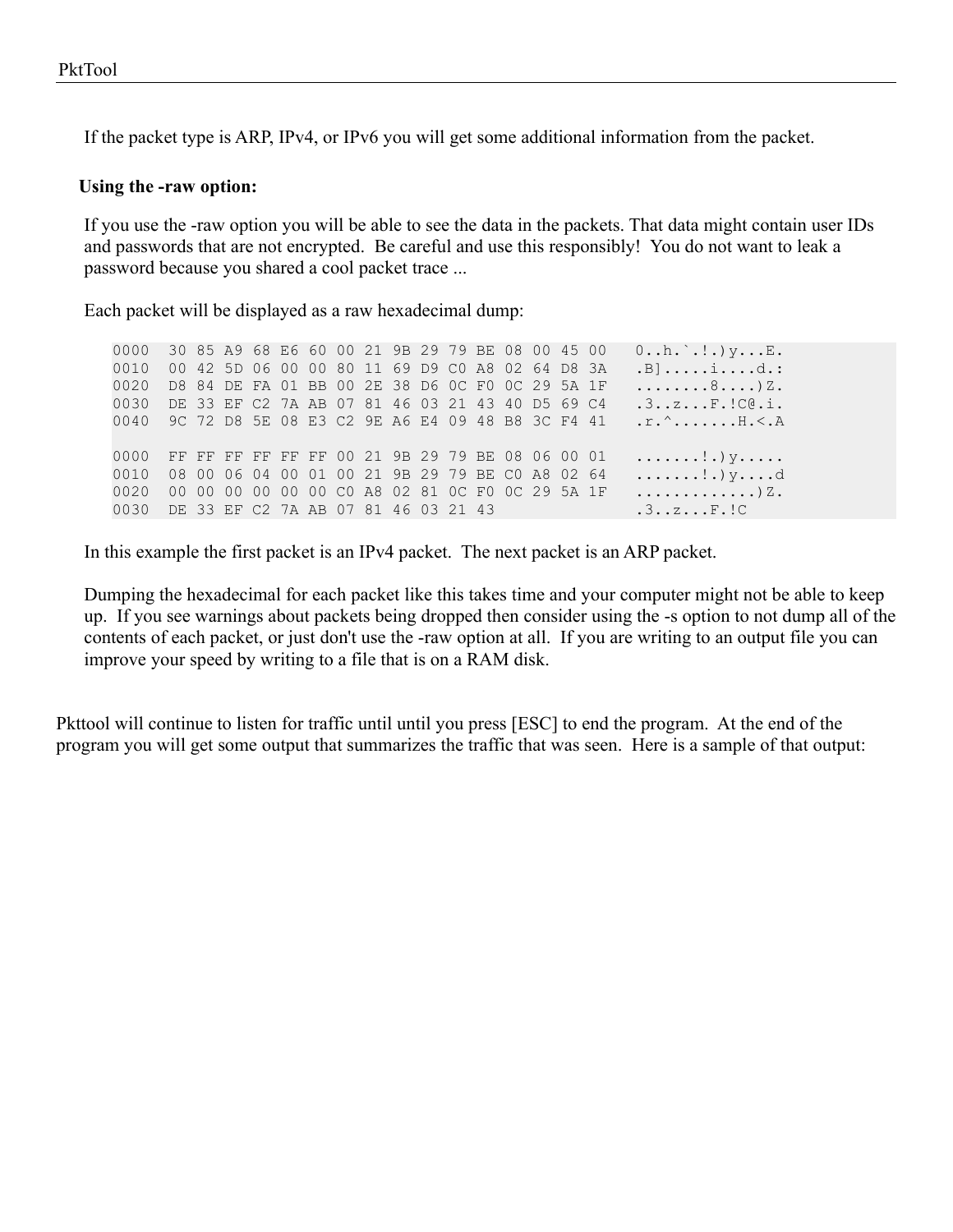```
Tracing active for 2 minutes, 8 seconds
Packets received: 1018
Packets dropped: 0
Ethernet broadcast packets: 73
Unique MACs detected: 4
MAC addr: A4:70:D6:FD:F1:22 Packets sent: 10 Bytes sent: 910
 Packets: 10 Bytes: 910 Type: 0800 Ipv4
MAC addr: 00:1B:A9:7D:8A:8A Packets sent: 35 Bytes sent: 6330
 Packets: 34 Bytes: 6270 Type: 0800 Ipv4
Packets: 1 Bytes: 60 Type: 0806 ARP
MAC addr: 00:21:9B:29:79:BE Packets sent: 545 Bytes sent: 109741
 Packets: 381 Bytes: 92317 Type: 0800 Ipv4
 Packets: 88 Bytes: 12864 Type: 86DD Ipv6
 Packets: 76 Bytes: 4560 Type: 0806 ARP
MAC addr: 30:85:A9:68:E6:60 Packets sent: 428 Bytes sent: 149225
  Packets: 356 Bytes: 144565 Type: 0800 Ipv4
 Packets: 63 Bytes: 3780 Type: ---- (IEEE 802.3 packet)
Packets: 5 Bytes: 300 Type: 0806 ARP
Packets: 4 Bytes: 580 Type: 888E EAP over LAN
All hosts combined: Packets sent: 1018 Bytes sent: 266206
  Packets: 781 Bytes: 244062 Type: 0800 Ipv4
Packets: 88 Bytes: 12864 Type: 86DD Ipv6
 Packets: 82 Bytes: 4920 Type: 0806 ARP
 Packets: 63 Bytes: 3780 Type: ---- (IEEE 802.3 packet)
Packets: 4 Bytes: 580 Type: 888E EAP over LAN
MAC addresses and their possible IP addresses (based on ARP traffic):
00:1B:A9:7D:8A:8A -> 192.168.2.20
00:21:9B:29:79:BE -> 192.168.2.100
30:85:A9:68:E6:60 -> 192.168.2.1
```
Here you can see that packets from four different machines were spotted by pkttool. Besides the expected ARP and IPv4 traffic there was IPv6 traffic, unidentified 802.3 style packets, and four "Extensible Authentication Protocol over LAN" packets.

Pkttool scans ARP traffic to try to build a mapping of MAC addresses to IP addresses. That table appears at the end. It is possible that you will have many more machines on your network than are identified in this table. The table only uses ARP traffic, which is the most reliable way to detect which MAC address has which IP address assigned. If you run pkttool for a long enough time you will have enough ARP traffic to build a fairly complete table.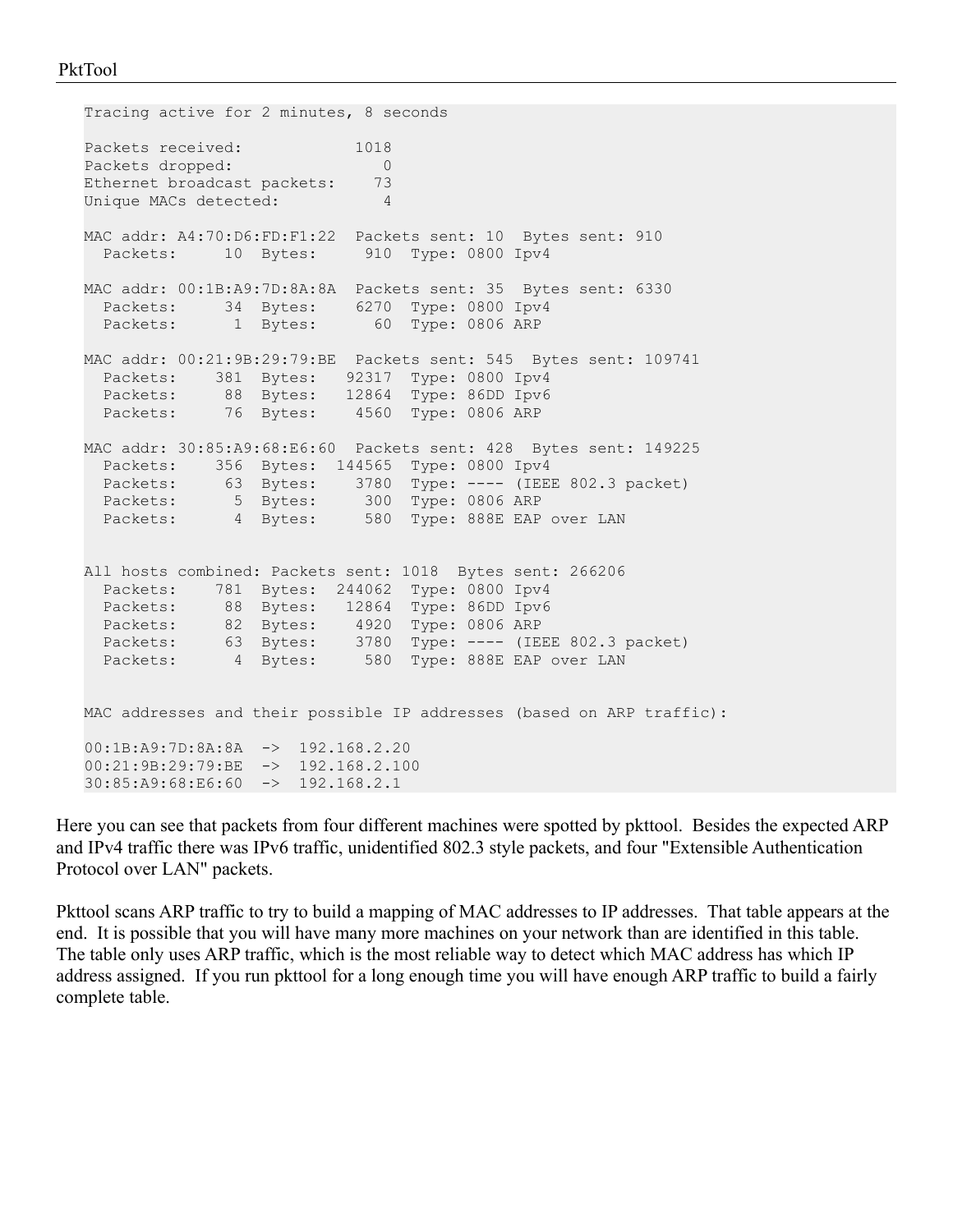# **Return codes**

Pkttool sets the following return codes:

| General return codes                           |                                                         |  |  |  |
|------------------------------------------------|---------------------------------------------------------|--|--|--|
| $\boldsymbol{0}$                               | No errors                                               |  |  |  |
| 128                                            | Usage error                                             |  |  |  |
| 129                                            | Packet driver not found                                 |  |  |  |
| 130                                            | Packet driver does not support the statistics command   |  |  |  |
| 131                                            | Unknown error reading statistics from the packet driver |  |  |  |
| 132                                            | File I/O error                                          |  |  |  |
| 150                                            | Miscellaneous error                                     |  |  |  |
|                                                |                                                         |  |  |  |
| Additional return codes for the Scan command   |                                                         |  |  |  |
| $\langle n \rangle$                            | Where n is the number of packet drivers found           |  |  |  |
|                                                |                                                         |  |  |  |
| Additional return codes for the Listen command |                                                         |  |  |  |
| $\boldsymbol{0}$                               | At least one packet received                            |  |  |  |
|                                                | No packets received                                     |  |  |  |

# **Recent changes**

2015-04-10 New!<br>2020-03-07 Bug f

Bug fix: don't call extended packet driver functions unless the driver supports it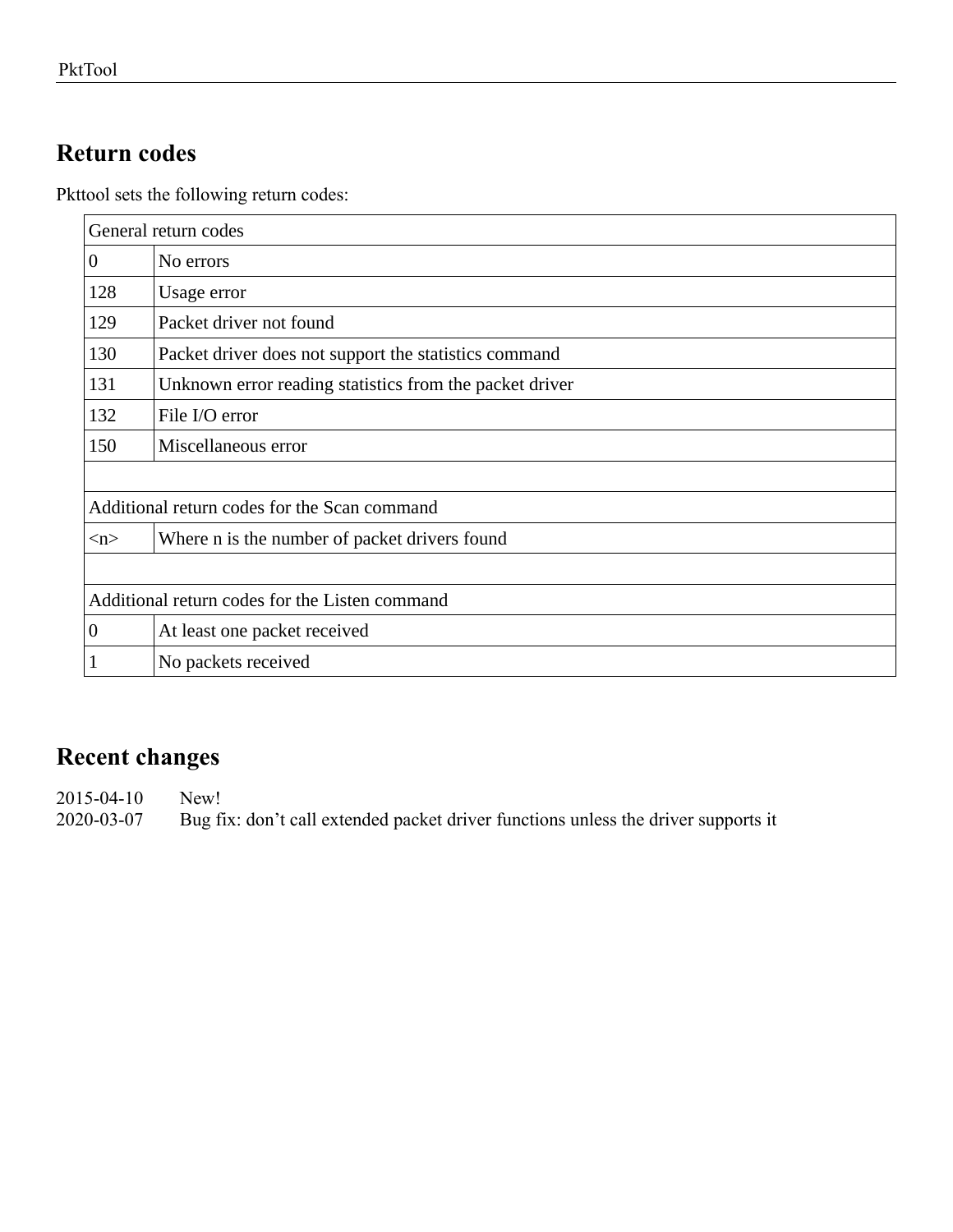# **SNTP (Simple Network Time Protocol)**

# **Introduction**

SNTP is a small utility that lets you fetch the current time and date from an NTP server on the internet. This is useful if your machine does not have a battery backed clock/calendar or if you want to adjust for the drift that is inherent in most older clock/calendar solutions.

## **Special hardware or software requirements:**

None

# **Using SNTP**

Usage is like this:

#### **sntp [options] <ntp.server>**

Options are:

| $-$ help         | Show a help message                               |
|------------------|---------------------------------------------------|
| -port <n></n>    | Contact server on port $\leq n$ (default=123)     |
| -retries <n></n> | Number of times to retry if no answer (default=1) |
| -set             | Set the system time                               |
| $-timecut < n$   | Seconds to wait for a server response (default=3) |

The NTP server parameter can be any NTP server on the network. I recommend using 'pool.ntp.org'. Details on this collection of servers can be found at http://www.pool.ntp.org/ .

Before running SNTP you should set the 'TZ' environment variable in DOS. The date and time that you get from the NTP server will be in Universal Coordinated Time and needs to be adjusted for your local timezone. The TZ environment variable tells the code what your local timezone is and how to make that adjustment.

Here are some example timezone settings:

| set TZ=EST5EDT  | (US Eastern Standard, 5 hour offset, DST is observed) |  |
|-----------------|-------------------------------------------------------|--|
| set TZ=CST6CDT  | (US Central Standard, 6 hour offset, DST is observed) |  |
| set TZ=UTC-1    | (One hour east of GMT, somewhere in Europe)           |  |
| set TZ=CET-2CDT | (Two hours east of GMT, DST is observed)              |  |

Some of you might note that the time offset is opposite of what Windows uses. That is because the program is using the POSIX standard for setting the TZ environment variable. Sorry, that is just the way it is. If you are west of GMT the offset is positive and if you are east of GMT the offset is negative.

If you want to see the full rules for setting the TZ environment variable including how to set it for complex daylight savings rules, please see the Open Watcom documentation: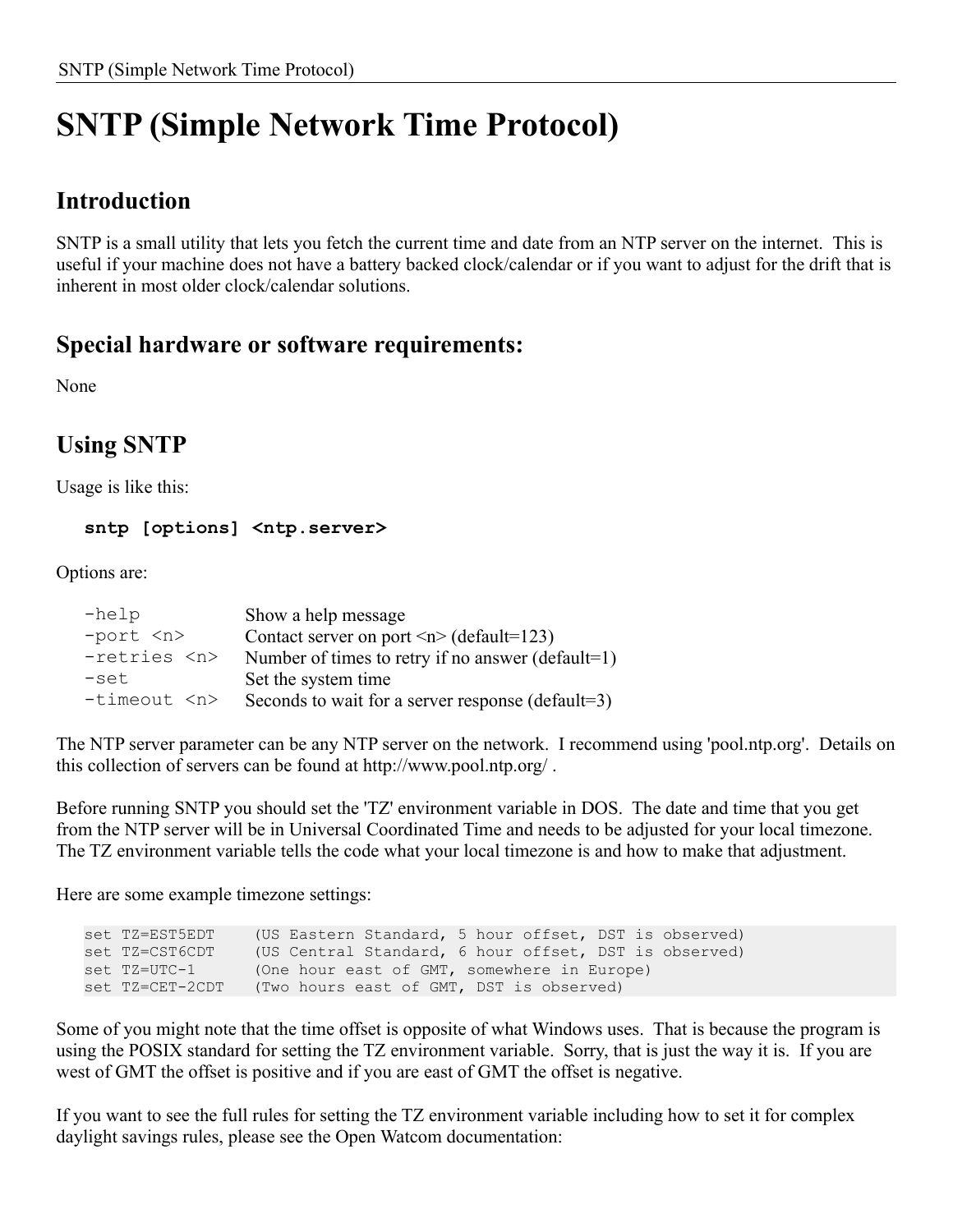#### <http://www.openwatcom.org/ftp/manuals/current/clib.pdf>

Look for the section entitled "The TZ Environment Variable."

SNTP uses the UDP protocol to contact the NTP server. UDP is not a reliable way to send packets on the network, so packets are often lost. The -retries option can be used to improve the chances that SNTP will be able to get a response from an NTP server.

By default SNTP only tells you the time that it received from the NTP server. If you want the time to be set on your system use the -set option.

### **Examples:**

```
set TZ=CST6CDT Set timezone to US Central Standard
sntp pool.ntp.org Get the time from pool.ntp.org
sntp -retries 3 pool.ntp.org Same as above, but retry up to three times
sntp -set pool.ntp.org Set the system time to the NTP time
```
### **Miscellaneous notes**

SNTP is accurate to within about one second. NTP servers will return time stamps with much higher resolution but after you deal with network jitter and delays it is not as accurate. Combine that with DOS which has a default timer resolution of 55ms and there is just no point in trying to make it more accurate. One second is great for most of us on older hardware.

### **Recent changes**

2010-08-21 Initial version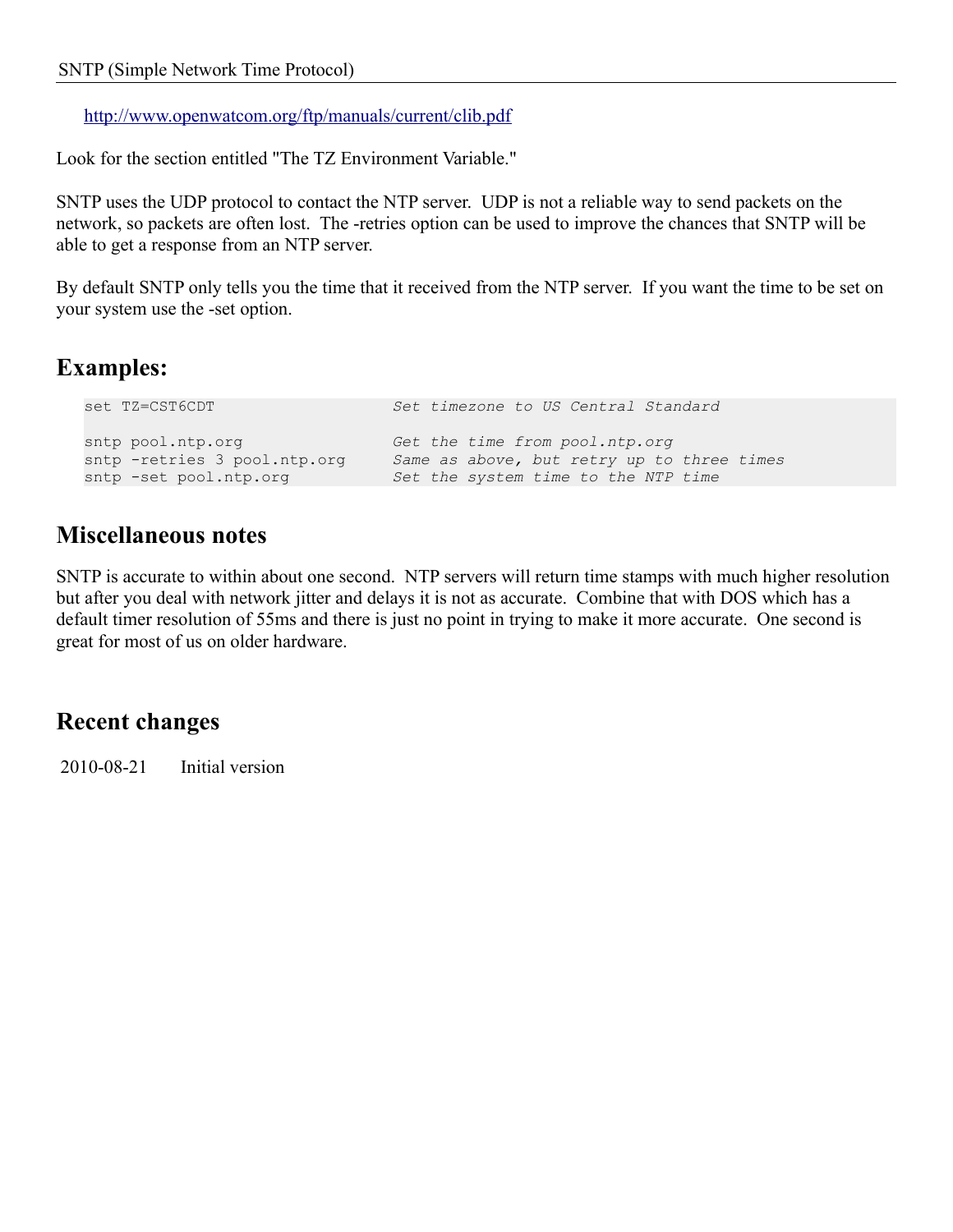# **Spdtest**

### **Introduction**

This program can be used to test the speed of your machine when sending and receiving data on TCP sockets. It has no practical use other than for benchmarking so don't invest too much time with it.

The basic idea is to send or receive data using the TCP library without doing any extra processing on the data. The data will not be copied, written to disk, or manipulated in any way. It will be fully processed by the TCP library though, just like normal data - no shortcuts like not computing the checksums are taken. This allows you to determine the maximum speed you should expect when sending or receiving data. Actual applications will be slower because they presumably do real work.

I use this program to test the speed of new versions of the mTCP code. I also use it to figure out the relative speed of different machines and Ethernet cards.

### **Special hardware or software requirements:**

None

### **Using Spdtest**

Spdtest uses the following syntax:

```
spdtest -target <ipaddr> <port> [options]
spdtest -listen <port> [options]
```
The first form of the command tells spdtest to create a socket connection to another machine. The second form of the command is used to make spdtest wait for an incoming connection from another machine.

Options are:

| -help       | Show basic help text                 |  |
|-------------|--------------------------------------|--|
| -receive    | Do a receive only test               |  |
| -send       | Do a send only test                  |  |
| -mb <n></n> | Megabytes to send during a send test |  |

Spdtest requires another machine to either send it data or to blast data at. To ensure a good benchmark the other machine should be far faster than the machine you are testing. For example, I use a 200Mhz Linux machine to test my slower PCs against.

The other machine should be running netcat. If spdtest is doing a send test then the other machine should be set to receive and throw away the data as quickly as possible. If spdtest is doing a receive test then the other machine should be sending a fixed amount of data, hopefully as fast as it can.

While any MTU size is supported, for testing throughput the MTU size should be set to 1500 bytes. This is the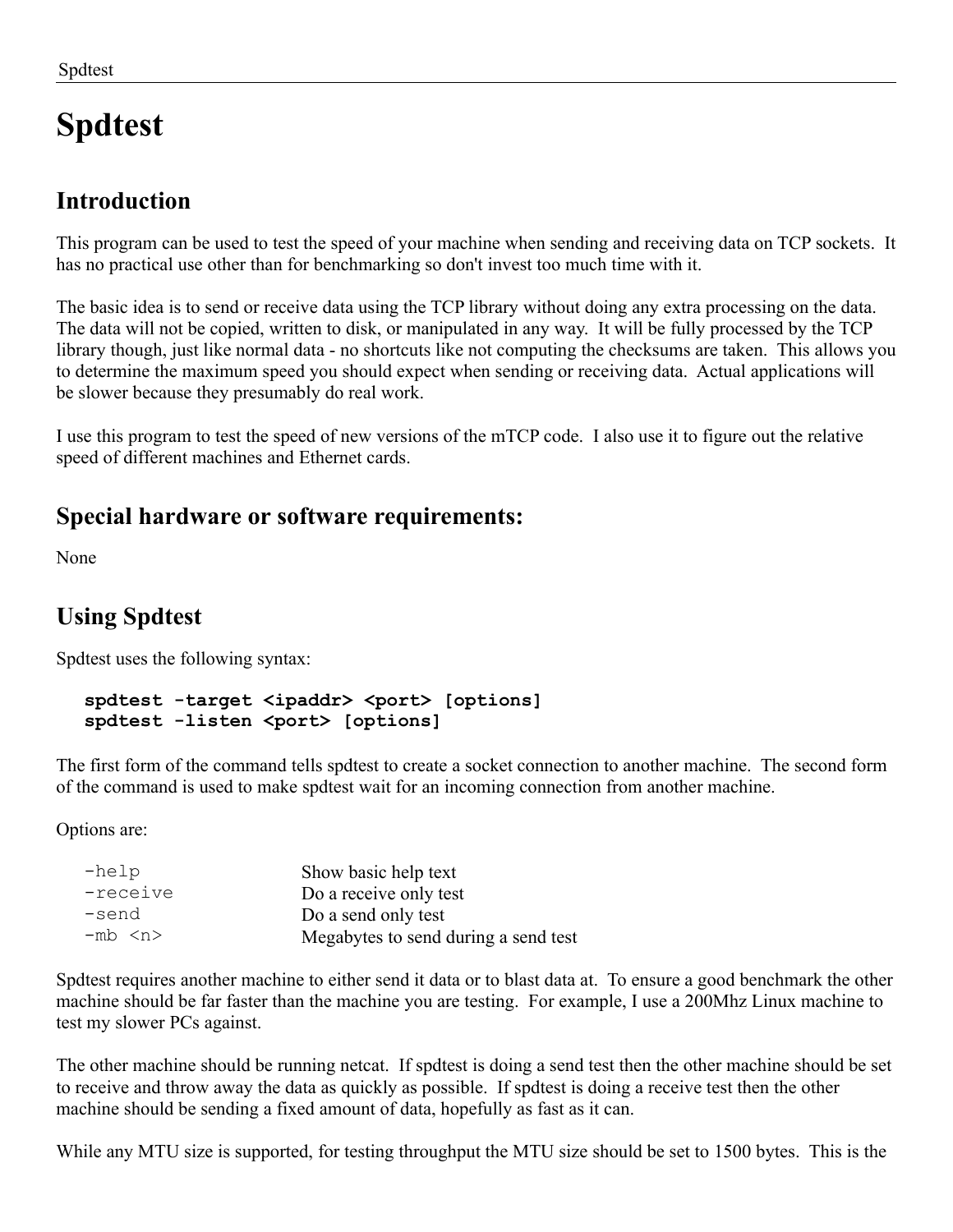#### Spdtest

largest supported MTU and it will give the best performance. If for some reason the remote machine advertises a low MSS size (which is presumably derived from it's MTU) then a warning will be issued.

Tips for getting accurate results:

- Both machines should be on the same network
- The network should be relatively quiet
- The machines should be plugged into a switch, not a hub
- The test should run at least 10 seconds, and possibly up to a minute.
- The longer you run the more accurate the results will be.
- Timing should be done with a stopwatch and on the other machine. Some Ethernet card and packet driver combinations hold off interrupts too long, distorting time on the machine running spdtest.
- Check the ending messages for network errors. The test should run cleanly; network errors are a sign of other problems.

At the end of the benchmark statistics will be displayed including the amount of data sent or received, the elapsed time, the number of packets, etc. Statistics that track errors should be 0; you should not be having problems with bad checksums, dropped packets, etc. If you are seeing errors then your performance is being impacted; you should investigate the errors.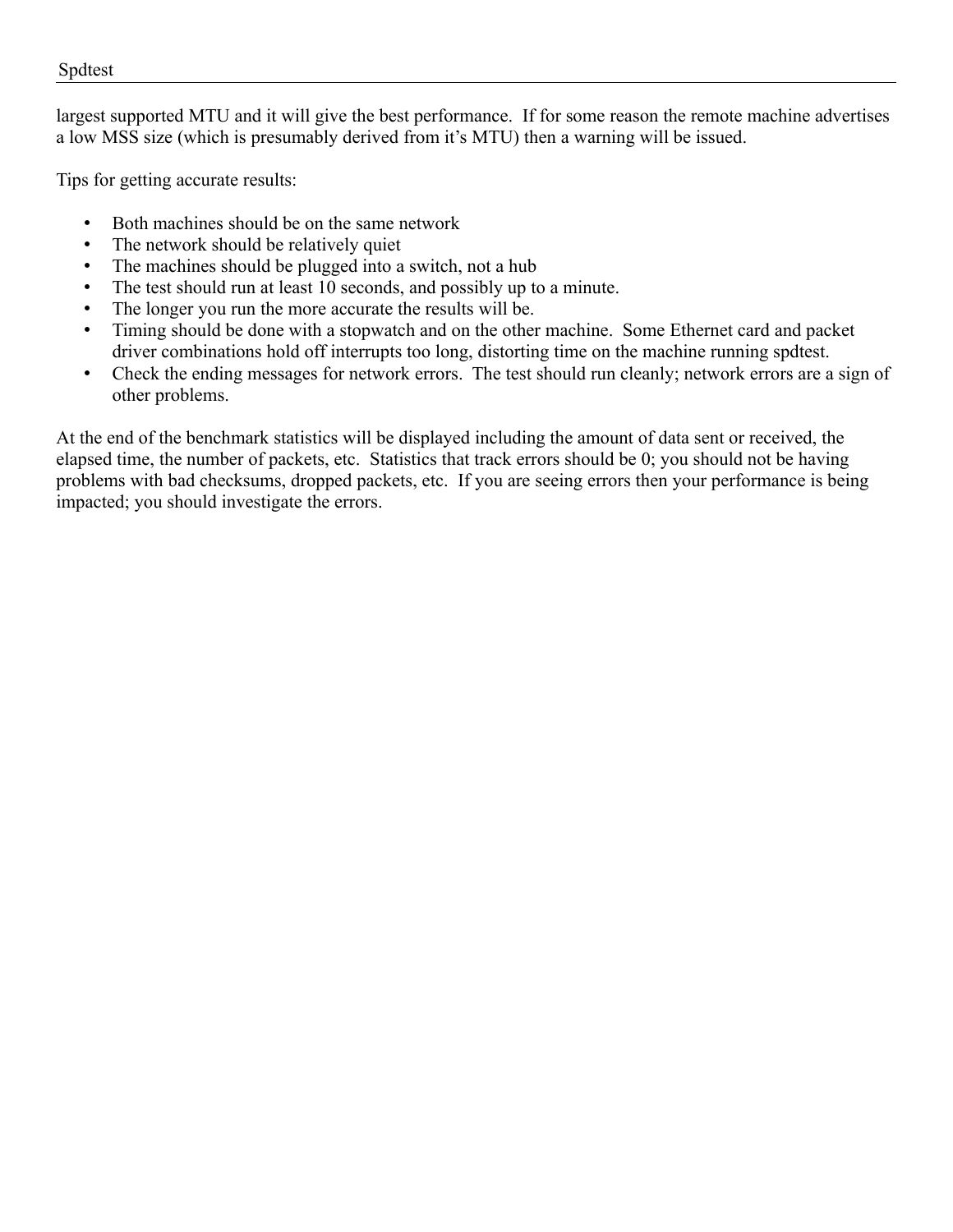# **Telnet**

### **Introduction**

This is a small telnet client like other telnet clients that you have probably used before. Besides communicating with a telnet server using the telnet protocol it also emulates a standard 'ANSI' terminal and has uploading and downloading capability using Xmodem and Ymodem Batch. This particular telnet client features excellent screen updating performance and a small memory footprint.

### **Special hardware or software requirements:**

None

Note for genuine IBM CGA Users: see the section on "Removing CGA Snow" if you are bothered by glitches/noise caused by direct screen writes.

### **Using Telnet**

Telnet uses the following syntax:

### **telnet [options] <telnet\_server\_addr> [port]**

where <telnet server addr> is the name or numerical IP address of the telnet server you wish to connect to and [port] is an optional port to connect to use. By default the port is set to 23, which is the standard telnet server port.

Options are:

```
-help Show basic help text
-sessiontype <telnet|raw> Force telnet mode or raw mode
```
The default session type if telnet if you are using the default port of 23 or raw if you are using any other port. When the session type is telnet the telnet client will expect to do telnet options negotiation with the server. When the session type is raw no telnet options are negotiated. Use the -sessiontype flag to override the default settings as necessary.

For example:

#### **telnet bbs.retroarchive.org**

connects to a machine called 'bbs.retroarchive.org' using the standard telnet port (23). It expects to find a telnet server at that port and it will negotiate telnet options with that server.

#### **telnet example.com 5500**

connects to a machine called example.com on port 5500. This is not the standard telnet port so no telnet options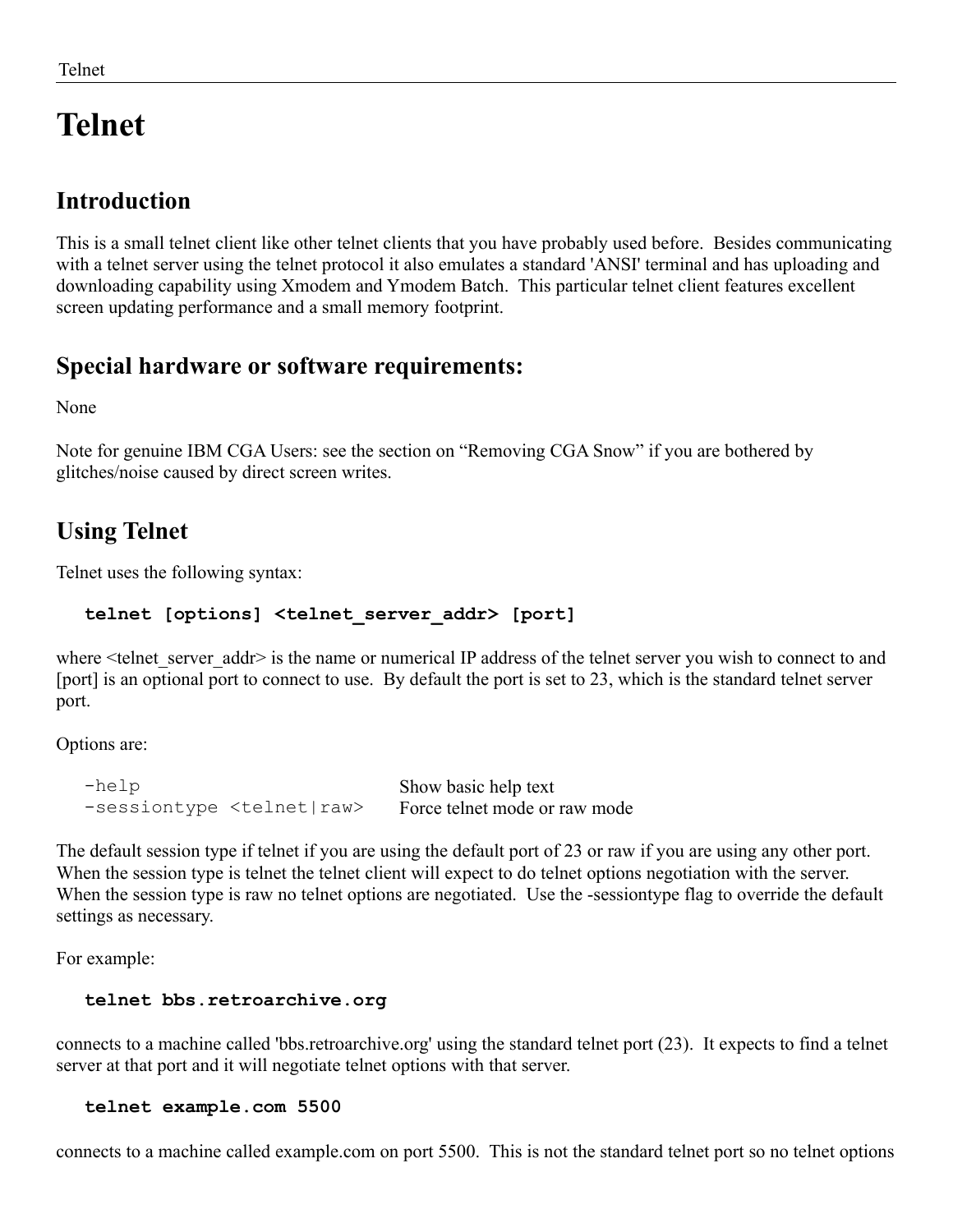negotiation will be done. If that machine really were running a telnet server at that port you could force telnet mode using:

#### **telnet -sessiontype telnet example.com 5500**

To make the screen performance tolerable on older machines telnet will take incoming data and render the current screen on a virtual buffer before trying to repaint the real screen. This approach uses a little bit more memory but it dramatically improves the performance of the screen handling, especially when scrolling large amounts of data. You will notice that the screen will pause and stop updating while the machine is getting flooded with incoming data - this is normal and it is keeping you from dying a slow and agonizing death while the display adapter scrolls. A nice side-effect of the virtual buffer approach is that you get backscroll capability for free - if something does scroll past the screen you can hit Page Up and Page Down to browse around.

The following special keys are recognized while telnet is running:

| PgUp or PgDn                         | Go up and down through the backscroll buffer                                                                                                                                                                                                               |  |
|--------------------------------------|------------------------------------------------------------------------------------------------------------------------------------------------------------------------------------------------------------------------------------------------------------|--|
| $Alt-H$                              | Show a combined help and status screen                                                                                                                                                                                                                     |  |
| $Alt-B$<br>$Alt-E$<br>Alt-N<br>Alt-W | Toggle sending DEL chars when the Backspace key is used on and off<br>Toggle local echoing on and off<br>Toggle between sending [Enter] as CR/NUL, CR/LF, CR or LF<br>Toggle automatic wrapping around the right margin on and off                         |  |
| $Alt-R$                              | Refresh the screen from our local virtual buffer. (Should not be needed<br>unless I have a screen drawing problem)                                                                                                                                         |  |
| $Alt-D$<br>Alt-U                     | Download a file using Xmodem or Ymodem Batch<br>Upload a file using Xmodem or Ymodem Batch                                                                                                                                                                 |  |
| $Alt-F$                              | Drop to DOS to run some commands (make it quick!)                                                                                                                                                                                                          |  |
| $Alt-X$                              | Exit the program (Ctrl-Break does this too) Telnet will wait for the server to<br>close the connection so that you don't lose any last bytes that were being<br>sent. If this is taking too long hit Alt-X again and mTCP Telnet will exit<br>immediately. |  |

When you use one of the toggle options a single beep means it was turned off, while a beep followed quickly by a higher pitched beep means it was turned on.

The following special keys are sent to the server to handle:

- Cursor keys (Up, Down, Left Right)
- Home
- **Insert**
- Back-Tab (shift Tab)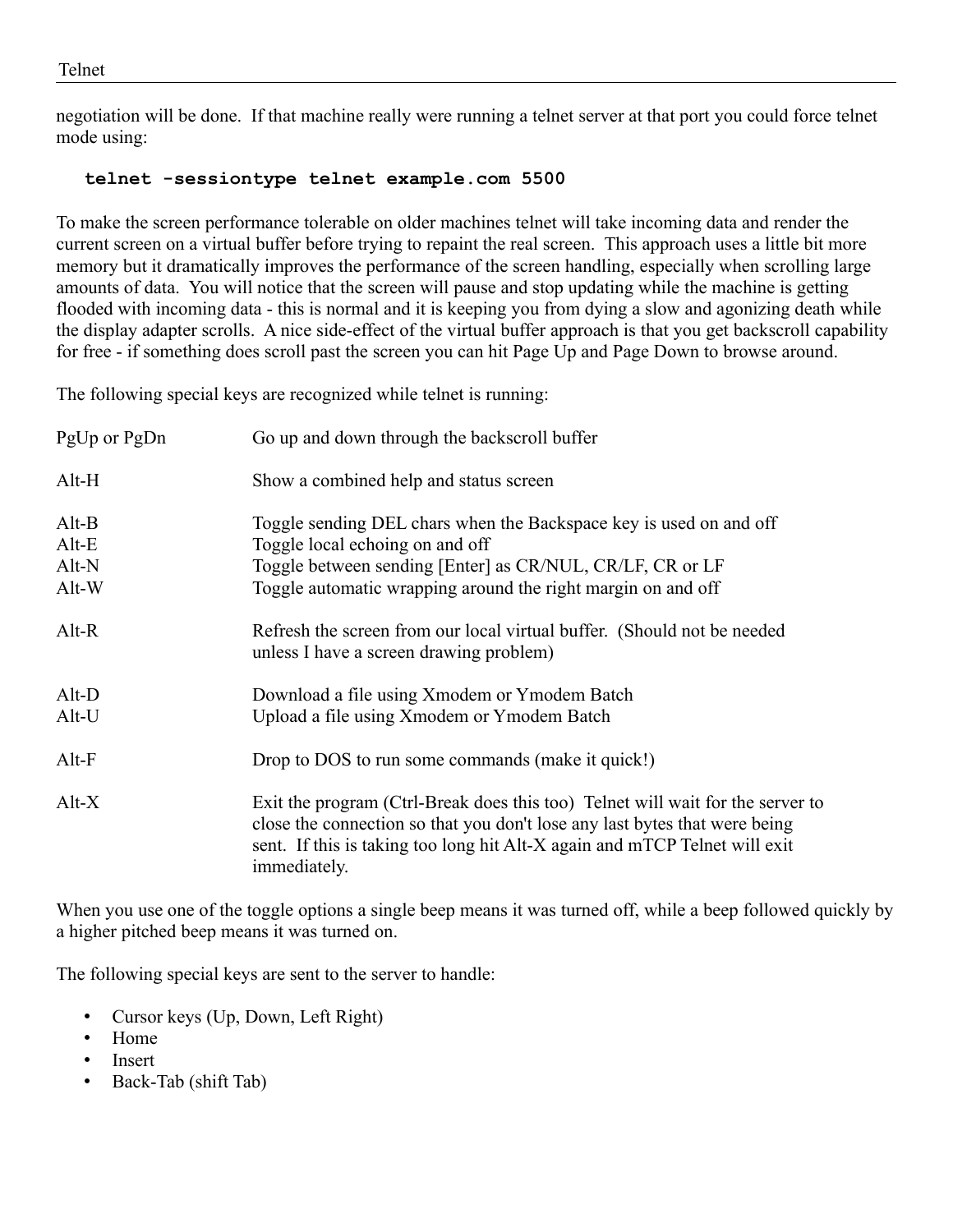### **Telnet protocol features and limitations**

This isn't a fully compliant telnet client implementation. It has the following limitations:

- SGA (Server Go Ahead) must be enabled on both sides of the connection. Most servers expect this behavior, as a TCP/IP socket is a full duplex connection.
- This client will not do local line editing.
- This client does not support the telnet Data Mark command. This is not a big issue, but it means that you don't have an easy way to tell the server to squelch a flood of output if it happens. At Ethernet speeds this should not be a big problem.

It does properly support the following telnet options:

- Binary transfer (used during file transfers)
- Echoing it will request or let the server offer to do echoing. You can also turn on local echoing.
- Terminal type it will send the terminal type if asked for it
- Window size it will send the window size in rows and columns if asked

Other options such as passing the environment variables are not supported, but that is not a big deal considering that you are connecting from a DOS machine. (If you have a burning desire for a missing option let me know.)

### **Uploading and Downloading files**

In ye old days one would use a terminal emulation program with a modem to gain access to a BBS or multi-user timesharing system. If you wanted to download a file you used something like Xmodem, Kermit, or Zmodem. Downloading was slow and agonizing, which made the reward for getting a good file that much more precious.

Now people use HTTP and FTP to transfer files over broadband. It just works. It's not interesting. Most people don't even know that FTP or HTTP exists - they are just "getting a file."

In order to give you a taste of what it was like to transfer files back in the old days I have finally added Xmodem and Ymodem to telnet! Many telnet BBSes support uploading and downloading through telnet connections and Unix systems have supported it using the sx/sb and rx/rb commands for years. It is not as fast as FTP but you can do it right from telnet without quitting to run another program. On faster machines the speed difference is not noticeable.

#### **Protocols:**

Here are your options for uploading and downloading:

**Xmodem:** This is the classic protocol designed by Ward Christensen in 1977. It sends your file in chunks of 128 bytes; if your file size is not a multiple of 128 bytes it will be padded to the next 128 byte multiple. Xmodem does not preserve file sizes or timestamps. You may only transfer one file at a time. The data is protected with a one byte checksum which is probably completely inadequate for unprotected data links but is not necessary over telnet as TCP/IP does its own error detection and correction.

**Xmodem CRC:** This is a slight improvement on Xmodem. Instead of protecting your data with a 1 byte checksum it uses a 2 byte CRC. It can be used with Xmodem packets that are 128 bytes in length (the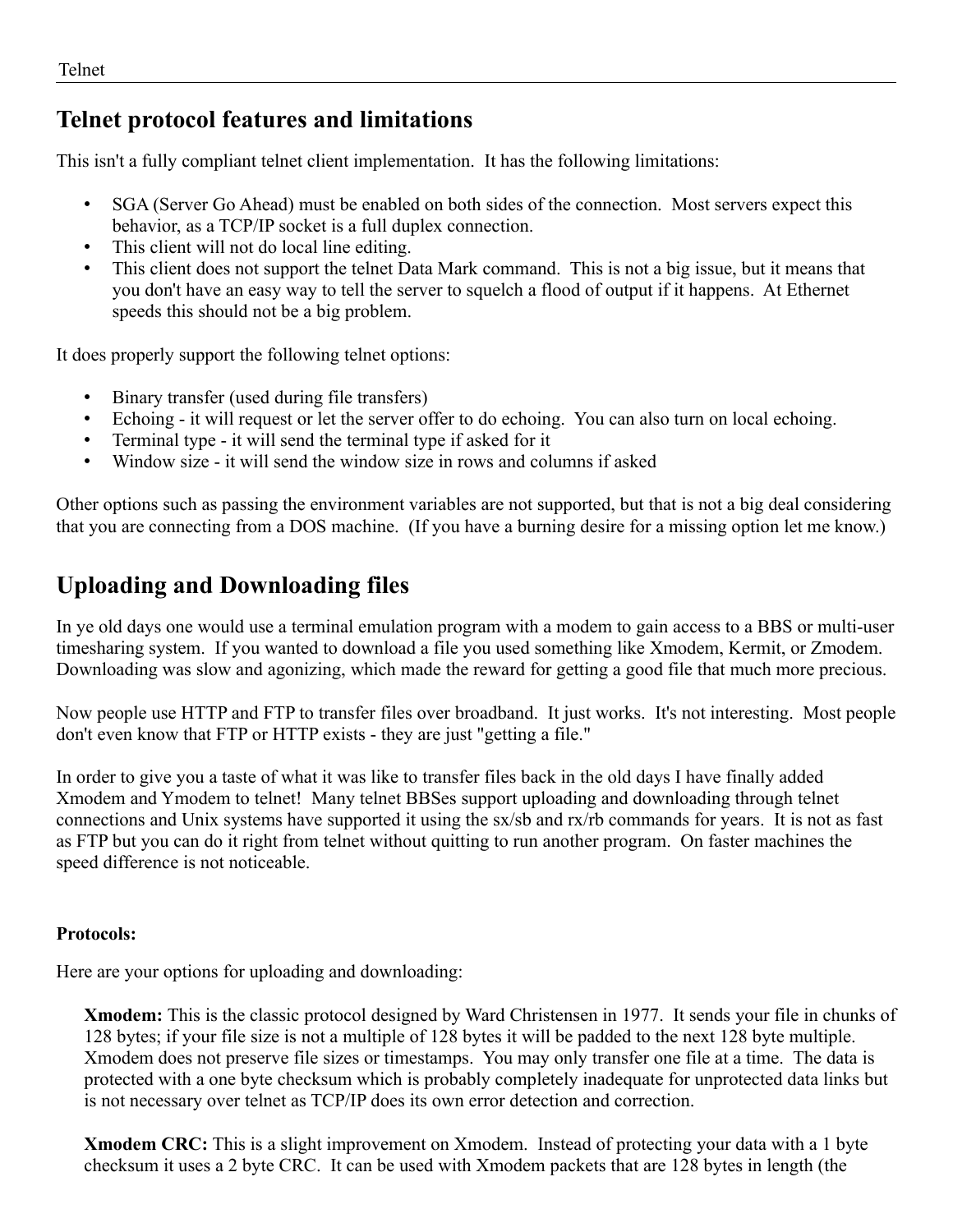standard) or 1 KB in length (an extension).

**Xmodem 1K:** This is major performance improvement on standard Xmodem. By sending 1KB at a time instead of 128 bytes throughput is dramatically improved. The speed of Xmodem is limited by how quickly the receiving side can tell the sending side "go ahead, I got that last packet" or "that last packet looked bogus, please resend." Xmodem 1K reduces that overhead by a factor of eight, resulting in much less "dead air" on the wire. Xmodem 1K is almost always used with the CRC option.

**Ymodem Batch:** Ymodem is an improvement over Xmodem in several ways. It sends the filename, file size and timestamp to the remote side in a special header packet so that you don't have to re-enter the name or worry about the file size and timestamp being altered. Ymodem is a batch protocol so it can be setup to send multiple files at a time. Ymodem uses the CRC option; normally 1KB packets are used but 128 byte packets might be seen near the end of a file transfer.

To download a file (or files) give the server the command to start sending the file(s) and then press Alt-D. You will need to select the protocol to use - be sure this matches what the other side is going to use. If you have a mismatch the file transfer will probably fail. If you choose one of the Xmodem variants you will have to enter the filename to save the file to and the saved file size will be rounded up to the next 128 byte size. The file timestamp will also be set to the current time, as Xmodem does not preserve the file timestamp. If you download using Ymodem Batch just select the protocol and the transfer will start. The filename is automatically received, the file size will be exact, and the original file timestamp from the server size will be preserved.

(Almost - If you run using DOSBox the file timestamp is not preserved because of a limitation in DOSBox.)

If you try to download a file that already exists on your system you will be prompted to see if you really want to write over the existing file. If the file can not be over written for some reason then the transfer is aborted. This can happen if the filename happens to be the same as a directory on your local machine.

To upload a file give the server the command to start receiving the file and then press Alt-U. Select a protocol to use, and enter the name of the file to send.

When uploading and downloading use the ESC key to abort the file transfer. Xmodem and Ymodem transfers are normally canceled by sending a special character (Ctrl-X) at least two times. mTCP Telnet will do this for you, but if you need to cancel a file transfer manually just hit Ctrl-X a few times and be patient. (You might need to do this if you started the file transfer on the other side and changed your mind before starting it on the mTCP Telnet side.)

All file operations happen in the current directory. See the section on "Shelling to DOS" for details on how to change directories and manage files.

#### **Limitations on file transfers:**

When receiving using Ymodem you can tell the other side to send more than one file at a time. But when sending you can only setup mTCP Telnet to send just one file at a time.

Filenames must be in 8.3 format. The sending and receiving of paths is not supported.

There is no Ymodem G. Ymodem G support on other systems is often implemented wrong, or does not exist at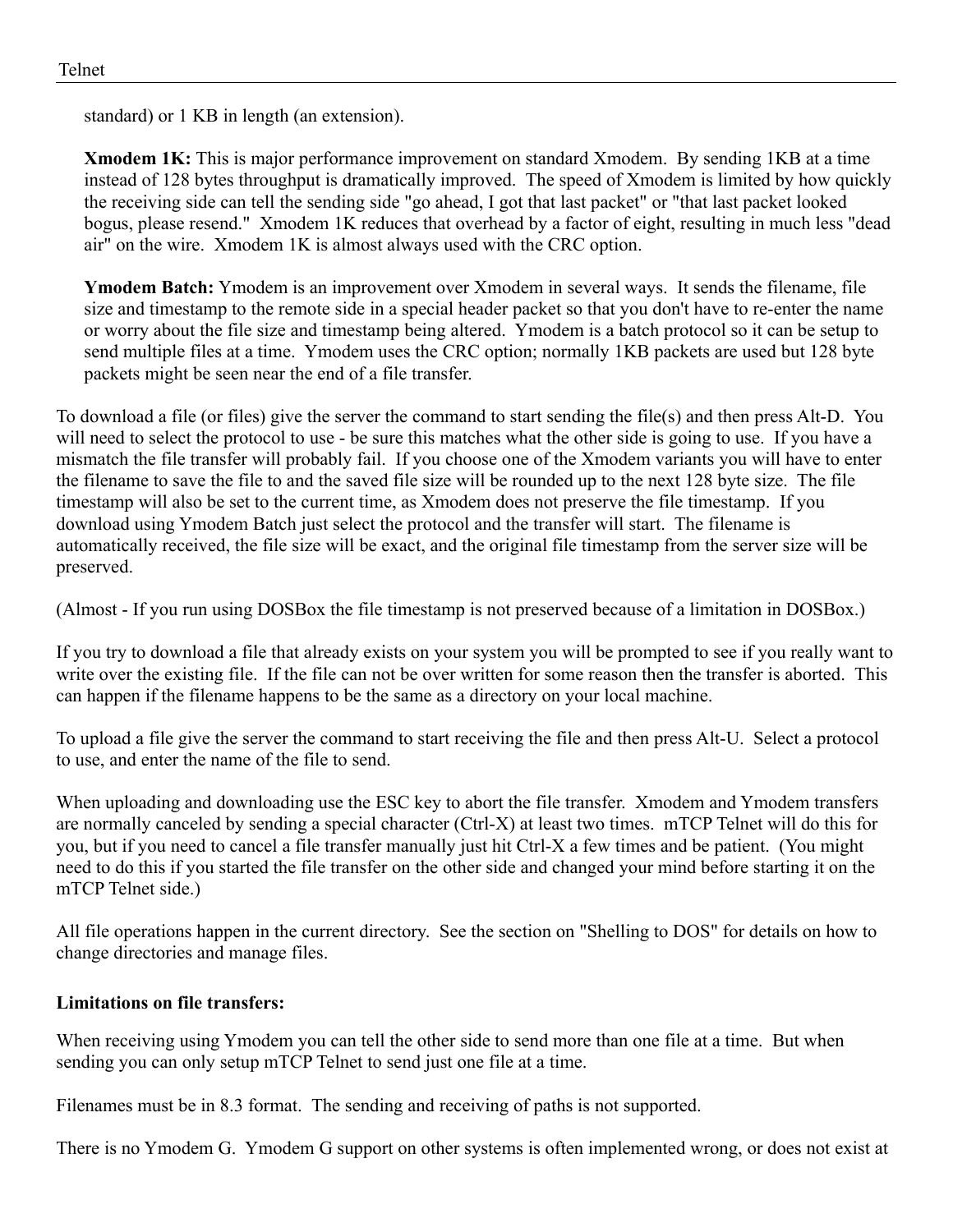all. It is just not worth the hassle.

#### **Notes for Linux/Unix:**

If you have lrzsz package installed then you have the following commands available:

- rx receive on the server side using Xmodem
- rb receive on the server side using Ymodem Batch
- sx send from the server side using Xmodem
- sb send from the server side using Ymodem Batch

All of these commands have a bad habit - they write to stderr which in turn appears on stdout. And that can mess up your transfer. To get reliable transfers from these commands pipe the output of stderr to a file or /dev/nul. For example:

#### **sx dosfile.exe 2> stderr.txt**

That will send the file dosfile.exe from Linux to the mTCP Telnet client, piping the output on stderr to a file called stderr.txt. (This assumes you are using bash for your shell. If you use a different shell figure out how to pipe stderr using that shell.)

The send commands (sx and sb) might not use 1KB packet sizes or CRC by default. Not using CRC is not an issue over telnet, but not using 1KB packets can slow you down quite a bit. Use the "-k" option to setup for 1KB packets. (And using CRC never hurts either.)

Another neat trick is to enable a raw TTY session before you start your file transfer. This will prevent the terminal driver from interpreting characters and injecting or removing extra characters from the data stream while your transfer is in progress. To enable raw mode use "stty raw", and to return things to normal use "stty sane".

This sample sequence illustrates the safest way to transfer a file using Unix:

#### **stty raw; sx myfile 2> stderr.txt; stty sane**

That sequence puts the TTY in raw mode and starts a file transfer using Xmodem while piping the extraneous output to a file called stderr.txt. After the transfer the terminal will be put back into sane mode.

#### **stty raw; sb -k myfile 2> stderr.txt; stty sane**

This sequence is similar, except that Ymodem Batch with 1KB blocks is used. This should be much faster than the standard block transfer size, which is 128 bytes.

#### **Notes for Synchronet:**

Synchronet BBS is great, but it has a bad habit. When using Ymodem batch it will append extra bytes to your file to insert an advertisement for Synchronet. This kind of defeats the purpose of preserving the original file size. While I appreciate the effort that goes into maintaining Synchronet, this is bad behavior.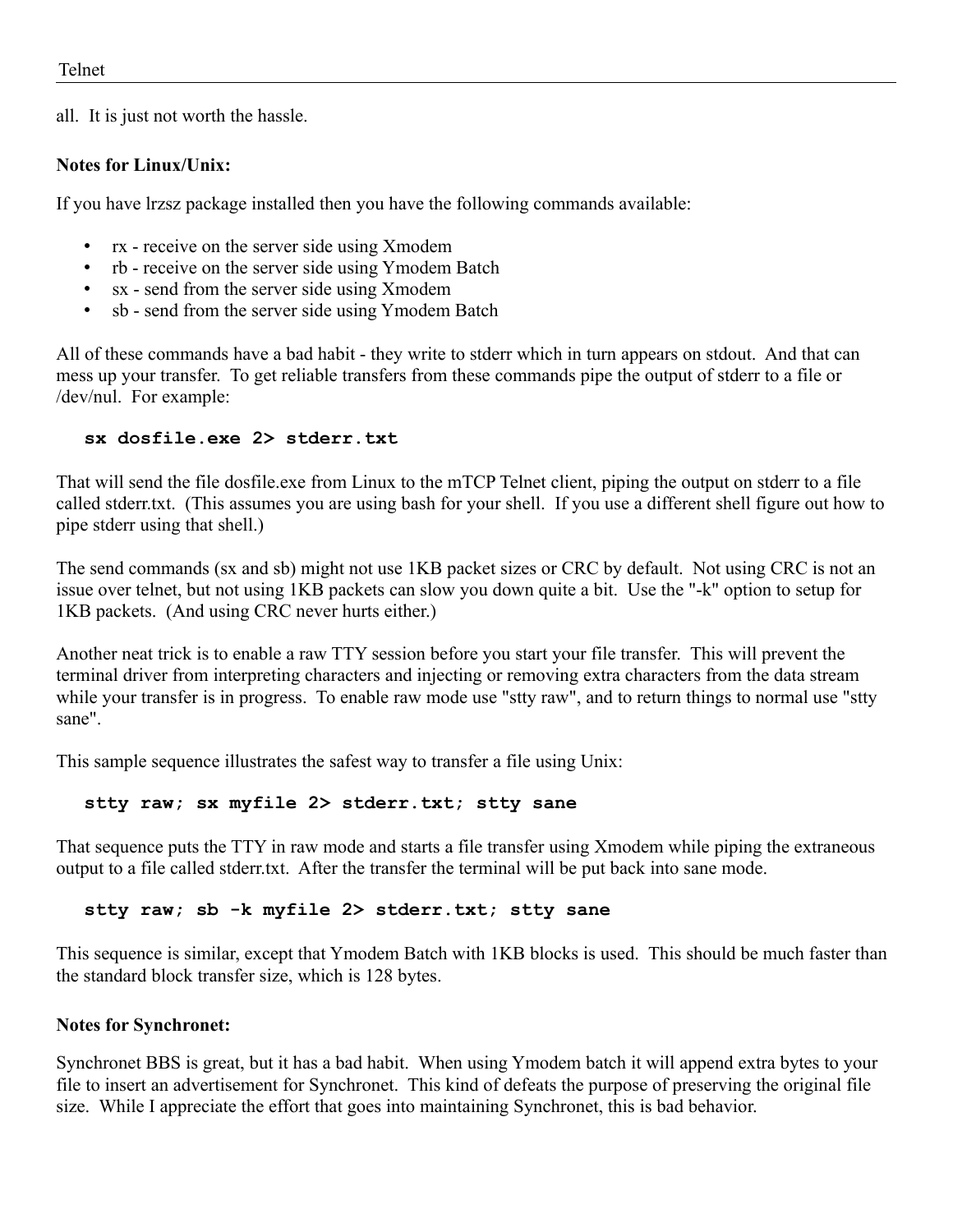### **Shelling to DOS**

Sometimes you may need to suspend telnet and execute DOS commands while still connected to a server. You might need to do this manage files that you have just transferred. The Alt-F (File) key in telnet allows you to do this.

When you use this function telnet will be suspended and you will be dropped at a DOS prompt. You can execute commands here; I would limit it to just a few seconds and only using simple commands. For example, if you need to delete a partially downloaded file, change directories, or check a directory for files this function is ideal. Do not do anything that might alter the screen mode; the screen contents will be restored but telnet is not expecting the mode to change.

While you are at the DOS shell telnet is not processing any incoming Ethernet packets. If you receive something from the other system the connection will time out and you will be disconnected! Keeping that in mind, do not use this function if you are expecting input from the other side. When you are sitting at a Unix command prompt it is probably safe; doing it while a directory listing is coming down is definitely not safe.

Use the "exit" command at the DOS prompt to return to telnet.

### **ANSI Emulation Notes**

Full blown ANSI terminal emulation is a complicated mess. All of the different variations of ANSI emulation over the years have not helped anything either. To put it politely, I've done the best I can and you might still see screen rendering problems.

That being said, I've tried to do a reasonable good job of interpreting ANSI escape sequences and rendering them properly. The ANSI emulation does not depend on ANSI.SYS or any other console device driver - it is all internal to the program. I used a few sources to determine the required set of escape sequences, including the Linux TERMCAP entries for a few ANSI-like terminals, including the generic ANSI terminal definition and a few related PC flavors. The emulation was good enough for me to write this original documentation using VI, browse in text mode with Lynx, run the 'screen' program to get a few virtual terminals, use the 'info' command to browse the terminfo writeup, and run some of the more complicated 'system-config-\*' commands provided with Fedora. However, there may be bugs.

Here are a few notes to improve your experience:

#### **Unicode:**

This telnet client doesn't have Unicode support in it, so sending a three byte sequence to it and hoping that you will get a Unicode character will not work. The easiest way to suppress Unicode characters is to set your LANG environment variable so that it doesn't trigger Unicode support. For example, on my recent Linux boxes LANG looks like this:

**echo \$LANG** en\_US.UTF-8

Set it to en\_US instead like this: **export LANG=en\_US**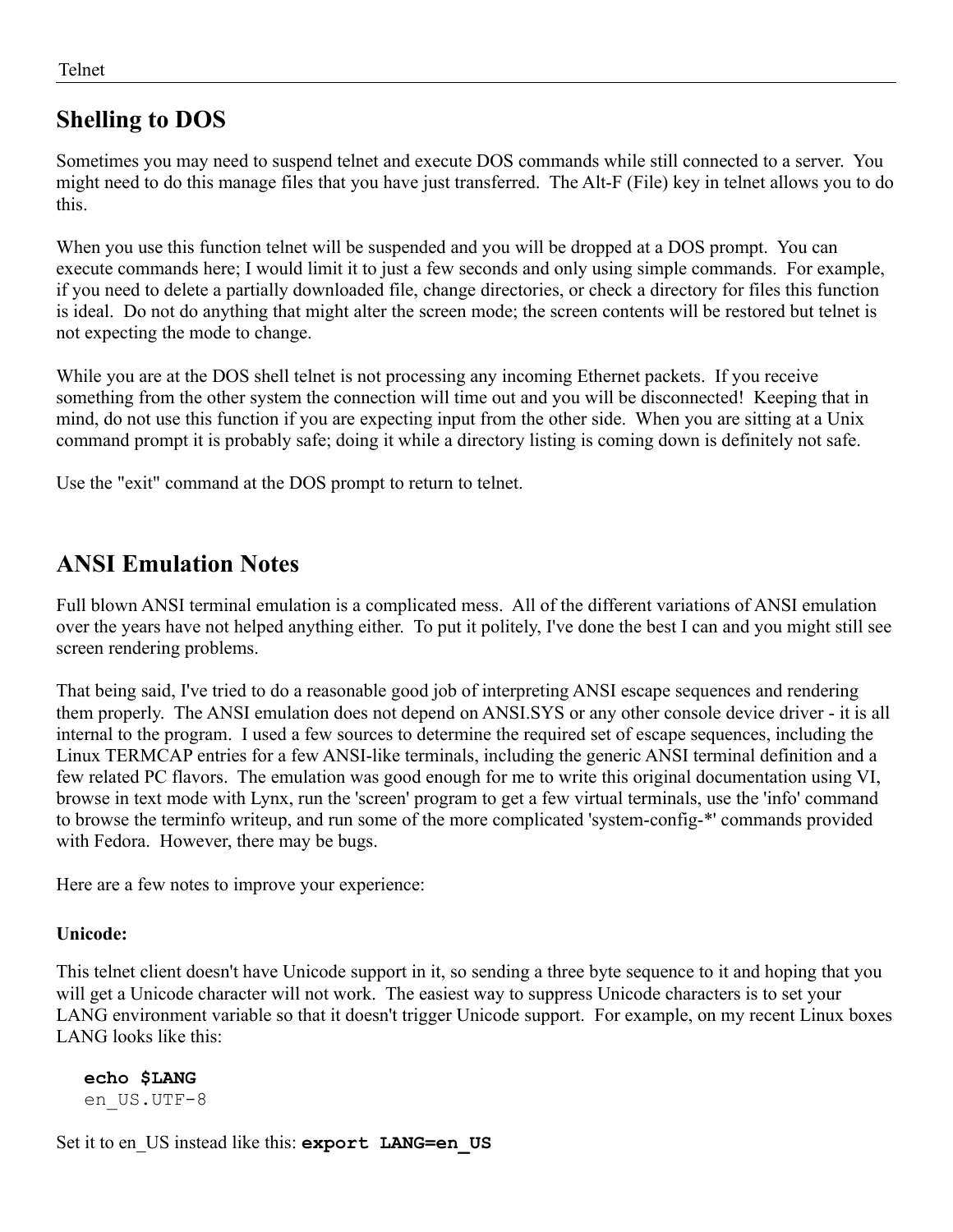#### **Codepages:**

The standard codepage built into the monochrome card or the CGA card is codepage 437. No other codepages are possible if you are using these two video cards. Set Lynx to use codepage 437 to avoid getting weird characters.

EGA and VGA users may be able to get other codepages loaded into memory using country.sys and other DOS configuration commands. I have not experimented with this yet, but in theory you should be able to use other codepages with telnet by doing that. (If you try this out please let me know how it works!)

#### **Terminal Types:**

By default if the telnet server asks type type of terminal is connecting this code will report back as 'ANSI'. This happens during telnet option negotiation. If you want to experiment with other terminal types supported by your system then you can change the string that gets reported. See the section entitled 'Advanced Setup' for instructions on how to do this.

If you just want to make a temporary change most Unix systems have a TERM variable in the environment that you can alter.

Depending on your system there may be several suitable terminal types to explore. Older Linux systems have over 20 variants of ANSI terminals to choose from. Newer Linux systems might just have 'ANSI' and 'PCANSI' to choose from. Look in /usr/share/terminfo/ for possible termcap definitions to play with. (The infocmp command and the terminfo man pages are partciularly useful.) If you want to make a custom termcap for this program check the source code to see what I implemented.

ANSI terminal emulation supports color but it is not as full featured as an xterm. For example, function keys, the DEL key, and other keys are not mapped and will appear as dead keys.

#### **Monochrome Adapter Users:**

The monochrome adapter does not display color, but it does have the ability to underline characters properly. If you are on a true monochrome display adapter (MDA) then you should set your terminal type to 'pcansi-mono', or something similar that tells the server that you have a terminal with true underlining capability. The standard ANSI setting will work, but will not enable underlining.

#### **Removing CGA Snow**

CGA "Snow" is static or noise that is caused by writing directly to the video buffer memory on CGA cards that do not have dual ported memory. Only the original IBM CGA adapter and close clones are affected by this, and it can be very distracting.

If your CGA card is displaying CGA Snow you can use an environment variable to tell IRCjr to change the way it writes to the screen, thus eliminating the CGA Snow. It will cause screen updates to be slower but it removes the noise.

To enable this feature set the MTCP\_NO\_SNOW environment variable to any value:

#### **SET MTCP\_NO\_SNOW=1**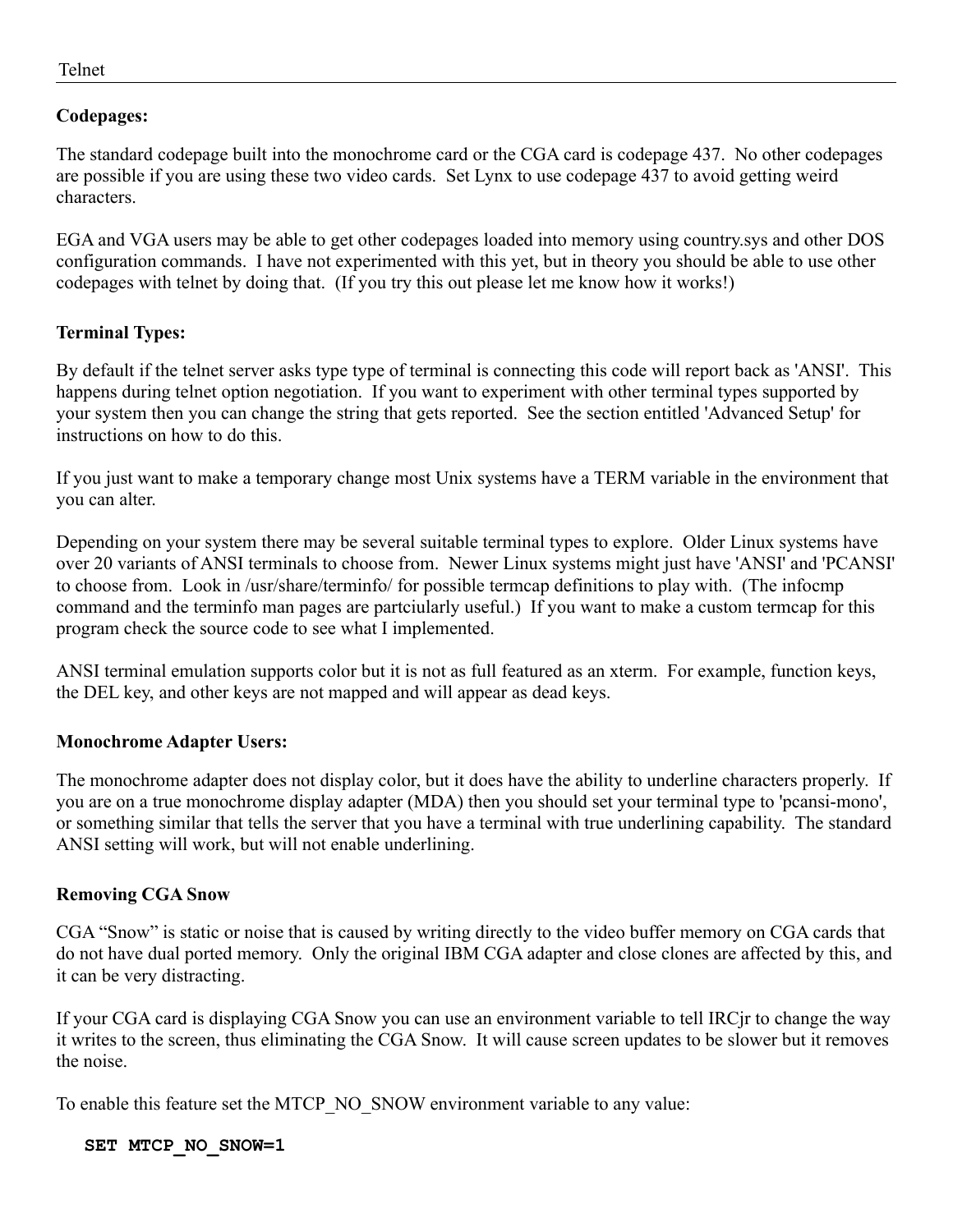#### **Color rendering**

ANSI color supports 8 colors for the foreground and background. A "bold" attribute was often implemented as a brighter shade of the base color, allowing for 16 foreground colors. The supported colors are black, red, green, yellow, blue, magenta, cyan and white.

CGA text mode supports all of those colors except for yellow, which is rendered as brown. Yellow is available as brown with the bold attribute turned on. ("Bright brown.") This limitation appears on EGA and VGA screens as well because IRCjr doesn't try to do any programming to correct the limitation.

In practice the color substitution is mostly harmless. Just be aware that brown is really yellow, and yellow is the bold version of brown.

### **Special note: Telnet BBSes and MUDs**

Not everything out there claiming to be a telnet server is actually running a compliant telnet server that does telnet option negotiation. A lot of telnet BBBes and multi-user dungeons fall into this category. If you are having trouble trying to connect to something that is not a standard telnet server, try using the "-sessiontype raw" option. You will still get ANSI emulation but all of the telnet protocol negotiation code will be disabled. This is done automatically when you connect to anything other than port 23.

Assuming that works, you might need to turn on local echoing using Alt-E.

### **[Enter] key handling**

The telnet standard spells out that a "newline" character is comprised of a CR (carriage return) followed by a LF (line feed). But it is not clear what it means when a user presses "Enter" at a terminal; that is traditionally just a CR that gets sent to the server. This makes the standard ambiguous.

After two years of struggling with the ambiguity I think I have found something that works for most telnet servers. By default pressing the "Enter" key will send a CR/NUL pair. If you need something different for a non-standard telnet server you can use Alt-N to toggle between the following options: CR/NUL, CR, LF, CR/LF. The help screen will show you the current setting.

Regardless of this setting you can always send a CR by pressing Ctrl-M and send a LF by pressing CTRL-J.

### **Advanced setup**

There are some options that you can specify in the MTCPCFG file to override default behavior, such as the initial state of toggles. Below is the list:

```
TELNET_VIRTBUFFER_PAGES <n>
```
Telnet makes screen access fast by writing to a virtual screen buffer in memory, and then updating the real screen as needed.  $\leq n$  is the number of virtual screen pages to store in memory. Valid values are from 1 to 8.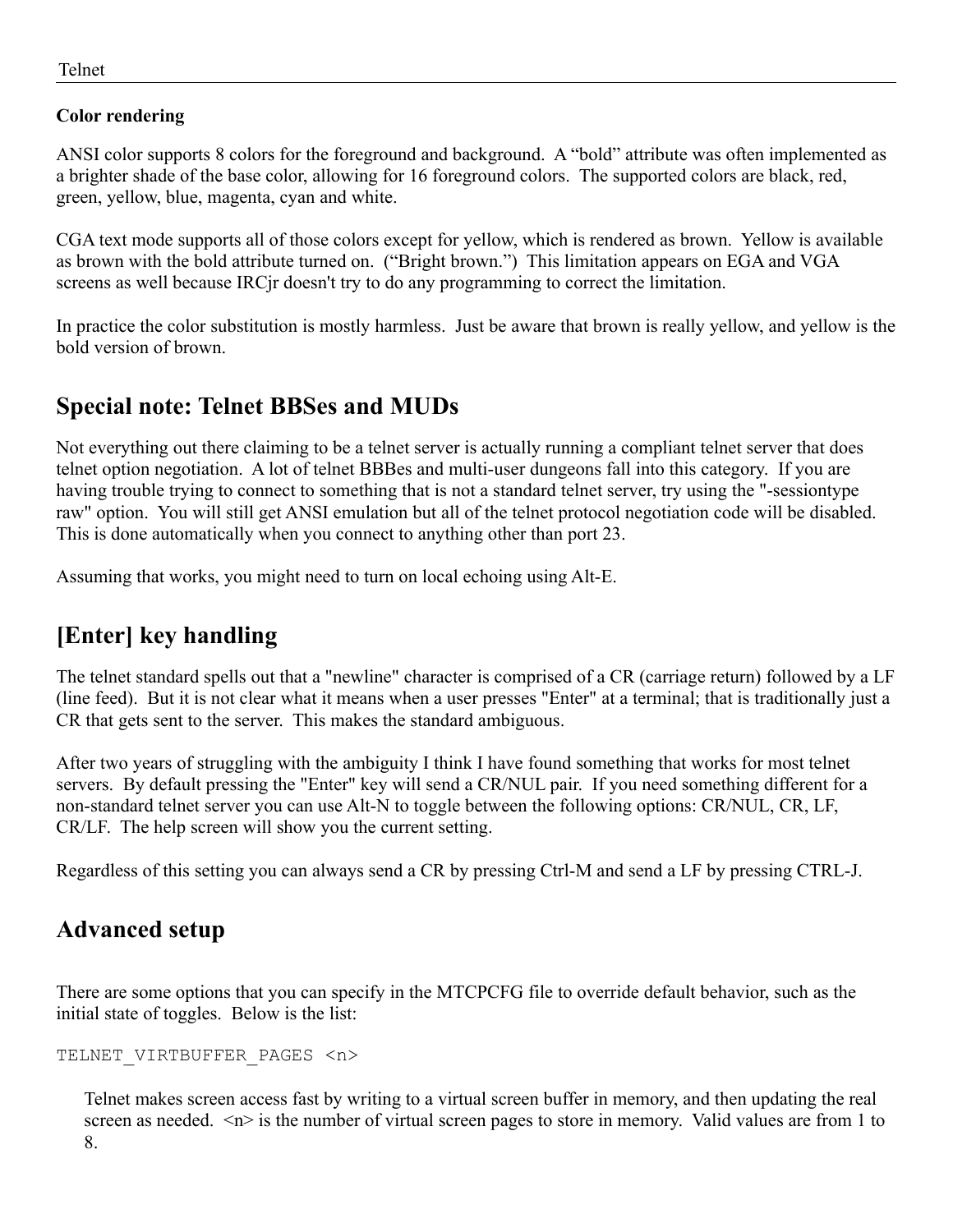#### TELNET CONNECT TIMEOUT <n>

 $\langle n \rangle$  is the number of seconds to wait for a connection to the Telnet server. The default is 10 seconds.

#### TELNET\_AUTOWRAP <n>

Set  $\leq n$  to 0 to specify no autowrap or 1 to turn autowrap on. The default is to turn autowrap on.

TELNET\_SENDBSASDEL <n>

Set  $\leq n$  to 1 to send a DEL character (ASCII 127) when the Backspace key is hit instead of sending a Backspace character (ASCII 8). The default is to send DEL.

```
TELNET_TERMTYPE <termtype>
```
Report <termtype> as your terminal type during Telnet option negotiation. The default termtype is 'ANSI'. By convention terminal types reported during telnet option negotiation use upper case letters and the telnet client will automatically convert lower case letters to upper case letters.

```
TELNET_SEND_NEWLINE <chars>
```
Choose which characters will be sent when you press your Enter key. The valid values for TELNET\_SEND\_NEWLINE are "CR/LF", "CR", "LF", "CR/NUL", or "AUTO". The default is AUTO, which uses CR/NUL unless telnet binary mode is enabled. If binary mode is active then just a CR will be sent. (You don't have any direct control over binary mode so don't worry about it.) See the section on [Enter] key handling above for details.)

Examples:

```
TELNET_SEND_NEWLINE AUTO Default: use CR/NUL or just CR automatically
TELNET_SEND_NEWLINE CR/LF Send both CR and LF at all times
TELNET_SEND_NEWLINE CR Send just a CR
TELNET_SEND_NEWLINE LF Send just an LF
TELNET_SEND_NEWLINE CR/NUL Send CR/NUL
```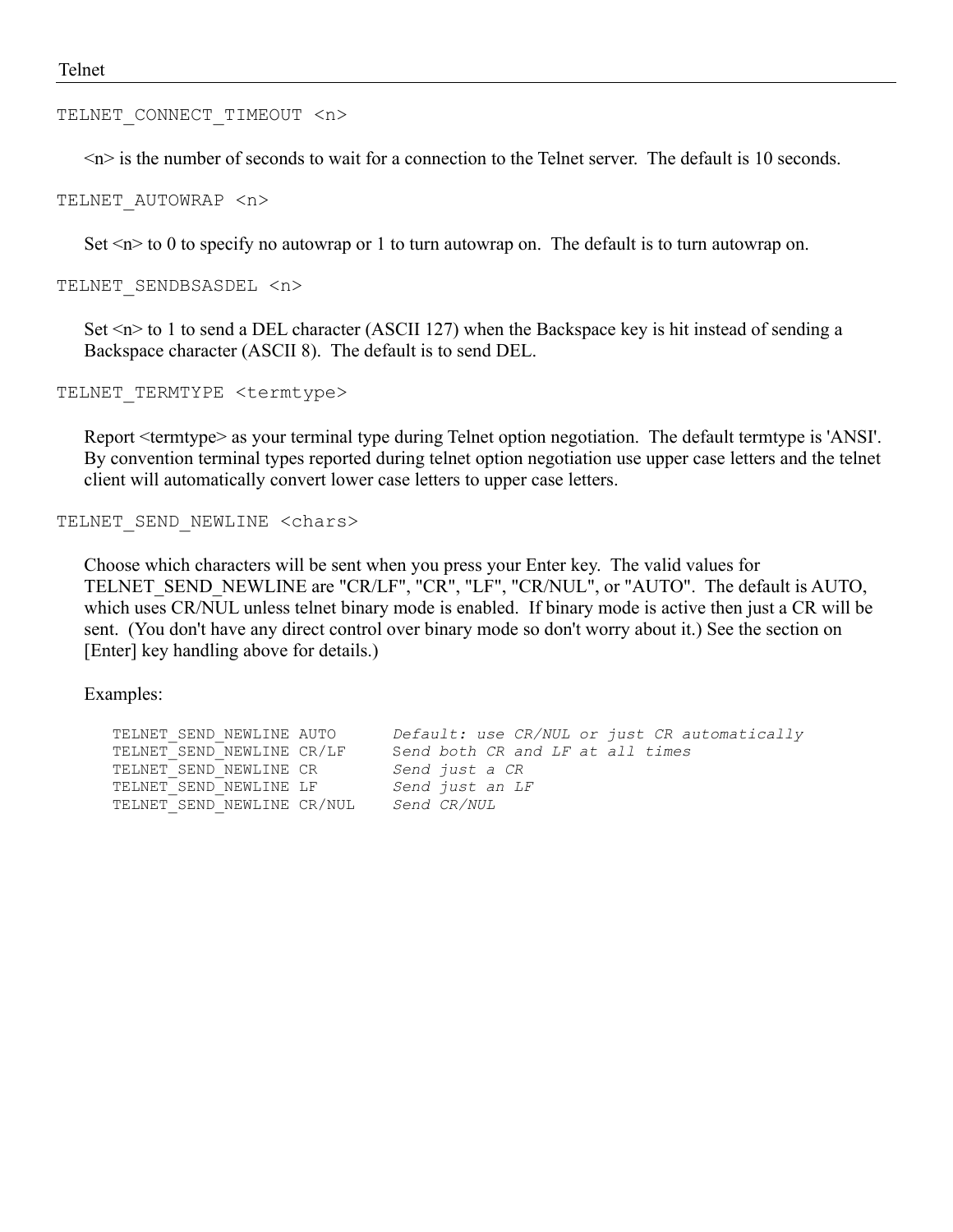### **Recent changes**

| 2019-11-20 | Fix some terminal emulation bugs and add support for some additional codes.     |
|------------|---------------------------------------------------------------------------------|
| 2018-10-27 | Add MTCP NO SNOW support                                                        |
| 2017-01-21 | Bug fix; don't run out of packets when sending many small packets quickly.      |
| 2015-01-23 | Add 132 column support; make Telnet wait for the server to close the connection |
|            | so the last bytes being sent are not lost. Code cleanup changes to reduce size. |
| 2013-03-15 | Add scroll region support; Add DEC Origin Mode; add a few more CSI and ESC      |
|            | sequences; consolidate screen updating code.                                    |
| 2012-04-29 | Fix [Enter] handling; Add Xmodem and Ymodem file transfer                       |
| 2011-09-11 | Fix telnet options bug                                                          |
| 2011-05-18 | Add Alt-N to toggle between sending [Enter] as CR/LF, CR or LF                  |
| 2010-11-27 | Misc TCP library changes to improve handling when buffers are full. Watcom      |
|            | runtime workaround: improve compatibility with older machines                   |
| 2010-06-21 | Ported to Open Watcom. Note: The CGA snow code has been removed                 |
|            | temporarily.                                                                    |
| 2010-04-22 | Maintenance release for the underlying TCP library. TCP checksums should be     |
|            | computed correctly all of the time now, and are much faster.                    |
| 2010-03-21 | Fix a bug involving servers with high numbered telnet options.                  |
| 2009-12-27 | Add local echoing toggle; Bug fix: [Enter] key should send CR/LF, not just CR;  |
|            | Bug fix: Monochrome displays were freezing; Bug fix: Monochrome displays        |
|            | were not underlining; Add -sessiontype command line option and implement raw    |
|            | mode                                                                            |
| 2009-12-12 | Add support for cursor position reporting                                       |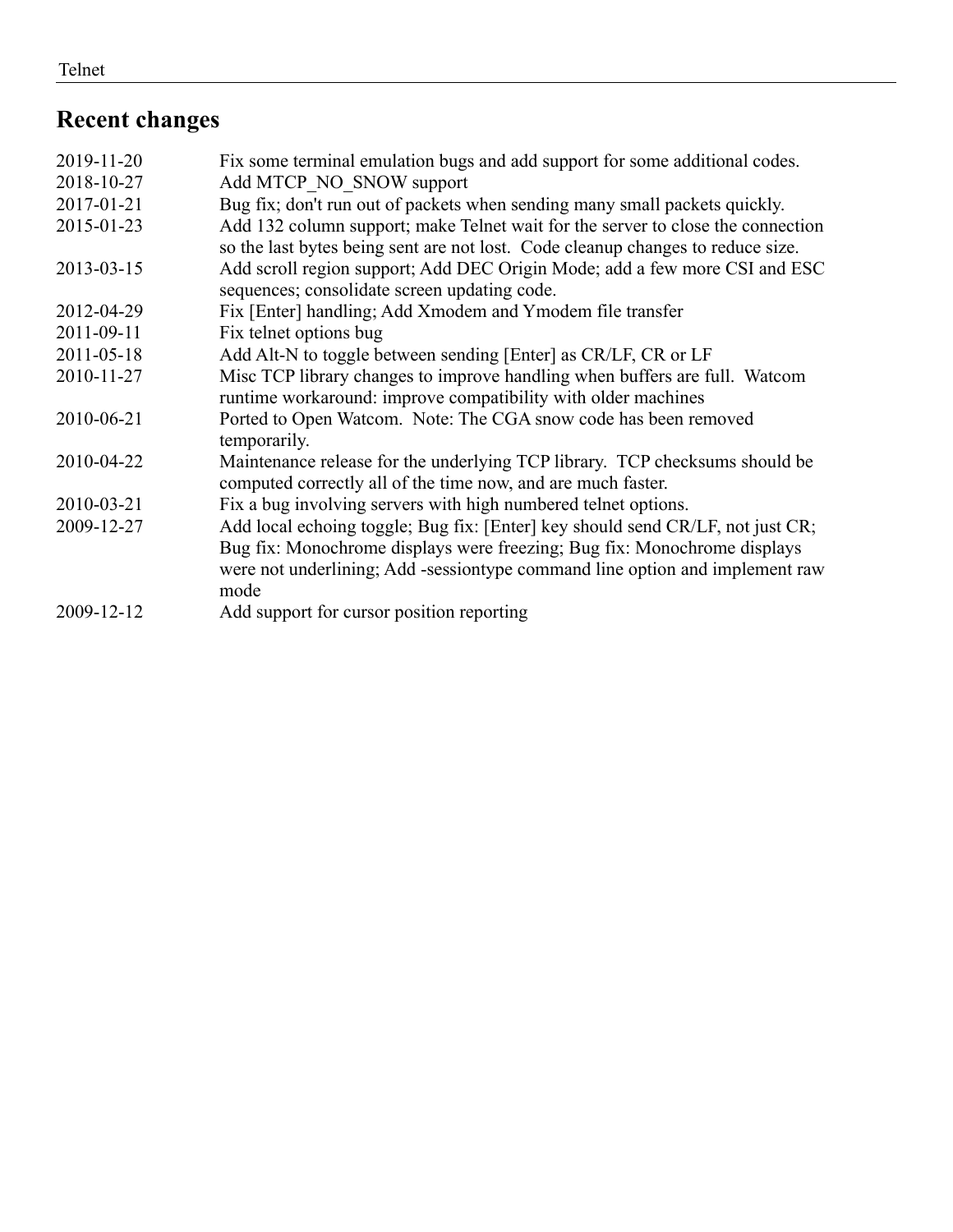# Advanced Topics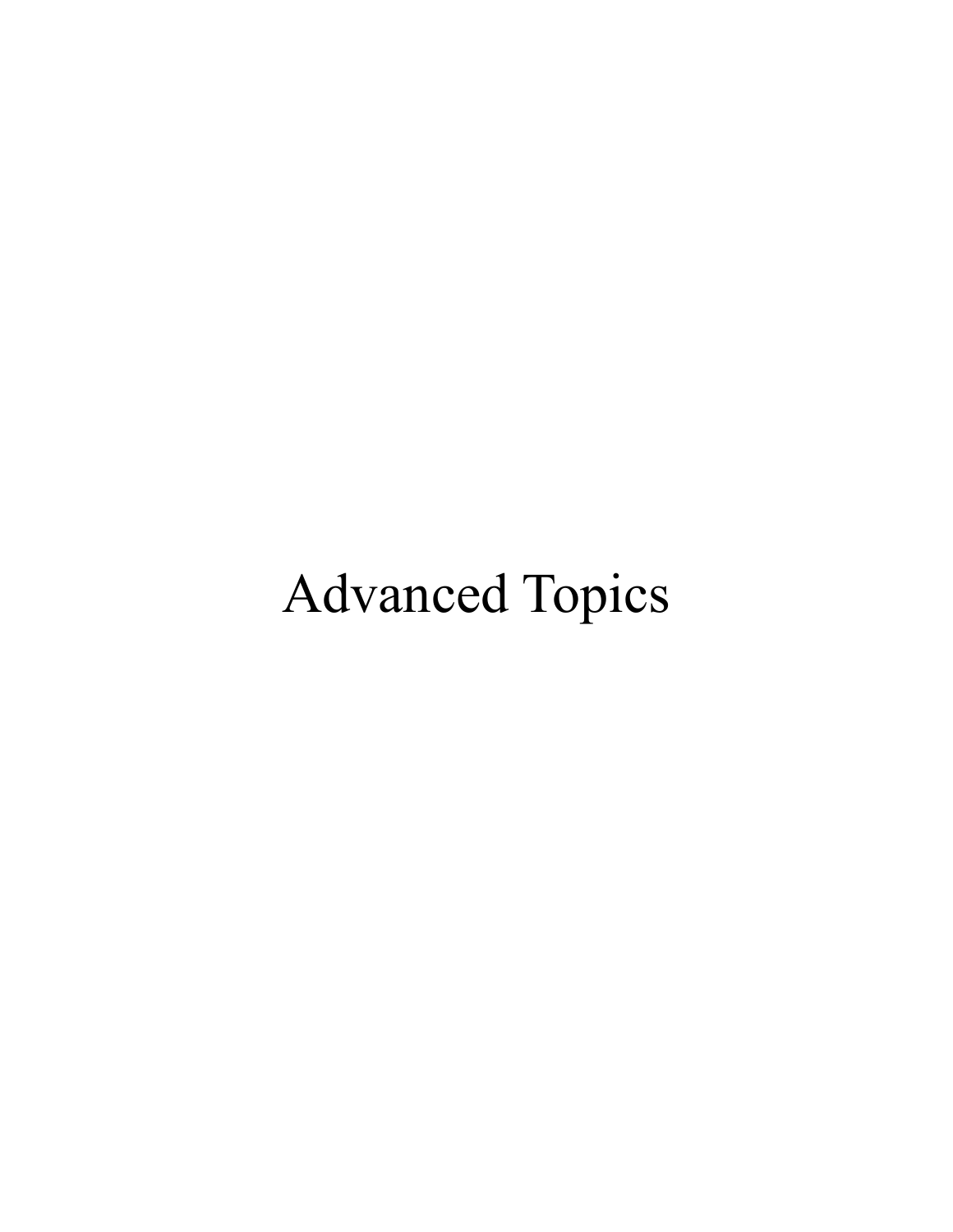# **Debugging problems**

### **Introduction**

Welcome to the wonderful world of DOS networking! If you are reading this you are either bored or you have a problem. Hopefully this will help you get past your problem.

Keep in mind there is a wide variety of hardware out there including emulators on modern machines which are technically not even hardware! This guide will give you some pointers on how to get past problems but it is going to take some work.

This guide is broken up into two parts - [1] debugging hardware and packet driver problems and [2] debugging mTCP problems.

Besides this guide check out the instructions for the PKTTOOL.EXE. PKTTOOL can talk to a loaded packet driver and get statistics from it, allowing you to see if the packet driver is seeing any packets "on the wire." There is also a packet sniffer tool that will let you look at the traffic on your network. (Hint: if you never see any traffic, then there is something wrong!)

### **Common symptoms and causes**

Below are some common symptoms and possible causes:

Red Flags:

- Is the packet driver reporting the MAC address correctly? It should match a sticker on the card. If it does not or if the MAC address is 00:00:00:00:00:00 or FF:FF:FF:FF:FF:FF then something is wrong with the packet driver or the card.
- Checksum errors in the traces: see the section below entitled "Checksum errors"

No packets are being received:

- The hardware IRQ for the Ethernet adapter is incorrectly set. When this happens you will be able to send packets but not receive them.
- Something is wrong with your cabling. If you have a card with more than one connection type (e.g: AUI and twisted pair) on it check the jumpers or packet driver settings.
- Try a different switch or hub. Examine the status lights on the hub to see if it detects the cable being plugged in.
- Ensure the card is compatible with your connection type. For example, there is a variant of the WD 8003 series that has an RJ45 connector but it is Lattisnet compatible, not Ethernet compatible. Without knowing this it would look like a malfunctioning card.
- Is the network address that you have chosen correct? Is it possibly being used by a different machine?

Connections are slow or freeze:

- Is the network address that you have chosen correct? Is it possibly being used by a different machine?
- Are you running DOS 5 or later on a slow machine on a large hard drive partition? If so then DOS might be pausing to compute the free space on the partition. The larger the partition the longer the wait will be.
- Reduce your MTU to 576. Ethernet MTU is 1500 bytes but IP gateways are only required to support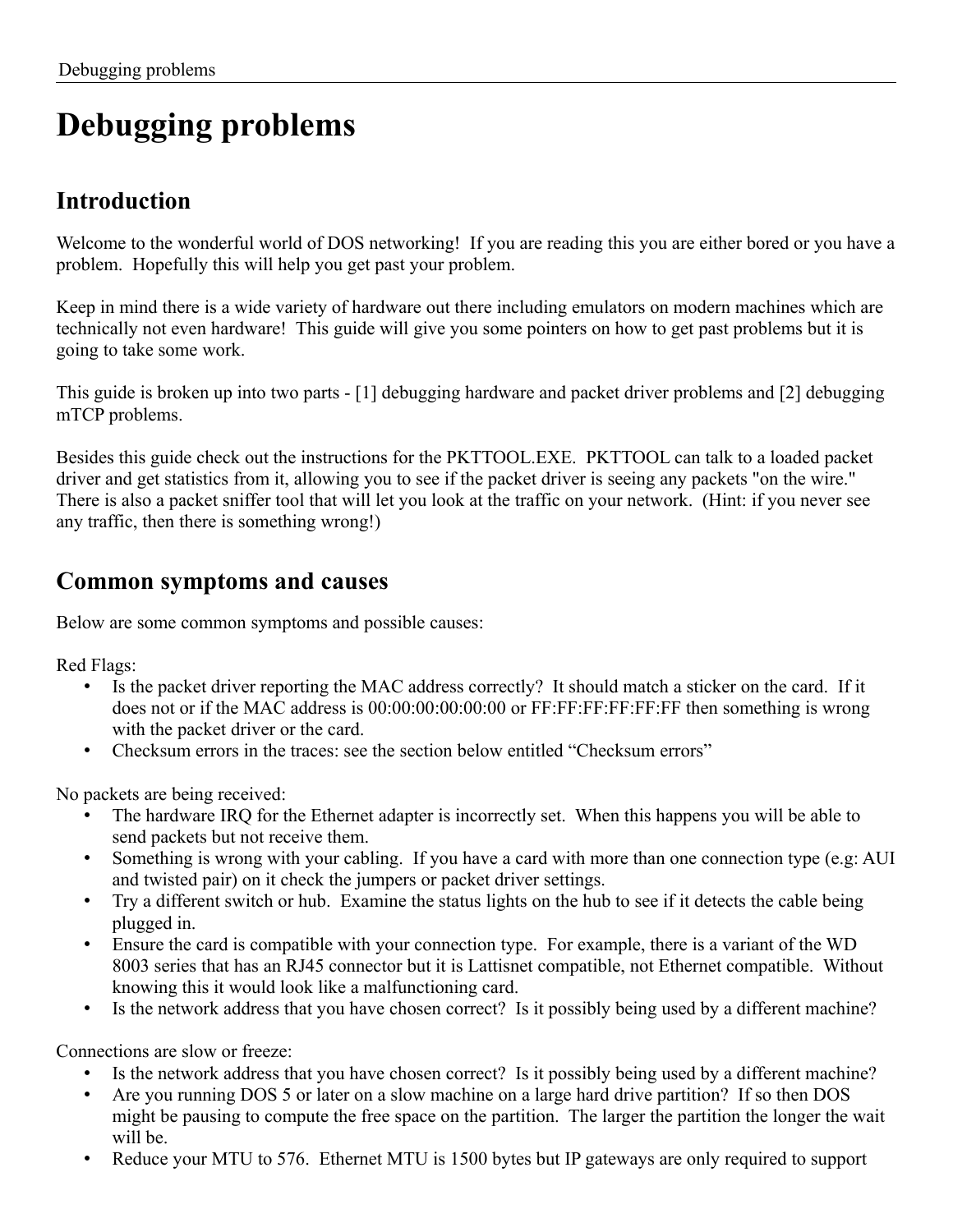576 byte packets. It is possible that fragments are being created at a gateway; reducing your MTU will ensure that you don't send packets that are too large for that gateway. (You may still have problems though because the fragment reassembly code is fairly slow compared to the fast-path normal code.)

• Flow control is difficult. There will naturally be a pause every time a packet is lost in transit. Depending on the TCP/IP stack of the other machine, a single dropped packet can easily ruin a connection by basically making every packet go through the re-transmit path. mTCP doesn't implement the selective acknowledgement (SACK) TCP option but it does temporarily shrink the TCP receive window when more than one packet in a row is lost, enabling the connection to recover. (This feature is new in the 2019 release.)

#### FTP problems

- FTP won't send or receive files! Passive mode is the default and it should work in nearly all cases. However, I do know of a buggy FTP server implementation (ProFTPD) where early versions could not send files reliably in Passive mode. Try Port mode if Passive doesn't work.
- FTP is corrupting my data! Did you specify BIN (binary) mode before starting your data transfer? The FTP specification leaves the choice of the default data transfer mode up to the server, not the client. If you transfer a binary file and forget to set the transfer type to BIN or IMAGE before starting, all of the carriage returns and line feeds are going to be altered. This is not an FTP bug; it's working as designed. Make sure you specify BIN before starting binary file transfers.

### **Hardware and packet driver problems**

*Note: Some of this might not apply to PCI cards. Parallel port devices like the Xircom PE3 series require the parallel port to be correctly configured. Serial line users (SLIP or PPP) need to ensure that their COM ports are setup correctly. Do what makes sense for your specific setup.*

mTCP will not work if your Ethernet card is not setup correctly. Here is a partial list of things that can trip you up:

#### **I/O ports**

Like any PC hardware, your Ethernet card needs to be setup to use I/O ports. The I/O ports can not be shared with other cards, either on purpose or by accident. If there is a conflict with another card you will get flaky operation or maybe even random crashes.

If your packet driver loads and reports the correct MAC address for your Ethernet card you probably have the I/ O port set correctly. (You might still have conflicts with other cards though.)

A MAC address is a unique identifier that is 48 bits long usually written in hexadecimal notation with a colon separating each byte. For example, 02:31:BE:D1:2F:08. The MAC address can usually be found printed on a sticker on the card. A MAC address that is all 00s (00:00:00:00:00:00) or all FFs (FF:FF:FF:FF:FF:FF) is probably not correct and indicates that the packet driver is not talking to the card.

If the MAC address reported by the packet driver does not match the MAC address printed on the card then it is possible that it has been changed on the card, but it is more likely that you have the wrong I/O port address.

#### **Hardware Interrupts (IRQ)**

Your Ethernet card probably needs a hardware interrupt assigned to it so that it can tell the packet driver when a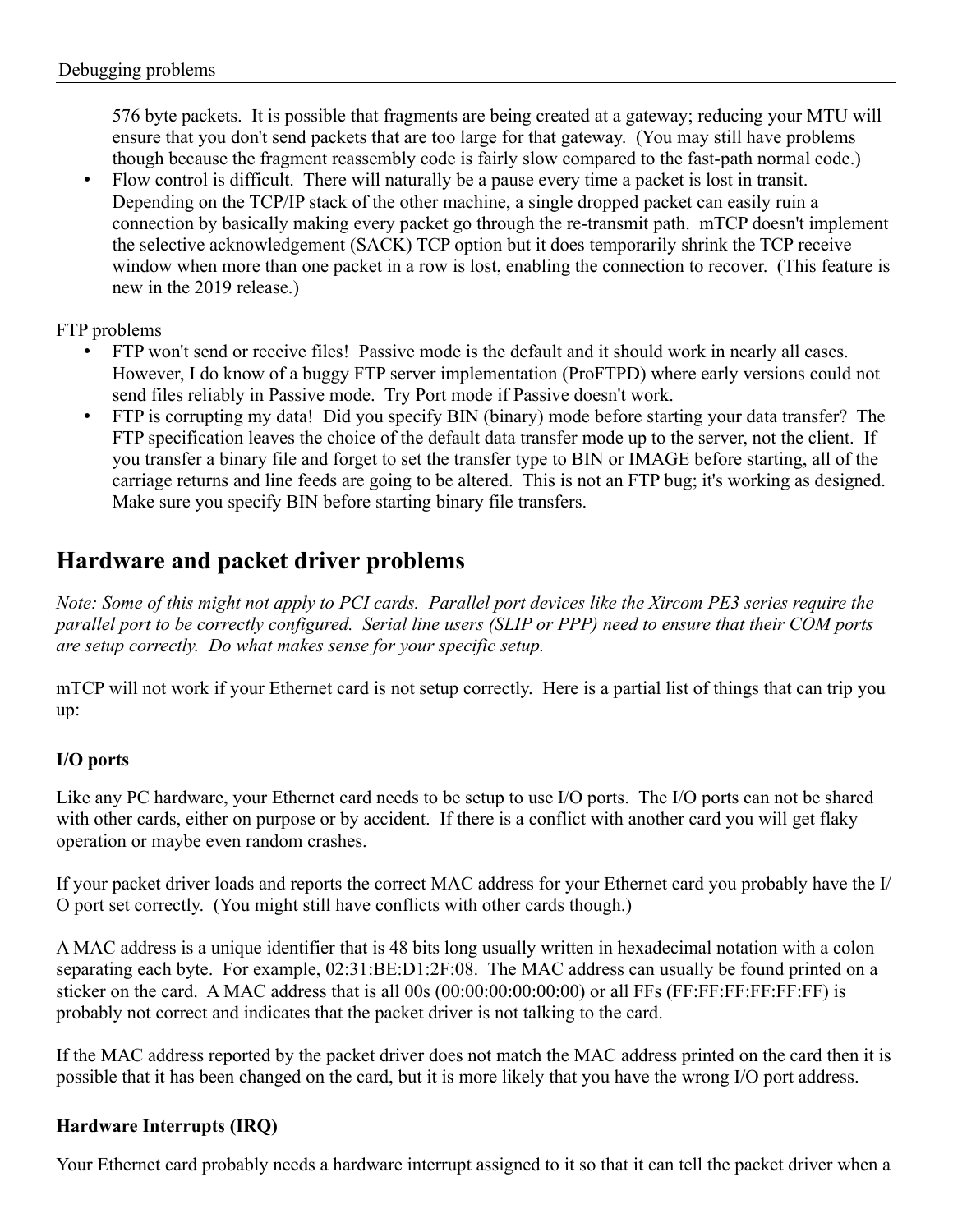new packet has arrived on the wire. The IRQ has to be set on the card so that it is not shared with any other hardware in your system, including devices that might be on your motherboard.

PC and XT class systems generally have very few interrupts available. IRQ 0, 1, and 6 are usually always used or unavailable. IRQ 2, 3, 4, 5, and 7 may be available depending on what else you have in your system.

AT class systems have more choices for interrupts. Unlike an XT class system, IRQ 2 is not available on an AT class system.

If the IRQ is not set correctly then your card may be able to send packets but each time it receives a packet it will not be able to tell the packet driver about it. This will look like your card is never receiving packets.

#### **Shared Memory**

All Ethernet cards use some memory to store incoming and outgoing packets. Simple Ethernet cards keep that memory on the card in a private area that the rest of the computer can not see. Better cards expose this memory to the computer which improves performance but requires you to find a memory range that does not conflict with other cards or motherboard settings.

The NE1000 card is an example of a card that does not use shared memory. (The NE1000 just needs I/O ports and an IRQ.) The Western Digital 8003 series is an example of card that does required shared memory. It might need to show 8KB or 32KB (depending on the card) to the system, requiring that much space free in your memory map.

Cards that use shared memory will generally need space in the area reserved for expansion cards which ranges from C000:0000 to F000:0000. Be sure to pick a range that does not conflict with other devices.

#### **Cabling selection**

Besides the basic resource allocation settings above there may be other settings that you have to make on the card. One good example is setting the cable type - some cards make you set jumpers to choose between the AUI port, Thinnet connector, or RJ45 connector. If this is set wrong the card will appear to work normally but will not be able to send or receive data on the wire.

#### **Bad cabling or network connection**

Even with a properly configured card you can still encounter problems.

Believe it or not, cables go bad. If you suspect a cabling problem find another cable that you know works and use that instead. Cables are cheap so there is no reason to wrestle with a potentially bad one.

Most Ethernet cards, hubs and switches have indicator lights that tell you if a good connection has been made. Examine your indicator lights and ensure that your hardware thinks there is a connection. Use a known good port on your switch or hub if you even get a hint of a problem with the port you are using.

Some cable modems are configured to only hand out a limited number of addresses and will refuse to hand out more. You may need to reset the cable modem to clear its list of clients. Switches and hubs are generally reliable but sometimes cycling the power (turning them off then on) clears up problems.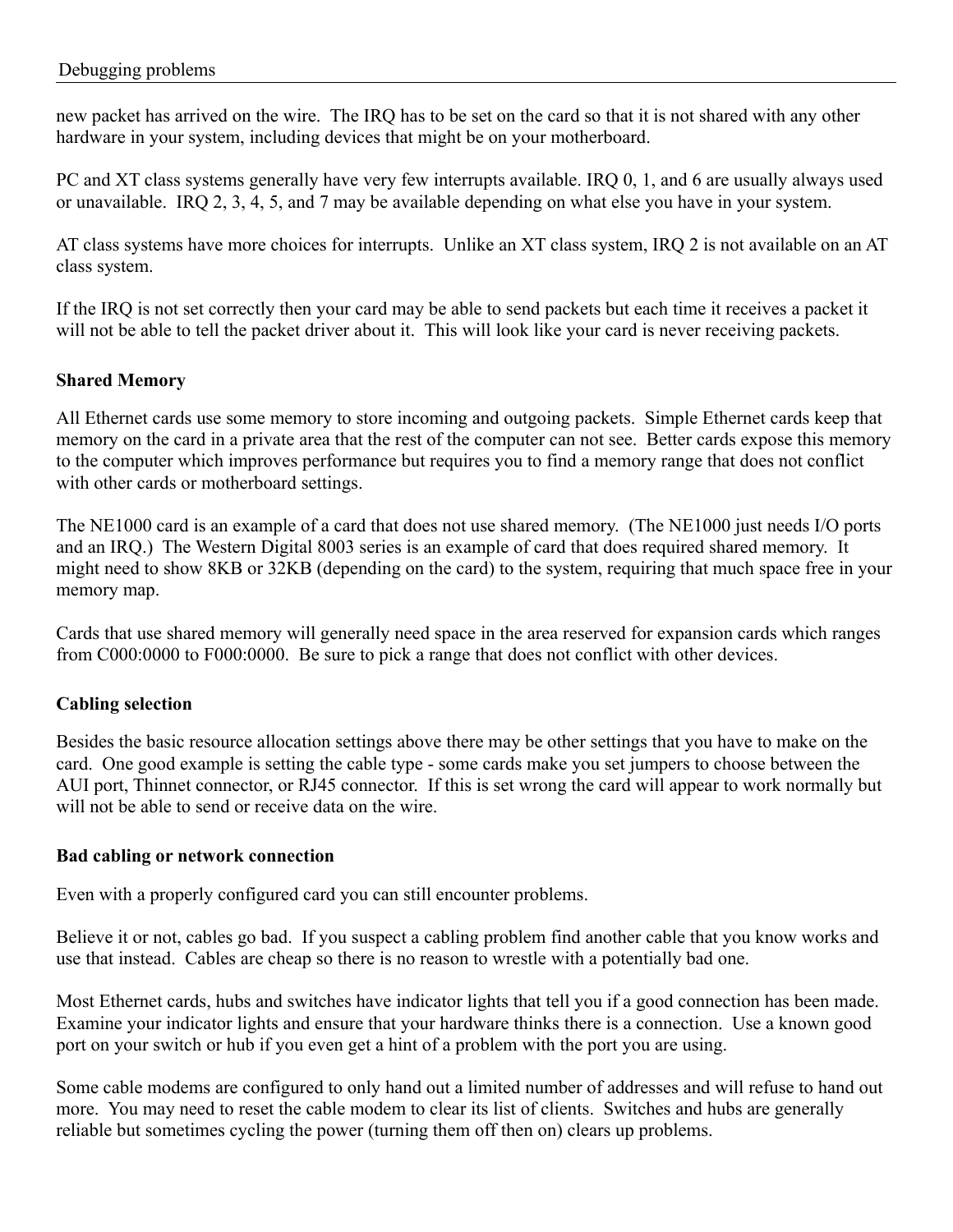Older Ethernet cards pose special challenges. Before modern Ethernet standardized on CAT 5 cabling there was ThickNet and ThinNet cabling. ThickNet (the original Ethernet) was often supported by using the AUI port on a card with an external transceiver, while ThinNet was often directly connected to the card. The card would have to be configured to use one port or the other port and choosing the wrong port will make it look like you have bad cabling.

Even on cards that look like they support twisted pair wiring (CAT5) the signaling might not be correct, and thus not work on modern switches and hubs. For example older WD8003 series cards have both an AUI port for an external transceiver and an RJ45 jack which accepts a CAT5 cable, but it actually uses Lattisnet which is not compatible with Ethernet signaling. It is close enough to make a hub or switch light up the port, but not close enough to enable data transfer.

#### **Packet driver**

First, ensure you have the right packet driver for your card! Packet drivers are very specific to models of Ethernet cards. I always try to look for the packet driver from the manufacturer that was shipped with the card. If I can't find that I might use a packet driver from a card in the same chipset family.

A good source for packet drivers for older cards is the Crynwr packet driver collection at<http://crynwr.com/>. Those guys defined the packet driver specification and did a lot of the early work to make packet drivers available for ISA cards. Source code for their work is available, which is an added bonus.

If your Ethernet card is setup correctly you should know the I/O port and other settings to pass to the packet driver on the command line. Packet drivers can detect some configuration problems or mismatches but not all of them, so be sure you have the settings that match your card.

The PKTTOOL.EXE program might provide some insight as to how the packet driver is behaving. See the directions for it in PROGRAMS/PKTTOOL.TXT.

### **Collecting mTCP traces**

I would rather have you believe that mTCP is perfect, but we know that nothing ever is. But we can strive ...

In general, the mTCP code is too complex for a casual user to try to debug. If I really do have a problem in the code we are going to need to take a trace so that I can see what is going wrong.

Even if mTCP is acting normally you might still be having problems related to your network or setup. To make debugging and fixing problems easier I have included some tracing features in the library.

To enable tracing you need to set two DOS environment variables before running an mTCP program. The LOGFILE variable sets the name of a text file where trace output will be written to. The DEBUGGING variable sets the desired level of tracing to be used. For example:

#### **set DEBUGGING=127 set LOGFILE=logfile.txt**

Those two lines specific log level 127 (to be explained next) and that logfile.txt should hold the trace.

Tracing can be slow so mTCP lets you choose how verbose you want the tracing to be. The number used on the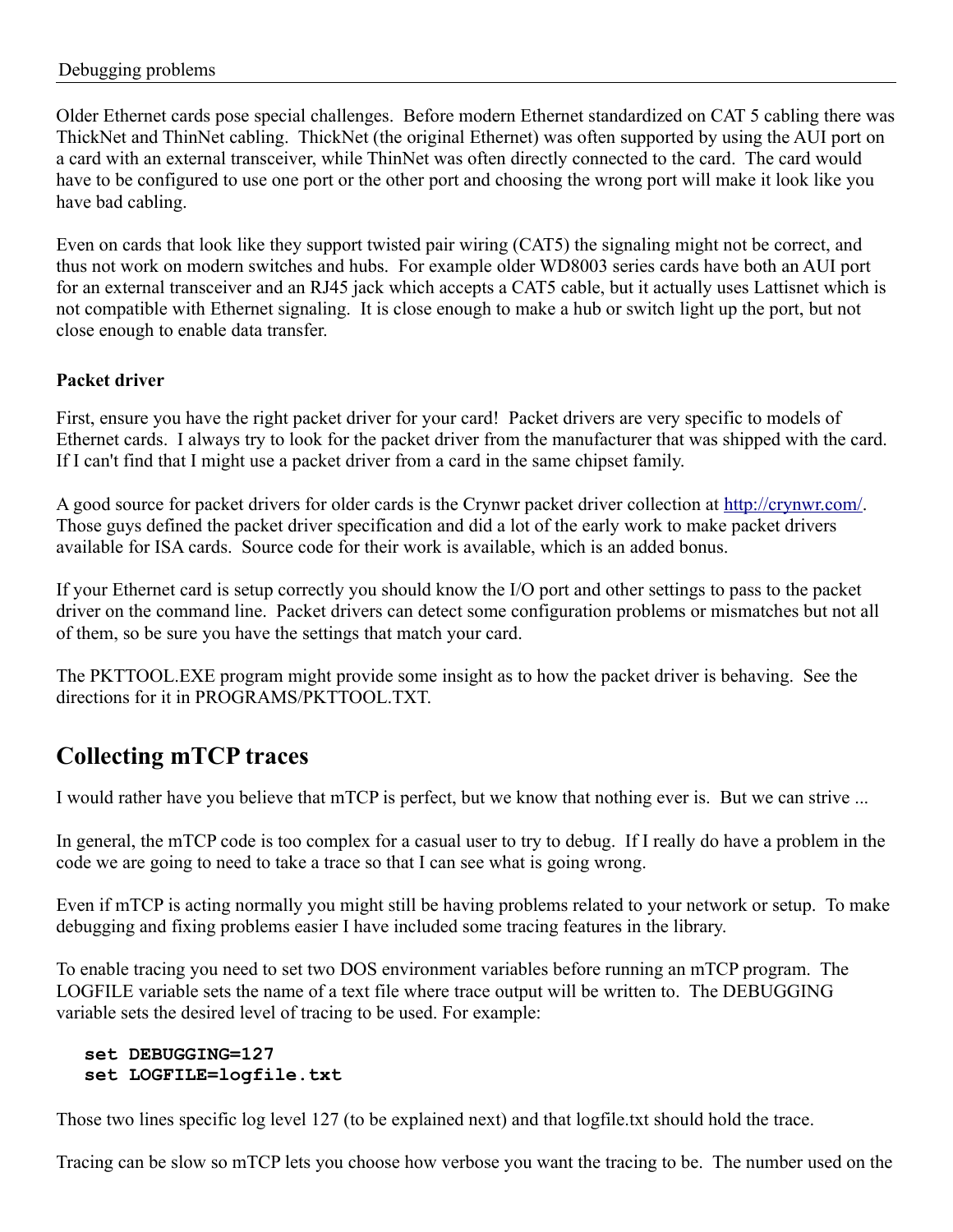DEBUGGING environment variable controls this. Here are the useful values for DEBUGGING that you can use:

- 1 Warnings only
- 3 Warnings and application messages
- 127 Full tracing except for packet contents
- 255 Full tracing with some packet contents

The bigger the number the slower the machine will get. Traces can also get quite large. On slower machines tracing will cause a noticeable overhead because of the extra disk I/O.

The number is actually based on a bitmask, so if you want to be selective you can turn on specific types of trace messages. The bit positions are:

| 0x0001 | Warnings                       |
|--------|--------------------------------|
| 0x0002 | General - used by applications |
| 0x0004 | ARP - used by ARP              |
| 0x0008 | IP - used by the IP/ICMP layer |
| 0x0010 | UDP - used by UDP              |
| 0x0020 | TCP - used by TCP              |
| 0x0040 | DNS - used by DNS              |
| 0x0080 | Packet dumping                 |
|        |                                |

Now that you know the bit variables you might also find it useful to know that setting the DEBUGGING variable can also be done using a hexadecimal value. For example:

#### **set DEBUGGING=0x7F**

Turns on all tracing except for packet dumping, and is equivalent to the "127" level shown in the previous example.

With the debug trace turned on it is possible that you will have a crash and not see all of the debug messages. This is because the debug messages are buffered and depending on the timing the buffer may not be fully flushed at the time of the crash. If you want to be absolutely sure that all trace messages are flushed and visible there is a bit to flip that will aggressively flush the buffers after each trace point is written:

0x8000 Turn on aggressive buffer flushing

So for example, if you want full packet tracing with normal trace file buffer behavior use:

#### **set DEBUGGING=0xFF**

And if you are paranoid and you want to make sure that you see every trace message, flip the extra bit and use:

#### **set DEBUGGING=0x80FF**

If you have a trace that you would like me to read send it along with a brief explanation of what you were doing and what your network setup looks like. I have been able to help a few people get up and running this way and I have fixed countless of my own bugs with it.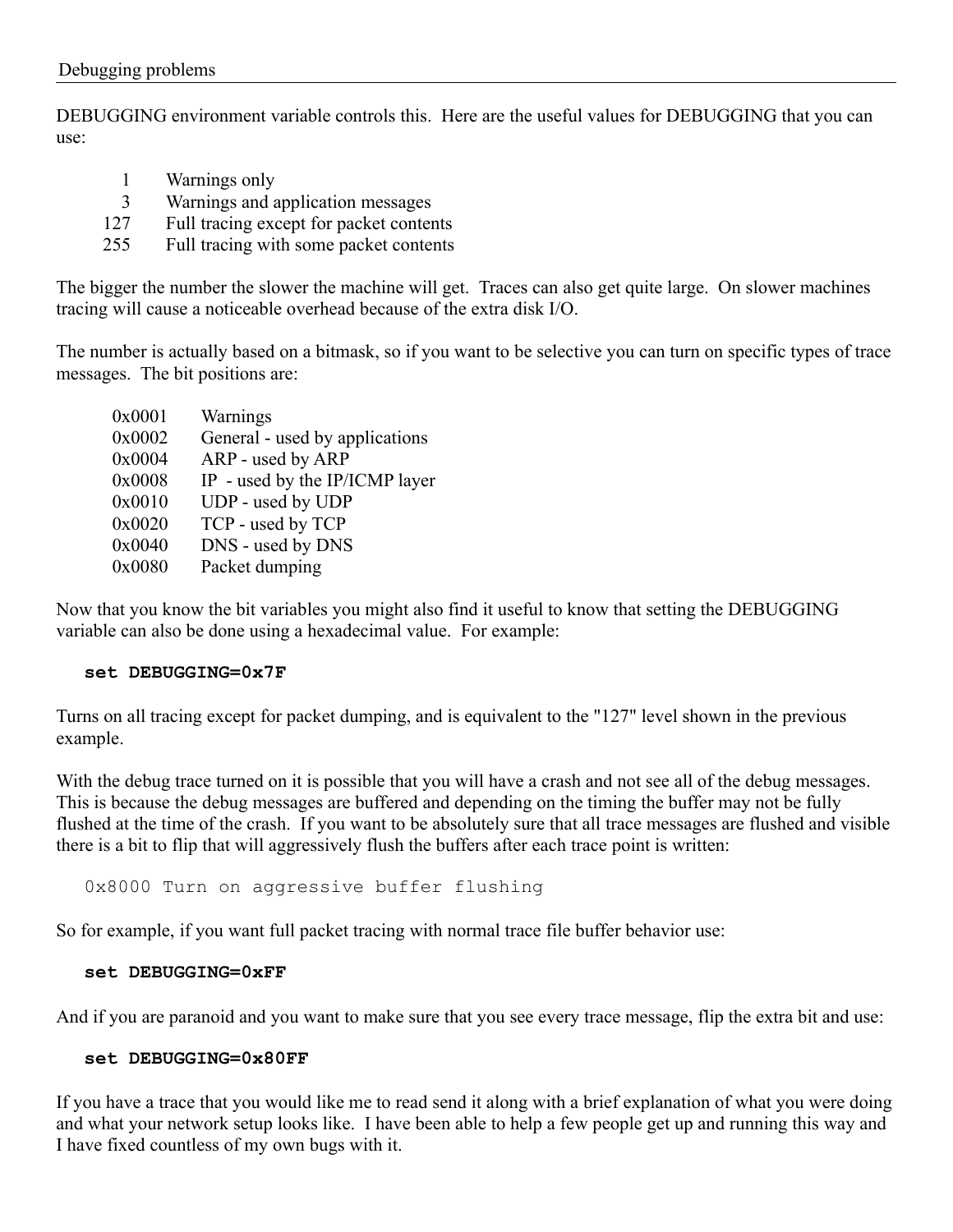### **Checksum errors**

If you have tracing turned on and you get a checksum warning this is very bad. A checksum error indicates that your machine or the last machine to touch the packet has a problem.

Under normal circumstances the IP, TCP or UDP checksums are computed and checked at each "hop" in the network. Routers may have to alter the packet, which forces the checksum to be recomputed. (This happens when Network Address Translation (NAT) is used or fragments are generated.) Ethernet protects the Ethernet frame on the current physical network so you will never see a corrupted frame being delivered at the packet driver. However, the Ethernet CRC can't protect against the higher level software making mistakes or hardware failures on the machines. If somehow a bad checksum is detected by mTCP it means that it was set badly by the last machine or corrupted on the current machine.

While it is true that one can recover from a bad checksum by just re-transmitting the affected packet, the concern is that the source of the corruption is not known. It could be bad memory which is affecting the packets, the stack, or even the code that is running. This makes it very hard to debug what is going on.

If you see checksum errors run the diagnostics on your machine, including memory testers. (Let them run for a few hours if you can.) Also try replacing the network card. If the problem does not look to be on your machine try connecting it a different way to bypass whatever gateway or router is directly upstream, as it may be that device that has the problem.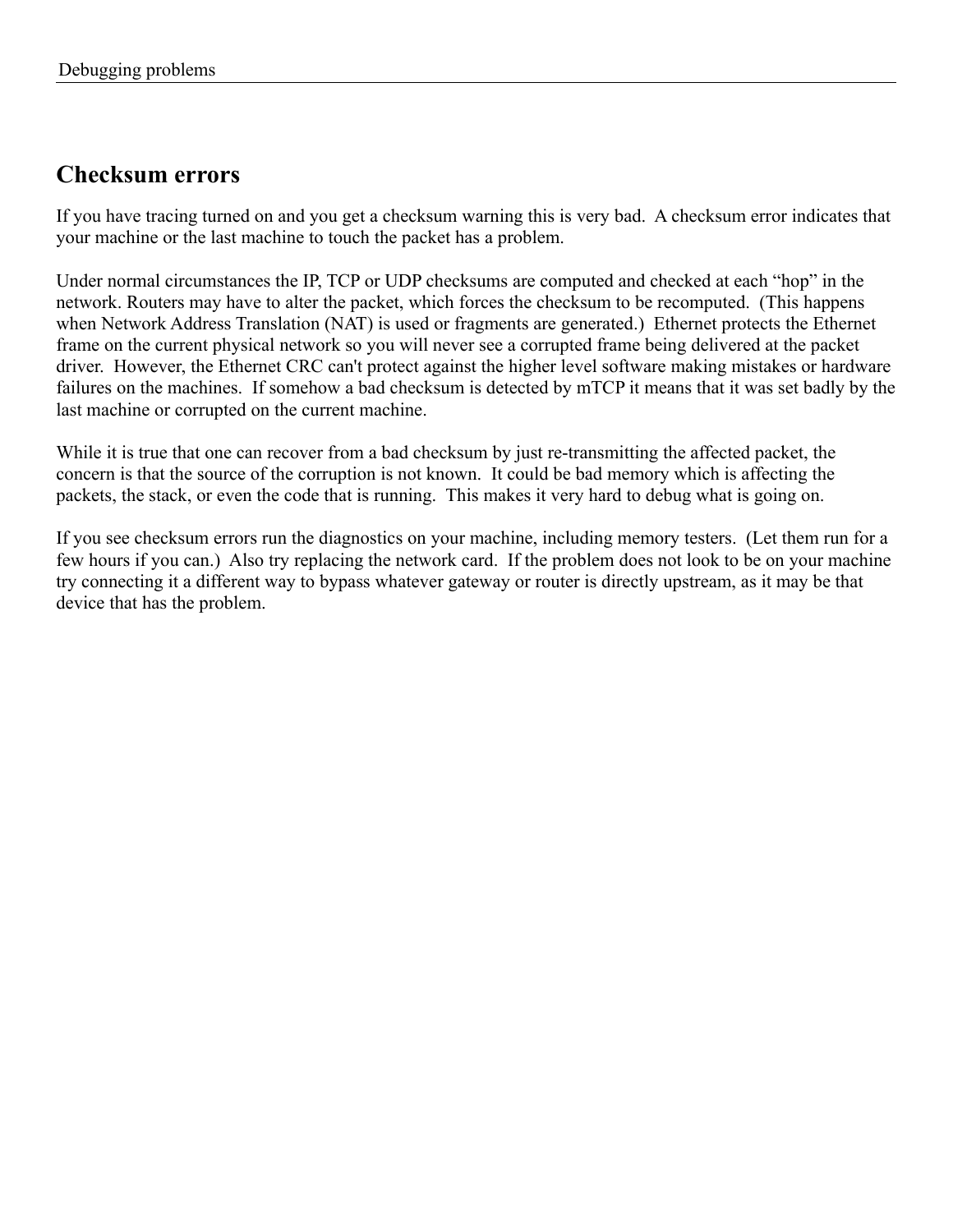# **PPP Setup**

### **Introduction**

While mTCP is designed for Ethernet cards it is possible to use it with PPP (Point-to-Point Protocol) connections. This chapter describes how to setup mTCP and a Linux host to use a PPP connection over the serial port.

SLIP connections are similar but are covered in the next chapter.

### **Prerequisites**

- It is assumed that you are familiar with mTCP configuration and that you have some knowledge of Linux system administration. It is possible to use other operating systems by mapping the networking concepts presented here to those other operating systems.
- A known good connection between the machines. This is usually done with a null modem cable. You need to verify this link works with terminal emulation software before you start with PPP - it makes debugging much easier if you start with a known good setup.
- The DOSPPP packet driver. Download a known working version from here:

<http://www.ibiblio.org/pub/micro/pc-stuff/freedos/files/net/dosppp/dosppp06.zip>

Other PPP drivers are possible; I used DOSPPP as an example. One key point is that whatever PPP driver you use should emulate an Ethernet card for mTCP. mTCP is expecting to use a packet driver that is designed for Ethernet; that is known as a "class 1" packet driver. mTCP does not work with other classes of packet drivers, including serial (class 6) and Token Ring (class 3). DOSPPP gets around this limitation by telling mTCP that it is an Ethernet card even though it is actually using the serial port.

### **Network setup for the examples provided here**

My house is connected to the outside world with a cable modem that gives me a dynamically allocated address on the global internet. That is connected to a home router, which then feeds the machines in the house. The router does network address translation (NAT) to provide private addresses within the house.

Cable Modem <-> Router <-> Machines 96.x.x.x 192.168.2.1 192.168.2.x

Normally I use Ethernet connections on my DOS machines so they look like any other PC in the house and can connect to the router directly.

To add a DOS machine using PPP one of the machines in the house has to convert from Ethernet to PPP. I use an older Linux machine to do this. Here is what the network diagram is going to look like: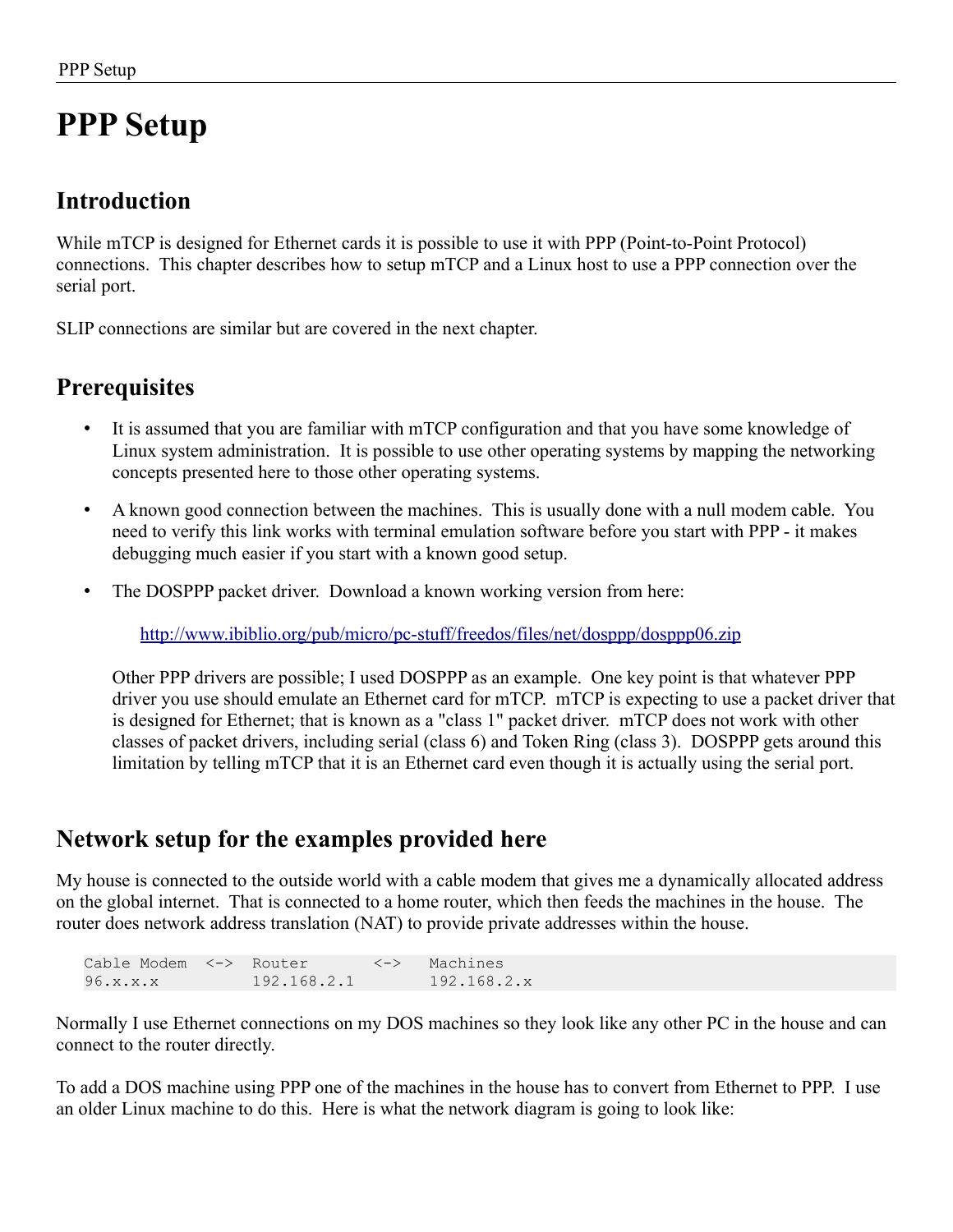```
Cable Modem <-> Router <-> Linux<br>96.x.x.x 192.168.2.1 192.168.2.10
96.x.x.x 192.168.2.1
 |
                               192.168.2.17 <-> DOS (192.168.2.18)
```
The Linux machine has an Ethernet card and it is assigned address 192.168.2.10. That is a static assignment; it never changes. The DHCP server in the router is told not to give out any addresses below 192.168.2.100 so there will not be a conflict.

To enable PPP the Linux machine will take on a second network address. That network address must be chosen carefully. Here is the process:

- Pick a number that is divisible by 4.
- No machine in your house should have a machine with that number or the next three numbers after it.
- Your Linux machine will have that number  $+1$
- Your DOS machine will have that number  $+2$
- The other two numbers will be reserved and unused.
- Do not start with 0 or 252.

For example, the following addresses would be valid in this scheme:

| Linux         | DOS.          | Reserved                        |
|---------------|---------------|---------------------------------|
| 192.168.2.5   | 192.168.2.6   | 192.168.2.4 and 192.168.2.7     |
| 192.168.2.17  | 192.168.2.18  | 192.168.2.16 and 192.168.2.19   |
| 192.168.2.161 | 192.168.2.162 | 192.168.2.160 and 192.168.2.163 |

Other options are available, but those require advanced routing tricks. Just find a block of four addresses divisible by four that are not in use, follow the rules above, and you will be fine. (I'll tell you the hard way that adds new subnet for a beer or two.)

### **Establish the PPP connection to the Linux machine**

On the Linux side you will be using the PPP daemon. The important parameters to specify are:

- the serial port that will be used
- the speed of the port
- "local" to set the flow control
- "lock" to ensure that other programs do not interfere with the port
- "passive" or "silent" to tell PPPD to wait for a connection instead of timing out. (Passive and silent are slightly different, but both should work.)
- "proxyarp" to make your machine look as though it is visible on the network.
- A reasonable MTU size. 576 should work fine.
- IP addresses for the Linux side and the remote side

Before you fire up the PPP daemon ensure that nothing else is using that serial port. If you have a "getty" process running on that port to allow normal logins you will need to disable it. The serial port has to be clear for PPP. (Use the ps command to look for a getty process that might be using it.)

For example, on my Linux system I use the following command line: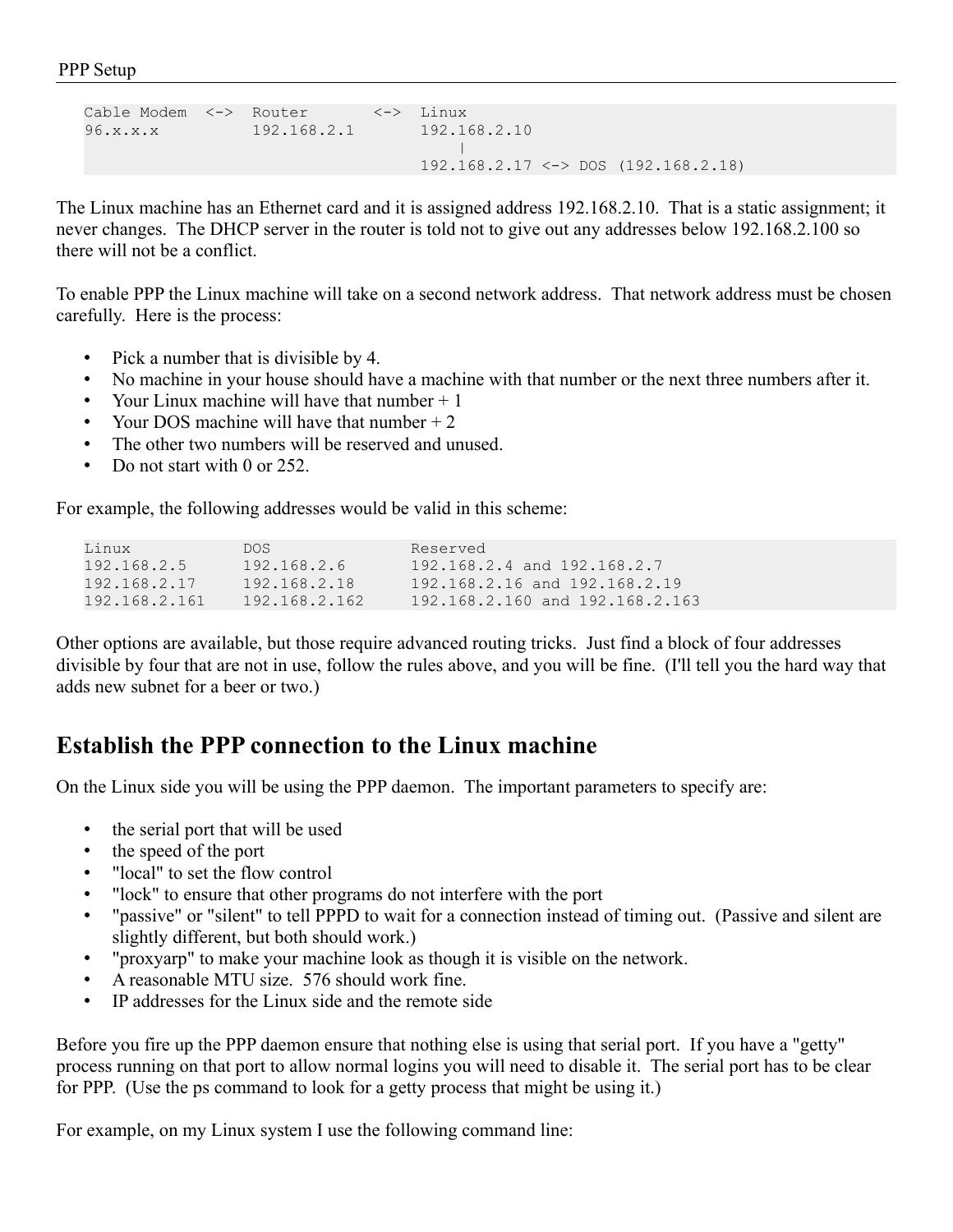#### **pppd ttyS1 9600 local lock passive proxyarp defaultroute mtu 576 192.168.2.17:192.168.2.18**

*(All of that should be on the same line.)*

In this setup I'll be running at 9600 bps over my second serial port. The Linux machine will get a new network interface called ppp0 with address 192.168.2.17 and it will be talking to the DOS PC which will have an address of 192.168.2.18.

If successful the Linux machine will return silently to the command line but the PPP daemon will be running in the background waiting for a new connection from the DOS machine. You can verify this using the ps command.

On the DOS machine we need to run EPPPD to complete the connection. Here we need to specify the serial port and the speed to use. I use this command on my DOS machine:

```
EPPPD com2 9600 local
```
EPPPD is the PPP driver with Ethernet emulation. This is necessary for mTCP because mTCP is written with Ethernet in mind and can not use a serial link directly.

My DOS machine will be using the second serial port at 9600 bps using flow control suitable for directly connected machines.

After a few seconds of delay EPPPD responds with:

Installed packet driver handler at vector 0x60

Now you have a live link between the two machines. If you go back to the Linux machine and run "ifconfig" you will be able to see the new network interface:

```
ppp0 Link encap:Point-to-Point Protocol 
       inet addr:192.168.2.17 P-t-P:192.168.2.18 Mask:255.255.255.255
       UP POINTOPOINT RUNNING NOARP MULTICAST MTU:576 Metric:1
       RX packets:11 errors:0 dropped:0 overruns:0 frame:0
       TX packets:13 errors:0 dropped:0 overruns:0 carrier:0
       collisions:0 txqueuelen:3 
       RX bytes:170 (170.0 b) TX bytes:158 (158.0 b)
```
EPPPD will also create a batch file called IP-UP.BAT which sets environment variables suitable for WATTCP programs. mTCP won't use those environment variables but some of their values are useful to us to configure mTCP.

### **Configuring mTCP for PPP**

mTCP configuration is done as normal, but with a few changes:

6. You need to set the MTCPSLIP environment variable to something. The actual value does not matter; it just needs to exist. At the DOS command line this command will do the trick: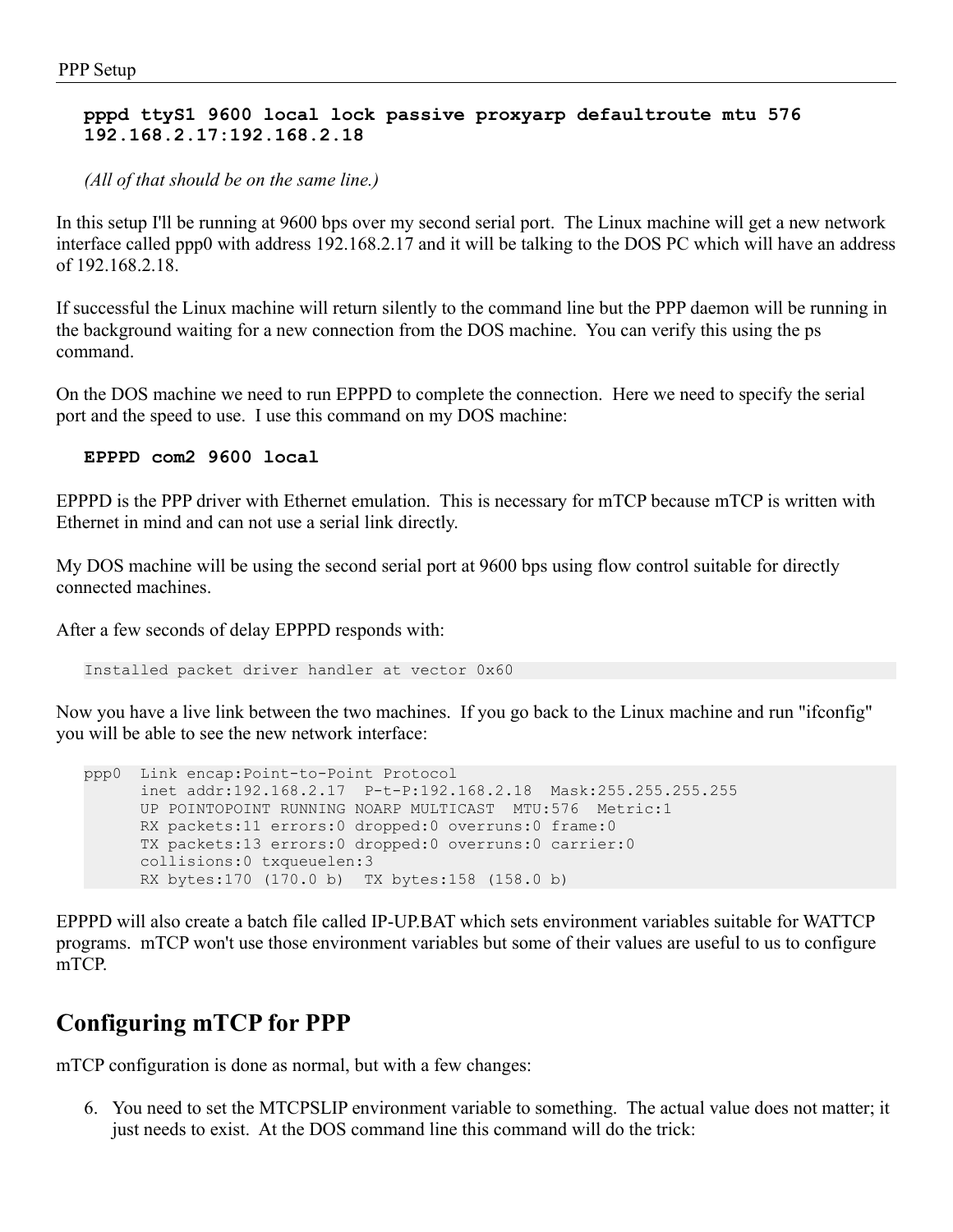#### SET MTCPSLIP=true

- 7. You should ensure that your MTU setting in the mTCP configuration file matches what you told the PPP daemon on Linux. I recommend using a value of 576.
- 8. You need to setup the IP addresses statically because you will not be using DHCP in this setup. In particular you need to set the IPADDR, NETMASK, and GATEWAY variables:

**IPADDR:** This is second IP address you used on the PPP daemon line in Linux. In this example it is 192.168.2.18.

**NETMASK:** Linux uses a netmask of 255.255.255.255 to signify a point-to-point link. mTCP is thinking "Ethernet" so it wants a netmask that reflects the addressing scheme more closely. If you followed the rules above a netmask of 255.255.255.252 is correct for mTCP.

If you did not pick your addresses as per the rules above you might be able to ping the Linux machine, but not other machines. Follow those rules carefully!

**GATEWAY:** If you plan to send packets past your Linux machine to other machines the Linux machine will have to serve as your gateway. Put its PPP0 address here. In this example it is 192.168.2.17.

If these are set correctly you should be able to run PING on the DOS machine and get a response back from the Linux machine. At 9600 bps on a 386 class machine the time for a standard 32 byte PING packet should be around 150ms.

*[The math is pretty straight forward - at 9600 bps you get about one byte per millisecond. The standard payload for ping is 32 bytes and you need an IP header, an ICMP header, and four more bytes for the ping identification number and sequence number. The total bytes sent is that overhead (28 bytes) plus the ping payload bytes (32 default) for a total of 60 bytes. PPP adds at least another 8 bytes of framing overhead to that, so the total being sent per packet is closer to 68 bytes. 68 bytes at 9600 bps takes 70.8ms to send and you need to wait for the response which is the same size. So the minimum possible time with no additional overhead is 141ms.]*

If you ping from Linux to DOS you might not get a response; remember mTCP only response when an mTCP application is running. If you want to try to ping from Linux run something simple on the mTCP machine. Netcat in "listen" mode will do the trick:

#### **nc -listen 2000**

That will enable you to test PING from Linux to DOS.

Now you have basic connectivity between the two machines. Telnet, FTP, IRCjr and other applications will work if the target machine is your Linux machine. Next we need to enable some advanced routing to go beyond your Linux machine to other machines on your network and the outside world.

### **Routing beyond the Linux machine**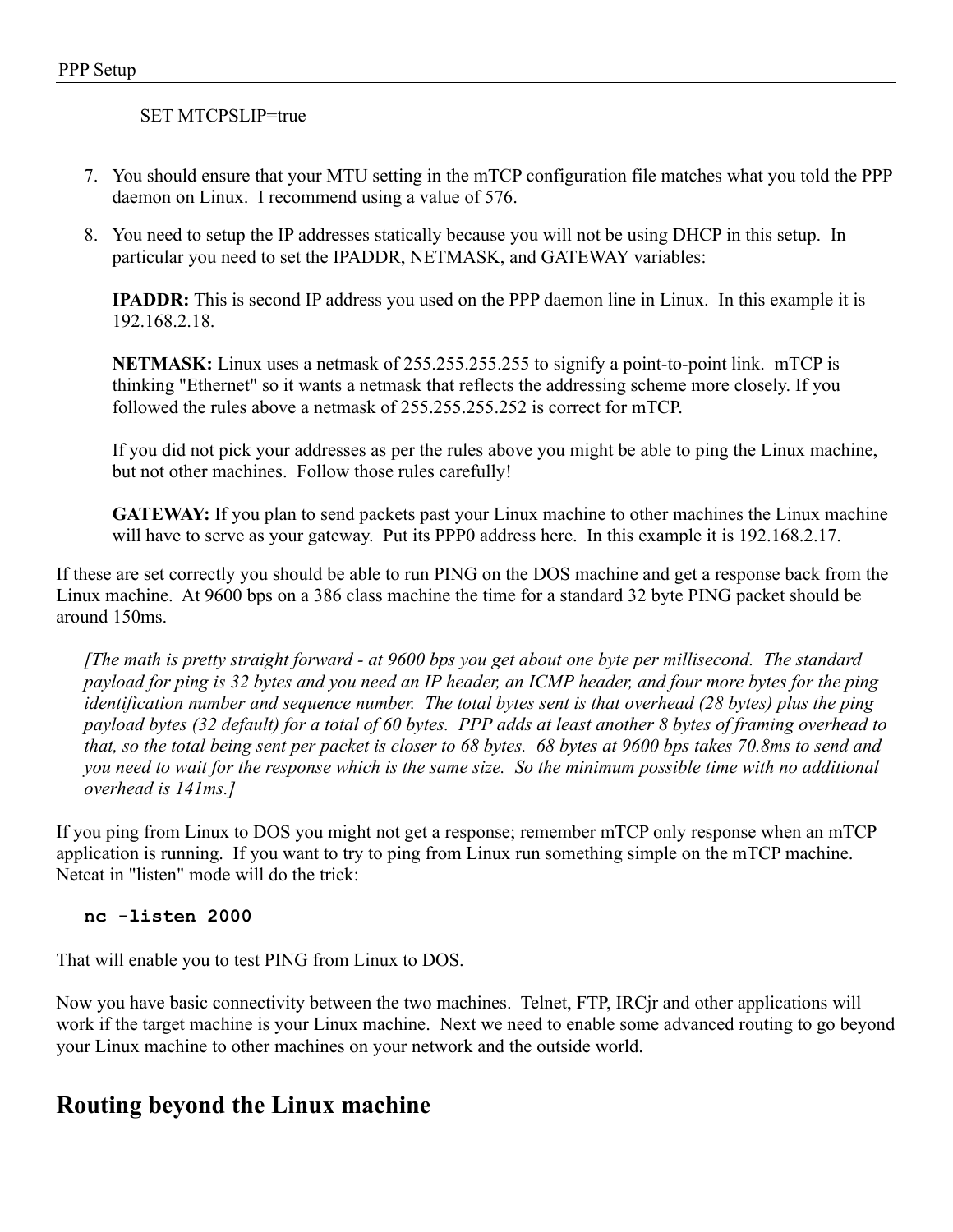The "proxyarp" option on the pppd command should make your machine look like it is on the network. If a remote machine tries to find the hardware address of your DOS machine running mTCP the Linux machine will substitute it's own hardware address. In effect, it is your proxy on the network.

This is not sufficient for getting to machines past your Linux machine though. Your Linux machine still considers the PPP link to be a separate network. All we need to do is to tell Linux to route packets from one network to the other. This is done by turning on "IP forwarding."

#### **echo 1 > /proc/sys/net/ipv4/ip\_forward**

Do that as root. After that, when Linux sees a packet from an outside network it will route it to the DOS machine running mTCP.

After that, you should be able to ping other machines on your home network. If you setup your nameserver in mTCP you should be able to get to the outside world as well. And other machines will be able to ping your machine.

### **Advanced options**

What has been presented above is the bare minimum to get a DOS machine running mTCP on a local home network. Your home network might not look like this, requiring more work. Some other options include:

- Running IP masquerading (NAT) on the Linux machine.
- Running the PPP network on a different subnet and having Linux routing to that subnet. This requires advanced routing on other machines in your network if you are using non-routable networks like 192.168.x.x.

All of this is left as an exercise to the interested reader ...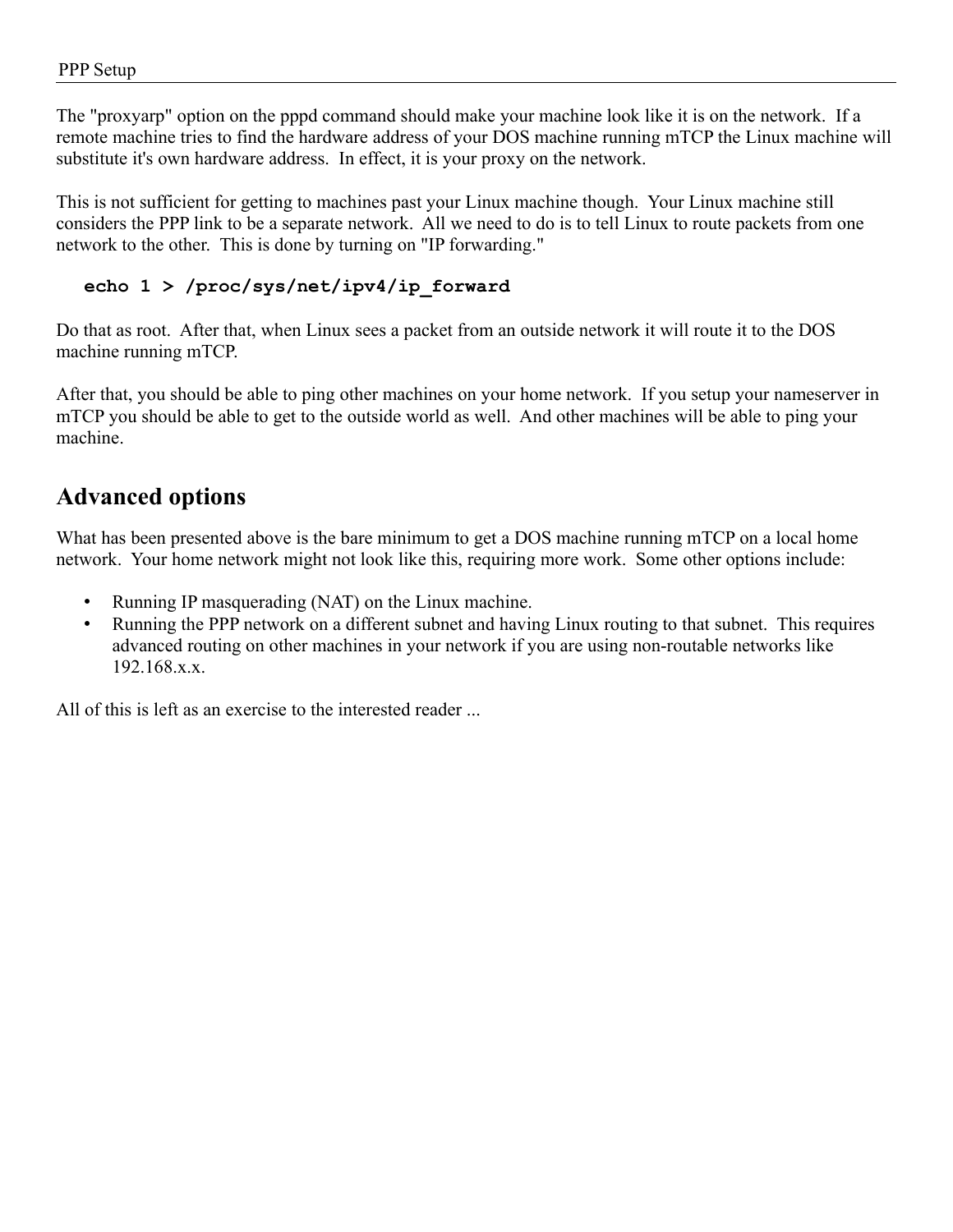# **SLIP setup**

### **Introduction**

While mTCP is designed for Ethernet cards it is possible to use it with SLIP (Serial Line Internet Protocol) connections. This chapter describes how to setup mTCP and a Linux host to use a SLIP connection over the serial port.

PPP connections are similar but are covered in the previous chapter.

### **Prerequisites**

- It is assumed that you are familiar with mTCP configuration and that you have some knowledge of Linux system administration. It is possible to use other operating systems by mapping the networking concepts presented here to those other operating systems.
- A known good connection between the machines. This is usually done with a null modem cable. You need to verify this link works with terminal emulation software before you start with SLIP - it makes debugging much easier if you start with a known good setup.
- The "EtherSlip" packet driver. Download a known working version from here:

<http://crynwr.com/drivers/pktd11.zip>

(The filename in the zip is ETHERSL.COM. Instructions are in INSTALL.DOC.)

Other SLIP drivers are possible; I used EtherSlip as an example. One key point is that whatever SLIP driver you use should emulate an Ethernet card for mTCP. mTCP is expecting to use a packet driver that is designed for Ethernet; that is known as a "class 1" packet driver. mTCP does not work with other classes of packet drivers, including serial (class 6) and Token Ring (class 3). EtherSlip gets around this limitation by telling mTCP that it is an Ethernet card even though it is actually using the serial port.

### **Network setup for the examples provided here**

My house is connected to the outside world with a cable modem that gives me a dynamically allocated address on the global internet. That is connected to a home router, which then feeds the machines in the house. The router does network address translation (NAT) to provide private addresses within the house.

Cable Modem <-> Router <-> Machines 96.x.x.x 192.168.2.1 192.168.2.x

Normally I use Ethernet connections on my DOS machines so they look like any other PC in the house and can connect to the router directly.

To add a DOS machine using SLIP one of the machines in the house has to serve as a gateway between Ethernet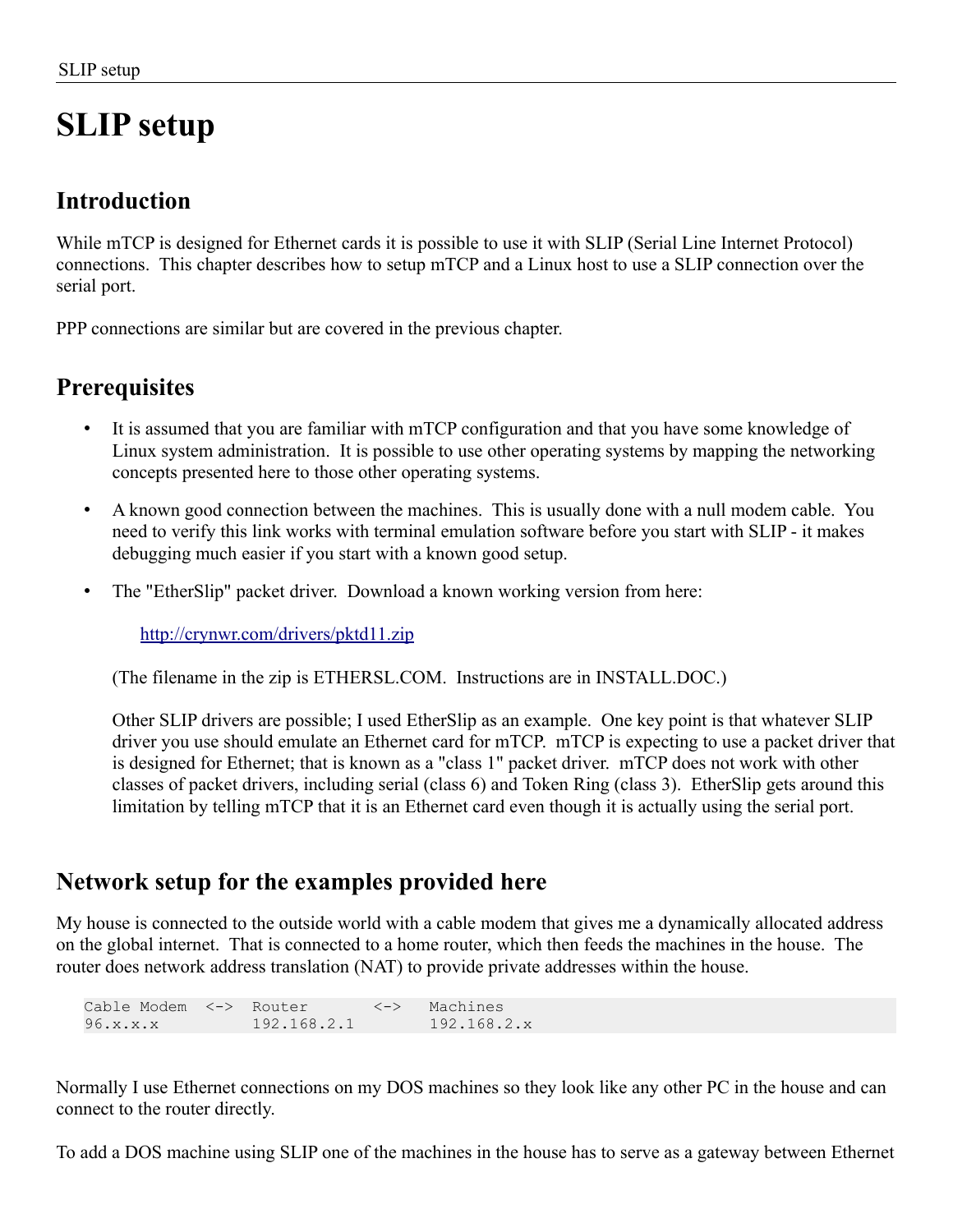and SLIP. I use an older Linux machine to do this. Here is what the network diagram is going to look like:

```
Cable Modem <-> Router <-> Linux
96.x.x.x 192.168.2.1 192.168.2.10
 |
                        192.168.2.121 <-> DOS (192.168.2.122)
```
The Linux machine has an Ethernet card and it is assigned address 192.168.2.10. That is a static assignment; it never changes. The DHCP server in the router is told not to give out any addresses below 192.168.2.100 so there will not be a conflict. (In this case my DOS machine with address 192.168.2.122 might cause a conflict, but I don't have that many DHCP clients in my house.)

To enable SLIP the Linux machine will take on a second network address. That network address must be chosen carefully. Here is the process:

- Pick a number that is divisible by 4.
- No machine in your house should have a machine with that number or the next three numbers after it.
- Your Linux machine will have that number  $+1$
- Your DOS machine will have that number  $+2$
- The other two numbers will be reserved and unused.
- Do not start with 0 or 252.

For example, the following addresses would be valid in this scheme:

| Linux         | DOS.          | Reserved                          |
|---------------|---------------|-----------------------------------|
| 192.168.2.5   | 192.168.2.6   | $192.168.2.4$ and $192.168.2.7$   |
| 192.168.2.17  | 192.168.2.18  | $192.168.2.16$ and $192.168.2.19$ |
| 192.168.2.161 | 192.168.2.162 | 192.168.2.160 and 192.168.2.163   |
|               |               |                                   |

Other options are available, but those require advanced routing tricks. Just find a block of four addresses divisible by four that are not in use, follow the rules above, and you will be fine. (I'll tell you the hard way that adds new subnet for a beer or two.)

### **Establish the SLIP connection to the Linux machine**

On the Linux side you will be using the SLIP daemon (slattach). The important parameters to specify are:

- the protocol to use (slip, compressed slip, etc.)
- the serial port to use
- the speed to use

Here is an example:

```
slattach -p slip -s 9600 /dev/ttyS1
```
That says to use plain SLIP (not compressed) at 9600 bps over the second serial port on the machine.

I had a devil of a time trying to get my serial port to work. It looked as though it was receiving packets from the DOS machine just fine, but it was not able to send packets because the handshaking on the serial port wires was not correct. I could see this using ifconfig - packets were being received on the serial line interface but not sent.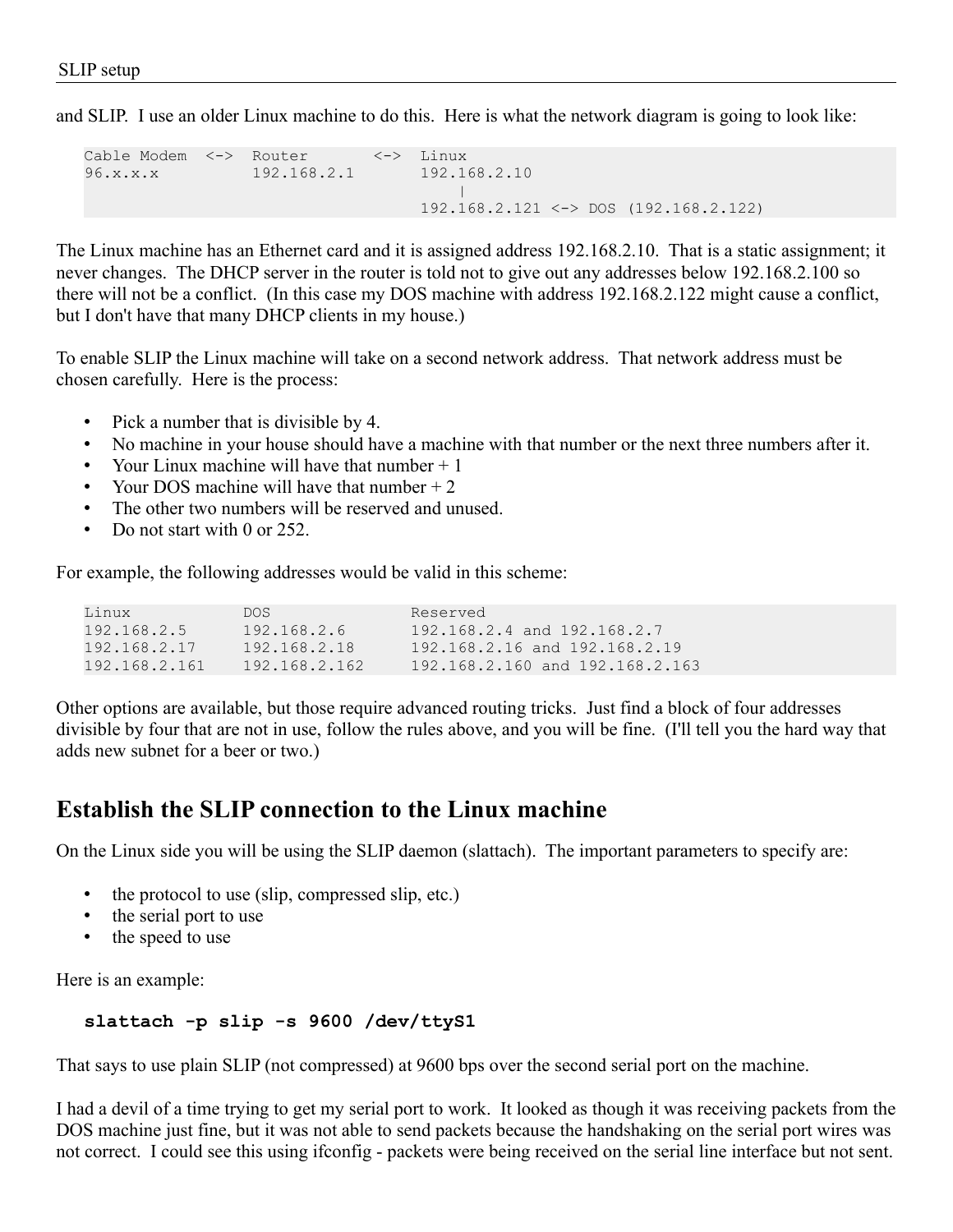So besides the parameters above I used the following:

- "-L" to specify a local ("3 wire") connection
- "-m" to not initialize the line

And before running slattach I had to use stty to setup the speed and handshaking for the port. Here are the full commands that I used:

#### **stty -F /dev/ttyS1 -clocal -crtscts 9600 slattach -p slip -L -m -s 9600 /dev/ttyS1**

The stty command sets up the second serial port to not do flow control or look for a carrier detect signal. The speed will be set to 9600 bps. Your results will probably vary from mine ...

slattach creates a network interface but nothing else. Next we have to tell Linux what IP address to use for that interface. The ifconfig command is used for that:

#### **ifconfig sl0 192.168.2.121 pointopoint 192.168.2.122 mtu 576 up**

Here I am using 192.168.2.121 for the IP address on the Linux side and the DOS side is going to use 192.168.2.122. (The spelling of "pointopoint" is deliberately missing a "t" - that is the correct syntax.) The MTU size for the connection is 576, which is a safe value.

On the DOS machine we need to run our SLIP driver to complete the connection. Using EtherSlip as an example:

#### **ethersl 0x60 3 0x2f8 9600**

That tells EtherSlip (ethersl) to install using software interrupt 0x60 on COM2 (IRQ3 and port 0x2f8) at 9600 bps.

EtherSlip doesn't let you just name a COM port to use - it wants you to specify the hardware interrupt and I/O port address of the COM port you are going to use directly. Here are the common port assignments:

COM1: IRQ 4, Port 0x3F8 COM2: IRQ 3, Port 0x2F8

Your hardware may vary ... but you tested this port with a straight terminal emulator first, right?

If EtherSlip is successful it will print out some status information, including the "MAC" address of the simulated Ethernet card.

### **Configuring mTCP**

mTCP configuration is done as normal, but with a few changes:

1. You need to set the MTCPSLIP environment variable to something. The actual value does not matter; it just needs to exist. At the DOS command line this command will do the trick: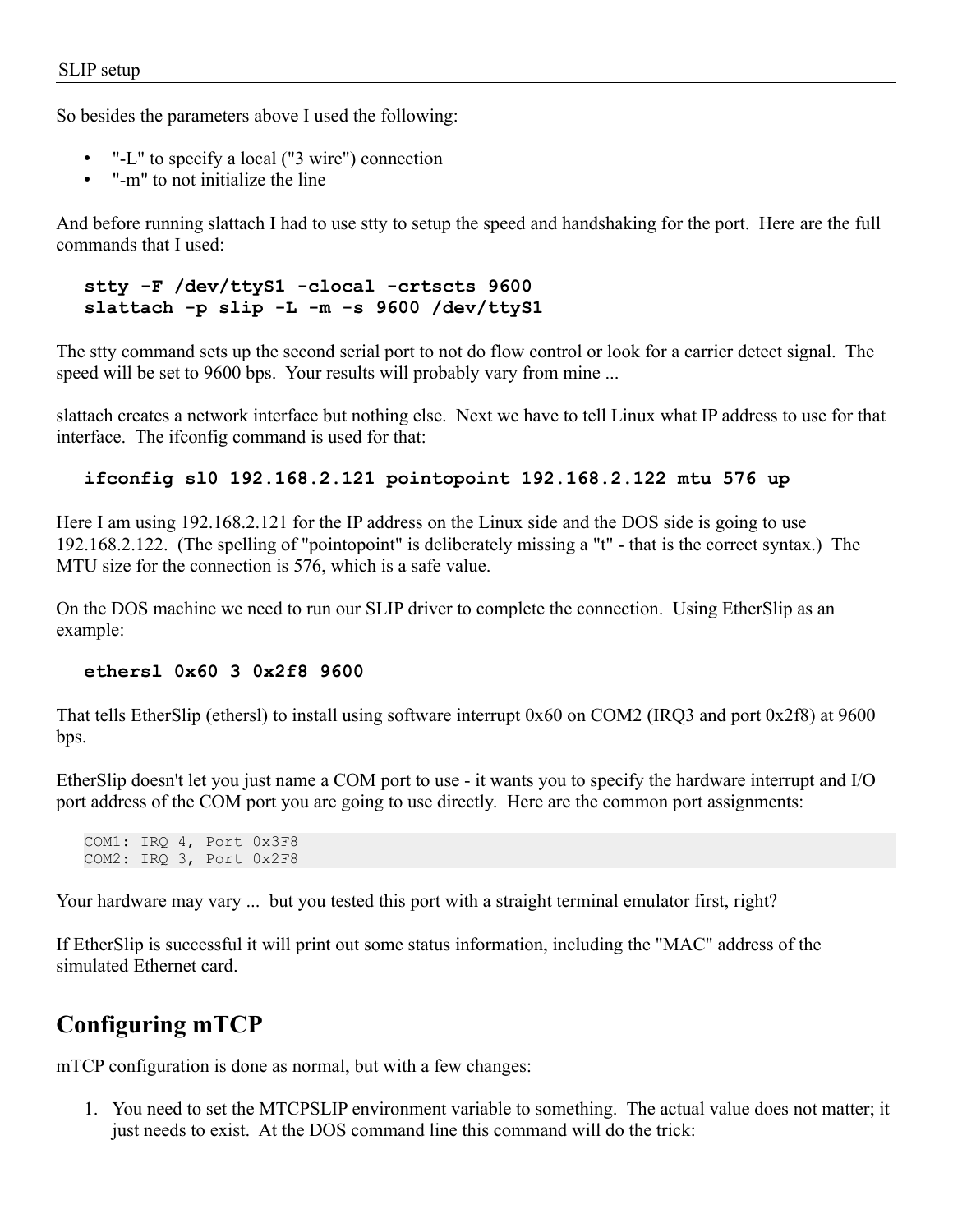#### SET MTCPSLIP=true

- 2. You should ensure that your MTU setting in the mTCP configuration file matches what you told the SLIP daemon on Linux. I recommend using a value of 576.
- 3. You need to setup the IP addresses statically because you will not be using DHCP in this setup. In particular you need to set the IPADDR, NETMASK, and GATEWAY variables:

**IPADDR:** This is second IP address you used on the ifconfig command in Linux. In this example it is 192.168.2.121.

**NETMASK:** Linux uses a netmask of 255.255.255.255 to signify a point-to-point link. mTCP is thinking "Ethernet" so it wants a netmask that reflects the addressing scheme more closely. If you followed the rules above a netmask of 255.255.255.252 is correct for mTCP.

If you did not pick your addresses as per the rules above you might be able to ping the Linux machine, but not other machines. Follow those rules carefully!

**GATEWAY:** If you plan to send packets past your Linux machine to other machines the Linux machine will have to serve as your gateway. Put its SL0 address here. In this example it is 192.168.2.121.

If these are set correctly you should be able to run PING on the DOS machine and get a response back from the Linux machine. At 9600 bps on a 386 class machine the time for a standard 32 byte PING packet should be around 150ms.

If you ping from Linux to DOS you might not get a response; remember mTCP only response when an mTCP application is running. If you want to try to ping from Linux run something simple on the mTCP machine. Netcat in "listen" mode will do the trick:

#### **nc -listen 2000**

That will enable you to test PING from Linux to DOS.

Now you have basic connectivity between the two machines. Telnet, FTP, IRCjr and other applications will work if the target machine is your Linux machine. Next we need to enable some advanced routing to go beyond your Linux machine to other machines on your network and the outside world.

### **Routing beyond the Linux machine**

So far you have a "point to point" connection between the two machines and the DOS machine can not see past the Linux machine. In this section we are going to do a few steps to give your DOS machine connectivity to the rest of the world.

The first step is to turn on "proxy ARP" which is a trick that tells the Linux machine to answer ARP requests from other machines on behalf of your DOS machine, which is not directly connected to the network. The "arp -s" command is used to set this up:

#### **arp -s 192.168.2.122 00:90:27:FC:28:82 pub**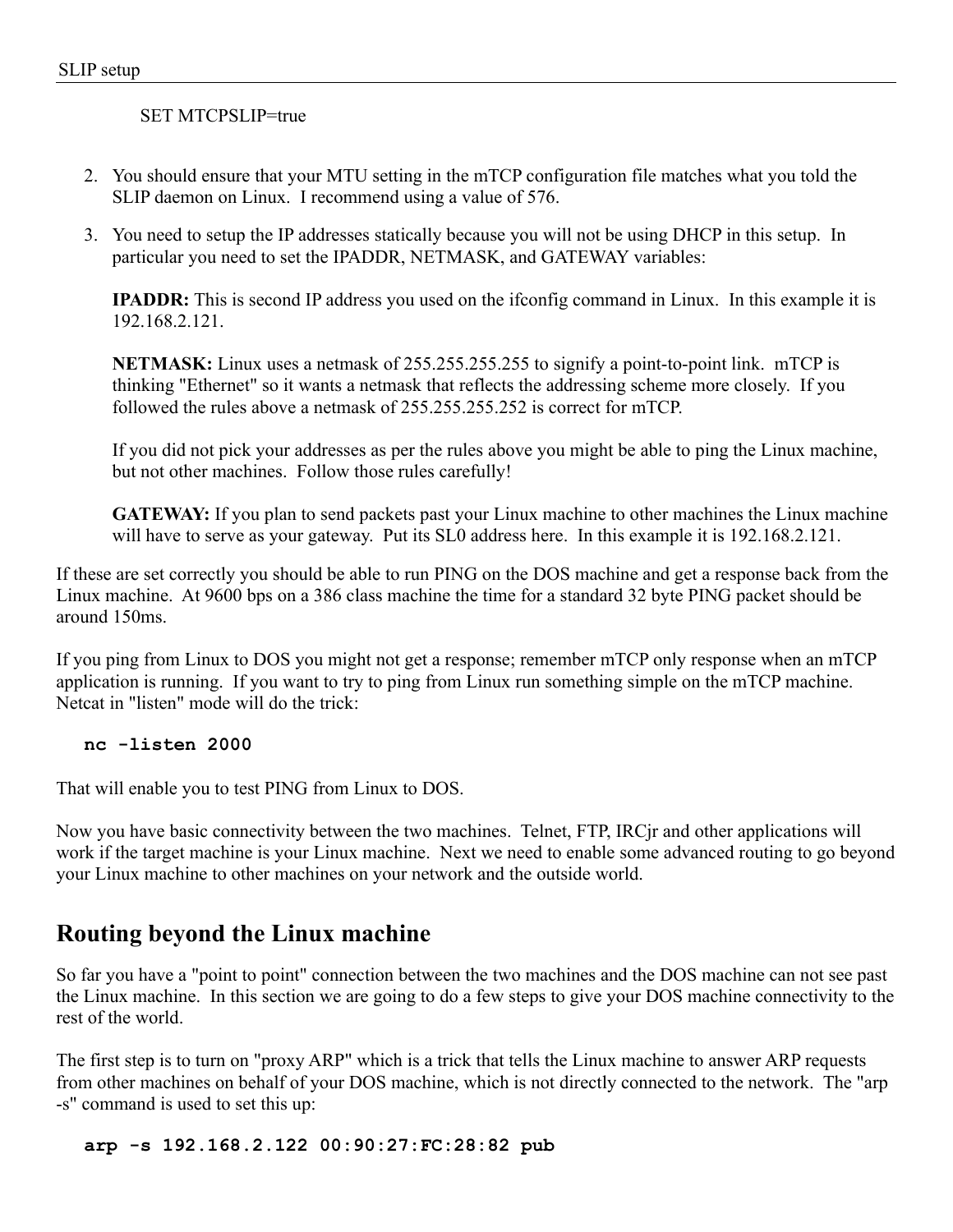Here we are telling the Linux machine that if it should see an ARP request for IP address 192.168.2.122 (the IP address of the DOS machine) that it should answer with its own MAC address, which is "00:90:27:FC:28:82". You need to use your own MAC address on your machine - use the "ifconfig" command to find out what it is for your Ethernet card. For example, on my machine:

#### **ifconfig eth0**

responds with:

```
eth0 Link encap:Ethernet HWaddr 00:90:27:FC:28:82
      inet addr:192.168.2.10 Bcast:192.168.2.255 Mask:255.255.255.0
      inet6 addr: fe80::290:27ff:fefc:2882/64 Scope:Link
      UP BROADCAST RUNNING MULTICAST MTU:1500 Metric:1
      RX packets:12914 errors:0 dropped:0 overruns:0 frame:0
      TX packets:15950 errors:0 dropped:0 overruns:0 carrier:0
      collisions:0 txqueuelen:1000
      RX bytes:1386899 (1.3 Mb) TX bytes:1687851 (1.6 Mb)
```
where HWaddr is the MAC address of this particular ethernet card.

After doing this other machines will be able to ping the DOS machine.

This is not sufficient for getting to machines past your Linux machine though. Your Linux machine still considers the SLIP link to be a separate network. All we need to do is to tell Linux to route packets from one network to the other. This is done by turning on "IP forwarding."

#### **echo 1 > /proc/sys/net/ipv4/ip\_forward**

Do that as root. After that, when Linux sees a packet from an outside network it will route it to the DOS machine running mTCP.

After that, you should be able to ping other machines on your home network. If you setup your nameserver in mTCP you should be able to get to the outside world as well. And other machines will be able to ping your machine.

### **Advanced options**

What has been presented above is the bare minimum to get a DOS machine running mTCP on a local home network. Your home network might not look like this, requiring more work. Some other options include:

- Running IP masquerading (NAT) on the Linux machine.
- Running the SLIP network on a different subnet and having Linux routing to that subnet. This requires advanced routing on other machines in your network if you are using non-routable networks like 192.168.x.x.

All of this is left as an exercise to the interested reader.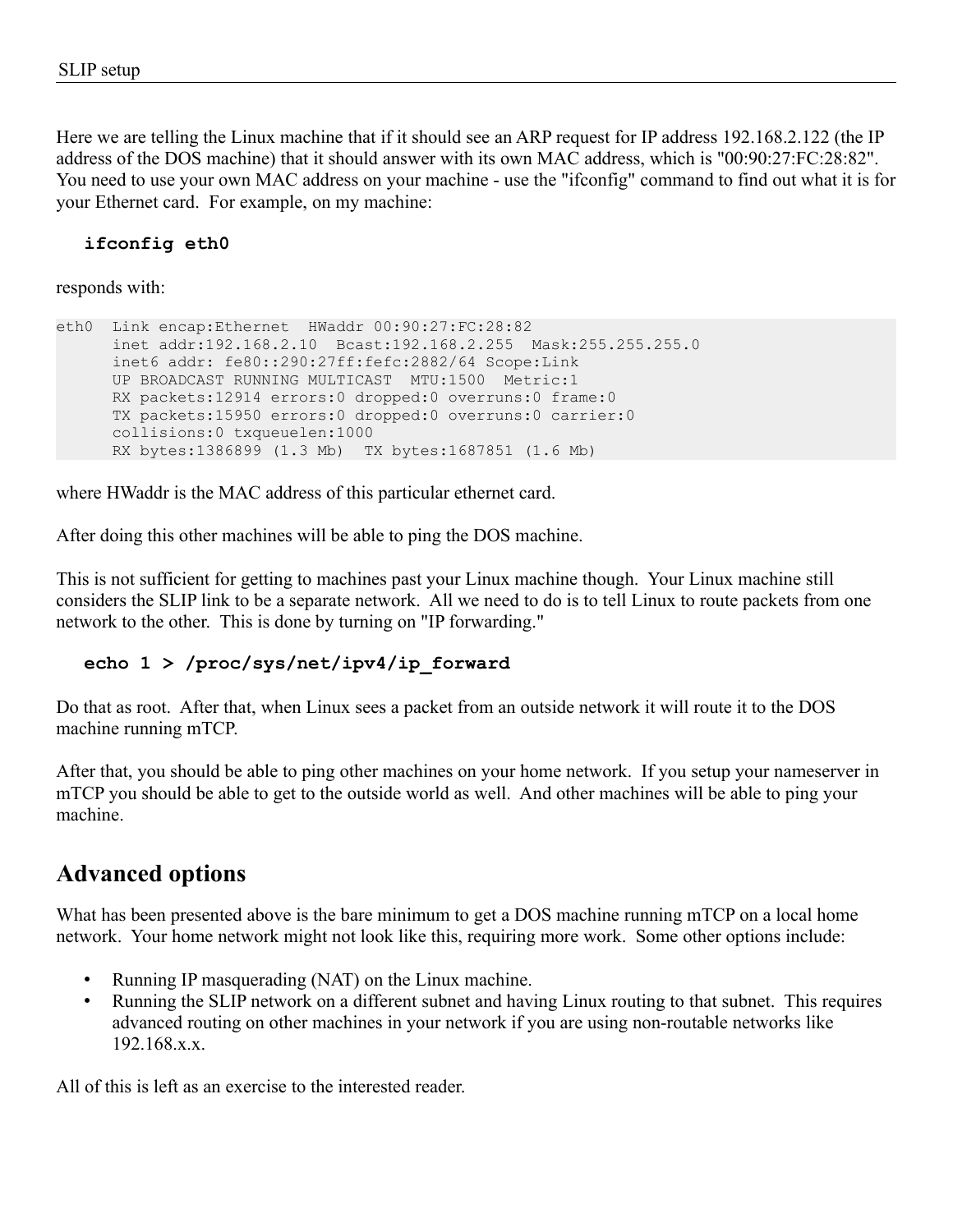# **DOS Idle/Power control for laptops and Virtual Machines**

### **Introduction**

Part of the mTCP design requires the application programmer to periodically check for new packets that have arrived so that they may be processed. That check is supposed to be done when the application is not actively working on something else; it is a core part the idle loop in an event driven program.

On old classic hardware running DOS such as the IBM PC or PCjr this polling behavior does no harm. But it does keep the CPU busy and that can show up when using mTCP applications in a virtual environment such as VirtualBox or VMWare. A side effect is higher power usage which is an important consideration for laptop users.

### **How mTCP minimizes CPU usage**

Starting with the 2012-04-29 version mTCP applications will try to minimize unnecessary CPU usage. When in the idle loop each application will check for packets and work to do and if nothing is found they will try to "sleep" for a short period. The mechanisms to do this are:

- Calling the DOS "idle" interrupt 0x28. Traditionally this allows TSR programs to come active while DOS is waiting for a keystroke but it is also a general purpose way for DOS to signal that the machine is generally idle.
- Calling int 0x2F function 0x1680. This is the "VM yield time slice" signal.

The first method (int 0x28) is controversial; many people will claim that it is not needed. It has existed since DOS 2.x and it is documented as being used by DOS to signal to TSRs that there is idle time. After doing a lot of research and testing there is no reason why an application should not use it too, especially if the application does not use DOS for keyboard input (thus depriving DOS the ability to call int 0x28 itself.)

If power saving is enabled in mTCP (which is the default) the calls to int 0x28 will always be made during idle loops.

The second method (int 0x2f 0x1680) is well documented and should work in other environments such as DOS boxes in Windows, OS/2, and other virtual environments. I've tested it in Windows XP when using SwsVpkt.

When mTCP first starts up it will use int 0x2f function 0x1680 to see if the function is supported. If it is supported mTCP will use it during idle loops.

### **Notes on specific power saving programs**

#### **POWER**

The standard power management utility for MSDOS and PCDOS is POWER.EXE which is installed as a device driver and controlled from the command line.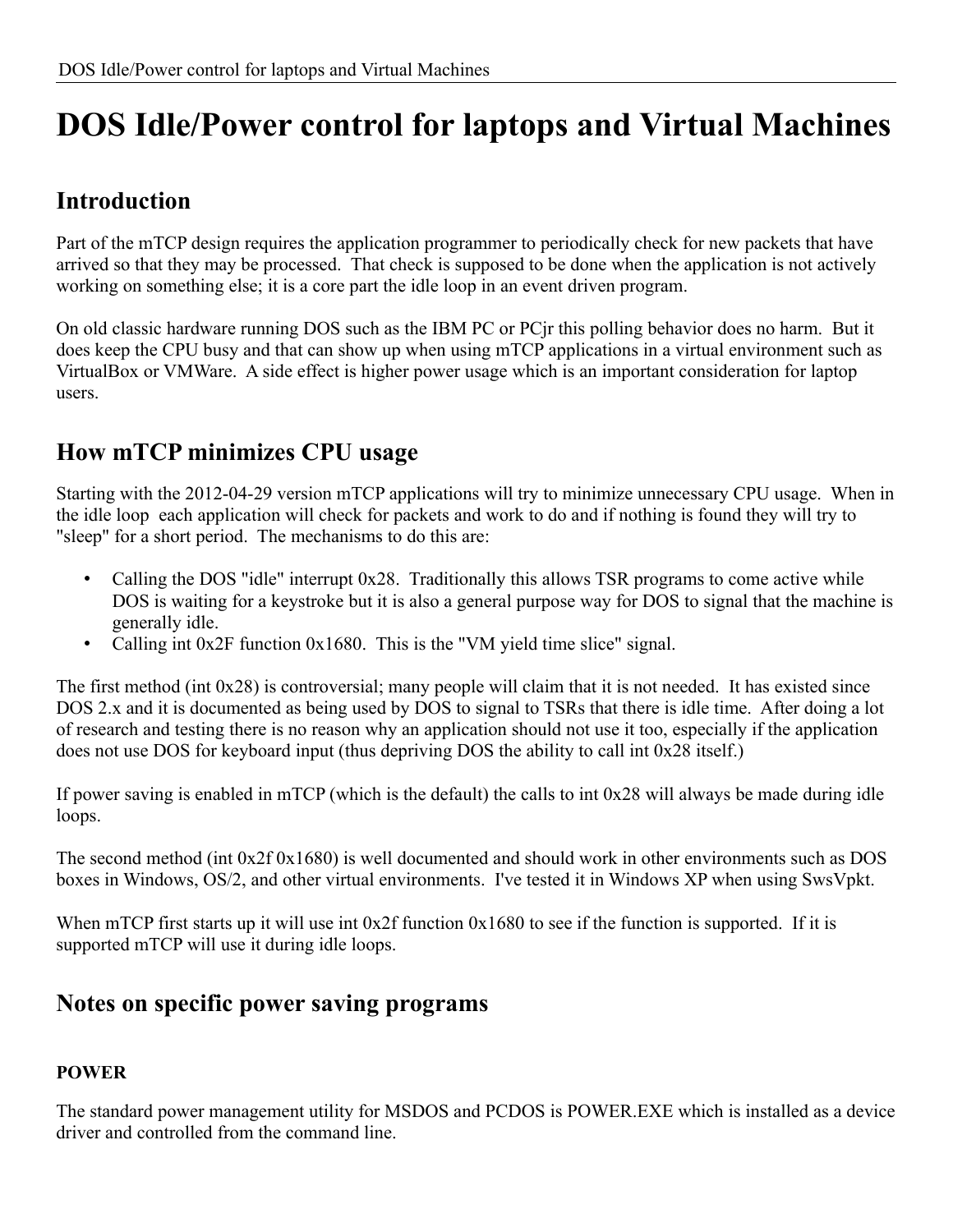While POWER seems to work to reduce CPU consumption at the DOS command line, it does not help with the mTCP idle loop. So it does not harm anything, but it doesn't help either.

POWER works correctly on real hardware and in VMWare. But the current version of VirtualBox seems to have a bug that causes the FTP client to hang up and freeze when POWER is loaded. If you see weird behavior like this under VirtualBox get rid of POWER and use a different utility.

#### **FDAPM**

FDAPM is an open source replacement for POWER that ships with FreeDOS and can be downloaded separately.

The FDAPM power control utility detects the calls to int 0x28 to see when DOS is idle. This has a very noticeable effect when running mTCP applications with FDAPM loaded; instead of making a processor fully busy the processor will idle at a low CPU utilization. Here is the command line I use to enable FDAPM:

#### **fdapm apmdos**

If you run that FDAPM will detect calls to int 0x28 and try to adjust your hardware to save power. For more information on FDAPM go to: http://help.fdos.org/en/hhstndrd/base/fdapm.htm

#### **DOSIDLE**

DOSIDLE is an older power management utility that can replace POWER. I've not experimented a lot with it, but it works so well that it forced mTCP to save power even when you have told mTCP not to try to save power!

DOSIDLE can be found at [http://maribu.home.xs4all.nl/zeurkous/download/mirror/dosidle.html.](http://maribu.home.xs4all.nl/zeurkous/download/mirror/dosidle.html)

### **Disabling power control**

In the unlikely event that you need to disable the power control calls in the mTCP idle loop you can set an environment variable. The name of the variable is "MTCPSLEEP" and an example of how to set it to disable power control is shown:

#### **set MTCPSLEEP=0**

If you do this mTCP will not attempt to call int 0x28 or int 0x2f function 0x1680 while it is in an idle loop.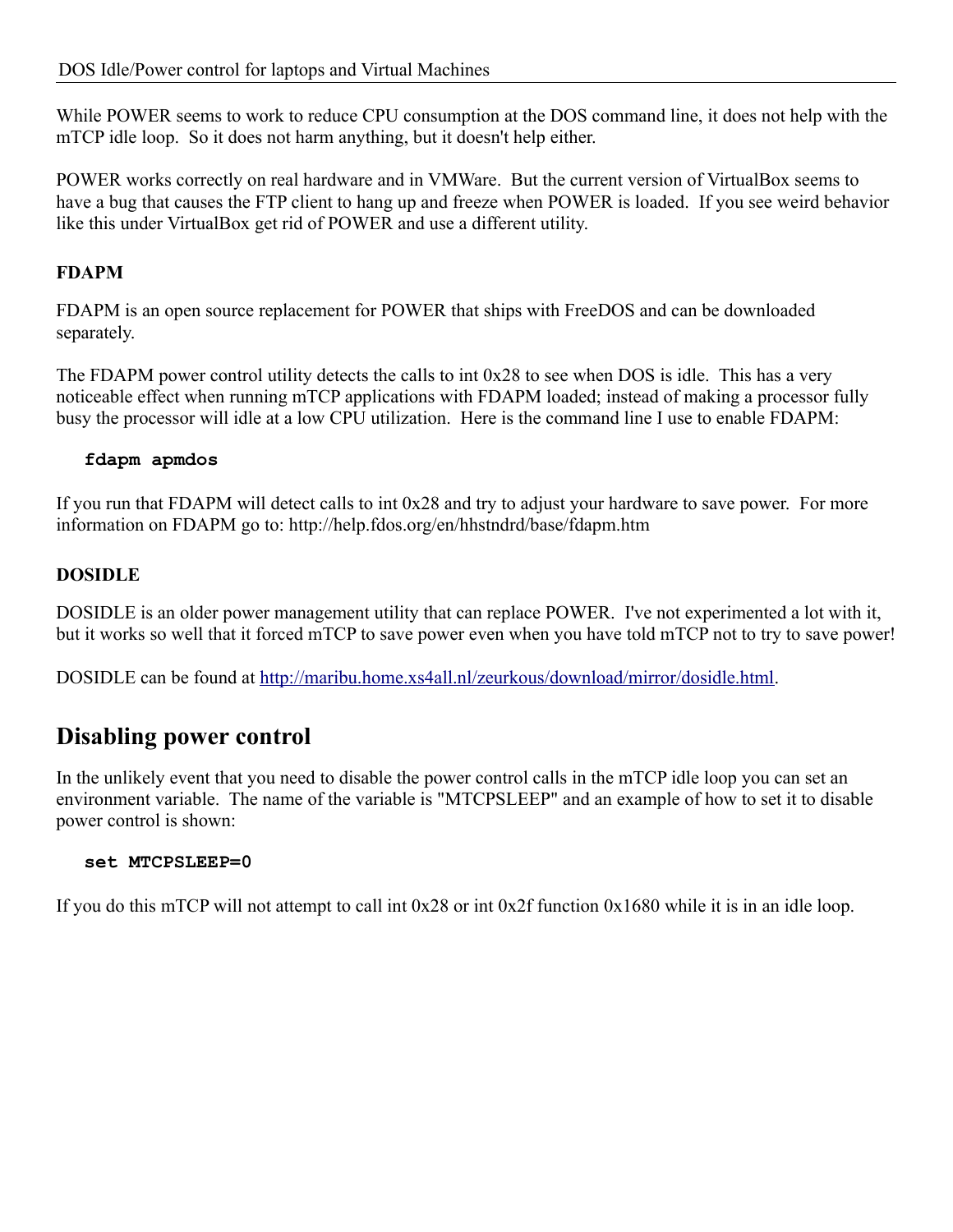# **Connectivity problems with specific machines**

This section may help you if you can ping or connect to some machines but not others.

At a minimum you should always be able to ping your network gateway. If ping doesn't work for you then look at the previous debugging topics.

### **Firewalls**

You may find that you are not able to connect to particular machines. The cause is almost always the firewall configuration on the target machine. Modern operating systems have very aggressive firewall rules that block incoming traffic, even if you are on the same physical network.

To see if a firewall is the source of the problem try to disable the firewall temporarily. If everything magically starts to work then you know you need to add some firewall rules to allow your mTCP machine to connect. Disabling the firewall is also possible but that might leave you exposed to other threats. (And never disable the firewall on a machine that connects to public networks.)

### **Ethernet card acceleration options**

Modern Ethernet cards can offload the IP and TCP checksum calculations from the main processor, improving performance. While this is generally a good thing it can cause problems when mTCP is hosted on a computer in a virtual machine or emulator; depending on the implementation the packets from the host machine may be delivered to mTCP without checksums being filled in which would look like bad packets to mTCP. (mTCP always fills in checksum fields, so outgoing packets will be fine but incoming packets will fail.) Connectivity to other machines will be fine but connectivity to the host machine will seem broken.

This happened to me on Windows 7 using a DOSBox build with NE2000 support. The work-around was to turn off the IP and TCP checksum offload functions on the Ethernet card driver, which reduced performance slightly but enabled mTCP to be able to see correct packets.

### **Application specific problems**

Applications often implement additional rules that control what Ethernet interfaces, ports or protocols they will use. If you can ping a machine but not connect to a specific application then check the firewall rules for the machine and any application specific configuration.

### **Network Address Translation (NAT)**

NAT originally was designed to work around limited IPv4 address space. The nature of the work-around also improves security by masking machines that are behind the router implementing NAT - outgoing connections are allowed but incoming connections are blocked. This works great for client machines which usually make only outgoing connections but not so well on applications where incoming connections need to be supported. This kind of problem can usually be worked around by implementing routing rules on the NAT device.